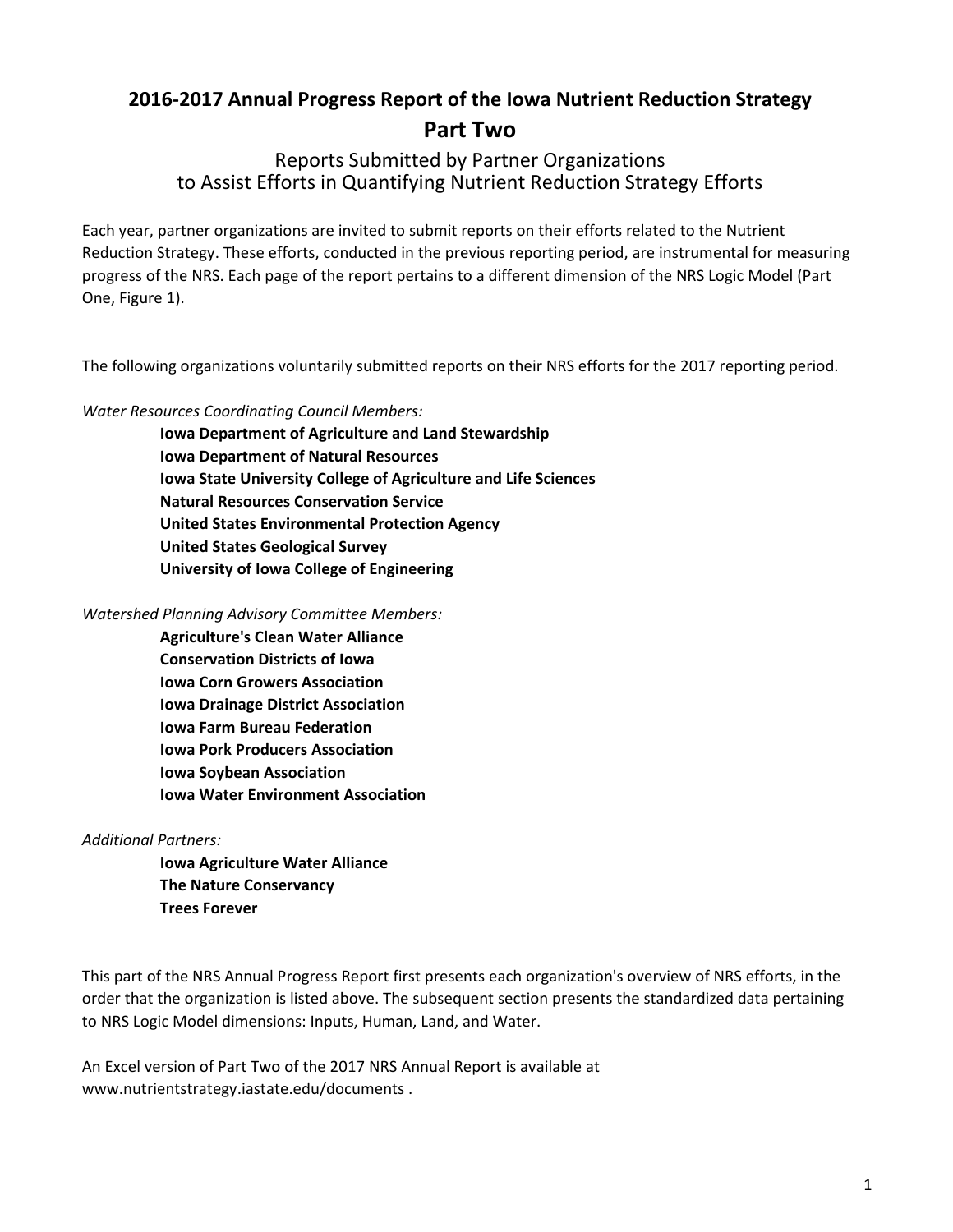#### **Overview of NRS efforts submitted by each organization**

#### *Iowa Deparment of Natural Resources*

The Department of Natural Resources efforts in working toward the goals of the NRS include the following: practices on the ground (319, Lake Restoration, DNR Land Management, & SRF); PS nutrient reduction efforts (permitting, trading, monitoring); nutrient monitoring in rivers, streams, and lakes; resources for ag BMP mapping, coordination and outreach for NRS and related policy on local, regional, and national level; and source water protection efforts.

#### *Natural Resource Conservation Service*

The USDA-NRCS in Iowa delivers technical and financial assistance, along with soils and related information, to farmers and landowners in all 100 soil and water conservation districts (SWCDs) in Iowa. Through the Conservation Technical Assistance (CTA) Program, NRCS helps clients plan conservation systems, some of which are installed with assistance through NRCS programs, State programs or other funding sources. The Environmental Quality Incentives Program (EQIP) provides financial assistance for the installation of conservation practices. The Conservation Stewardship Program (CSP) rewards existing conservation work and provides incentives for further conservation improvements. The Agricultural Conservation Easement Program (ACEP) is used to purchase and restore wetland conservation easements, as well as to help local governments and land trusts preserve farmland and grazing lands. The Regional Conservation Partnership Program (RCPP) leverages NRCS conservation programs with those of partners to address high priority conservation issues and landscapes.

Conservation Compliance encourages the protection of highly-erodible lands and wetlands. NRCS provides technical assistance to the USDA Farm Services Agency (FSA) for Conservation Compliance. NRCS also provides technical assistance for the Conservation Reserve Program (CRP) which temporarily converts qualified cropland to conserving uses.

The NRCS develops and maintains conservation practice standards and other technical references that underpin both its and partner conservation programs. NRCS also provides technical, training and quality assurance support to both its own and partner employees.

NRCS provides office space, vehicles, computers and technical support to SWCD and other partner employees that operate from its field offices. It also leverages funds through agreements with partner organizations that address high-priority conservation needs.

All of these activities address water quality in Iowa by helping to reduce sediment and nutrients being delivered to surface and subsurface water sources.

#### *United States Environmental Protection Agency*

The IDNR is authorized to implement Clean Water Act programs via a delegation agreement. Clean Water Act programs are designed to restore and maintain the integrity of the nation's waters for pollutants including nutrients. EPA provides categorical grants to support state implementation of the Clean Water Act. EPA also provides science and technology transfer to states and others on a variety of issues, including nutrient impacts on water quality.

#### *United States Geological Survey*

For the reporting period, the USGS conducted many activites in Iowa that could be useful in the NRS. The USGS operated 18 locations in Iowa that collected real-time continuous nitrate and turbidity data in addition to a variety of other water-quality parameters such as water temperature, pH, and specific conductance.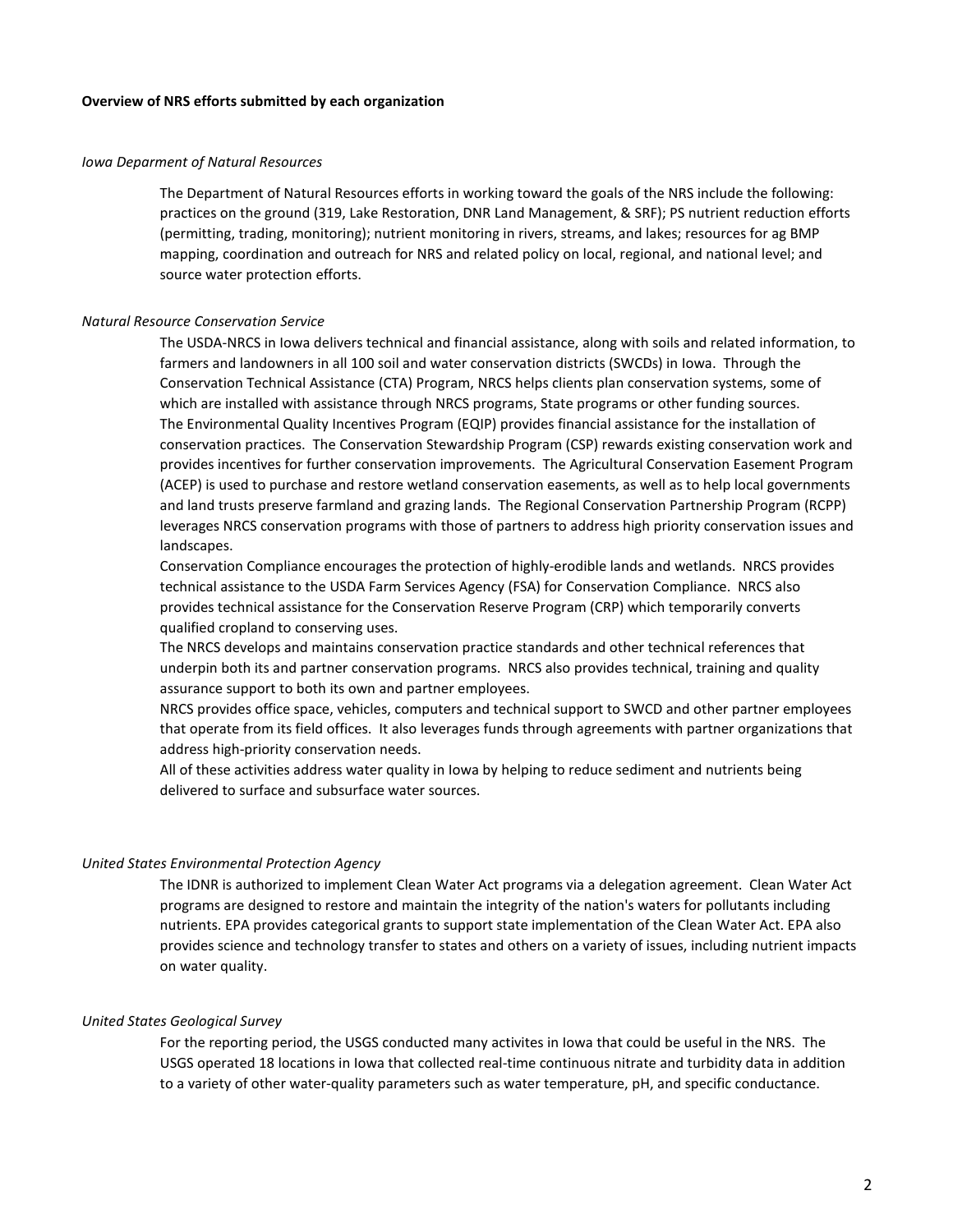Two of the sites collecting turbidly data are to begin a surrogate study for computing total phosphorous. The USGS collected discrete nutrient samples at 45 sites in Iowa during the reporting period. In addition to the water-quality data, the USGS monitored real-time continuous streamflow at 172 locations in Iowa during the reporting period. The streamflow information is critical in computing water-quality loads, such as tons per day of a particular constituent moving down a stream. A USGS scientist in Iowa published a report with EPA titled "The Effect of Restored and Native Oxbows on Hydraulic Loads of Nutrients and Stream Water Quality" for the Lyons Creek and Prairie Creek watersheds. An alluvial aquifer study started during the reporting period collects nutrient samples along with many other constituents from approximately 60 wells in Iowa in 2017. The aquifer study is part of the USGS National Water Quality Program (NWQP). Also part of the USGS NWQP, routine discrete samples for nutrients, pesticides, and other constituents at five locations in Iowa. The USGS began studying nitrapyrin in streams in Iowa during the reporting period. Samples were collected at 11 sites in Iowa. An article in the journal Environmental Science and Technology Letters titled "Nitrapyrin in Streams: The First Study Documenting Off-Field Transport of a Nitrogen Stabilizer Compound" was published to provide a baseline of the occurrence of nitrapyrin in streams.

#### *University of Iowa College of Engineering*

IIHR—Hydroscience & Engineering at the University of Iowa has partnered on numerous projects across the state with watershed management authorities, agencies, and local watershed stakeholders working toward the goals identified by the Iowa Nutrient Reduction Strategy. Following sound scientific practices and using data collected from our dense network of water quality sensors deployed across the state, our team's reasearch aims to analyze baseline water quality conditions in Iowa and measure improvements made through best management practice implementation. Examples of this work include the continued monitoring of the Slough Creek wetland in NE Iowa and WQI projects at West Fork Crooked Creek (Washington), Miller Creek (Waterloo), Mill Creek (Cherokee), Boone River (Goldfield), and East Nishnabotna (Brayton). We also continue to monitor a paired watershed study in the Rapid Creek watershed (Johnson County). Sensors deployed at ~40 other sites monitor nitrate and other parameters. Water quality data is immediately made available for public use at the WQIS website (http://iwqis.iowawis.org/app/). Two sites are being continuously monitored for phosphorous in 2017: English R. at Kalona, and the South Fork of the Iowa River at New Providence. Partners in our monitoring include Grinnell College (assessment of pond performance for nitrate reduction), Coe College (Lime Creek), NRCS-ARS (Neal Smith Wildlife Area, headwaters of Iowa R., and Walnut Creek near Ames), and IDNR (Big Spring and Manchester fish hatcheries). We will instrument a saturated buffer with a nitrate sensor this coming fall (Adair County). We continue to partner with the City of Cedar Rapids on two projects: real-time nitrate and phosphorous monitoring of the WWTP effluent, and real-time storm sewer monitoring at McLoud Creek.

#### *Agriculture's Clean Water Alliance*

Agriculture's Clean Water Alliance (ACWA) is an association of ag retailers operating in the Des Moines and Raccoon river basins. ACWA functions as a nonprofit organization funded by member dues based on a percentage of our annual nitrogen fertilizer sales, associate member dues and grants. ACWA, along with partners, actively works to accelerate nutrient reduction practice adoption throughout the watersheds to improve water.

#### Key ACWA Projects:

- 4R Partner and Environmental Code of Practice

Nutrient stewardship is a fundamental principle for ACWA members. ACWA members advocate and use 4R nutrient stewardship principles, which are globally accepted standards of best practices for cropping systems.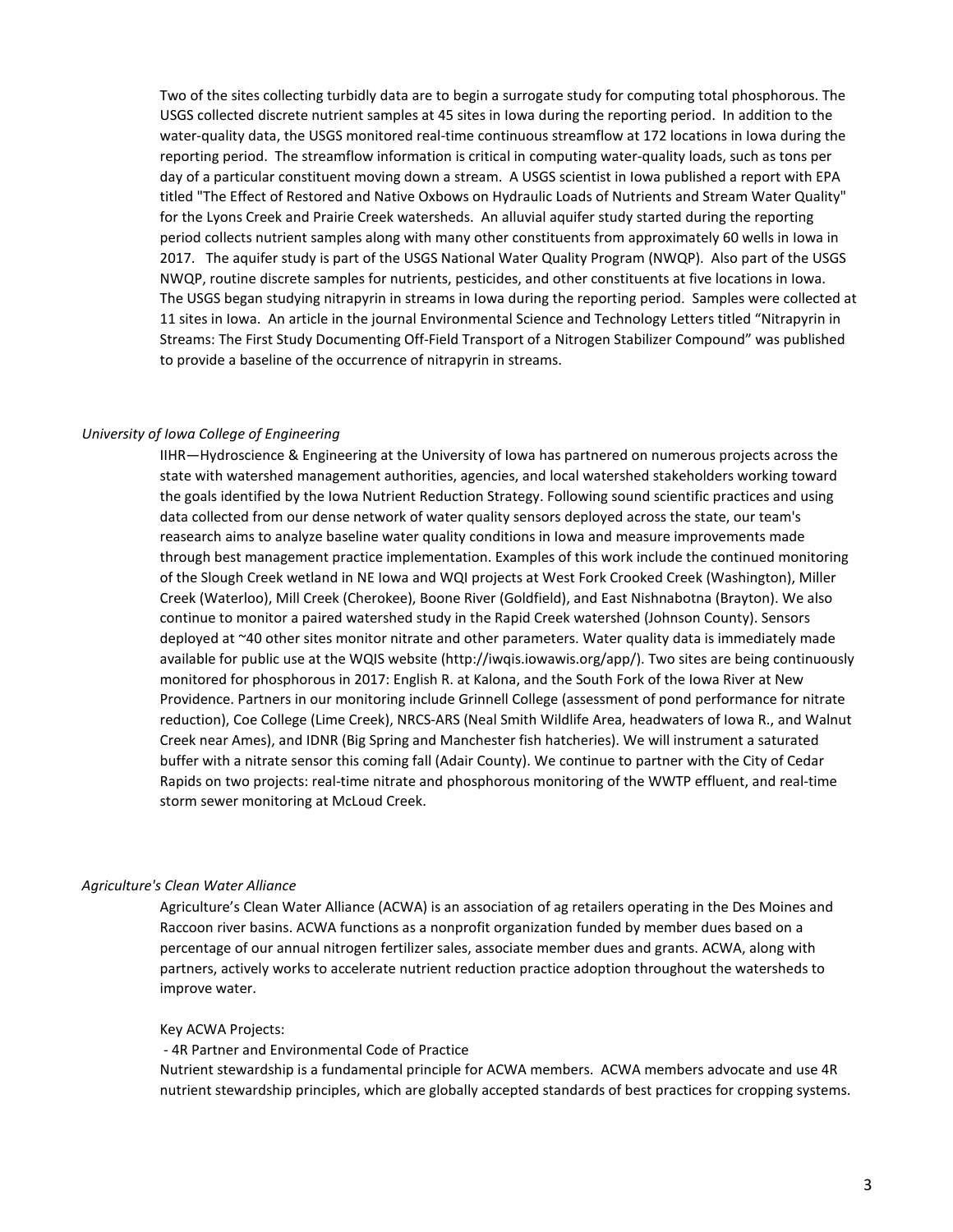Additionally, all members agree to abide by the ACWA Environmental Code of Practice guiding practicable guidelines for fall N fertilization.

#### - Elk Run Water Quality Initiative

ACWA is the lead partner of a state funded demonstration project working to ramp up implementation of conservation practices that improve and protect water quality. The project also receives support from 16 other partners.

#### - Water Monitoring

ACWA monitors more than 75 stream sites, as well as supports field scale monitoring at more than 150 locations. Monitoring data helps characterize water conditions upstream further enabling members and partners to focus efforts on long-term work with farmer customers and groups in subwatersheds. Edge of field water monitoring shows some promising results for water quality practices. Fields with cover crops planted in the fall of 2015 showed nitrate-nitrogen levels 29 percent lower than fields without cover crops.

#### - Research Initiatives

ACWA supports research on nitrogen reduction practices. ACWA began monitoring a multi-outlet saturated buffer installed in the summer of 2016. Data from this project will inform improvements in practice design and expected water quality results.

#### *Conservation Districts of Iowa*

After the degradation of the Dust Bowl the country came together to protect our soil resources by creating Districts across the nation focused on soil conservation. In the 1970s, the mission of these Districts was expanded to include water quality because of the growing understanding of that resource's dependence on soil conservation. Iowa has 100 of these Soil and Water Conservation Districts, and Conservation Districts of Iowa (CDI) supports the Districts through public education, commissioner development, policy, on-the-ground conservation, conservation practice promotion, events and more.

The Districts help to support the INRS by receiving and distributing state and federal conservation funds, and employing staff including many watershed coordinators.

During the reporting period, CDI employed eight field staff across Iowa dedicated to putting in perennial habitat for wildlife and wetland easements. These staff, whose positions are made possible through collaborations with the NRCS and Iowa DNR, work with farmers and landowners to implement the goals of the INRS. CDI also distributes, with our partners in ISU Extension and Outreach and Iowa Corn, over 780 retaiN kits. retaiN is a fast, confidential and easy-to-use kit that allows farmers to test the nitrogen content in their tile lines. By testing tile lines, farmers are able to see their contribution to water quality and implement conservation practices to improve it. CDI also created a cover crop plot, signage and booth at the 2016 Farm Progress Show, August 30 through September 1, 2016. Ten Cover Crop Champion farmers worked at the plot and booth, and reported speaking with 622 farmers about cover crops. The cover crop plot was a major attraction at the show drawing a constant stream of farmers, elected officials and media.

CDI held the CDI Annual Conference in August, New Commissioner Trainings in February, and Spring Regionals in March -- all of which serve as training opportunities for new and experienced Soil and Water Conservation District Commissioners to learn about the INRS. During this reporting period, CDI also served as the chair of the Watershed Planning Advisory Council.

#### *Iowa Corn Growers Association*

Iowa Corn growers farm sustainably to ensure their future in farming. A big part of that is an emphasis on clean water. Iowa Corn supports the Iowa Nutrient Reduction Strategy and actively encourages farmers to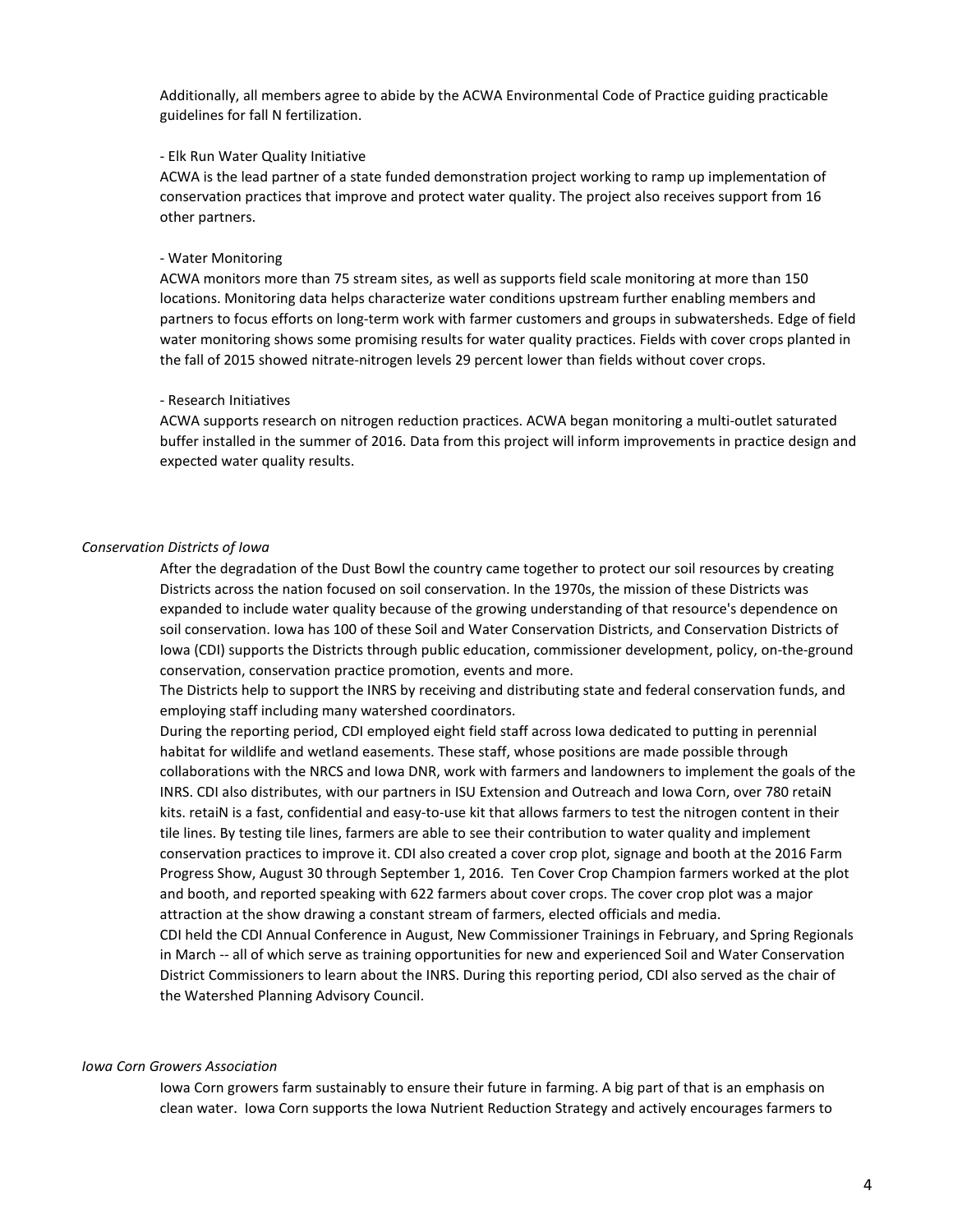adopt additional conservation practices. We utilize state corn checkoff funds for water quality research and education efforts and our grassroots network to encourage farmer to farmer information exchange. The collaborative nature of the strategy and Iowa's farming community has led us to join multiple partnerships including the Iowa Agriculture Water Alliance, Iowa Nutrient Research & Education Council, and the Soil Health Partnership. We contribute both direct financial and in-kind resources to these relatively new efforts and are proud of the progress these partnerships have made in just a few years.

#### *Iowa Drainage District Association*

The Iowa Drainage District Association regularly discusses the INRS at our Board of Director's meetings. We also have discusssions of the strategy at our annual conference and have had Matt Lechtenberg [of Iowa Department of Agriculture and Land Stewardship] on our agenda in previous years to talk about it.

#### *Iowa Farm Bureau Federation*

Farm Bureau actively supported \$20.2 million in funding approved by the legislature in 2017 for the Water Quality Initiative, Soil Conservation Cost-Share and the Ag Drainage Well Closure Program.

There were at least 31 county Farm Bureaus that organized or cooperated with 46 field days, meetings or other events in support of the INRS's information, education and outreach activities. There were at least 3,135 persons attending these events. The IFBF SHARE Fund provided \$111,341 for 18 new local soil and water conservation projects (a record number) sponsored by 23 county Farm Bureaus. The IFBF SHARE Fund supports specific watershed projects, adoption of soil and water conservation practices, and education and outreach related to implementation of the INRS.

Ten county Farm Bureaus implemented \$63,335 in IFBF SHARE Fund grants in six local soil and water conservation projects.

The IFBF or county Farm Bureaus were active partners in six WQI priority watershed projects. The IFBF hosted 20 Illinois Farm Bureau leaders and staff who met with state and local officials to assess INRS implementation. The ILFB is also now considering adopting some of the same programs.

INRS conservation themed promotions, sponsorships and media included: Ag Week radio spots; Farm Bureau Park during the state fair; Iowa Hawkeye ANF game; 2017 FFA Leadership Conference; ISU Farm Strong Big 12 Conference Tournament; Five Iowa Minute TV news features; co-sponsoring the Conservation Farmer of the Year Award; 105 conservation articles in The Spokesman; 12 monthly INRS newsletters to 162 county and state leaders and staff; 32 posts, 26 editorials and 50 letters submitted to media by F.A.R.M. (Farmer Advocates Reaching Mainstreet) Team members; 666 social media posts (+2.6 million reach); and seven Conservation Q & A videos.

 Four hundred-forty members attended conservation training at the IFBF annual meeting and Young Farmer Conference.

#### *Iowa Pork Producers Association*

The Iowa Pork Producers Association continues to support efforts aligned with voluntary implementation of the Iowa Nutrient Reduction Strategy. IPPA continues to provide significant operational funding for the Iowa Agriculture Water Alliance and Iowa Nutrient Research and Education Council who leverage these funds for additional support and outreach efforts. IPPA continues to fund valuable research at Iowa State University investigating benefits, opportunities and potential barriers to implement cover crops in manure based cropping systems. Additionally, IPPA continues to offer field day sponsor support to water quality initiative and other projects related to the NRS and has allocated funds, in coordination with IDALS, to offer additional cost share for installation of bioreactors and saturated buffers on pork producer's farms. These funds are budgeted and projects underway to be completed by this fall. Finally, IPPA continues to support seminars, messaging and publication stories highlighting positive steps of Iowa pork producers through the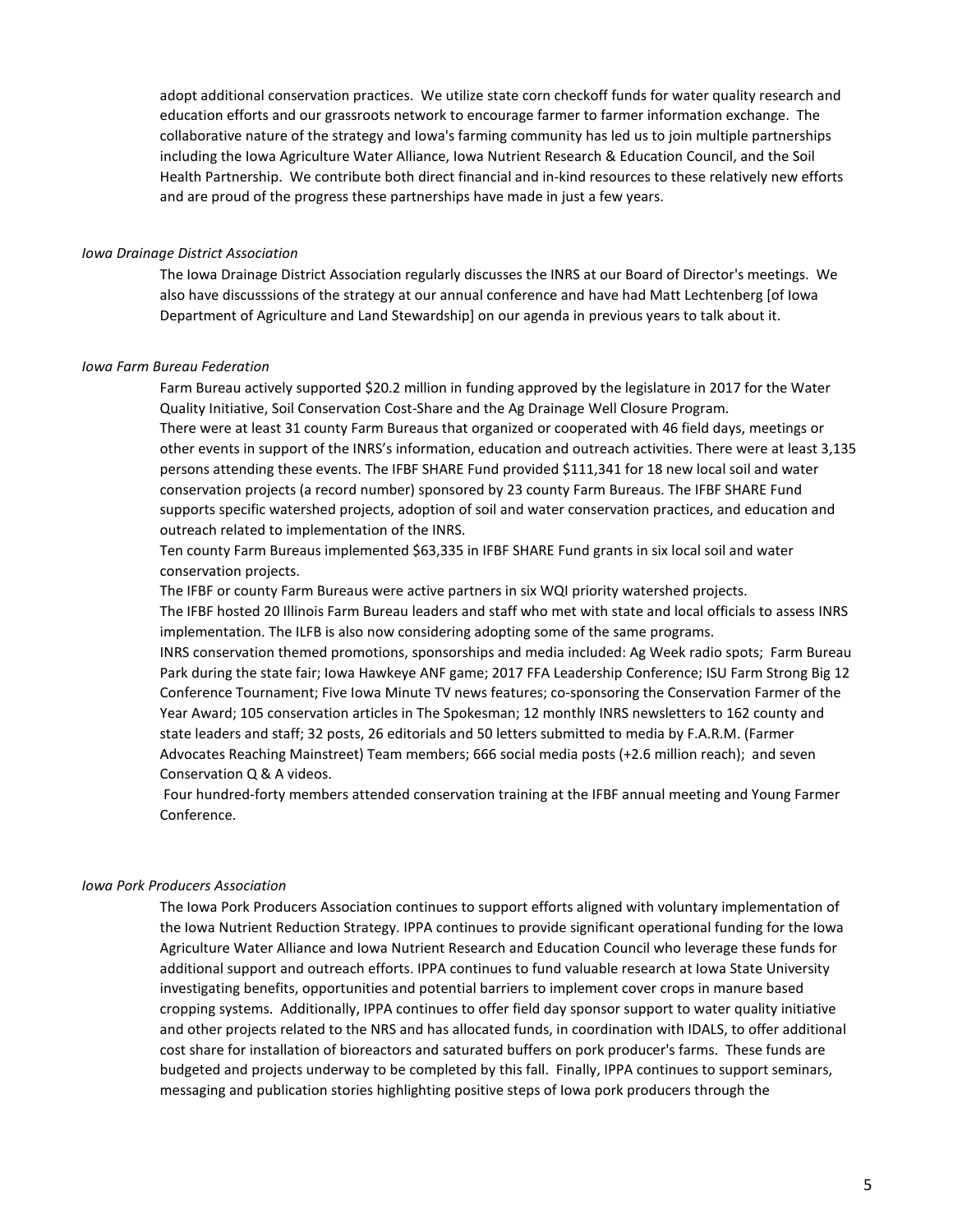Iowa Pork Congress, Iowa Pork Producer magazine, general press releases, farmer newsletters and other outreach.

#### *Iowa Soybean Association*

In pursuit of meeting the needs of the Iowa Nutrient Reduction Strategy (INRS), the Iowa Soybean Association Environmental Programs & Services, On-Farm Network, and Analytic teams (ISA Research) offers leadership, scientific, and technical services to farmers, watershed groups and conservation partners. The primary strategy seeks to advance science-based and data-driven programming resulting in improvements for natural resources and environmental quality, while also leading to more productive, efficient and profitable soybean production. This work is primarily driven by engaging and empowering farmers directly in locally relevant geographic initiative projects as well as projects at farm field and edge of field scales. Dedicated projects seek to catalyze leadership, target actions, implement management solutions and research practices best suited to their resource concerns and opportunities to improve. Historically, ISA Research has coordinated our efforts with upwards of 80 plus partners. ISA Research annually works to leverage the Soybean Checkoff funding with numerous other non-checkoff projects with support via public and private grants and contracts. Projects have included complete watershed characterization and planning, nutrient management planning, agronomic field trials/testing, technical assistance, and implementation and performance monitoring of infield and edge-of-field practices including oxbow restorations, bioreactors, saturated buffers and cover crops. ISA Research staff manage a water quality testing lab at ISA which provides services to help characterize stream, lake and groundwater quality and documents the relative effectiveness of implemented conservation practices. The laboratory is certified for nitrate/nitrite, fluoride, and coliform analysis by the State of Iowa.

ISA Research highlights for the 2017 INRS reporting period include:

- 30 projects addressing soil conservation, water quality, and other nutrient reduction strategy efforts
- \$2,638,733 in dedicated funding towards soil conservation, water quality, and nutrient reduction
- 4,121 water samples collected and analyzed
- 149 media pieces showcasing nutrient reduction strategy efforts
- Numerous fields days, tours, watershed events, and conferences

#### *Iowa Water Environment Association*

At IAWEA's annual conference in June at Ottumwa we had eight technical presentations related to nutrient reduction design and plant operation. There was an average of 26 members at each session. In addition, the Nutrient Reduction Strategy was discussed at each of the regional IAWEA meetings.

#### *Iowa Agriculture Water Alliance*

To help achieve the Iowa NRS, the Iowa Agriculture Water Alliance (IAWA) has continued to create publicprivate partnerships and foster urban-rural collaborations to improve water quality across the state. This collaboration can be seen in the Conservation Infrastructure initiative and Midwest Agricultural Water Quality Partnership RCPP projects that IAWA is co-leading with IDALS. The Conservation Infrastructure initiative involves over 60 participants helping to identify barriers and solutions to implement conservation practices, including harnessing economic drivers and market-based solutions to improving water quality, while generating greater engagement from the private sector in implementing the NRS. The RCPP project involves nearly 50 partner organizations leveraging federal funding to drive private sector delivery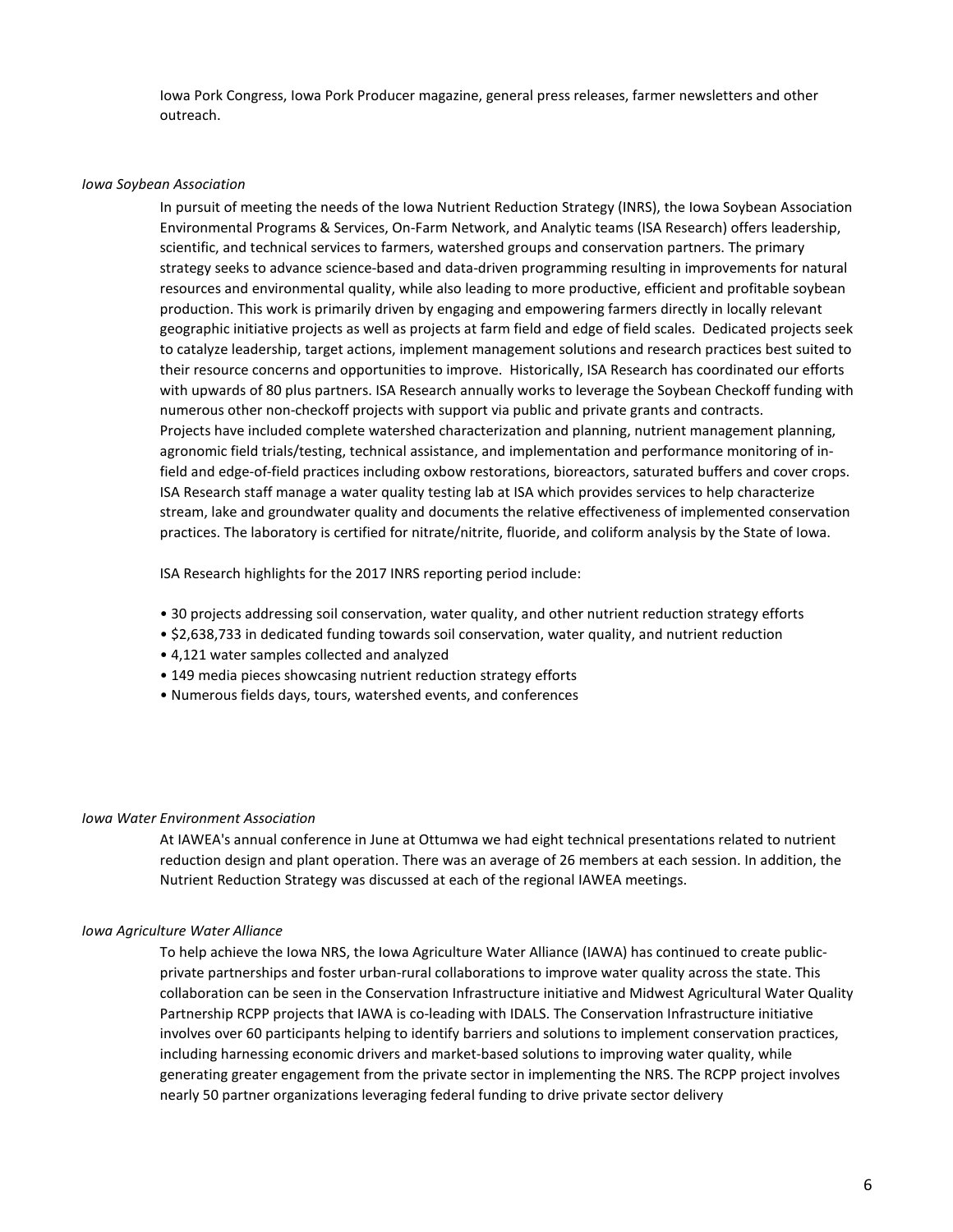of conservation practices through 19 agribusinesses and 26 non-governmental associations and public sector partners. Our National Fish and Wildlife Foundation (NFWF) project integrates public and private sector business and conservation planning efforts. In other outreach efforts, IAWA has helped bring leaders from the urban, rural, agriculture, conservation, public and private sectors together to further collaboration through our diverse and active Advisory and Business Councils and the Iowa Delegation to the annual One Water Summit. Throughout the year, IAWA has worked within multiple priority watersheds at the local level to help partners more effectively engage farmers to implement conservation practices while raising awareness and interest in conservation efforts with leaders local communities.

#### *The Nature Conservancy*

The Nature Conservancy is working in select watersheds (the Boone, Cedar and Des Moines watersheds) and across the state to reduce nutrient runoff and improve soil health. Our strategies involve practices on fields, at the edge of field, and downstream in the watershed. Projects include a) wetland and oxbow restorations and floodplain protection to provide multiple benefits including water quality, flood storage and wildlife habitat; b) the 4R Plus project (the 4Rs of nutrient management) where the Conservancy is playing a leadership role with CF Industries, Conservation Districts of Iowa, and twenty other organizations to implement a statewide 4R Plus campaign to educate and provide materials to ag advisors that they can pass on to the producers; c) private investment funding to leverage with state and federal funding programs; d) monitoring and research to better understand the benefits and impacts of best management practices; e) supporting policies that adequately fund practice implementation, technical assistance and encourage implementation of appropriate land use. The Conservancy is also a member of the Midwest Row Crop Collaborative and the farmer-led Soil Health Partnership, providing technical support towards accelerating environmentally friendly agricultural practices in the upper Midwest including Iowa. In Iowa, the Soil Health Partnership currently has 28 private farms testing and measuring management practices that improve soil health and benefit farmers' operations.

#### *Trees Forever*

The Trees Forever Working Watersheds: Buffers & Beyond program is a visionary combination of planning, grassroots outreach and education, landowner engagement, and the design and implementation of on-farm conservation demonstration sites.

By getting roots in the ground all year long through agroforestry practices like buffers, windbreaks, alley cropping and more, we can achieve environmental resilience and make progress on the goals of the Iowa Nutrient Reduction Strategy.

To this end, Trees Forever provides cost share and technical assistance to at least 10 landowners/farmers per year for implementation of conservation practices that improve water quality and provide multiple benefits.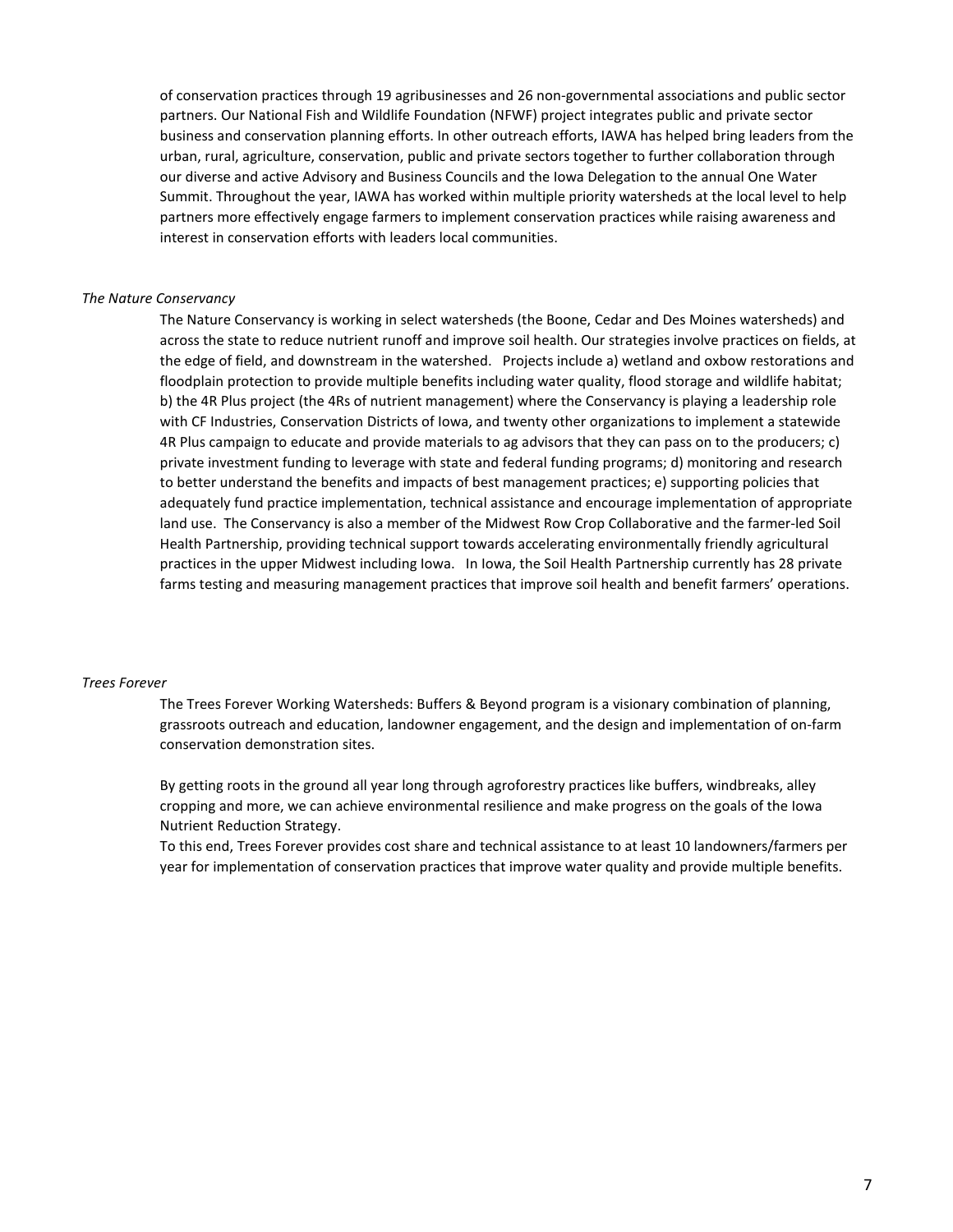## Iowa Department of Agriculture & Land Stewardship

NRS REPORTING June 1, 2016 to May 31, 2017 ELEMENT 1 - INPUTS (Funding Sources)

| Staff resources for implementing the NRS and/or water quality |             |  |  |  |  |  |
|---------------------------------------------------------------|-------------|--|--|--|--|--|
| improvement                                                   |             |  |  |  |  |  |
|                                                               | <b>FTEs</b> |  |  |  |  |  |
|                                                               |             |  |  |  |  |  |
| Infrastructure staff (e.g. administrative support)            | 114.65      |  |  |  |  |  |
| <b>Research Staff</b>                                         |             |  |  |  |  |  |
| On-the-ground implementation staff                            | 60.7        |  |  |  |  |  |
| Other                                                         |             |  |  |  |  |  |

|             | Funding sources appropriated by or for your organization, related to soil conservation, water quality, or Nutrient Reduction Strategy efforts |                                                                           |                                                              |                                               |                                                   |                                                                                                                        |                                                                                                      |                                                                                 |
|-------------|-----------------------------------------------------------------------------------------------------------------------------------------------|---------------------------------------------------------------------------|--------------------------------------------------------------|-----------------------------------------------|---------------------------------------------------|------------------------------------------------------------------------------------------------------------------------|------------------------------------------------------------------------------------------------------|---------------------------------------------------------------------------------|
|             | <b>Program Name or</b><br><b>Description</b>                                                                                                  | <b>Funding Amount for</b><br>your organization<br>$(\frac{1}{2})\sqrt{2}$ | <b>Total</b><br>Project<br><b>Funding</b><br>$($ \$/year $)$ | Primary<br><b>Funding Source</b>              | <b>How would you</b><br>classify this<br>funding? | How many years will<br>this funding be<br>predictably available in<br>the future? (Excluding<br>this reporting period) | How many years has<br>this funding been<br>available so far?<br>(Excluding this reporting<br>period) | <b>Primary Product of Funding</b>                                               |
| $\mathbf 1$ | Ag Drainage Well<br>Closure (ADW)                                                                                                             | \$<br>1,920,000                                                           |                                                              | <b>State Agency</b>                           | Annual<br>Appropriations                          | Dependent on annual<br>appropriations for the<br>Iowa Legislature                                                      |                                                                                                      | Infrastructure,<br>19 implementation                                            |
| 2           | <b>Conservation Reserve</b><br><b>Enhancement Program</b><br>(CREP)<br><b>Groundwater Protection</b>                                          | \$<br>1,000,000                                                           |                                                              | <b>State Agency</b>                           | Annual<br>Appropriations                          | Dependent on annual<br>appropriations for the<br>Iowa Legislature                                                      |                                                                                                      | Infrastructure,<br>15 implementation, monitoring<br>Infrastructure, monitoring, |
| 3           | Fund                                                                                                                                          | 600,000<br>\$                                                             |                                                              | <b>State Agency</b>                           | <b>Sustained Funding</b>                          | Indefinite*                                                                                                            |                                                                                                      | 26 research                                                                     |
| 4           | Integrated Farm and<br>Livestock Management<br>Fund (IFLM)                                                                                    | 625,000<br>\$                                                             |                                                              | <b>State Agency</b>                           | Annual<br>Appropriations                          | Dependent on annual<br>appropriations for the<br>Iowa Legislature                                                      |                                                                                                      | Infrastructure, research,<br>17 outreach                                        |
| 5           | District Initiatives/Iowa<br><b>Buffer Initiative</b>                                                                                         | \$<br>1,000,000                                                           |                                                              | <b>State Agency</b>                           | Annual<br>Appropriations                          | Dependent on annual<br>appropriations for the<br>Iowa Legislature                                                      |                                                                                                      | Infrastructure,<br>18 implementation                                            |
| 6           | Iowa Financial Incentives<br>Program (IFIP)                                                                                                   | \$<br>6,750,000                                                           |                                                              | <b>State Agency</b>                           | Annual<br>Appropriations                          | Dependent on annual<br>appropriations for the<br>Iowa Legislature                                                      |                                                                                                      | Infrastructure,<br>44 implementation, research                                  |
|             | Iowa State Revolving<br>Fund (SRF)*                                                                                                           | \$<br>39,800,000                                                          |                                                              | State Agency -<br>jointly with IFA<br>and DNR | Annual<br>Appropriations                          | Dependent on annual<br>appropriations for the<br>Iowa Legislature                                                      |                                                                                                      | 13 implementation                                                               |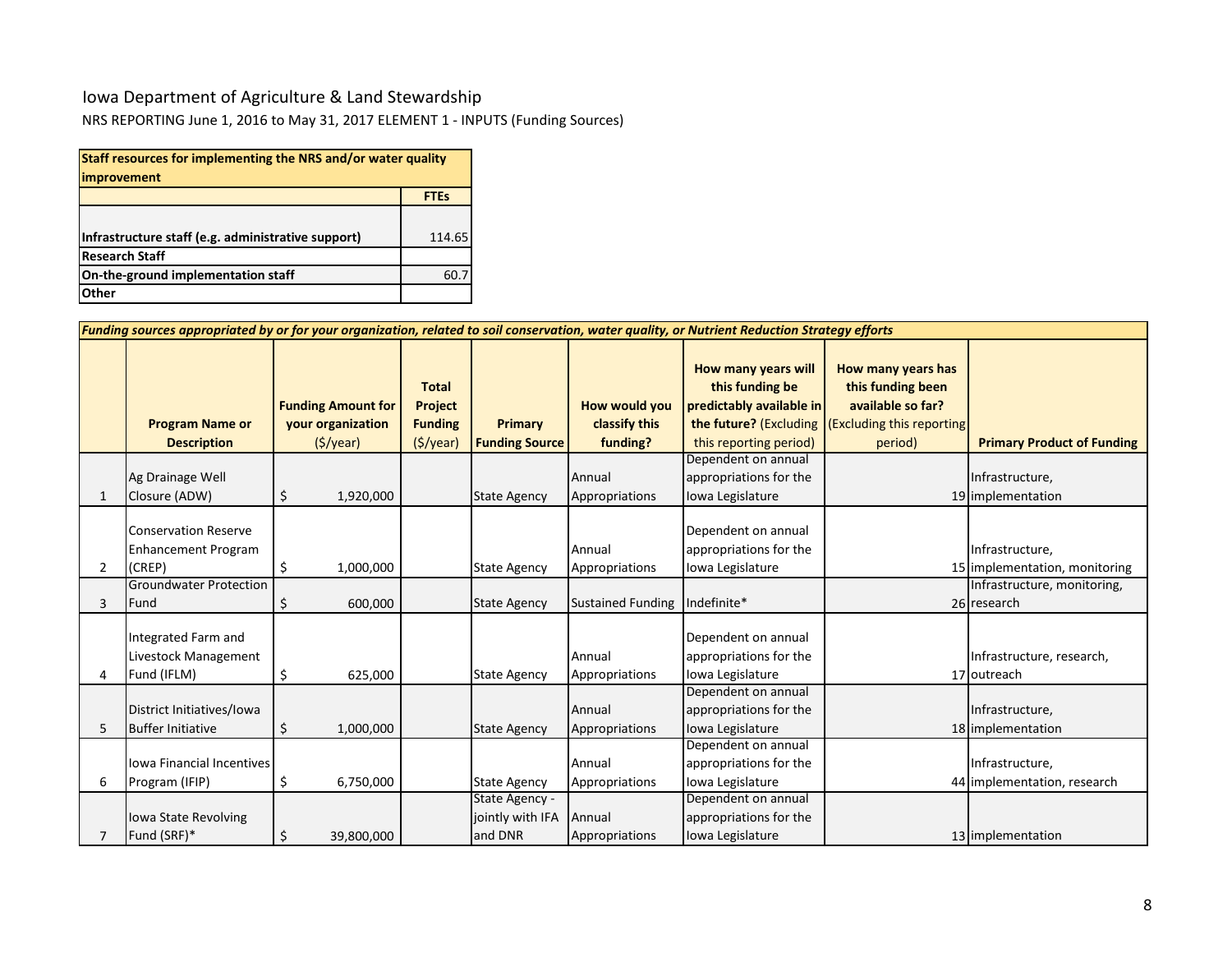| 8  | <b>Resource Enhancement</b><br>and Protection Program<br>(REAP)                                                                          |  | 3,200,000 |  | <b>State Agency</b> | Annual<br>Appropriations | Dependent on annual<br>appropriations for the<br>Iowa Legislature |  | Infrastructure,<br>29 implementation                          |
|----|------------------------------------------------------------------------------------------------------------------------------------------|--|-----------|--|---------------------|--------------------------|-------------------------------------------------------------------|--|---------------------------------------------------------------|
|    | Soil and Water<br>Conservation<br>Administration                                                                                         |  | 2,800,000 |  | <b>State Agency</b> | Annual<br>Appropriations | Dependent on annual<br>appropriations for the<br>Iowa Legislature |  | 6 Infrastructure                                              |
| 10 | <b>Water Quality Initiative</b><br>(WQI)                                                                                                 |  | 9,520,201 |  | <b>State Agency</b> | Annual<br>Appropriations | Dependent on annual<br>appropriations for the<br>Iowa Legislature |  | Infrastructure,<br>implementation, monitoring,<br>4 outreach  |
| 11 | <b>Watershed Protection</b><br>Fund (WSPF)                                                                                               |  | 900,000   |  | <b>State Agency</b> | Annual<br>Appropriations | Dependent on annual<br>appropriations for the<br>Iowa Legislature |  | Infrastructure,<br>implementation, monitoring,<br>19 outreach |
|    | *Indefinite availability as long as tax on ag chemicals is in place and as long as these products are purchased in the state to generate |  |           |  |                     |                          |                                                                   |  |                                                               |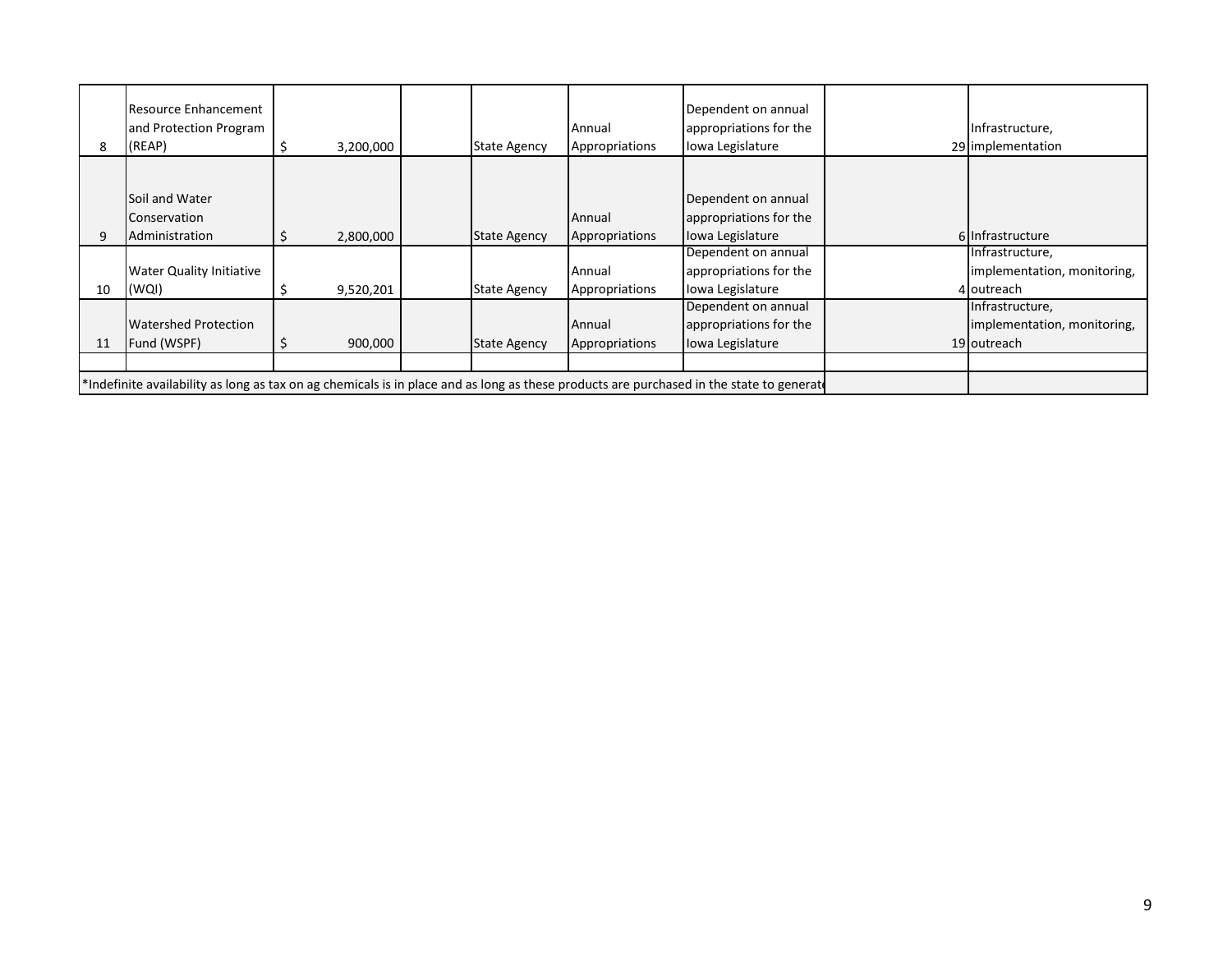## Iowa Department of Agriculture & Land Stewardship

NRS REPORTING June 1, 2016 to May 31, 2017 ELEMENT 2 - HUMAN (Outreach and Education Efforts)

| each outlet. |                                                               | Number of media pieces, created by your organization, that pertain to each topic and are released through |              |                   |       |       |
|--------------|---------------------------------------------------------------|-----------------------------------------------------------------------------------------------------------|--------------|-------------------|-------|-------|
|              |                                                               |                                                                                                           |              | <b>Outlet</b>     |       |       |
|              |                                                               | <b>Online</b><br>(Newsletter, Blog)<br>Post, etc.)                                                        | <b>Print</b> | <b>Television</b> | Radio | Other |
|              | <b>Water Quality</b>                                          | 33                                                                                                        | 23           | 3                 | 6     |       |
|              | <b>Soil Health</b>                                            |                                                                                                           |              |                   |       |       |
| <b>Topic</b> | <b>Practices</b><br>recommended by<br><b>NRS</b>              |                                                                                                           |              |                   |       |       |
|              | <b>Conservation</b><br><b>Funding</b><br><b>Opportunities</b> |                                                                                                           |              |                   |       |       |
|              | Other                                                         |                                                                                                           |              |                   |       |       |

|                | Education and outreach events that your organization hosted between June 1, 2015, and May 31, 2016. |                             |                                               |                                  |    |                                                                                 |                                                                                                                                            |       |                   |                                                            |
|----------------|-----------------------------------------------------------------------------------------------------|-----------------------------|-----------------------------------------------|----------------------------------|----|---------------------------------------------------------------------------------|--------------------------------------------------------------------------------------------------------------------------------------------|-------|-------------------|------------------------------------------------------------|
|                | <b>Type of Event</b>                                                                                | <b>Date</b><br>(mm/dd/yyyy) | <b>Location</b><br>(Town<br>and/or<br>County) | <b>Water Quality</b> Soil Health |    | material covered at the event)<br><b>Practices</b><br>recommended<br>by the NRS | Topics Covered (List any of the topics below that accounted for at least 25% of the<br><b>Conservation Funding</b><br><b>Opportunities</b> | Other | <b>Attendance</b> | <b>Partner</b><br><b>Organizations</b>                     |
| $\mathbf{1}$   | <b>Field Day</b>                                                                                    | 6/8/2016 County             | Benton                                        | IX                               |    |                                                                                 |                                                                                                                                            |       |                   | N/A                                                        |
| $\overline{2}$ | Field Day                                                                                           | 6/8/2016 County             | Benton                                        |                                  |    | x                                                                               |                                                                                                                                            |       |                   | ISA, Tall Grasse<br>Prairie Center,<br>40 Farm Bureau      |
| 3              | Field Day                                                                                           |                             | 6/28/2016 La Porte City                       |                                  | X  |                                                                                 |                                                                                                                                            |       |                   | N/A                                                        |
| 4              | Field Day                                                                                           |                             | 5/2/2017 Tama County X                        |                                  |    |                                                                                 |                                                                                                                                            |       | 230               |                                                            |
| 5              | Field Day                                                                                           | 5/11/2017 County            | Benton                                        | $\mathsf{I} \mathsf{X}$          | ΙX |                                                                                 |                                                                                                                                            |       | 50                |                                                            |
| 6              | Field Day                                                                                           |                             | 6/12/2016 Sioux County                        |                                  |    |                                                                                 |                                                                                                                                            |       | 1750(attended)    | ISU Extension,<br>Western Iowa<br><b>Dairy Association</b> |
| $\overline{7}$ | Field Day                                                                                           |                             | Audubon<br>Sep-16 County                      | X                                |    | X                                                                               |                                                                                                                                            |       |                   | Brinkman Ag<br>45 Solutions                                |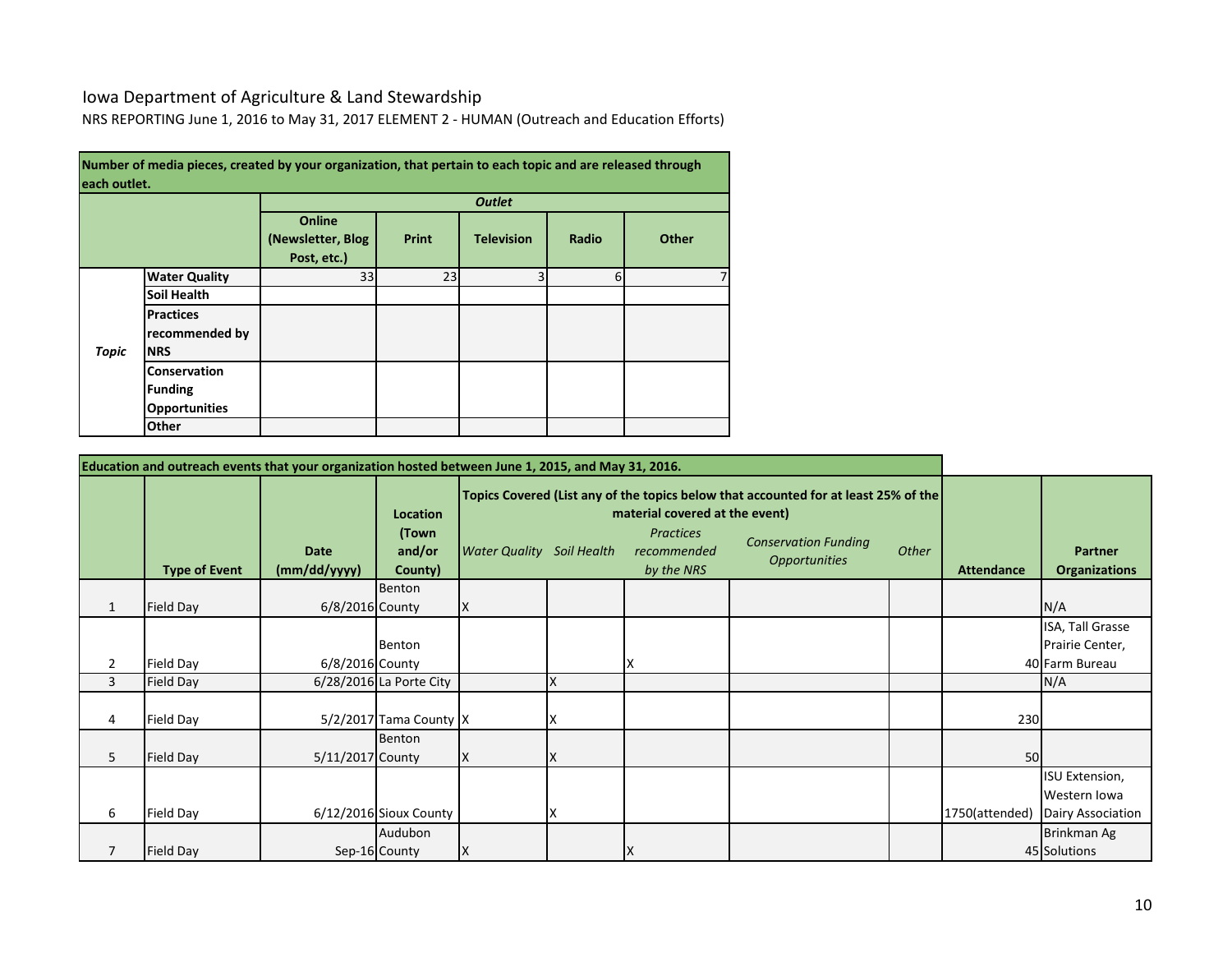|                 |                  |                      | Audubon                  |          |   |   |   |   |    |                        |
|-----------------|------------------|----------------------|--------------------------|----------|---|---|---|---|----|------------------------|
| 8               | Other            |                      | May-16 County            | Χ        | X |   | Χ |   |    | 150 N/A                |
|                 |                  |                      | <b>Buena Vista</b>       |          |   |   |   |   |    | Soil Health            |
| 9               | Other            | 7/21/2016 County     |                          |          |   | X |   |   |    | Partnership            |
|                 |                  |                      |                          |          |   |   |   |   |    |                        |
| 10              | Workshop         |                      | 8/12/2016 Story County X |          |   |   | Χ |   |    | <b>Key Cooperative</b> |
|                 |                  |                      |                          |          |   |   |   |   |    |                        |
| 11              | Workshop         |                      | 9/26/2016 Story County X |          |   |   | X |   |    | <b>IDALS/IDNR</b>      |
|                 |                  |                      |                          |          |   |   |   |   |    |                        |
| 12              | Field Day        |                      | 7/23/2016 Story County   |          | X |   |   | x |    | N/A                    |
| 14              | Workshop         | 9/1/2016 Kelley      |                          | X        |   |   |   |   |    | N/A                    |
| $\overline{15}$ | Workshop         | 9/7/2016 Zearing     |                          | X        |   |   |   |   |    | N/A                    |
| 16              | Workshop         | 9/9/2016 Gilbert     |                          | X        |   |   |   |   |    | N/A                    |
| $\overline{17}$ | Workshop         | 9/16/2016 Story City |                          | Χ        |   |   |   |   |    | N/A                    |
|                 |                  |                      |                          |          |   |   |   |   |    |                        |
| 19              | Workshop         |                      | 5/12/2016 Story County X |          |   |   |   |   |    | N/A                    |
|                 |                  |                      | Humboldt                 |          |   |   |   |   |    |                        |
| 20              | Field Day        | 6/8/2016 County      |                          | X        |   |   |   |   |    | <b>TNC</b>             |
|                 |                  |                      | Wright                   |          |   |   |   |   |    |                        |
| 21              | Field Day        | 6/23/2016 County     |                          | X        |   |   |   |   |    | N/A                    |
|                 |                  |                      | Wright                   |          |   |   |   |   |    |                        |
| 22              | Field Day        | 9/8/2016 County      |                          | X        |   |   |   |   | 30 |                        |
| $\overline{23}$ | Workshop         | 8/10/2016 Waukon     |                          | $\times$ |   |   |   |   |    | N/A                    |
|                 |                  |                      | Winneshiek               |          |   |   |   |   |    |                        |
| 24              | Other            | 7/12/2016 County     |                          | X        | X | X |   |   |    | N/A                    |
|                 |                  |                      |                          |          |   |   |   |   |    |                        |
|                 |                  |                      |                          |          |   |   |   |   |    | Fisheries Biologist-   |
|                 |                  |                      |                          |          |   |   |   |   |    | Gary Siegwarth,        |
|                 |                  |                      |                          |          |   |   |   |   |    | NRCS Agronomist-       |
|                 |                  |                      |                          |          |   |   |   |   |    | Niel Sass,             |
|                 |                  |                      | Clayton                  |          |   |   |   |   |    | Beepkeeper-Bob         |
| 25              | Other            | 8/10/2016 County     |                          |          |   |   |   | X |    | 40 Fassbinder          |
|                 |                  |                      | Clayton                  |          |   |   |   |   |    |                        |
| 26              | Other            | 8/2/2016 County      |                          |          |   | X |   |   |    |                        |
|                 |                  |                      |                          |          |   |   |   |   |    | Iowa Corn              |
|                 |                  |                      |                          |          |   |   |   |   |    | Growers                |
| 27              | Field Day        |                      | 6/28/2016 La Porte City  |          | X |   |   |   |    | 42 Association         |
|                 |                  |                      | <b>Black Hawk</b>        |          |   |   |   |   |    |                        |
| 28              | <b>Field Day</b> | 6/3/2016 County      |                          |          |   | Χ |   |   |    | 31 N/A                 |
|                 |                  |                      | <b>Black Hawk</b>        |          |   |   |   |   |    |                        |
| 29              | Field Day        | 9/15/2016 County     |                          | X        |   |   |   |   |    | 7 ISA, USDA-ARS        |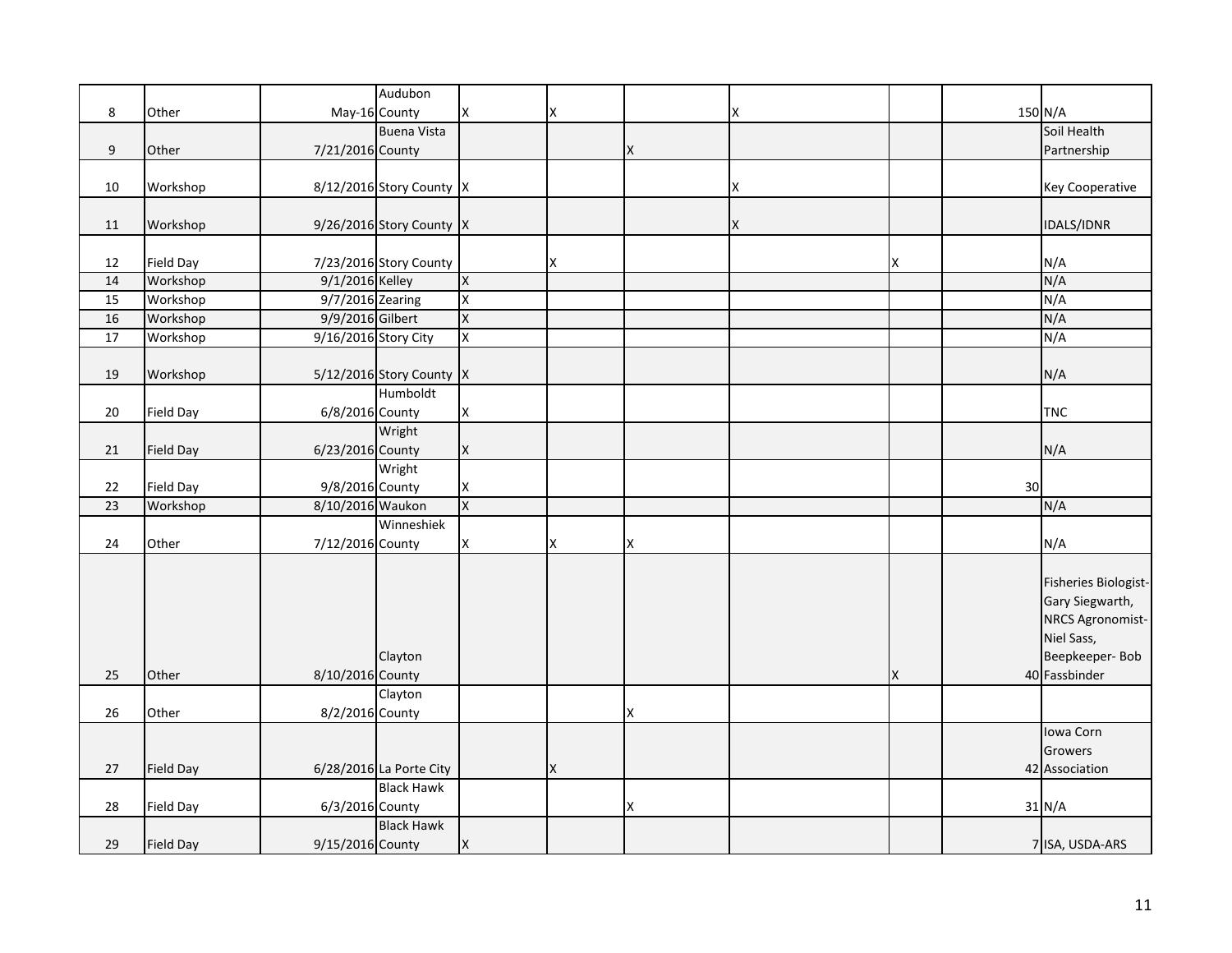|        |                  |                  | <b>Black Hawk</b>        |             |   |                              |   |                 |                       |
|--------|------------------|------------------|--------------------------|-------------|---|------------------------------|---|-----------------|-----------------------|
| $30\,$ | Workshop         | 7/29/2016 County |                          | X           |   |                              |   | 200             |                       |
|        |                  |                  | Washington               |             |   |                              |   |                 |                       |
| 31     | Other            | 6/29/2016 County |                          |             | X | X                            |   |                 | 100 N/A               |
|        |                  |                  | Washington               |             |   |                              |   |                 |                       |
| 32     | Workshop         | 7/18/2016 County |                          |             |   |                              |   |                 |                       |
|        |                  |                  | Washington               |             |   |                              |   |                 |                       |
| 33     | Workshop         | 8/2/2016 County  |                          | X           | X | X                            |   |                 |                       |
|        |                  |                  |                          |             |   |                              |   |                 | Iowa Learning         |
|        |                  |                  | Washington               |             |   |                              |   |                 | Farms, Vision Ag      |
| 34     | Workshop         | 9/7/2016 County  |                          |             | X | X                            | X |                 | 65 of Keota           |
|        |                  |                  |                          |             |   |                              |   |                 | IDALS-DSC, Clean      |
|        |                  |                  |                          |             |   |                              |   |                 | Water Iowa, Iowa      |
|        |                  |                  |                          |             |   |                              |   |                 | Farm Bureau,          |
|        |                  |                  |                          |             |   |                              |   |                 | NRCS,                 |
|        |                  |                  |                          |             |   |                              |   |                 | Henry/Jefferson/L     |
|        |                  |                  |                          |             |   |                              |   |                 | ee/Van Buren          |
| 35     | <b>Field Day</b> |                  | 7/15/2016 Henry County X |             |   | X                            |   |                 | 175 SWCD              |
|        |                  |                  |                          |             |   |                              |   |                 | NRCS, Iowa Farm       |
|        |                  |                  |                          |             |   |                              |   |                 | Bureau,               |
|        |                  |                  |                          |             |   |                              |   |                 | Henry/Jefferson/L     |
|        |                  |                  |                          |             |   |                              |   |                 | ee/Van Buren          |
| 36     | <b>Field Day</b> |                  |                          |             | X | X                            |   |                 | 32 SWCD               |
|        |                  |                  | 9/24/2016 Henry County   |             |   |                              |   |                 |                       |
|        |                  |                  |                          |             |   |                              |   |                 | Iowa Corn, FB,        |
| 37     | Field Day        | 8/3/2016 Salem   |                          |             |   | X                            |   |                 | 155 Chem-Gro, ISU Ext |
|        |                  |                  |                          |             |   |                              |   |                 |                       |
| 38     | Other            |                  | 7/14/2016 Henry County X |             |   |                              | X |                 |                       |
|        |                  |                  | Montgomery               |             |   |                              |   |                 |                       |
| 39     | Workshop         | 7/14/2016 County |                          | X           | X |                              |   |                 | N/A                   |
|        |                  |                  | Montgomery               |             |   |                              |   |                 |                       |
| 40     | <b>Field Day</b> | 8/24/2016 County |                          | X           |   |                              |   |                 |                       |
|        |                  |                  | Carroll                  |             |   |                              |   |                 |                       |
| 41     | Field Day        | 6/1/2016 County  |                          | X           | X | X                            |   | 20              |                       |
|        |                  |                  | Carroll                  |             |   |                              |   |                 |                       |
| 42     | Field Day        | 6/24/2016 County |                          | X           | X |                              |   | 25              |                       |
| 43     | <b>Field Day</b> |                  | 9/15/2016 Lake View      |             |   | X<br>$\overline{\mathsf{x}}$ |   | $\overline{25}$ |                       |
|        |                  |                  | Taylor                   |             |   |                              |   |                 |                       |
| 44     | Field Day        | 6/15/2016 County |                          | X           |   |                              |   | 10              |                       |
|        |                  |                  |                          |             |   |                              |   |                 |                       |
|        |                  |                  | Taylor                   |             |   |                              |   |                 |                       |
| 45     | Other            | 7/14/2016 County |                          | $\mathsf X$ |   |                              |   | 5               |                       |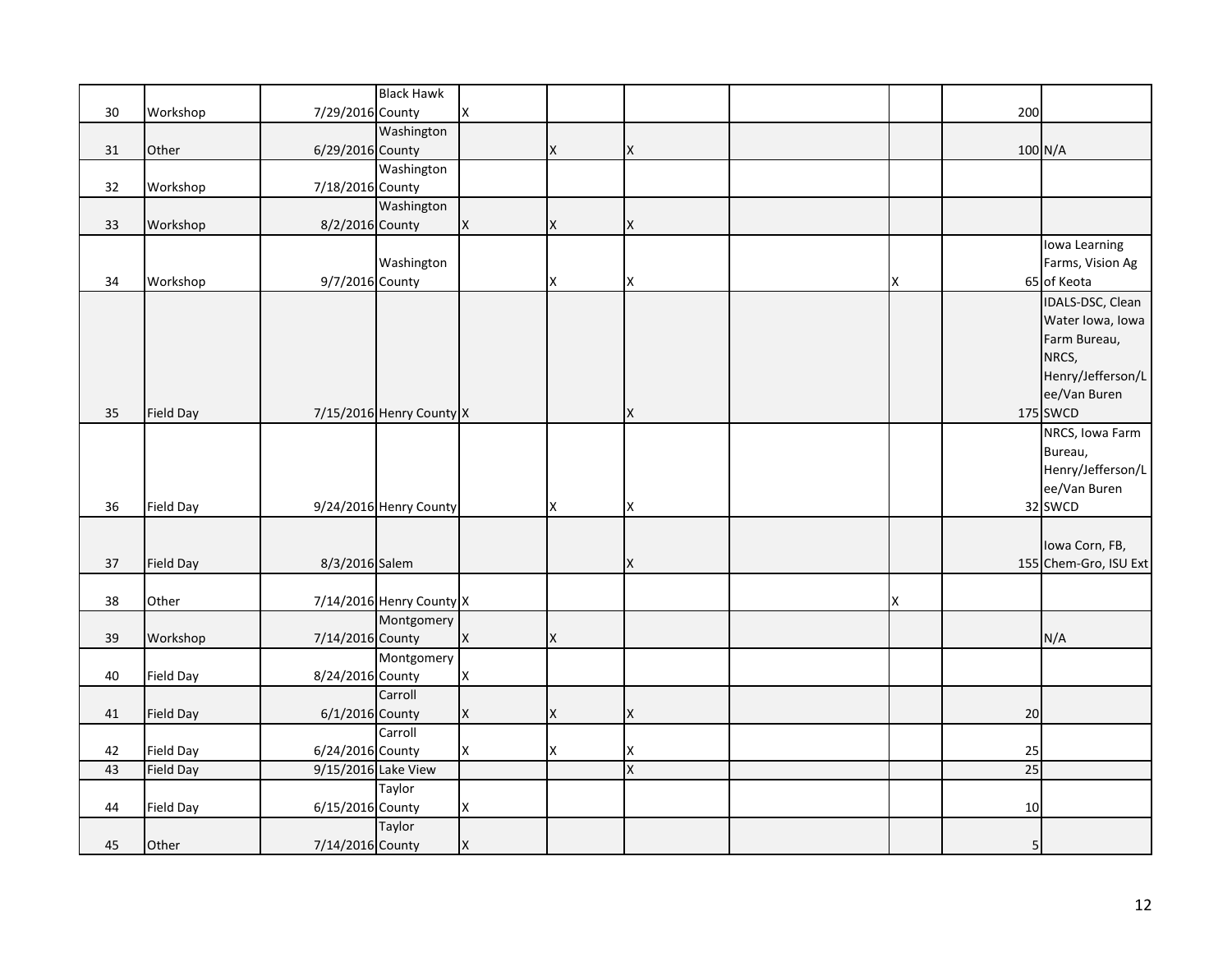|    |                  |                   | Taylor                 |   |  |  |                |                      |
|----|------------------|-------------------|------------------------|---|--|--|----------------|----------------------|
| 46 | <b>Field Day</b> | 9/15/2016 County  |                        | Χ |  |  | 41             |                      |
|    |                  |                   | Plymouth               |   |  |  |                |                      |
| 47 | Other            | 12/9/2016 County  |                        |   |  |  | $\overline{7}$ |                      |
|    |                  |                   |                        |   |  |  |                |                      |
| 48 | Other            |                   | 11/8/2016 Tama County  |   |  |  |                |                      |
|    |                  |                   | Taylor                 |   |  |  |                | Taylor Co SWCD,      |
| 49 | Workshop         | 11/8/2016 County  |                        |   |  |  |                | 7 AgSolver           |
|    |                  |                   | Taylor                 |   |  |  |                | Taylor Co SWCD,      |
| 50 | Workshop         | 12/15/2016 County |                        |   |  |  |                | 15 AgSolver          |
|    |                  |                   |                        |   |  |  |                | Washington           |
|    |                  |                   | Washington             |   |  |  |                | SWCD, USDA-          |
| 51 | Other            | 11/30/2016 County |                        |   |  |  |                | 9 NRCS               |
| 52 | Other            |                   | 11/16/2016 Iowa County |   |  |  |                | 12 Central College   |
|    |                  |                   |                        |   |  |  |                |                      |
|    |                  |                   |                        |   |  |  |                | IDALS, McKnight      |
|    |                  |                   |                        |   |  |  |                | Foundation, Iowa     |
|    |                  |                   |                        |   |  |  |                | Learning Farms,      |
| 53 | Field day        |                   | 11/10/2016 Sac County  |   |  |  |                | 35 ISU Extension     |
|    |                  |                   |                        |   |  |  |                | IDALS, National      |
|    |                  |                   | Madison                |   |  |  |                | Fish and Wildlife    |
| 54 | Workshop         | 11/15/2016 County |                        |   |  |  |                | 38 Foundation,       |
|    |                  |                   |                        |   |  |  |                |                      |
| 55 | Other            |                   | 12/6/2016 Story County |   |  |  |                | 24 IDALS             |
|    |                  |                   |                        |   |  |  |                | Taylor Co SWCD,      |
|    |                  |                   |                        |   |  |  |                | AgSolver & SWCD      |
|    |                  |                   | Taylor                 |   |  |  |                | for in field         |
| 56 | Other            | 12/29/2016 County |                        |   |  |  |                | 3 scenario demos     |
|    |                  |                   |                        |   |  |  |                | Taylor Co SWCD,      |
|    |                  |                   |                        |   |  |  |                | AgSolver & SWCD      |
|    |                  |                   | Taylor                 |   |  |  |                | for in field         |
| 57 | Other            | 10/26/2016 County |                        |   |  |  |                | 3 scenario demos     |
|    |                  |                   |                        |   |  |  |                |                      |
|    |                  |                   | <b>Black Hawk</b>      |   |  |  |                | Hawkeye<br>Community |
| 58 |                  |                   |                        |   |  |  |                |                      |
|    | Field day        | 10/31/2016 County |                        |   |  |  |                | 10 College           |
|    |                  |                   |                        |   |  |  |                | Hawkeye              |
|    |                  |                   | <b>Black Hawk</b>      |   |  |  |                | Community            |
| 59 | Other            | 10/19/2016 County |                        |   |  |  |                | 50 College           |
|    |                  |                   |                        |   |  |  |                | Hawkeye              |
|    |                  |                   | <b>Black Hawk</b>      |   |  |  |                | Community            |
| 60 | Workshop         | 11/7/2016 County  |                        |   |  |  |                | 30 College           |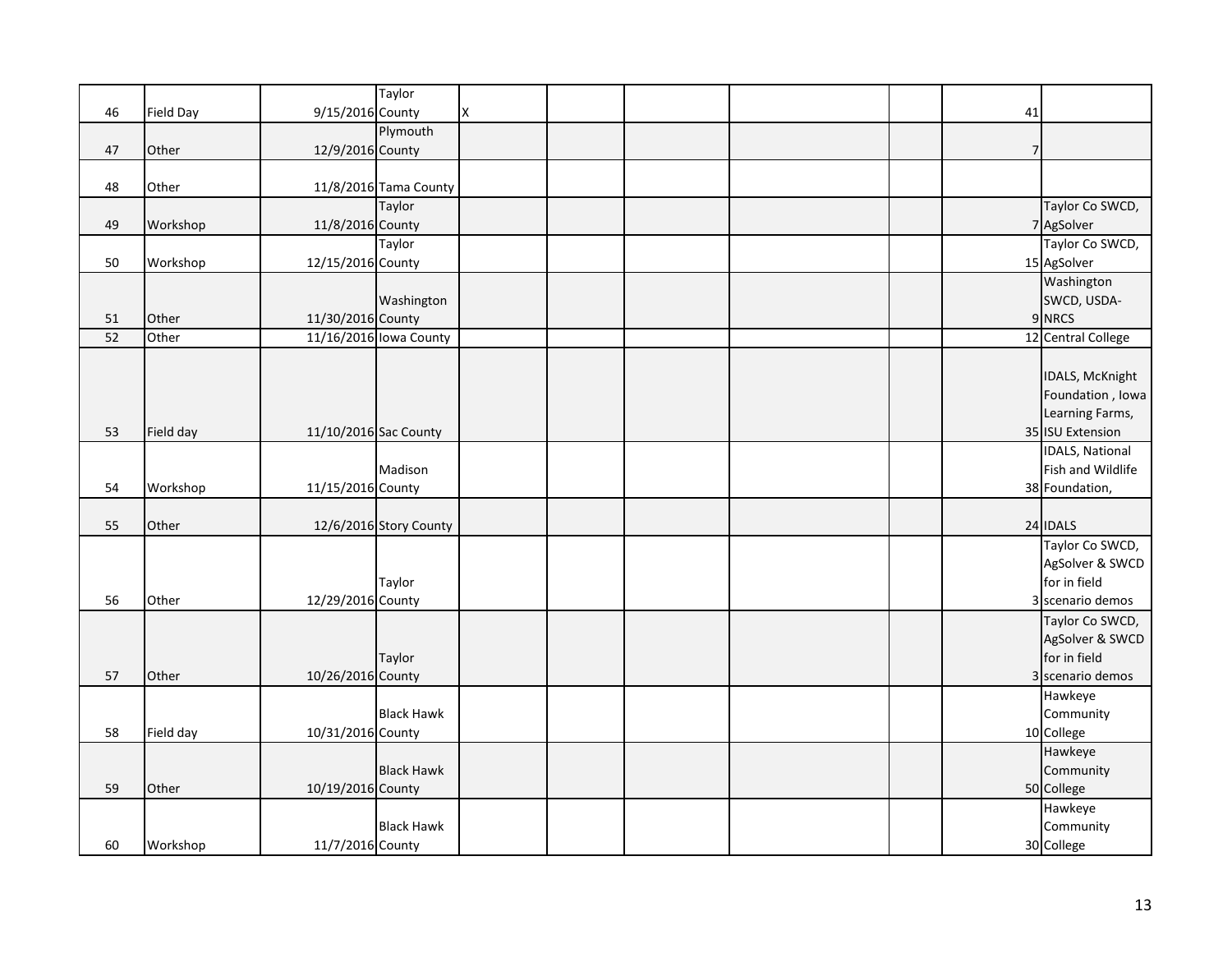|    |           |                  |                     |  |  |  | Iowa Farm Bureau<br>& Pilot Grove<br>Savings Bank,<br>ChemGro,<br>HSWCD, JSWCD,<br>VSWCD, LSWCD,<br>Iowa Corn<br>Growers Assoc.,<br>Pig Out, Iowa<br><b>State University</b><br>Ext., Clean Water<br>Iowa, Iowa Farm<br>Bureau, Iowa<br>Soybean Assoc.,<br>IDALS, Iowa<br>Learning Farms,<br>CDI, Green Valley<br>Seed, Pathfinders,<br>Farm Credit |
|----|-----------|------------------|---------------------|--|--|--|-----------------------------------------------------------------------------------------------------------------------------------------------------------------------------------------------------------------------------------------------------------------------------------------------------------------------------------------------------|
|    |           |                  |                     |  |  |  | America, Staats,<br>Pilot Grove                                                                                                                                                                                                                                                                                                                     |
|    |           |                  |                     |  |  |  | Savings Bank,                                                                                                                                                                                                                                                                                                                                       |
|    |           |                  |                     |  |  |  | T.H.E. Company,                                                                                                                                                                                                                                                                                                                                     |
|    |           |                  |                     |  |  |  | Becks, J.J. Nichting                                                                                                                                                                                                                                                                                                                                |
| 61 | Field day |                  | 2/2/2017 Lee County |  |  |  | 56 Co.                                                                                                                                                                                                                                                                                                                                              |
|    |           |                  |                     |  |  |  | Iowa Corn, The                                                                                                                                                                                                                                                                                                                                      |
| 62 | Other     | 2/23/2017 County | Kossuth             |  |  |  | Nature<br>50 Conservancy                                                                                                                                                                                                                                                                                                                            |
|    |           |                  |                     |  |  |  | NRCS, ADS                                                                                                                                                                                                                                                                                                                                           |
|    |           |                  | Pocahontas          |  |  |  | Drainage, Iowa                                                                                                                                                                                                                                                                                                                                      |
| 63 | Workshop  | 2/22/2017 County |                     |  |  |  | 15 One Call                                                                                                                                                                                                                                                                                                                                         |
|    |           |                  |                     |  |  |  | Soil Health                                                                                                                                                                                                                                                                                                                                         |
|    |           |                  | <b>Buena Vista</b>  |  |  |  | Partnership and<br>Iowa Learning                                                                                                                                                                                                                                                                                                                    |
| 64 | Workshop  | 3/10/2017 County |                     |  |  |  | 40 Farms                                                                                                                                                                                                                                                                                                                                            |
|    |           |                  |                     |  |  |  | <b>West Fork</b>                                                                                                                                                                                                                                                                                                                                    |
|    |           |                  |                     |  |  |  | Crooked Creek,                                                                                                                                                                                                                                                                                                                                      |
|    |           |                  | Washington          |  |  |  | Washington                                                                                                                                                                                                                                                                                                                                          |
| 65 | Workshop  | 3/14/2017 County |                     |  |  |  | 26 SWCD                                                                                                                                                                                                                                                                                                                                             |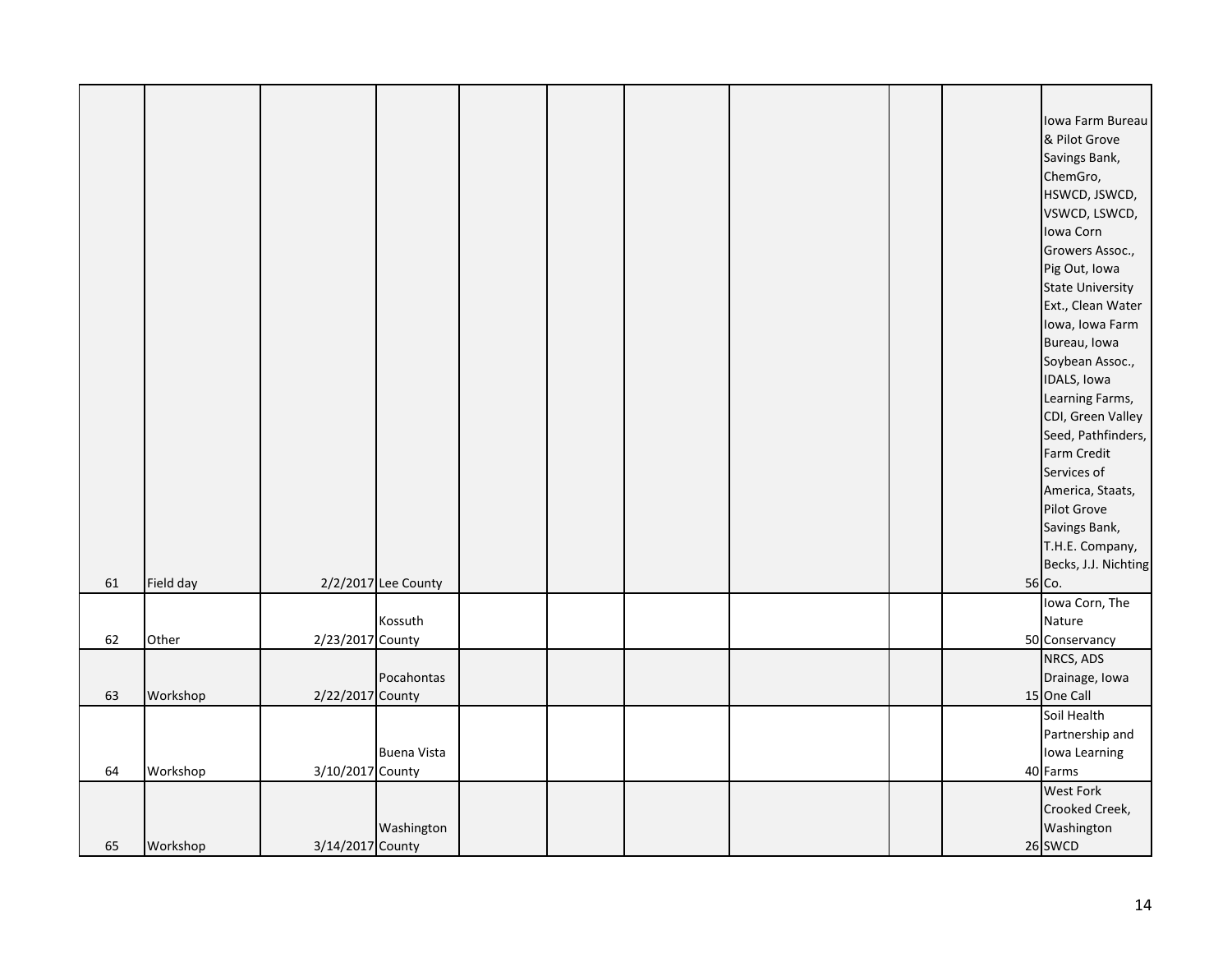| 5 NRCS<br>1/25/2017 County<br>meal--WFAN,<br>WFAN, AgSolver,<br>Taylor<br>2/14/2017 County<br>25 NRCS<br>67<br>Workshop<br>NRCS, SWCD,<br>Taylor<br>1 AgSolver<br>68<br>Other<br>3/10/2017 County<br>NRCS, SWCD,<br>Taylor<br>3 AgSolver<br>69<br>Other<br>3/14/2017 County<br>Iowa Soybean,<br>Carroll county<br>Cattlemen's<br>Soybean,<br>Carroll<br>35 Agsolver, IAWA<br>70<br>Workshop<br>1/27/2017 County<br>Wapello<br>32 CPS, Iowa Corn<br>71<br>Workshop<br>2/15/2017 County |    |       | Taylor |  |  |  | AgSolver, SWCD,   |
|---------------------------------------------------------------------------------------------------------------------------------------------------------------------------------------------------------------------------------------------------------------------------------------------------------------------------------------------------------------------------------------------------------------------------------------------------------------------------------------|----|-------|--------|--|--|--|-------------------|
|                                                                                                                                                                                                                                                                                                                                                                                                                                                                                       | 66 | Other |        |  |  |  |                   |
|                                                                                                                                                                                                                                                                                                                                                                                                                                                                                       |    |       |        |  |  |  |                   |
|                                                                                                                                                                                                                                                                                                                                                                                                                                                                                       |    |       |        |  |  |  |                   |
|                                                                                                                                                                                                                                                                                                                                                                                                                                                                                       |    |       |        |  |  |  |                   |
|                                                                                                                                                                                                                                                                                                                                                                                                                                                                                       |    |       |        |  |  |  |                   |
|                                                                                                                                                                                                                                                                                                                                                                                                                                                                                       |    |       |        |  |  |  |                   |
|                                                                                                                                                                                                                                                                                                                                                                                                                                                                                       |    |       |        |  |  |  |                   |
|                                                                                                                                                                                                                                                                                                                                                                                                                                                                                       |    |       |        |  |  |  |                   |
|                                                                                                                                                                                                                                                                                                                                                                                                                                                                                       |    |       |        |  |  |  |                   |
|                                                                                                                                                                                                                                                                                                                                                                                                                                                                                       |    |       |        |  |  |  |                   |
|                                                                                                                                                                                                                                                                                                                                                                                                                                                                                       |    |       |        |  |  |  |                   |
|                                                                                                                                                                                                                                                                                                                                                                                                                                                                                       |    |       |        |  |  |  | Association, Iowa |
|                                                                                                                                                                                                                                                                                                                                                                                                                                                                                       |    |       |        |  |  |  |                   |
|                                                                                                                                                                                                                                                                                                                                                                                                                                                                                       |    |       |        |  |  |  |                   |
|                                                                                                                                                                                                                                                                                                                                                                                                                                                                                       |    |       |        |  |  |  |                   |
|                                                                                                                                                                                                                                                                                                                                                                                                                                                                                       |    |       |        |  |  |  |                   |
|                                                                                                                                                                                                                                                                                                                                                                                                                                                                                       |    |       |        |  |  |  | Shive-Hattery,    |
| 6 ISU, AAI, SWCS<br>72<br>Other<br>1/12/2017 Polk County                                                                                                                                                                                                                                                                                                                                                                                                                              |    |       |        |  |  |  |                   |
| Hardin<br>Shive-Hattery,                                                                                                                                                                                                                                                                                                                                                                                                                                                              |    |       |        |  |  |  |                   |
| 2/7/2017 County<br>6 SWCS<br>Field day<br>73                                                                                                                                                                                                                                                                                                                                                                                                                                          |    |       |        |  |  |  |                   |
| 4 SWCS, ISU<br>$\overline{74}$<br>Other<br>2/23/2017 Polk County                                                                                                                                                                                                                                                                                                                                                                                                                      |    |       |        |  |  |  |                   |
| SWCS, ISU, AAI,                                                                                                                                                                                                                                                                                                                                                                                                                                                                       |    |       |        |  |  |  |                   |
| 4/12/2017 Polk County<br>8 Bolton and Menk<br>75<br>Other                                                                                                                                                                                                                                                                                                                                                                                                                             |    |       |        |  |  |  |                   |
| <b>Black Hawk</b><br>Iowa Soybean                                                                                                                                                                                                                                                                                                                                                                                                                                                     |    |       |        |  |  |  |                   |
| Workshop<br>1/23/2017 County<br>40 Association<br>76                                                                                                                                                                                                                                                                                                                                                                                                                                  |    |       |        |  |  |  |                   |
| <b>Black Hawk</b>                                                                                                                                                                                                                                                                                                                                                                                                                                                                     |    |       |        |  |  |  |                   |
| Workshop<br>3/7/2017 County<br>18<br>77                                                                                                                                                                                                                                                                                                                                                                                                                                               |    |       |        |  |  |  |                   |
| PFI conference                                                                                                                                                                                                                                                                                                                                                                                                                                                                        |    |       |        |  |  |  |                   |
| 78<br>Workshop<br>1/21/2017 Story County<br>76 sponsors                                                                                                                                                                                                                                                                                                                                                                                                                               |    |       |        |  |  |  |                   |
| PFI conference                                                                                                                                                                                                                                                                                                                                                                                                                                                                        |    |       |        |  |  |  |                   |
| 79<br>1/21/2017 Story County<br>Workshop<br>85 sponsors                                                                                                                                                                                                                                                                                                                                                                                                                               |    |       |        |  |  |  |                   |
| PFI conference                                                                                                                                                                                                                                                                                                                                                                                                                                                                        |    |       |        |  |  |  |                   |
| 80<br>1/21/2017 Story County<br>Workshop<br>85 sponsors                                                                                                                                                                                                                                                                                                                                                                                                                               |    |       |        |  |  |  |                   |
| PFI conference                                                                                                                                                                                                                                                                                                                                                                                                                                                                        |    |       |        |  |  |  |                   |
| 81<br>Workshop<br>1/21/2017 Story County<br>45 sponsors                                                                                                                                                                                                                                                                                                                                                                                                                               |    |       |        |  |  |  |                   |
|                                                                                                                                                                                                                                                                                                                                                                                                                                                                                       |    |       |        |  |  |  |                   |
| 81 IDALS<br>82<br>Other<br>3/7/2017 Story County                                                                                                                                                                                                                                                                                                                                                                                                                                      |    |       |        |  |  |  |                   |
| Marshall<br>NRCS, Wallace                                                                                                                                                                                                                                                                                                                                                                                                                                                             |    |       |        |  |  |  |                   |
| 3/28/2017 County<br>29 Winrock<br>83<br>Field day                                                                                                                                                                                                                                                                                                                                                                                                                                     |    |       |        |  |  |  |                   |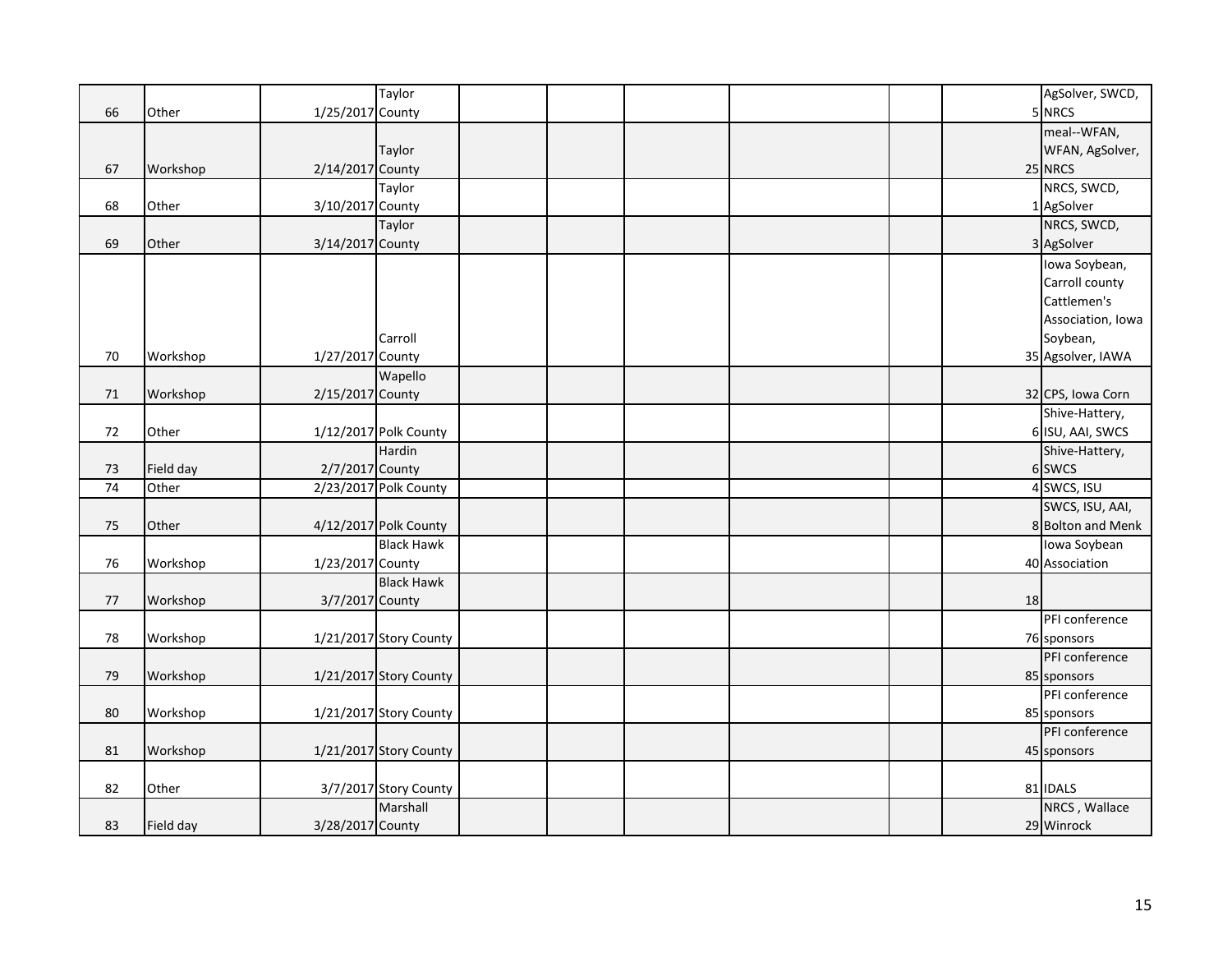|    |              |                 |                       |  |  |  | NRCS, Wallace    |
|----|--------------|-----------------|-----------------------|--|--|--|------------------|
| 84 | Field day    |                 | 3/30/2017 Polk County |  |  |  | 39 Winrock       |
| 85 | <b>Other</b> |                 | 1/12/2017 Polk County |  |  |  | 6 ISU, AAI, SWCS |
|    |              |                 | <b>Hardin</b>         |  |  |  | Shive-Hattery,   |
| 86 | Field day    | 2/7/2017 County |                       |  |  |  | 6 SWCS           |
| 87 | Other        |                 | 2/23/2017 Polk County |  |  |  | 6 SWCS, ISU, AAI |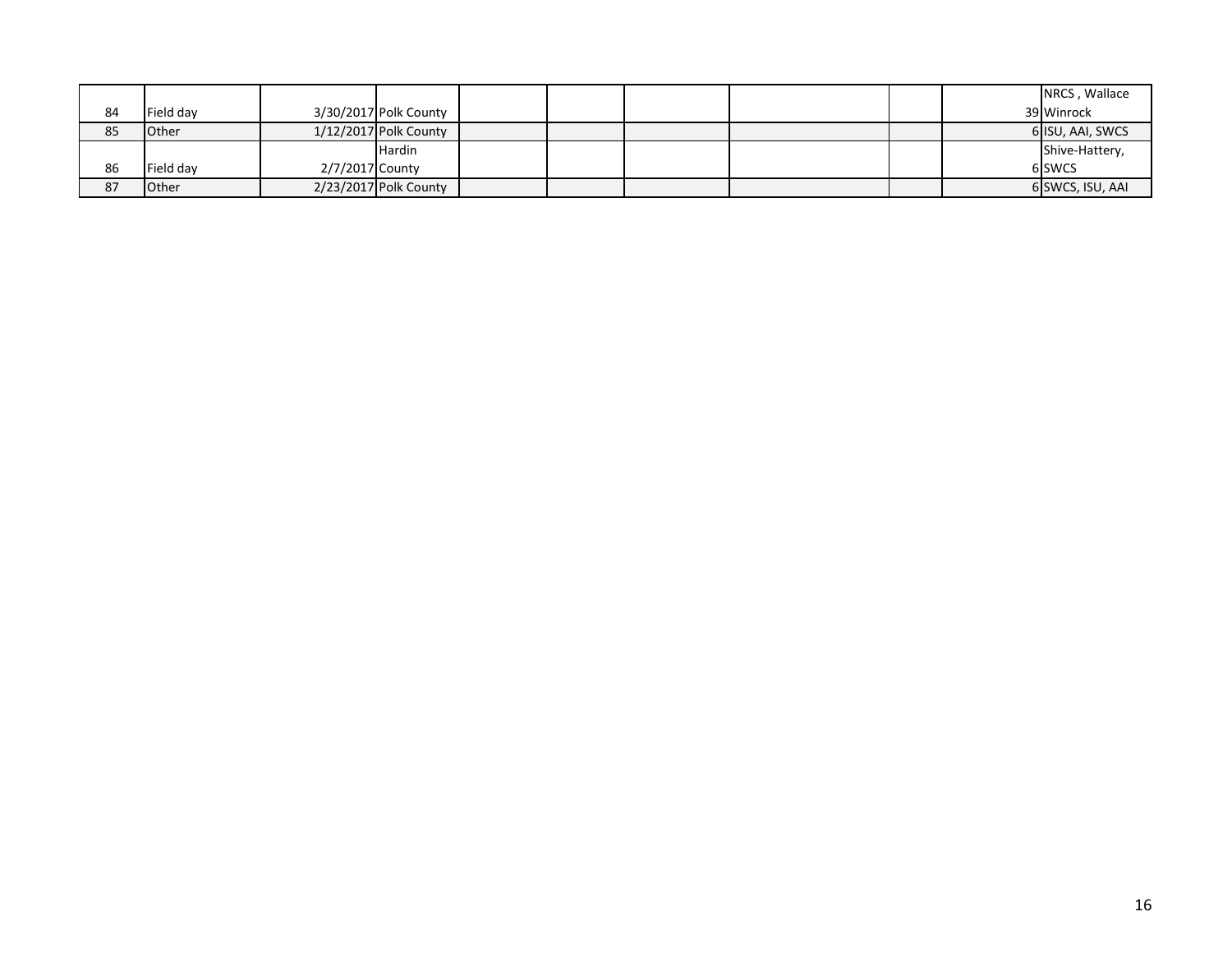### Iowa Department of Natural Resources

NRS REPORTING June 1, 2016 to May 31, 2017 ELEMENT 1 - INPUTS (Funding Sources)

| Staff resources for implementing the NRS and/or water quality<br><i>improvement</i> |                             |  |  |  |  |  |  |  |
|-------------------------------------------------------------------------------------|-----------------------------|--|--|--|--|--|--|--|
|                                                                                     | <b>FTEs</b>                 |  |  |  |  |  |  |  |
|                                                                                     |                             |  |  |  |  |  |  |  |
|                                                                                     | WQ Mon 2, NPDES             |  |  |  |  |  |  |  |
| Infrastructure staff (e.g. administrative support)                                  | 2.5, Coordination 0.5       |  |  |  |  |  |  |  |
| <b>Research Staff</b>                                                               | WQ Mon 3                    |  |  |  |  |  |  |  |
|                                                                                     | Coordinators; 1.5           |  |  |  |  |  |  |  |
|                                                                                     | <b>FTEs for IDALS Basin</b> |  |  |  |  |  |  |  |
| On-the-ground implementation staff                                                  | Coordinators; 15.2          |  |  |  |  |  |  |  |
|                                                                                     |                             |  |  |  |  |  |  |  |
| Other                                                                               | WQ Mon 3 field staff        |  |  |  |  |  |  |  |

|                | Funding sources appropriated by or for your organization, related to soil conservation, water quality, or Nutrient Reduction Strategy efforts |                                                                              |                                          |                                         |                                                                                                     |                                                                                                                           |                                                                                                         |                                                                                                                        |  |  |
|----------------|-----------------------------------------------------------------------------------------------------------------------------------------------|------------------------------------------------------------------------------|------------------------------------------|-----------------------------------------|-----------------------------------------------------------------------------------------------------|---------------------------------------------------------------------------------------------------------------------------|---------------------------------------------------------------------------------------------------------|------------------------------------------------------------------------------------------------------------------------|--|--|
|                | <b>Program Name or</b><br><b>Description</b>                                                                                                  | <b>Funding Amount</b><br>for your<br>organization<br>$(\frac{1}{2})\sqrt{2}$ | <b>Total Project Funding</b><br>(S/year) | <b>Primary Funding</b><br><b>Source</b> | How would you<br>classify this funding?<br>(Please use one of<br>the classifications<br>shownbelow) | How many years will<br>this funding be<br>predictably available<br>in the future?<br>(Excluding this<br>reporting period) | How many years<br>has this funding<br>been available so<br>far?<br>(Excluding this<br>reporting period) | <b>Primary Product of</b><br><b>Funding (Please use</b><br>one of the options<br>shown below)                          |  |  |
| 1              |                                                                                                                                               | 319 \$3.46 million                                                           |                                          | <b>Federal Grant</b>                    | Grant-based funding                                                                                 | Not predicable                                                                                                            | $20$ years +                                                                                            | On the ground<br>implementation<br>(primary), admin and<br>water monitoring<br>included                                |  |  |
| $\overline{2}$ | Lake Restoration                                                                                                                              | Program                                                                      | Spent FY16 on<br>watershed BMPs          |                                         |                                                                                                     |                                                                                                                           |                                                                                                         |                                                                                                                        |  |  |
| $\overline{2}$ |                                                                                                                                               | \$9.6 million<br>(overall)                                                   |                                          |                                         | \$990,985 State Appropriation Annual Appropriation Not predicable                                   |                                                                                                                           | 10 years                                                                                                | On the ground<br>implementation<br>(primary), a portion of<br>practices relate have<br>nutrient reduction<br>potential |  |  |
|                | <b>DNR Land</b><br>Management                                                                                                                 | (see separate<br>report)                                                     |                                          |                                         |                                                                                                     |                                                                                                                           |                                                                                                         |                                                                                                                        |  |  |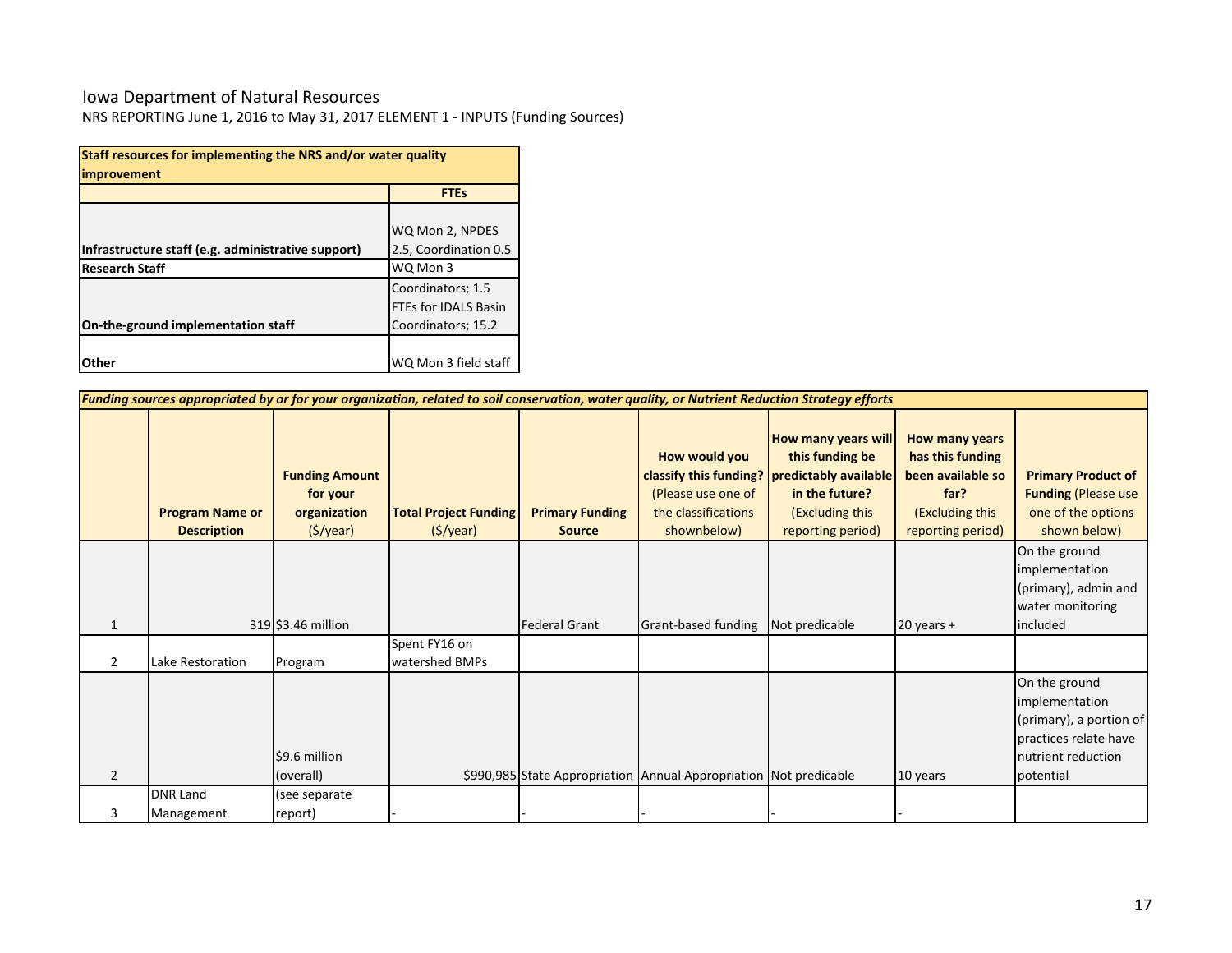|   |                         |                 |                        |          |                                                         |            |              | Water monitoring, a          |
|---|-------------------------|-----------------|------------------------|----------|---------------------------------------------------------|------------|--------------|------------------------------|
|   |                         | \$2.995 million | \$203,520 (specific to |          |                                                         |            |              | portion of which is for      |
| 4 | <b>WQ Monitoring</b>    | (overall)       | nutrients)             |          | State Appropriation Annual Appropriation Not predicable |            | 17 years     | nutrients                    |
|   |                         |                 |                        |          |                                                         |            |              | <b>INRS Infrastructure -</b> |
|   |                         |                 |                        |          |                                                         |            |              | <b>PS</b> permit             |
|   |                         |                 |                        |          | Sustained/Long term                                     |            |              | implementation (2.5)         |
|   | <b>NPDES</b>            | $$250,000$ -    |                        | Multiple | Funding                                                 | <b>NA</b>  | $20$ years + | <b>FTEs estimate)</b>        |
|   |                         |                 |                        |          | Sustained/Long term                                     |            |              | NRS Infrastructure -         |
| 6 | <b>NRS</b> Coordination | $$50,000$ -     |                        | Multiple | Funding                                                 | <b>INA</b> | <b>INA</b>   | <b>NRS</b> Coordination      |
|   |                         | (see separate   |                        |          |                                                         |            |              |                              |
|   | <b>SRF</b>              | report)         |                        |          |                                                         |            |              |                              |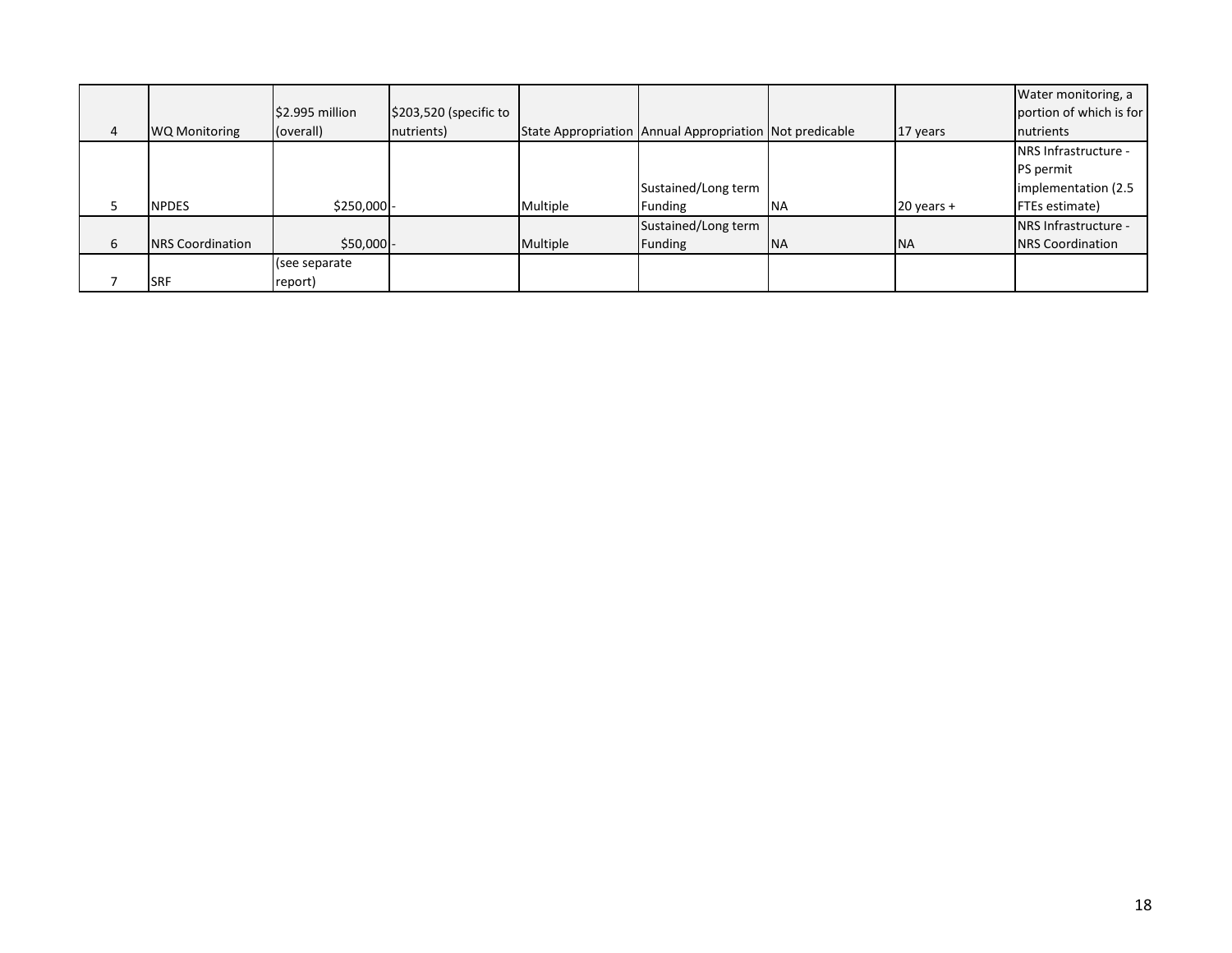## Iowa Department of Natural Resources

NRS REPORTING June 1, 2016 to May 31, 2017 ELEMENT 2 - HUMAN (Outreach and Education Efforts)

|                | Education and outreach events that your organization hosted between June 1, 2015, and May 31, 2016. |                             |                                         |                  |                |                                                                                                                                                                        |                                                        |       |                   |                                        |
|----------------|-----------------------------------------------------------------------------------------------------|-----------------------------|-----------------------------------------|------------------|----------------|------------------------------------------------------------------------------------------------------------------------------------------------------------------------|--------------------------------------------------------|-------|-------------------|----------------------------------------|
|                | <b>Type of Event</b>                                                                                | <b>Date</b><br>(mm/dd/yyyy) | <b>Location (Town</b><br>and/or County) | Water<br>Quality | Soil<br>Health | Topics Covered (List any of the topics below that accounted for at<br>least 25% of the material covered at the event)<br><b>Practices</b><br>recommended<br>by the NRS | Conservation<br><b>Funding</b><br><b>Opportunities</b> | Other | <b>Attendance</b> | <b>Partner</b><br><b>Organizations</b> |
|                | NRS Related Presentations by                                                                        |                             |                                         |                  |                |                                                                                                                                                                        |                                                        |       |                   |                                        |
|                | DNR (PS, water monitoring, ag                                                                       |                             |                                         |                  |                |                                                                                                                                                                        |                                                        |       |                   |                                        |
| 1              | BMP mapping, updates, etc.)                                                                         | $^{\sim}$ 15                |                                         |                  |                |                                                                                                                                                                        |                                                        | x     | $500+$ total      | <b>DNR</b>                             |
| $\overline{2}$ | 319 Field Days and Tours                                                                            |                             |                                         |                  |                |                                                                                                                                                                        |                                                        |       |                   | <b>IDALS &amp; DNR</b>                 |
| 3              | <b>Badger Creek Lake</b>                                                                            | 2016                        |                                         |                  |                |                                                                                                                                                                        |                                                        |       |                   |                                        |
| 4              | <b>Big Creek Lake</b>                                                                               | 2016                        |                                         |                  |                |                                                                                                                                                                        |                                                        |       |                   |                                        |
| 5              | <b>Black Hawk Lake</b>                                                                              | 2016                        |                                         |                  |                |                                                                                                                                                                        |                                                        |       |                   |                                        |
| 6              | Clear Lake                                                                                          | 2016                        |                                         |                  |                |                                                                                                                                                                        |                                                        |       |                   |                                        |
| $\overline{7}$ | Dry Run Creek                                                                                       | 2016                        |                                         |                  |                |                                                                                                                                                                        |                                                        |       |                   |                                        |
| 8              | Easter Lake                                                                                         | 2016                        |                                         |                  |                |                                                                                                                                                                        |                                                        |       |                   |                                        |
| 9              | Iowa Great Lakes                                                                                    | 2016                        |                                         |                  |                |                                                                                                                                                                        |                                                        |       |                   |                                        |
| 10             | Lake Geode                                                                                          | 2016                        |                                         |                  |                |                                                                                                                                                                        |                                                        |       |                   |                                        |
| 11             | <b>Price Creek</b>                                                                                  | 2016                        |                                         |                  |                |                                                                                                                                                                        |                                                        |       |                   |                                        |
| 12             | Rathbun Lake                                                                                        | 2016                        |                                         |                  |                |                                                                                                                                                                        |                                                        |       |                   |                                        |
| 13             | Silver Creek (Clayton County)                                                                       | 2016                        |                                         |                  |                |                                                                                                                                                                        |                                                        |       |                   |                                        |
| 14             | Silver Creek (Howard County)                                                                        | 2016                        |                                         |                  |                |                                                                                                                                                                        |                                                        |       |                   |                                        |
| 15             | <b>Tete des Morts Creek</b>                                                                         | 2016                        |                                         |                  |                |                                                                                                                                                                        |                                                        |       |                   |                                        |
| 16             | <b>Yellow River Headwaters</b>                                                                      | 2016                        |                                         |                  |                |                                                                                                                                                                        |                                                        |       |                   |                                        |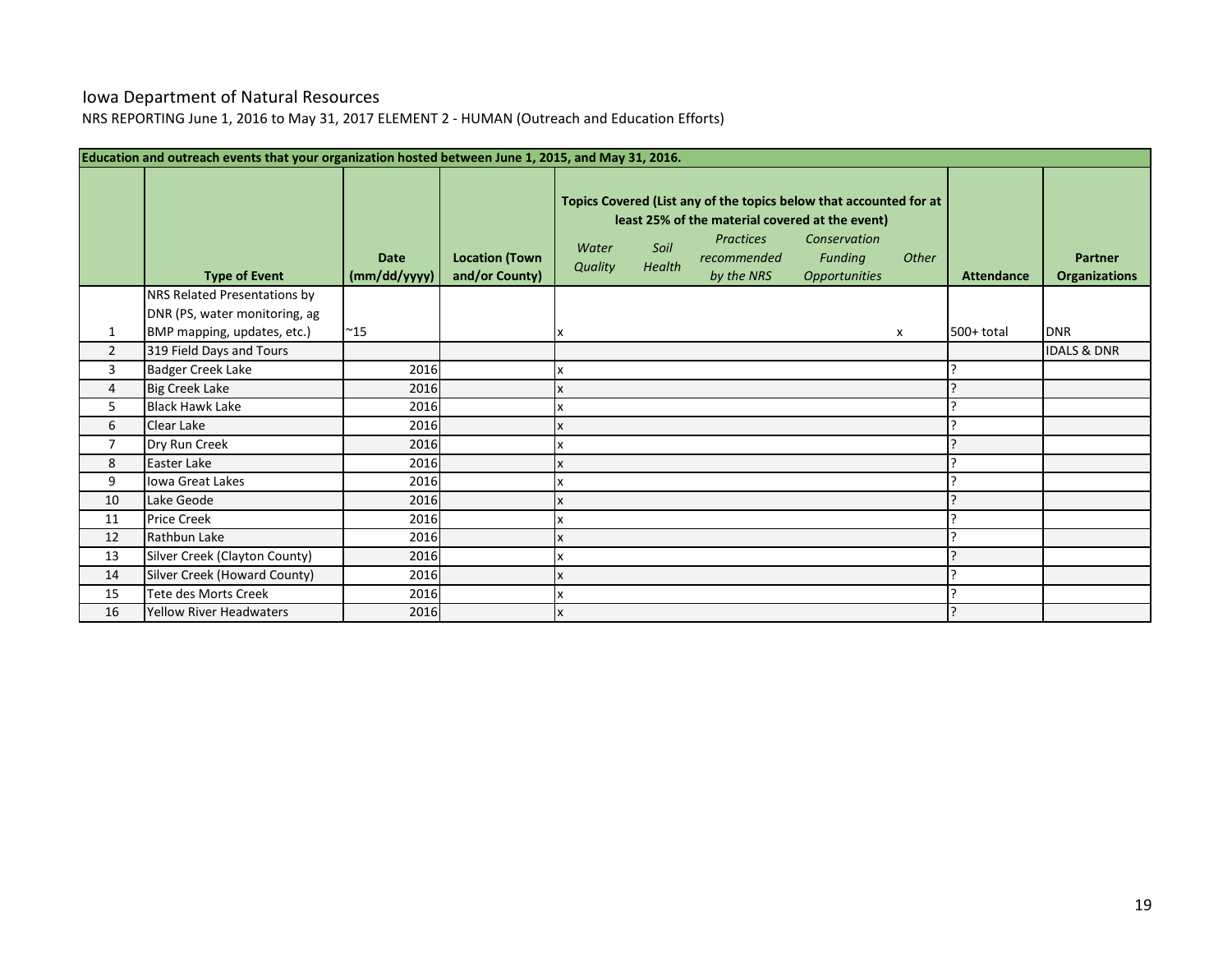## Iowa Department of Natural Resources

NRS REPORTING June 1, 2016 to May 31, 2017 ELEMENT 3 - LAND

|                | Was your organization involved in the construction of any of the following structural practices? |                                                                                                                                   |                                         |                                                                                                                                                                                                                   |                                                                                                     |                                                                                                                                                         |
|----------------|--------------------------------------------------------------------------------------------------|-----------------------------------------------------------------------------------------------------------------------------------|-----------------------------------------|-------------------------------------------------------------------------------------------------------------------------------------------------------------------------------------------------------------------|-----------------------------------------------------------------------------------------------------|---------------------------------------------------------------------------------------------------------------------------------------------------------|
|                | Bioreactors, saturated buffers, or water quality treatment wetlands (i.e. CREP-style wetlands)   |                                                                                                                                   |                                         |                                                                                                                                                                                                                   |                                                                                                     |                                                                                                                                                         |
|                | Please indicate each constructed<br>practice (highlight the cell and use<br>the dropdown arrow)  | <b>Approximate location</b><br>of practice<br>(the HUC12 watershed<br>code is preferred, but<br>HUC8 or county will also<br>work) | Year<br>installed<br>(calendar<br>year) | Was state or federal cost-share<br>funding used to install this<br>practice?<br>This item is very important, as we<br>are hoping to understand the<br>extent of practices installed<br>without cost-share funding | If cost-share was NOT used<br>for this practice:<br>How many acres are treated<br>by this practice? | Were any other<br>organizations actively<br>involved in the construction<br>of this practice?<br>(This item will help us check<br>for double-reporting) |
| $\mathbf{1}$   | Lake Restoration (Rows 2 - 13)                                                                   |                                                                                                                                   |                                         |                                                                                                                                                                                                                   |                                                                                                     |                                                                                                                                                         |
| $\overline{2}$ | Water quality treatment wetland                                                                  | <b>Dickinson</b>                                                                                                                  | 2016 Yes                                |                                                                                                                                                                                                                   |                                                                                                     |                                                                                                                                                         |
| 3              | Water quality treatment wetland                                                                  | Sac                                                                                                                               | 2016 Yes                                |                                                                                                                                                                                                                   |                                                                                                     |                                                                                                                                                         |
| 4              | Sediment control ponds                                                                           | Jasper                                                                                                                            | 2016 Yes                                |                                                                                                                                                                                                                   |                                                                                                     |                                                                                                                                                         |
| 5              | Sediment control ponds                                                                           | Monroe                                                                                                                            | 2016 Yes                                |                                                                                                                                                                                                                   |                                                                                                     |                                                                                                                                                         |
| 6              | Sediment control ponds                                                                           | Henry                                                                                                                             | 2016 Yes                                |                                                                                                                                                                                                                   |                                                                                                     | 319, IDALS, SWCD, NRCS                                                                                                                                  |
| $\overline{7}$ | <b>Watershed BMPs</b>                                                                            | <b>Dickinson</b>                                                                                                                  | 2016 Yes                                |                                                                                                                                                                                                                   |                                                                                                     |                                                                                                                                                         |
| 8              | Stream restoration                                                                               | Story                                                                                                                             | 2016 Yes                                |                                                                                                                                                                                                                   |                                                                                                     |                                                                                                                                                         |
| 9              | Sediment control ponds                                                                           | Mahaska                                                                                                                           | 2016 Yes                                |                                                                                                                                                                                                                   |                                                                                                     | <b>IDALS</b>                                                                                                                                            |
| 10             | Stream restoration                                                                               | Polk                                                                                                                              | 2016 Yes                                |                                                                                                                                                                                                                   |                                                                                                     |                                                                                                                                                         |
| 11             | Water quality treatment wetland                                                                  | Jones                                                                                                                             | 2016 Yes                                |                                                                                                                                                                                                                   |                                                                                                     | IDALS, Jones County, Jones<br><b>CCB</b>                                                                                                                |
| 12             | Sediment control ponds                                                                           | Jones                                                                                                                             | 2016 Yes                                |                                                                                                                                                                                                                   |                                                                                                     |                                                                                                                                                         |
| 13             | Sediment control ponds                                                                           | Polk                                                                                                                              | 2016 Yes                                |                                                                                                                                                                                                                   |                                                                                                     |                                                                                                                                                         |
|                |                                                                                                  |                                                                                                                                   |                                         | 319 (See NPS Report excerpts - table does not allow for drop for entry)                                                                                                                                           |                                                                                                     |                                                                                                                                                         |
|                | <b>SRF</b>                                                                                       | (See separate report)                                                                                                             |                                         |                                                                                                                                                                                                                   |                                                                                                     |                                                                                                                                                         |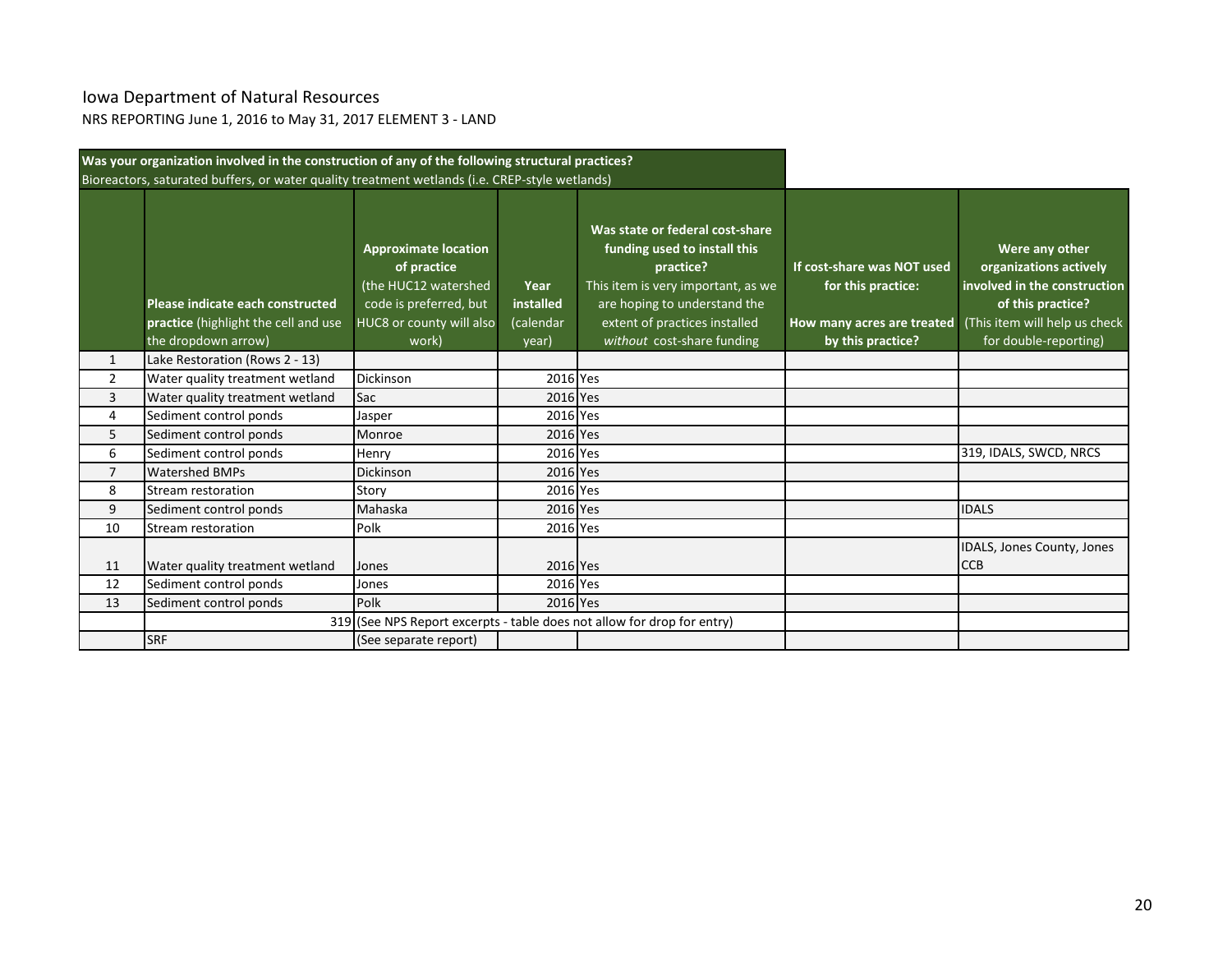### Iowa Department of Natural Resources NRS REPORTING June 1, 2016 to May 31, 2017 ELEMENT 4 - WATER

|    |                                    |                            |         | Parameters Measured (Please list any of the parameters shown below) |         |            |            |            |            |            |      |
|----|------------------------------------|----------------------------|---------|---------------------------------------------------------------------|---------|------------|------------|------------|------------|------------|------|
|    | <b>Spatial Scale of Monitoring</b> | <b>Monitoring Location</b> | $NO2-N$ | $NO3-N$                                                             | $NH4-N$ | <b>TKN</b> | Diss PO4-P | <b>TSS</b> | <b>TDS</b> | <b>VSS</b> | Flow |
|    | Huc 8 (ambient Stream)             | 60 (shapefile provided)    |         |                                                                     |         | ᄉ          |            |            | X          |            |      |
|    | HUC 12 (ambient biological)        | 67                         |         |                                                                     |         | χ          |            |            | X          |            |      |
|    | Huc 12 (ambient Lake)              | 131 (shapefile provided)   | X       |                                                                     |         |            |            |            |            |            |      |
| 4  | HUC 12 (ambient Wetland)           | 24                         |         |                                                                     |         | л          | v          |            |            |            |      |
| 5. | HUC 12 (Shallow Lake program)      | 36                         |         |                                                                     |         |            |            |            |            |            |      |
| 6  | HUC 8 (USGS)                       |                            |         |                                                                     |         |            |            |            |            |            |      |

Continued:

|   | In what year did this project begin collecting<br>water quality data? | How many years has data<br>been collected since the<br>project start date? | Is data<br>collection<br>still<br>ongoing? (Y<br>or $N$ ) | <b>Partner</b><br><b>Organizations</b> | How frequently does monitoring occur?<br>(Please indicate one of the options shown<br>below)<br>Bi-<br>Real-Time Monthly<br>Annually<br>Annually |
|---|-----------------------------------------------------------------------|----------------------------------------------------------------------------|-----------------------------------------------------------|----------------------------------------|--------------------------------------------------------------------------------------------------------------------------------------------------|
|   | 2000                                                                  | 17 <sup>N</sup>                                                            |                                                           | N/A                                    | Monthly                                                                                                                                          |
|   | 1994                                                                  | 23                                                                         |                                                           | N/A                                    | Monthly                                                                                                                                          |
| 3 | 2000                                                                  | 17 <sup>N</sup>                                                            |                                                           | N/A                                    | Monthly                                                                                                                                          |
| 4 | 2006                                                                  | 11 <sup>N</sup>                                                            |                                                           | N/A                                    | Monthly                                                                                                                                          |
| 5 | 2006                                                                  | 11 <sup>N</sup>                                                            |                                                           | N/A                                    | Monthly                                                                                                                                          |
| 6 | 2008                                                                  | 9 <sub>Y</sub>                                                             |                                                           | <b>USGS</b>                            | Real-Time                                                                                                                                        |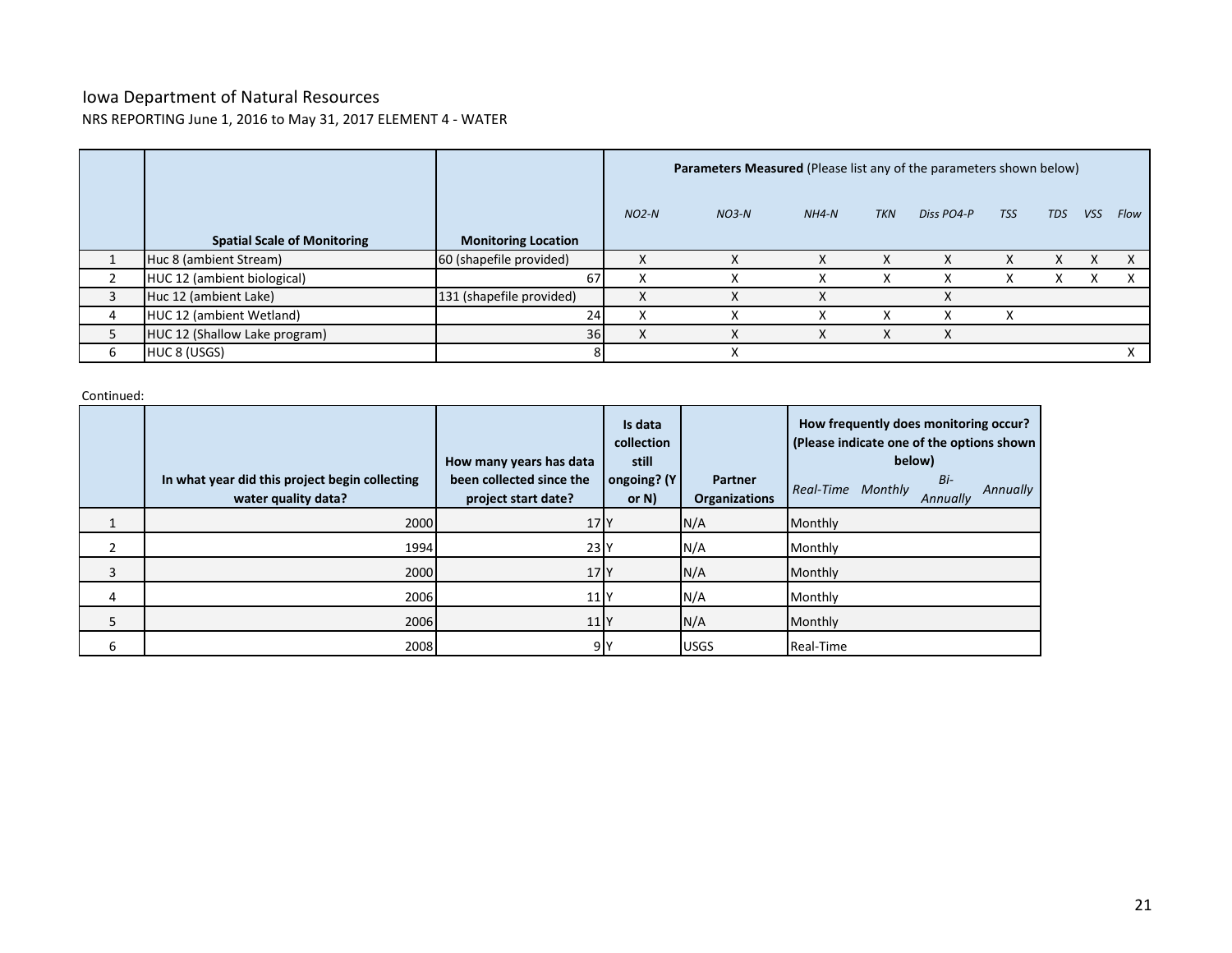### Iowa State University College of Agriculture and Life Sciences NRS REPORTING June 1, 2016 to May 31, 2017 ELEMENT 1 - INPUTS (Funding Sources)

| Staff resources for implementing the NRS and/or water quality<br>improvement |             |  |  |  |  |  |  |
|------------------------------------------------------------------------------|-------------|--|--|--|--|--|--|
|                                                                              | <b>FTEs</b> |  |  |  |  |  |  |
| Infrastructure staff (e.g. administrative support)                           |             |  |  |  |  |  |  |
| <b>Research Staff</b><br>1.9                                                 |             |  |  |  |  |  |  |
|                                                                              |             |  |  |  |  |  |  |
| On-the-ground implementation staff                                           |             |  |  |  |  |  |  |
| Other                                                                        | 9.6         |  |  |  |  |  |  |

| Funding sources appropriated by or for your organization, related to soil conservation, water quality, or Nutrient Reduction Strategy efforts |                                                   |                              |                        |                                                            |                                                                                                                                      |                                                                                    |                                                                                |  |  |  |
|-----------------------------------------------------------------------------------------------------------------------------------------------|---------------------------------------------------|------------------------------|------------------------|------------------------------------------------------------|--------------------------------------------------------------------------------------------------------------------------------------|------------------------------------------------------------------------------------|--------------------------------------------------------------------------------|--|--|--|
| <b>Program Name or</b>                                                                                                                        | <b>Funding Amount</b><br>for your<br>organization | <b>Total Project Funding</b> | <b>Primary Funding</b> | How would you<br>(Please use one of<br>the classifications | <b>How many years will</b><br>this funding be<br>classify this funding?   predictably available<br>in the future?<br>(Excluding this | How many years<br>has this funding<br>been available so<br>far?<br>(Excluding this | <b>Primary Product of</b><br><b>Funding (Please use)</b><br>one of the options |  |  |  |
|                                                                                                                                               |                                                   |                              |                        |                                                            |                                                                                                                                      |                                                                                    |                                                                                |  |  |  |
| <b>Description</b>                                                                                                                            | $(\frac{1}{2})\sqrt{2}$                           | $(\frac{1}{2})$              | <b>Source</b>          | shownbelow)                                                | reporting period)                                                                                                                    | reporting period)                                                                  | shown below)                                                                   |  |  |  |
|                                                                                                                                               |                                                   |                              |                        |                                                            |                                                                                                                                      |                                                                                    | Research, research                                                             |  |  |  |
|                                                                                                                                               |                                                   |                              | Federal and state      | annual appropriation                                       |                                                                                                                                      |                                                                                    | related water                                                                  |  |  |  |
| lowa State                                                                                                                                    |                                                   |                              | appropriations and     | and grant based                                            |                                                                                                                                      |                                                                                    | monitoring, extension,                                                         |  |  |  |
| University                                                                                                                                    | \$8,160,433.00                                    |                              | program funds          | funding                                                    |                                                                                                                                      |                                                                                    | and outreach                                                                   |  |  |  |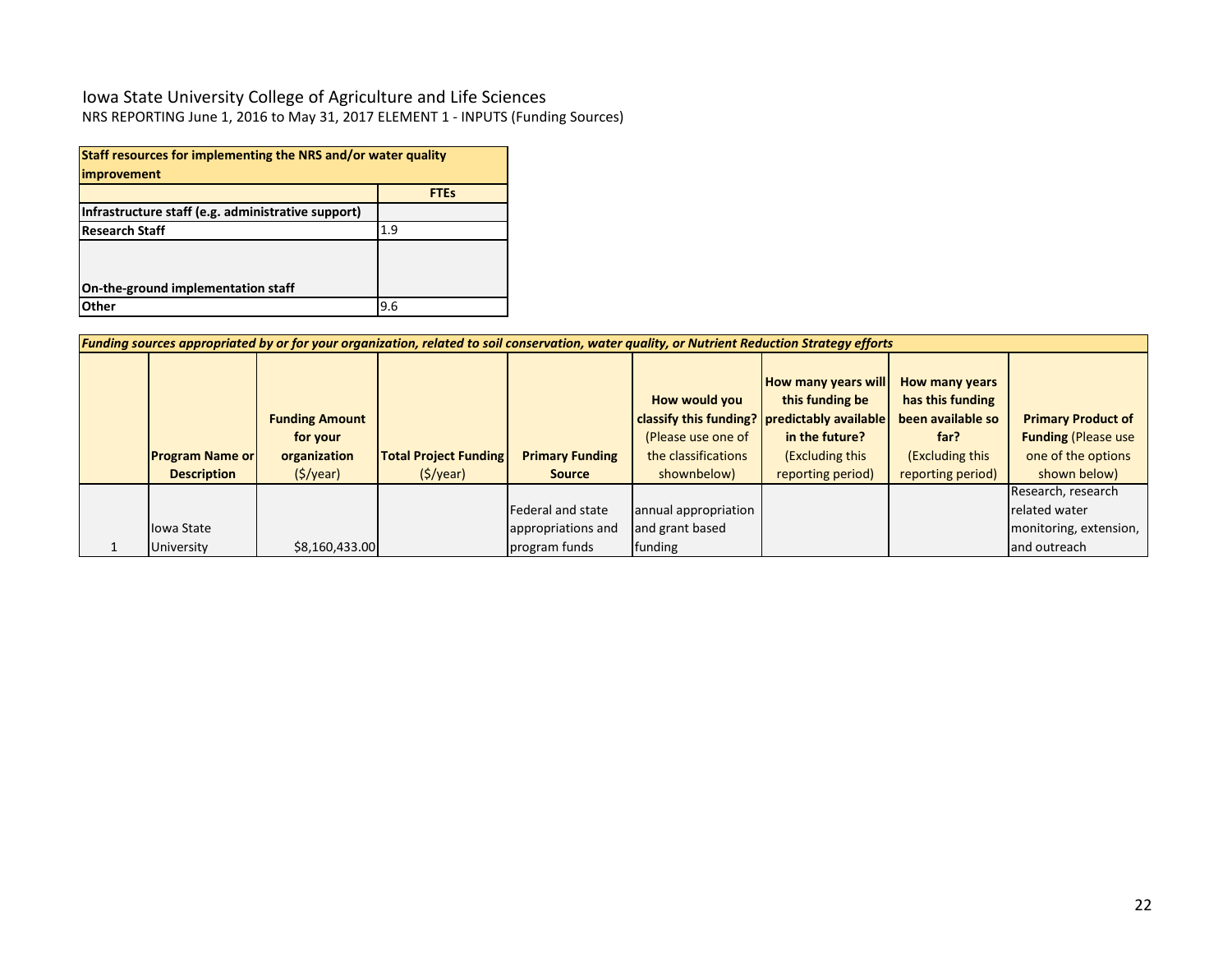## Iowa State University College of Agriculture and Life Sciences

NRS REPORTING June 1, 2016 to May 31, 2017 ELEMENT 2 - HUMAN (Outreach and Education Efforts)

|              | Number of media pieces, created by your organization, that pertain to each topic and are released through each outlet. |                  |       |                   |       |              |                                             |
|--------------|------------------------------------------------------------------------------------------------------------------------|------------------|-------|-------------------|-------|--------------|---------------------------------------------|
|              |                                                                                                                        |                  |       |                   |       |              |                                             |
|              |                                                                                                                        | Online           |       |                   |       |              |                                             |
|              |                                                                                                                        | (Newsletter,     | Print | <b>Television</b> | Radio | <b>Other</b> |                                             |
|              |                                                                                                                        | Blog Post, etc.) |       |                   |       |              |                                             |
|              | <b>Water Quality</b>                                                                                                   | 220              | 210   | 29                | 127   |              | For all natural resources topics, excluding |
|              | <b>Soil Health</b>                                                                                                     |                  |       |                   |       |              | crops team report                           |
|              |                                                                                                                        |                  |       |                   |       |              |                                             |
| <b>Topic</b> | <b>Practices recommended by NRS</b>                                                                                    |                  |       |                   |       |              |                                             |
|              | <b>Conservation Funding</b>                                                                                            |                  |       |                   |       |              |                                             |
|              | <b>Opportunities</b>                                                                                                   |                  |       |                   |       |              |                                             |
|              | <b>Other</b>                                                                                                           |                  |       |                   |       |              |                                             |

÷

|                | Education and outreach events that your organization hosted between June 1, 2015, and May 31, 2016. |                                     |                                         |                  |                       |                                                                                                                                                                        |                                                        |       |                   |                                        |
|----------------|-----------------------------------------------------------------------------------------------------|-------------------------------------|-----------------------------------------|------------------|-----------------------|------------------------------------------------------------------------------------------------------------------------------------------------------------------------|--------------------------------------------------------|-------|-------------------|----------------------------------------|
|                | <b>Type of Event</b>                                                                                | <b>Date</b><br>(mm/dd/yyyy)         | <b>Location (Town</b><br>and/or County) | Water<br>Quality | Soil<br><b>Health</b> | Topics Covered (List any of the topics below that accounted for at<br>least 25% of the material covered at the event)<br><b>Practices</b><br>recommended<br>by the NRS | Conservation<br>Funding<br><i><b>Opportunities</b></i> | Other | <b>Attendance</b> | <b>Partner</b><br><b>Organizations</b> |
| $\mathbf{1}$   | Ag Education Day                                                                                    | $6/21/2016$ in<br>Marshalltown      |                                         |                  |                       | community water quality education event                                                                                                                                |                                                        |       | 215               |                                        |
| $\overline{2}$ | Breakfast on the Farm                                                                               | 6/18/2016 in<br>Calmar              |                                         |                  |                       | community water quality education event                                                                                                                                |                                                        |       | 278               |                                        |
| 3              | <b>Burlington Farmers Market</b>                                                                    | 6/30/2016 in<br>Burlington          |                                         |                  |                       | community water quality education event                                                                                                                                |                                                        |       | 150               |                                        |
| 4              | <b>Butler County Fair</b>                                                                           | 6/25/2016 in<br>Allison             |                                         |                  |                       | community water quality education event                                                                                                                                |                                                        |       | 117               |                                        |
| 5              | Cedar Rapids Farmers Market                                                                         | 6/24/2016 in<br>Cedar Rapids        |                                         |                  |                       | community water quality education event                                                                                                                                |                                                        |       | 26                |                                        |
| 6              | Charles City in the Park                                                                            | 7/15/2016 in<br><b>Charles City</b> |                                         |                  |                       | community water quality education event                                                                                                                                |                                                        |       | 141               |                                        |
| $\overline{7}$ | <b>Conservation Station at Black</b><br>Hawk County Fair                                            | 7/29/2016 in<br>Waterloo            |                                         |                  |                       | community water quality education event                                                                                                                                |                                                        |       | 206               |                                        |
| 8              | <b>Conservation Station at Bremer</b><br><b>County Fair</b>                                         | 7/27/2016 in<br>Waverly             |                                         |                  |                       | community water quality education event                                                                                                                                |                                                        |       | 28                |                                        |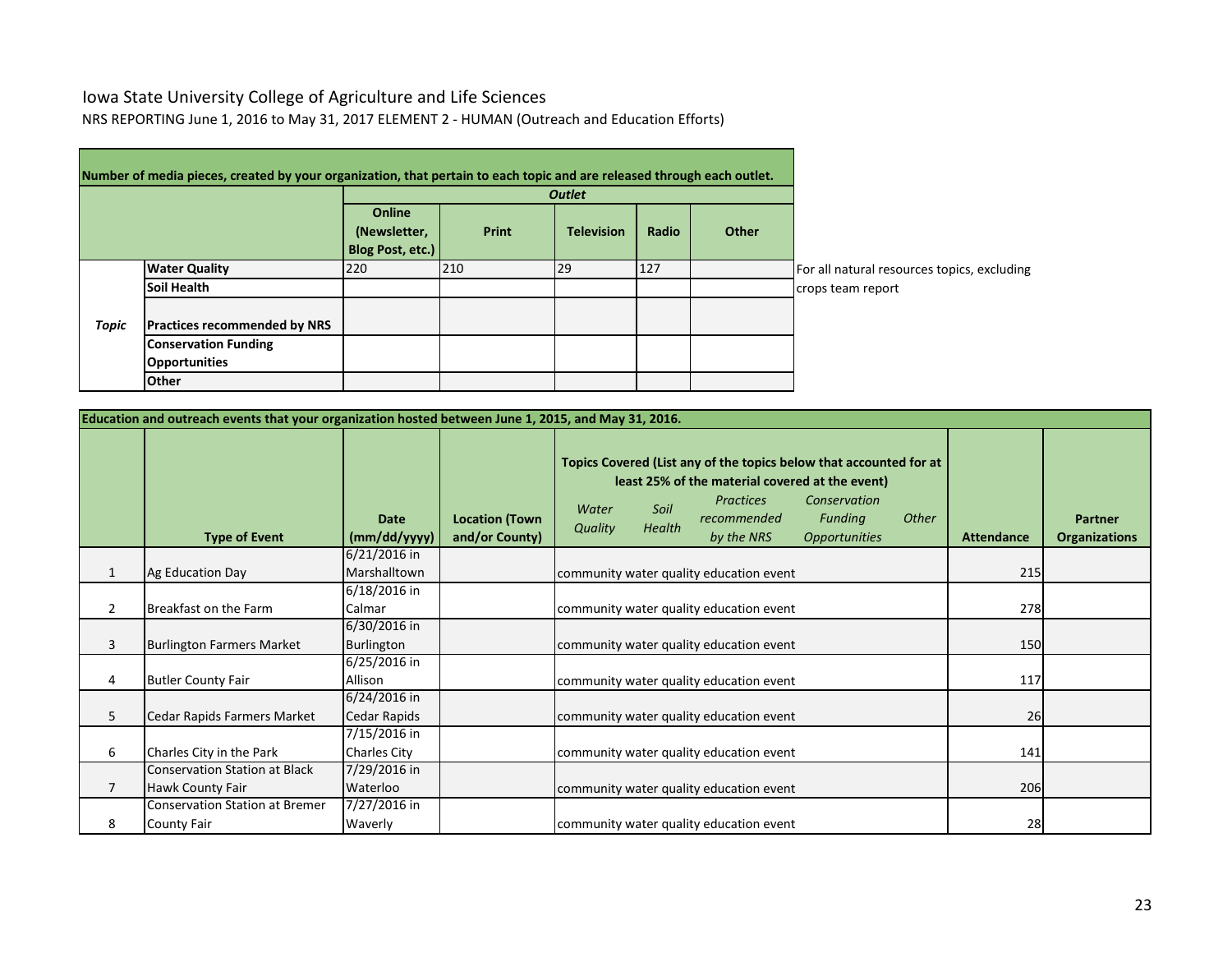|    | <b>Conservation Station at Buena</b>     | 7/22/2016 in          |                                         |     |  |
|----|------------------------------------------|-----------------------|-----------------------------------------|-----|--|
| 9  | Vista County Fair                        | Alta                  | community water quality education event | 64  |  |
|    | Conservation Station at Calhoun          | 7/10/2016 in          |                                         |     |  |
| 10 | County Fair                              | <b>Rockwell City</b>  | community water quality education event | 71  |  |
|    | <b>Conservation Station at Clayton</b>   | 8/5/2016 in           |                                         |     |  |
| 11 | County Fair                              | Garnavillo            | community water quality education event | 109 |  |
|    | <b>Conservation Station at Clinton</b>   | 7/8/2016 in           |                                         |     |  |
| 12 | County Fair                              | Dewitt                | community water quality education event | 55  |  |
|    | <b>Conservation Station at Dickinson</b> | 7/17/2016 in          |                                         |     |  |
| 13 | County Fair                              | Spirit Lake           | community water quality education event | 67  |  |
|    | <b>Conservation Station at Dubuque</b>   | 7/30/2016 in          |                                         |     |  |
| 14 | Sustainability Fair                      | Dubuque               | community water quality education event | 102 |  |
|    | <b>Conservation Station at East</b>      | 7/23/2016 in          |                                         |     |  |
| 15 | Pottawattamie County Fair                | Avoca                 | community water quality education event | 101 |  |
|    | <b>Conservation Station at Grundy</b>    | 7/20/2016 in          |                                         |     |  |
| 16 | County Fair                              | <b>Grundy Center</b>  | community water quality education event | 107 |  |
|    | <b>Conservation Station at Hancock</b>   | 7/28/2016 in          |                                         |     |  |
| 17 | County Fair                              | <b>Britt</b>          | community water quality education event | 137 |  |
|    | <b>Conservation Station at Hardin</b>    | 7/7/2016 in           |                                         |     |  |
| 18 | County Fair                              | Eldora                | community water quality education event | 65  |  |
|    | <b>Conservation Station at Henry</b>     | 7/16/2016 in          |                                         |     |  |
| 19 | County Fair                              | <b>Mount Pleasant</b> | community water quality education event | 153 |  |
|    | Conservation Station at Johnson          | 7/26/2016 in          |                                         |     |  |
| 20 | County Fair                              | Iowa City             | community water quality education event | 174 |  |
|    | <b>Conservation Station at Kossuth</b>   | 8/3/2016 in           |                                         |     |  |
| 21 | County Fair                              | Algona                | community water quality education event | 139 |  |
|    | <b>Conservation Station at Lyon</b>      | 7/19/2016 in          |                                         |     |  |
| 22 | County Fair                              | <b>Rock Rapids</b>    | community water quality education event | 110 |  |
|    | <b>Conservation Station at Madison</b>   | 7/16/2016 in          |                                         |     |  |
| 23 | County Fair                              | Winterset             | community water quality education event | 97  |  |
|    | Conservation Station at                  | 7/14/2016 in          |                                         |     |  |
| 24 | Montgomery County Fair                   | Red Oak               | community water quality education event | 115 |  |
|    | <b>Conservation Station at</b>           | 7/21/2016 in          |                                         |     |  |
| 25 | <b>Muscatine County Fair</b>             | <b>West Liberty</b>   | community water quality education event | 56  |  |
|    | Conservation Station at                  | 7/14/2016 in          |                                         |     |  |
| 26 | Pocahontas County Fair                   | Pocahontas            | community water quality education event | 97  |  |
|    | <b>Conservation Station at Ringgold</b>  | 7/8/2016 in           |                                         |     |  |
| 27 | <b>County Fair</b>                       | Mount Ayr             | community water quality education event | 41  |  |
|    | <b>Conservation Station at Story</b>     | 7/25/2016 in          |                                         |     |  |
| 28 | County Fair                              | Nevada                | community water quality education event | 173 |  |
|    | <b>Conservation Station at Tama</b>      | 7/23/2016 in          |                                         |     |  |
| 29 | County Fair                              | Gladbrook             | community water quality education event | 77  |  |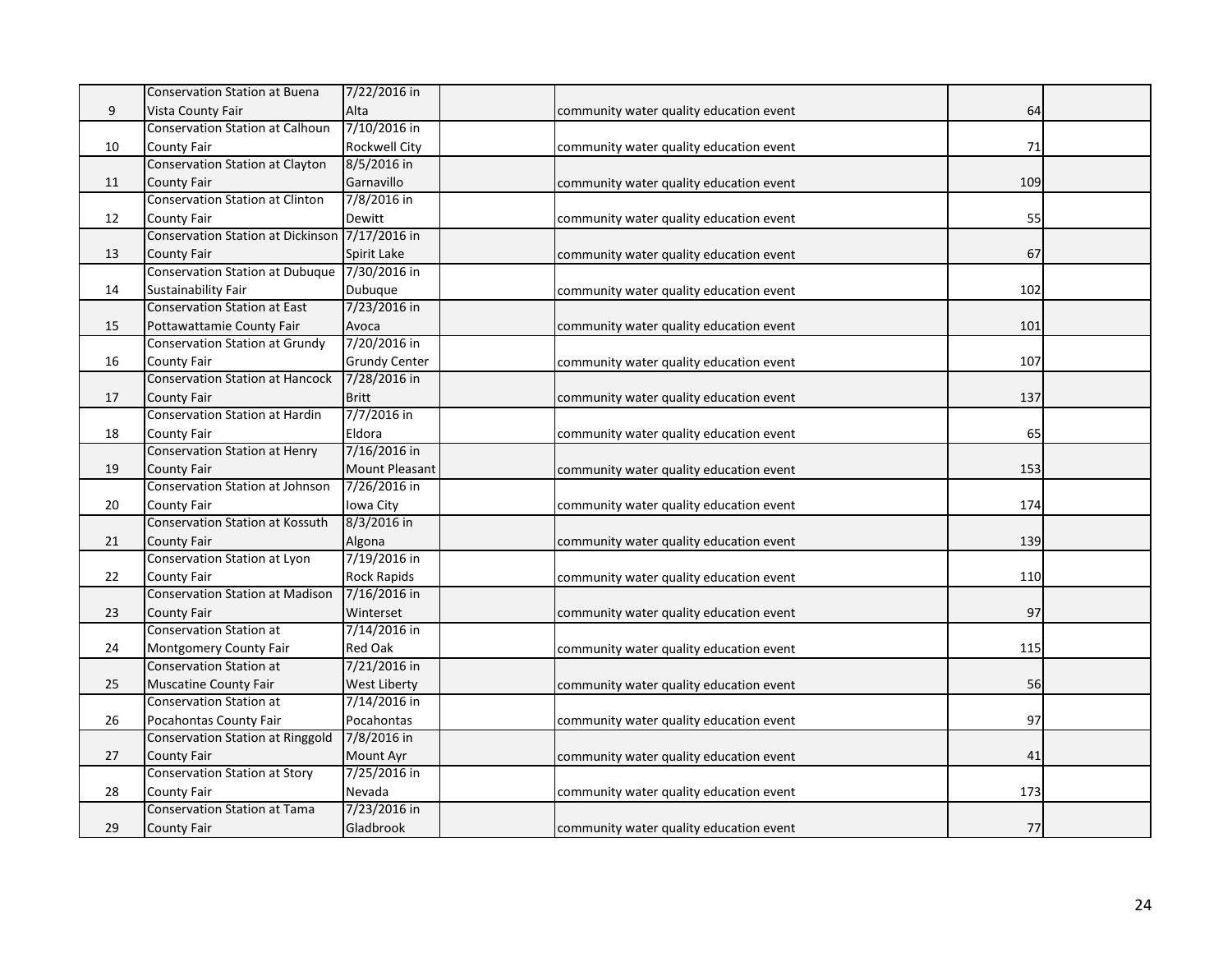|    | <b>Conservation Station at Union</b> | 7/26/2016 in        |                                         |      |  |
|----|--------------------------------------|---------------------|-----------------------------------------|------|--|
| 30 | <b>County Fair</b>                   | Afton               | community water quality education event | 75   |  |
|    | <b>Conservation Station at Van</b>   | 7/17/2016 in        |                                         |      |  |
| 31 | <b>Buren County Fair</b>             | Keosauqua           | community water quality education event | 108  |  |
|    | <b>Conservation Station at</b>       | 8/4/2016 in         |                                         |      |  |
| 32 | <b>Woodbury County Fair</b>          | Moville             | community water quality education event | 188  |  |
|    |                                      | 9/8/2016 in         |                                         |      |  |
| 33 | Eastern Iowa Airport Field Day       | <b>Cedar Rapids</b> | community water quality education event | 70   |  |
|    |                                      | 6/25/2016 in        |                                         |      |  |
| 34 | Girl Scouts - Raise Your Voice       | Mt. Vernon          | youth                                   | 24   |  |
|    | <b>Great Outdoors Youth Summer</b>   | 7/13/2016 in        |                                         |      |  |
| 35 | Camp                                 | <b>Berwick</b>      | youth                                   | 11   |  |
|    |                                      | 6/14/2016 in        |                                         |      |  |
| 36 | <b>Greene County Farmers Market</b>  | Jefferson           | community water quality education event | 32   |  |
|    |                                      | 6/16/2016 in        |                                         |      |  |
| 37 | Hancock County 4-H Workshop          | Garner              | youth                                   | 23   |  |
|    |                                      | 6/11/2016 in        |                                         |      |  |
| 38 | Iowa County Outdoor Adventure        | Ladora              | community water quality education event | 253  |  |
|    |                                      | 8/11/2016 in        |                                         |      |  |
| 39 | Iowa State Fair Day 1                | Des Moines          | community water quality education event | 823  |  |
|    |                                      | 8/20/2016 in        |                                         |      |  |
| 40 | lowa State Fair Day 10               | Des Moines          | community water quality education event | 954  |  |
|    |                                      | 8/21/2016 in        |                                         |      |  |
| 41 | Iowa State Fair Day 11               | Des Moines          | community water quality education event | 424  |  |
|    |                                      | 8/12/2016 in        |                                         |      |  |
| 42 | Iowa State Fair Day 2                | Des Moines          | community water quality education event | 924  |  |
|    |                                      | 8/13/2016 in        |                                         |      |  |
| 43 | Iowa State Fair Day 3                | Des Moines          | community water quality education event | 1457 |  |
|    |                                      | 8/14/2016 in        |                                         |      |  |
| 44 | Iowa State Fair Day 4                | Des Moines          | community water quality education event | 904  |  |
|    |                                      | 8/15/2016 in        |                                         |      |  |
| 45 | Iowa State Fair Day 5                | Des Moines          | community water quality education event | 990  |  |
|    |                                      | 8/16/2016 in        |                                         |      |  |
| 46 | lowa State Fair Day 6                | Des Moines          | community water quality education event | 1044 |  |
|    |                                      | 8/17/2016 in        |                                         |      |  |
| 47 | Iowa State Fair Day 7                | Des Moines          | community water quality education event | 721  |  |
|    |                                      | 8/18/2016 in        |                                         |      |  |
| 48 | Iowa State Fair Day 8                | Des Moines          | community water quality education event | 849  |  |
|    |                                      | 8/19/2016 in        |                                         |      |  |
| 49 | Iowa State Fair Day 9                | Des Moines          | community water quality education event | 712  |  |
|    |                                      | 6/16/2016 in        |                                         |      |  |
| 50 | Junior 4-H Camp                      | Madrid              | youth                                   | 66   |  |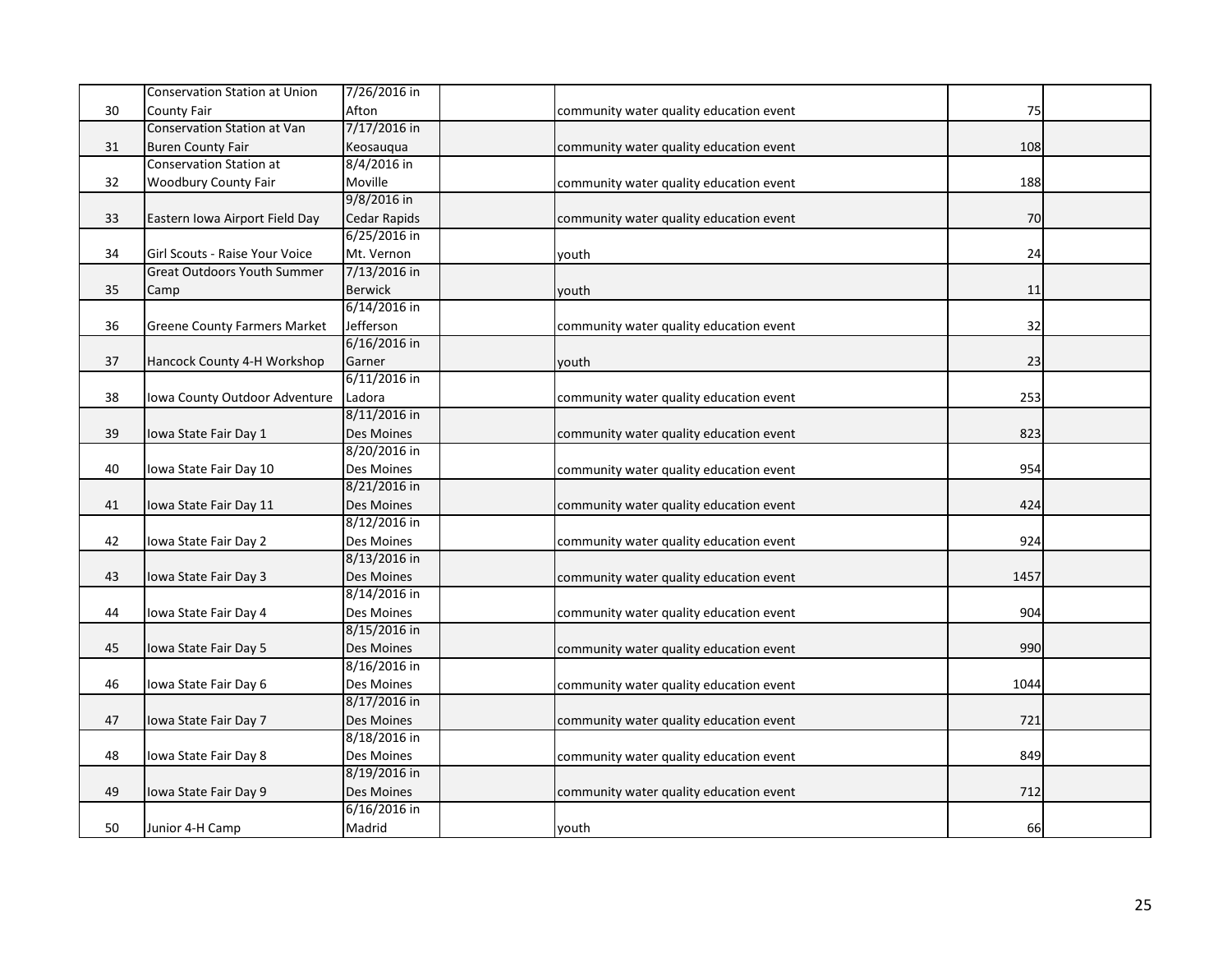|    |                                      | 6/28/2016 in        |                                         |     |  |
|----|--------------------------------------|---------------------|-----------------------------------------|-----|--|
| 51 | Keosauqua Farmer's Market            | Keosauqua           | community water quality education event | 66  |  |
|    |                                      | 7/24/2016 in        |                                         |     |  |
| 52 | Kinderfest at Amana Colonies         | Amana               | community water quality education event | 24  |  |
|    | Lucas County Extension 100-Year      | 9/17/2016 in        |                                         |     |  |
| 53 | Anniversary                          | Chariton            | community water quality education event | 36  |  |
|    |                                      | 7/16/2016 in        |                                         |     |  |
| 54 | National Governor's Conference       | Des Moines          | community water quality education event | 127 |  |
|    |                                      | 7/22/2016 in        |                                         |     |  |
| 55 | Osage Friday Night Out               | Osage               | community water quality education event | 133 |  |
|    | <b>Polk County Master Gardener</b>   | 7/13/2016 in        |                                         |     |  |
| 56 | Program                              | Des Moines          | community water quality education event | 35  |  |
|    |                                      | 7/29/2016 in        |                                         |     |  |
| 57 | RAGBRAI and Water Quality            | Washington          | community water quality education event | 40  |  |
|    |                                      | 10/1/2016 in        |                                         |     |  |
| 58 | Walnut Creek Watershed Festival      | Windsor             | community water quality education event | 110 |  |
|    | Wright County Ag in the              | 9/13/2016 in        |                                         |     |  |
| 59 | Community                            | Clarion             | community water quality education event |     |  |
|    |                                      | 7/14/2016 in        |                                         |     |  |
| 60 | Cover Crop 101 Field Day             | Tama                | cover crops                             | 31  |  |
|    |                                      | 11/10/2016 in       |                                         |     |  |
| 61 | Cover Crop Field Day                 | Oskaloosa           | cover crops                             | 57  |  |
|    |                                      | 2/28/2017 in        |                                         |     |  |
| 62 | Cover Crop Workshop                  | Knoxville           | cover crops                             | 50  |  |
|    |                                      | 11/16/2016 in       |                                         |     |  |
| 63 | Cover Crops Field Day                | Nashua              | cover crops                             | 33  |  |
|    | Dry Run Creek Watershed Cover        | 11/17/2016 in       |                                         |     |  |
| 64 | Crops Field Day                      | Cedar Falls         | cover crops                             | 32  |  |
|    | Floyd County Cover Crop              | 2/22/2017 in        |                                         |     |  |
| 65 | Workshop                             | <b>Nashua</b>       | cover crops                             | 60  |  |
|    |                                      | 11/10/2016 in       |                                         |     |  |
| 66 | <b>Grazing Cover Crops Field Day</b> | Lyttton             | cover crops                             | 19  |  |
|    |                                      | 11/15/2016 in       |                                         |     |  |
| 67 | <b>Grazing Cover Crops Field Day</b> | Dayton              | cover crops                             | 41  |  |
|    |                                      | 3/7/2017 in         |                                         |     |  |
| 68 | Growmark Cover Crop Workshop         | West Des            | cover crops                             | 34  |  |
|    | Hardin County Cover Crop             | 3/9/2017 in         |                                         |     |  |
| 69 | Workshop                             | Eldora              | cover crops                             | 35  |  |
|    | Learning the Benefits of Cover       | 11/8/2016 in        |                                         |     |  |
| 70 | Crops Field Day                      | Independence        | cover crops                             | 19  |  |
|    | <b>Linn County Cover Crop</b>        | 2/23/2017 in        |                                         |     |  |
| 71 | Workshop                             | <b>Central City</b> | cover crops                             | 23  |  |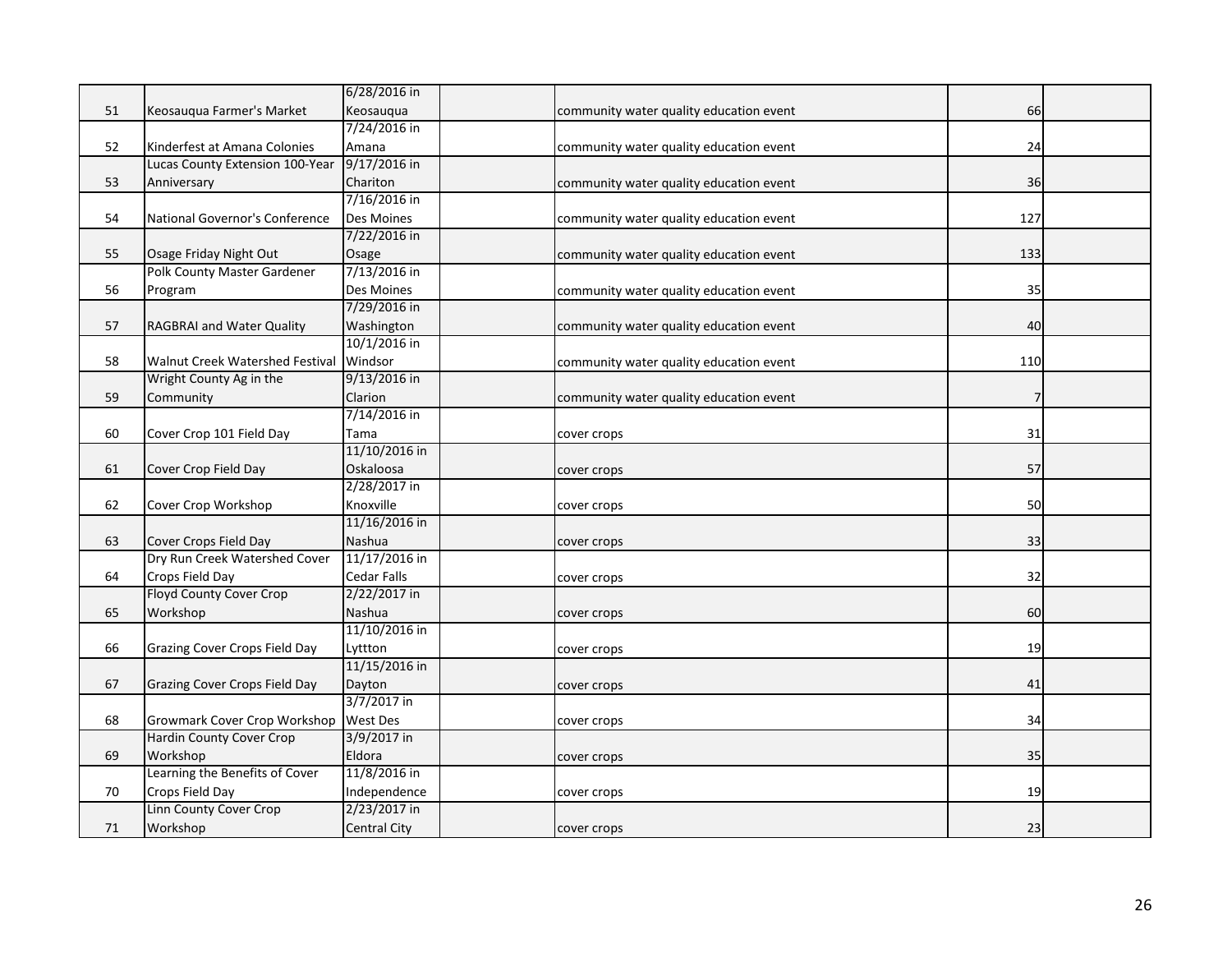|    | Sioux County Cover Crop              | 3/8/2017 in       |                     |     |  |
|----|--------------------------------------|-------------------|---------------------|-----|--|
| 72 | Workshop                             | Sioux Center      | cover crops         | 39  |  |
|    | <b>Union County Cover Crop Field</b> | 3/29/2017 in      |                     |     |  |
| 73 | Day                                  | Afton             | cover crops         | 29  |  |
|    |                                      | 11/10/2016 in     |                     |     |  |
| 74 | Cover Crop Field Day                 | Oskaloosa         | cover crops         | 57  |  |
|    |                                      | 2/21/2017 in      |                     |     |  |
| 75 | Cover Crops Workshop                 | Fort Dodge        | cover crops         | 25  |  |
|    |                                      | 2/22/2017 in      |                     |     |  |
| 76 | Cover Crop meeting                   | Odebolt           | cover crops         | 25  |  |
|    | Successful Cover Crop Use in Beef    | 4/11/2017 in      |                     |     |  |
| 77 | Production                           | Newell            | cover crops         | 24  |  |
|    | Successful Cover Crop Use in Beef    | 4/11/2017 in      |                     |     |  |
| 78 | Production                           | Lake City         | cover crops         | 39  |  |
|    |                                      | 1/4/2017 in       |                     |     |  |
| 79 | 2017 Crop Advantage Series           | Sheldon           | mulitiple practices | 127 |  |
|    |                                      | 1/5/2017 in       |                     |     |  |
| 80 | 2017 Crop Advantage Series           | Milford           | mulitiple practices | 144 |  |
|    |                                      | 1/13/2017 in      |                     |     |  |
| 81 | 2017 Crop Advantage Series           | <b>Mason City</b> | mulitiple practices | 99  |  |
|    |                                      | 1/6/2017 in       |                     |     |  |
| 82 | 2017 Crop Advantage Series           | Burlington        | mulitiple practices | 56  |  |
|    |                                      | $1/11/2017$ in    |                     |     |  |
| 83 | 2017 Crop Advantage Series           | Ames              | mulitiple practices | 108 |  |
|    |                                      | 1/10/2017 in      |                     |     |  |
| 84 | 2017 Crop Advantage Series           | <b>Storm Lake</b> | mulitiple practices | 112 |  |
|    |                                      | $1/12/2017$ in    |                     |     |  |
| 85 | 2017 Crop Advantage Series           | Moravia           | mulitiple practices | 91  |  |
|    |                                      | $1/17/2017$ in    |                     |     |  |
| 86 | 2017 Crop Advantage Series           | Atlantic          | mulitiple practices | 85  |  |
|    |                                      | 1/18/2017 in Ft.  |                     |     |  |
| 87 | 2017 Crop Advantage Series           | Dodge             | mulitiple practices | 109 |  |
|    |                                      | 1/19/2017 in      |                     |     |  |
| 88 | 2017 Crop Advantage Series           | Waterloo          | mulitiple practices | 240 |  |
|    |                                      | 1/24/2017 in Le   |                     |     |  |
| 89 | 2017 Crop Advantage Series           | Mars              | mulitiple practices | 147 |  |
|    |                                      | 1/25/2017 in      |                     |     |  |
| 90 | 2017 Crop Advantage Series           | Iowa City         | mulitiple practices | 118 |  |
|    |                                      | 1/26/2017 in      |                     |     |  |
| 91 | 2017 Crop Advantage Series           | Denison           | mulitiple practices | 89  |  |
|    | 2016 Integrated Crop                 | 11/30/2016 in     |                     |     |  |
| 92 | Management Conference                | Ames              | mulitiple practices | 915 |  |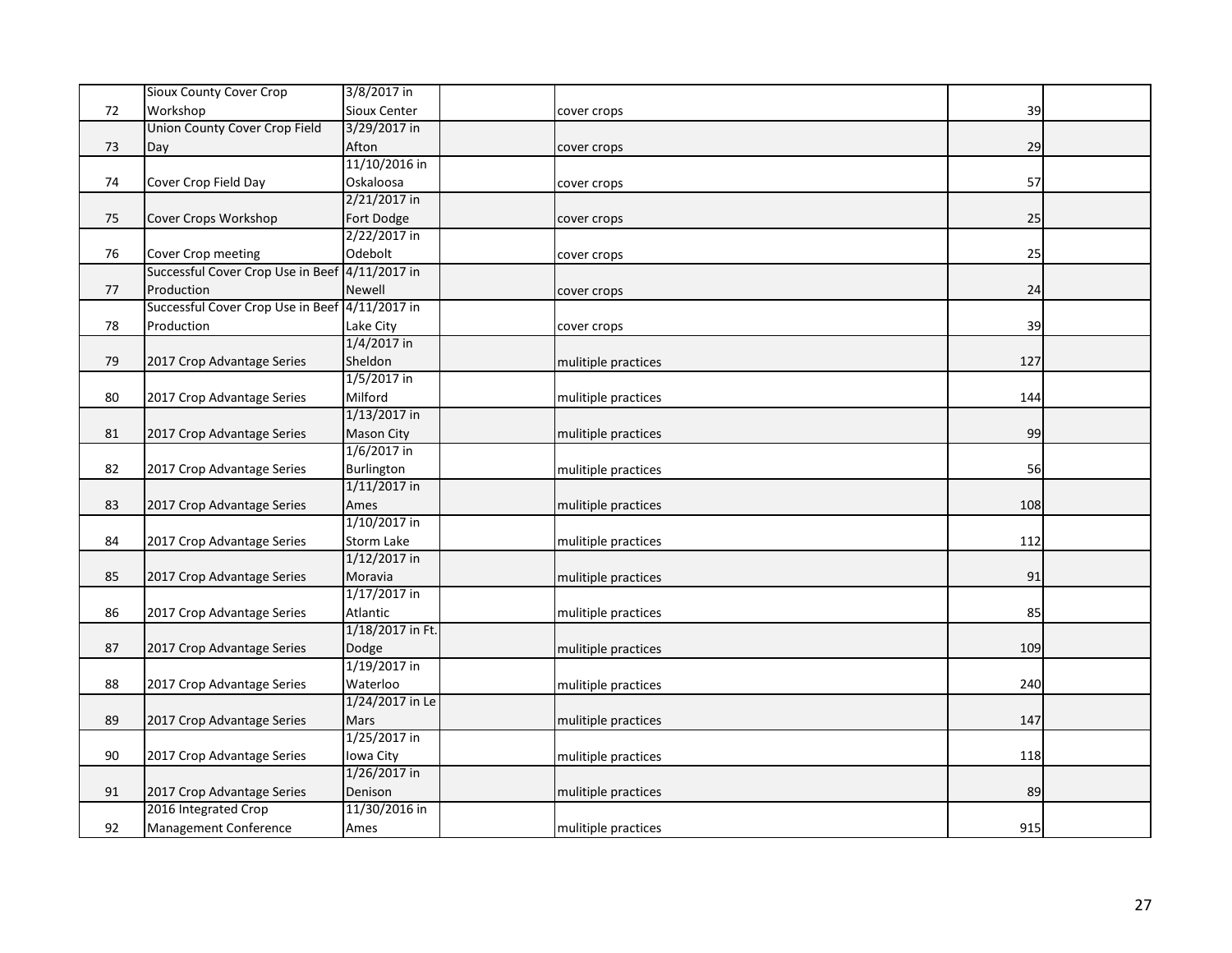|     |                                           | 12/1/2016 in        |                     |     |  |
|-----|-------------------------------------------|---------------------|---------------------|-----|--|
| 93  |                                           | Ames                | mulitiple practices |     |  |
|     |                                           | 6/28/2016 in        |                     |     |  |
| 94  | <b>ISU Annual Spring Field Day</b>        | Nashua              | mulitiple practices | 75  |  |
|     | Farmland Leasing & Land Value             | 8/9/2016 in         |                     |     |  |
| 95  | 2016 Meeting                              | <b>Charles City</b> | mulitiple practices | 24  |  |
|     | Southeast Research and                    | 6/23/2016 in        |                     |     |  |
| 96  | Demonstration Farm Field Day              | Crawfordsville      | mulitiple practices | 39  |  |
|     |                                           | 6/20/2016 in        |                     |     |  |
| 97  | Agronomy in the Field                     | Crawfordsville      | mulitiple practices | 12  |  |
|     | <b>Howard County Experimental</b>         | 7/26/2016 in        |                     |     |  |
| 98  | Farm Field Day                            | Cresco              | mulitiple practices | 12  |  |
|     | Warren County Soil and Water              | 7/25/2016 in        |                     |     |  |
| 99  | <b>District Summer Meeting</b>            | Indianola           | mulitiple practices | 41  |  |
|     | North Central Iowa Crop & Land            | 12/29/2016 in       |                     |     |  |
| 100 | Stewardship Clinic                        | Iowa Falls          | mulitiple practices | 198 |  |
|     |                                           | 1/27/2017 in        |                     |     |  |
| 101 | 2017 Crop Advantage Series                | Davenport           | mulitiple practices | 153 |  |
|     |                                           | 2/28/2017 in        |                     |     |  |
| 102 | Soil Health Meeting                       | Allison             | mulitiple practices | 13  |  |
|     | Soil and Fertilizer Health                | 2/24/2017 in        |                     |     |  |
| 103 | Workshop                                  | Manchester          | mulitiple practices | 10  |  |
|     | 2016 Integrated Crop                      | 11/30/2016 in       |                     |     |  |
| 104 | Management Conference                     | Ames                | Multiple practices  | 915 |  |
|     |                                           | 8/24/2016 in        |                     |     |  |
| 105 | Allee Farm Field Day                      | Newell              | Multiple practices  | 32  |  |
|     |                                           | 6/27/2016 in        |                     |     |  |
| 106 | <b>Bear Creek Conservation Tour</b>       | Ames                | Multiple practices  | 18  |  |
|     |                                           | 6/4/2016 in         |                     |     |  |
| 107 | <b>Big Creek Appreciation Day</b>         | Polk City           | Multiple practices  | 78  |  |
|     |                                           | 4/12/2017 in        |                     |     |  |
| 108 | <b>Bio-Reactor Installation Field Day</b> | Ottumwa             | Multiple practices  | 25  |  |
|     | <b>Black Hawk Lake Watershed Field</b>    | 9/15/2016 in        |                     |     |  |
| 109 | Day                                       | Lake View           | Multiple practices  | 32  |  |
|     |                                           | 8/29/2016 in        |                     |     |  |
| 110 | <b>Conservation Connect meeting</b>       | Iowa Falls          | Multiple practices  | 12  |  |
|     |                                           | 8/29/2016 in        |                     |     |  |
| 111 | <b>Conservation Connect meeting</b>       | Iowa Falls          | Multiple practices  | 11  |  |
|     | <b>Conservation Districts of Iowa</b>     | 8/29/2016 in        |                     |     |  |
| 112 | <b>Annual Conference</b>                  | Altoona             | Multiple practices  | 37  |  |
|     |                                           | $1/17/2017$ in      |                     |     |  |
| 113 | Conservation Partnership Day              | Des Moines          | Multiple practices  | 43  |  |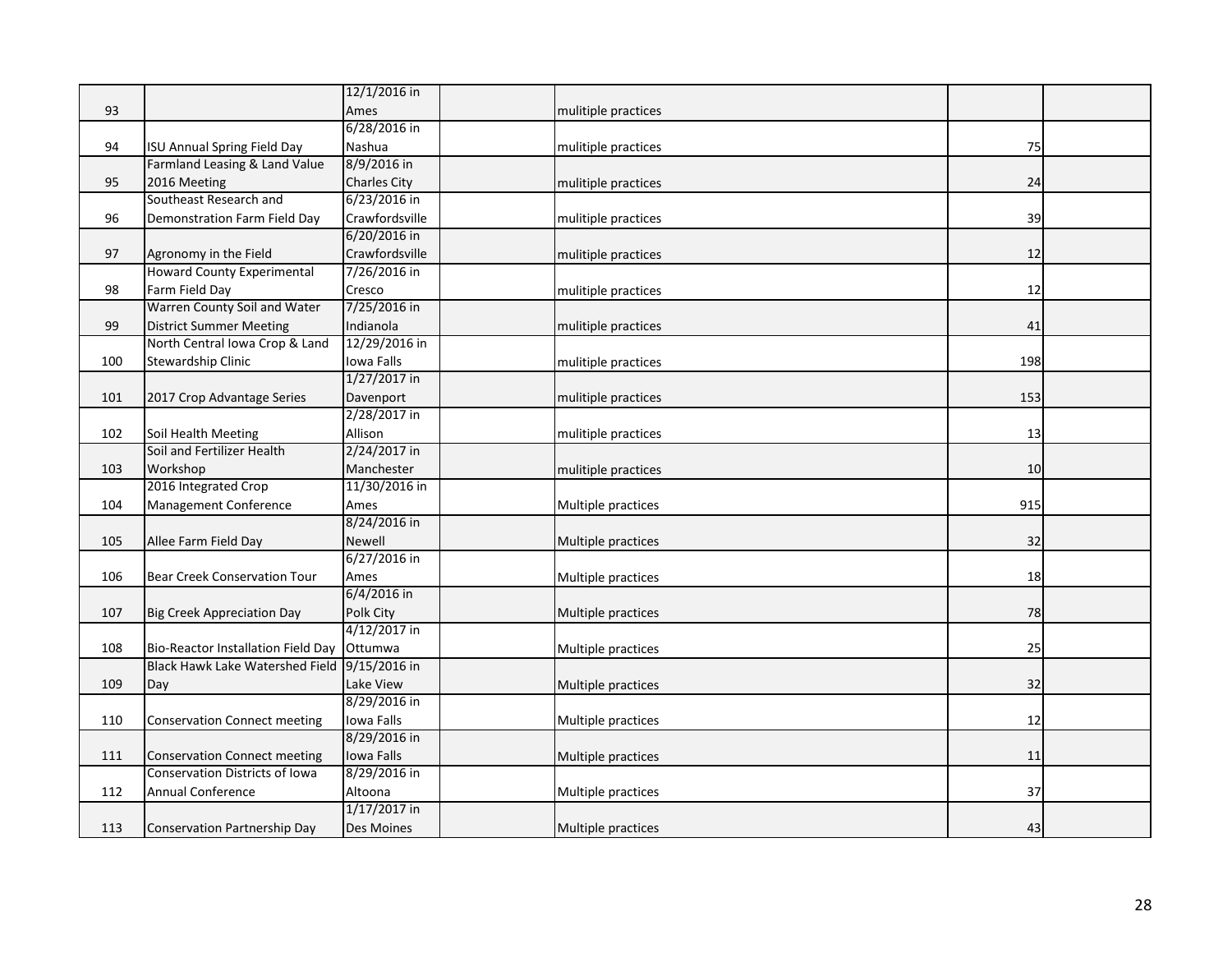|     |                                               | 6/8/2016 in         |                    |     |  |
|-----|-----------------------------------------------|---------------------|--------------------|-----|--|
| 114 | Field Day                                     | <b>Gilmore City</b> | Multiple practices | 53  |  |
|     |                                               | 6/15/2016 in        |                    |     |  |
| 115 | Field Day                                     | New Market          | Multiple practices | 20  |  |
|     |                                               | 6/16/2016 in        |                    |     |  |
| 116 | Field Day                                     | Solon               | Multiple practices | 62  |  |
|     |                                               | 3/2/2017 in         |                    |     |  |
| 117 | Hawkeye Power Farming Show                    | <b>Cedar Falls</b>  | Multiple practices | 18  |  |
|     | Introductory RUSLE2 and Iowa                  | 6/2/2016 in         |                    |     |  |
| 118 | Phosphorus Index Workshop                     | Altoona             | Multiple practices | 18  |  |
|     | Iowa Farm Bureau Young Farmer                 | 1/28/2017 in        |                    |     |  |
| 119 | Conference                                    | Des Moines          | Multiple practices | 75  |  |
|     | lowa Great Lakes Watershed Field 8/10/2016 in |                     |                    |     |  |
| 120 | Day                                           | Lake Park           | Multiple practices | 75  |  |
|     | <b>Iowa Watershed Management</b>              | 5/23/2017 in        |                    |     |  |
| 121 | <b>Authority Collective Meeting</b>           | Iowa Falls          | Multiple practices | 23  |  |
|     |                                               | 6/28/2016 in        |                    |     |  |
| 122 | <b>ISU Annual Spring Field Day</b>            | Nashua              | Multiple practices | 75  |  |
|     | Jasper County Soil Health Field               | 7/19/2016 in        |                    |     |  |
| 123 | Day                                           | Colfax              | Multiple practices | 40  |  |
|     |                                               | 7/28/2016 in        |                    |     |  |
| 124 | Mark Thompson Field Day                       | <b>Badger</b>       | Multiple practices | 44  |  |
|     |                                               | 8/2/2016 in         |                    |     |  |
| 125 | McNay Fall Field Day                          | Chariton            | Multiple practices | 50  |  |
|     |                                               | 8/2/2016 in         |                    |     |  |
| 126 | McNay Research Farm Field Day                 | Chariton            | Multiple practices | 47  |  |
|     | Monroe County FB Teacher's                    | 6/30/2016 in        |                    |     |  |
| 127 | Academy                                       | Eddyville           | Multiple practices | 32  |  |
|     | North Central Iowa Crop & Land                | 12/29/2016 in       |                    |     |  |
| 128 | Stewardship Clinic                            | Iowa Falls          | Multiple practices | 198 |  |
|     | Northwest Research Farm Field                 | 7/13/2016 in        |                    |     |  |
| 129 | Day                                           | Sutherland          | Multiple practices | 74  |  |
|     | Polk County FB Teacher's                      | 7/7/2016 in         |                    |     |  |
| 130 | Academy                                       | Ankeny              | Multiple practices | 33  |  |
|     |                                               | 4/13/2017 in        |                    |     |  |
| 131 | Rapid Creek Watershed Field Day               | Iowa City           | Multiple practices | 30  |  |
|     | Southeast Research and                        | 6/23/2016 in        |                    |     |  |
| 132 | Demonstration Farm Field Day                  | Crawfordsville      | Multiple practices | 39  |  |
|     | Southfork Watershed Alliance                  | 6/14/2016 in        |                    |     |  |
| 133 | Meeting                                       | Iowa Falls          | Multiple practices | q   |  |
|     | Southfork Watershed Alliance                  | 8/9/2016 in         |                    |     |  |
| 134 | Meeting                                       | Iowa Falls          | Multiple practices | 11  |  |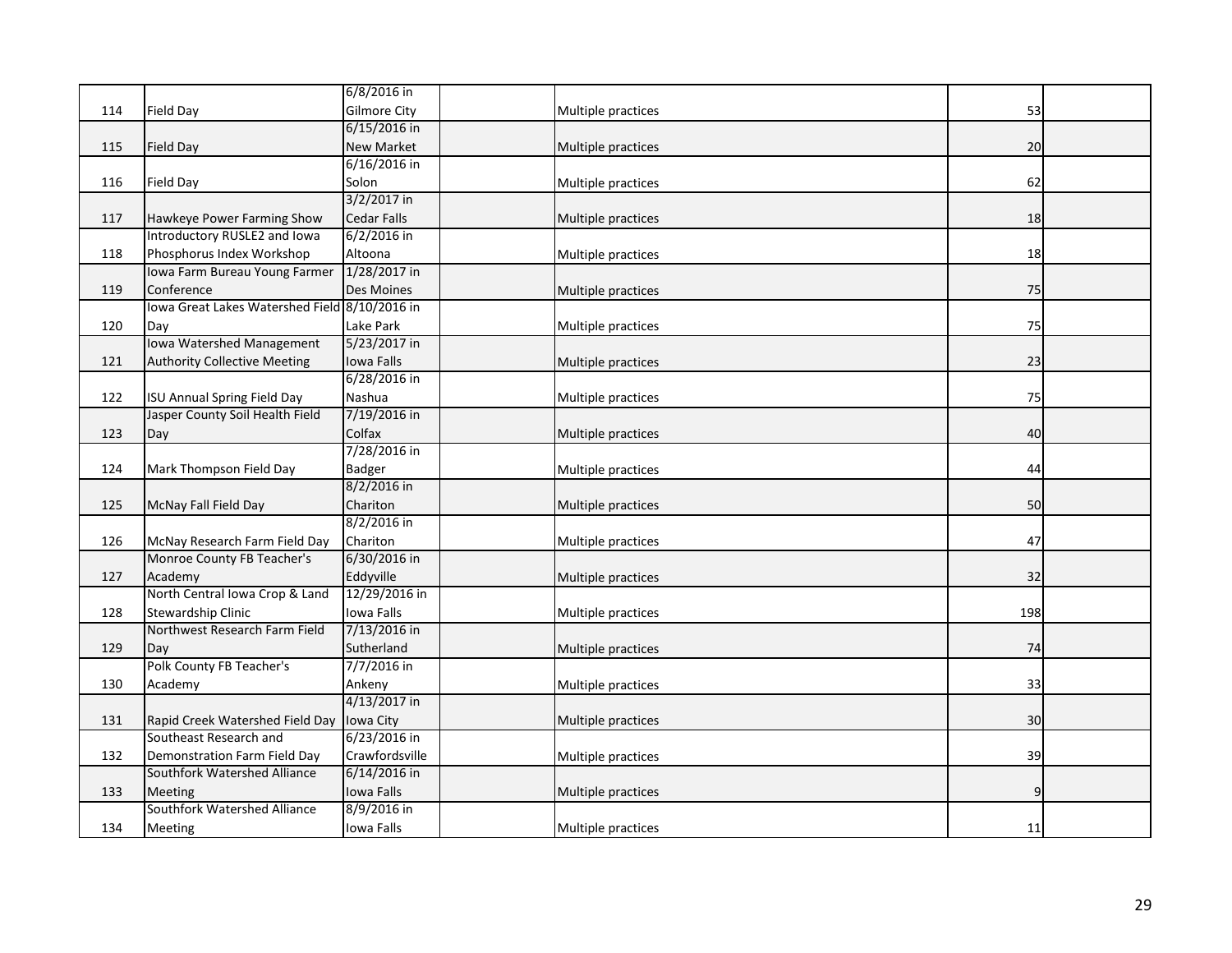|     | Southfork Watershed Alliance        | 9/13/2016 in        |                     |     |  |
|-----|-------------------------------------|---------------------|---------------------|-----|--|
| 135 | <b>Meeting</b>                      | Iowa Falls          | Multiple practices  | 8   |  |
|     | Southfork Watershed Alliance        | 12/20/2016 in       |                     |     |  |
| 136 | <b>Meeting</b>                      | Iowa Falls          | Multiple practices  | 16  |  |
|     | Southfork Watershed Alliance        | 3/14/2017 in        |                     |     |  |
| 137 | Meeting                             | Iowa Falls          | Multiple practices  |     |  |
|     | Southfork Watershed Alliance        | 2/14/2017 in        |                     |     |  |
| 138 | <b>Meeting</b>                      | Iowa Falls          | Multiple practices  | 13  |  |
|     | <b>Southfork Watershed Alliance</b> | 4/11/2017 in        |                     |     |  |
| 139 | Meeting                             | Iowa Falls          | Multiple practices  | 21  |  |
|     |                                     | 10/29/2016 in       |                     |     |  |
| 140 | Southfork Watershed Field Day       | Alden               | Multiple practices  | 66  |  |
|     |                                     | 8/25/2016 in        |                     |     |  |
| 141 | Tim Smith Field Day                 | Eagle Grove         | Multiple practices  | 50  |  |
|     |                                     | 5/9/2017 in         |                     |     |  |
| 142 | Wapsipinicon River Watershed        | Independence        | Multiple practices  | 16  |  |
|     |                                     | 5/16/2017 in        |                     |     |  |
| 143 | <b>Wapsipinicon River Watershed</b> | Hazleton            | Multiple practices  | 10  |  |
|     | Warren County Soil and Water        | 7/25/2016 in        |                     |     |  |
| 144 | <b>District Summer Meeting</b>      | Indianola           | Multiple practices  | 41  |  |
|     | Washington Co Agronomy in the       | 7/11/2016 in        |                     |     |  |
| 145 | Field                               | Crawfordsville      | Multiple practices  | 11  |  |
|     |                                     | 9/7/2016 in         |                     |     |  |
| 146 | Washington County Field Day         | Keota               | Multiple practices  | 65  |  |
|     | Women in Agriculture Water          | 7/25/2016 in        |                     |     |  |
| 147 | <b>Quality Tour</b>                 | Boone               | Multiple practices  | 29  |  |
|     |                                     | 7/12/2016 in        |                     |     |  |
| 148 | Woodbury County Field Day           | Correctionville     | Multiple practices  | 107 |  |
|     | Agribusiness Showcase - Nitrogen    | 2/15/2017 in        |                     |     |  |
| 149 | Practices                           | <b>Des Moines</b>   | nitrogen management | 30  |  |
|     | Balancing the Economics of Soil     | 12/14/2016 in       |                     |     |  |
| 150 | Fertility for Crop Production       | Oskaloosa           | nutrient management |     |  |
|     |                                     | 6/21/2016 in        |                     |     |  |
| 151 | Werner Pasture Walk                 | Vining              | pasture             | 67  |  |
|     |                                     | 8/2/2016 in         |                     |     |  |
| 152 | McNay Fall Field Day                | Chariton            | pasture             | 50  |  |
|     |                                     | 9/7/2016 in         |                     |     |  |
| 153 | Pasture Walk                        | Milton              | pasture/beef focus  | 18  |  |
|     |                                     | 2/9/2017 in         |                     |     |  |
| 154 | Beef Feedlot Roundtable             | Manchester          | livestock focus     | 12  |  |
|     |                                     | 1/26/2017 in        |                     |     |  |
| 155 | <b>Miscanthus Growers Meeting</b>   | <b>Cedar Rapics</b> | perennials          | 28  |  |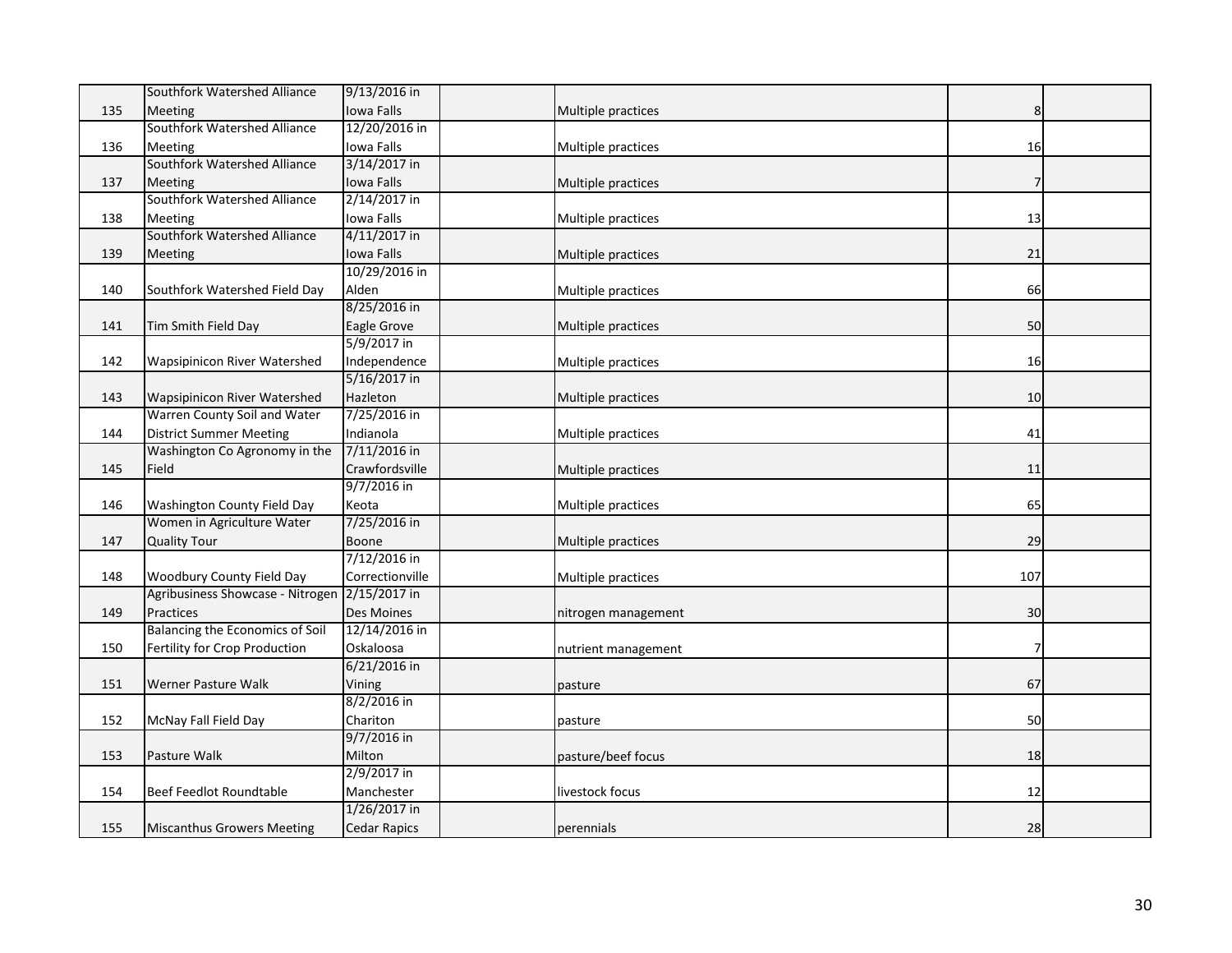|     |                                             | 9/6/2016 in        |                |      |  |
|-----|---------------------------------------------|--------------------|----------------|------|--|
| 156 | Grundy County STRIPS Field Day              | <b>Dike</b>        | Prairie strips | 34   |  |
|     | Cedar Falls Youth River Lore                | 7/12/2016 in       |                |      |  |
| 157 | Camp                                        | <b>Cedar Falls</b> | youth          | 20   |  |
|     |                                             | 7/14/2016 in       |                |      |  |
| 158 | Wapello County 4-H Expo                     | Ottumwa            | youth          | 47   |  |
|     | Water Rocks! at the Science                 | 2/11/2017 in       |                |      |  |
| 159 | Center of Iowa's Girls in Science           | Des Moines         | youth          | 42   |  |
|     | Water Rocks! Outdoor Classroom 5/5/2017 in  |                    |                |      |  |
| 160 | Visit                                       | Donnellson         | youth          | 158  |  |
|     | Water Rocks! Outdoor Classroom 5/12/2017 in |                    |                |      |  |
| 161 | <b>Visit</b>                                | Ruthven            | youth          | 145  |  |
|     | Water Rocks! Outdoor Classroom              | 5/10/2017 in       |                |      |  |
| 162 | <b>Visit</b>                                | Pocahontas         | youth          | 89   |  |
|     | Water Rocks! Outdoor Classroom 5/10/2017 in |                    |                |      |  |
| 163 | <b>Visit</b>                                | Mount Pleasant     | youth          | 171  |  |
|     | Water Rocks! Plays Big Sioux                | 5/9/2017 in        |                |      |  |
| 164 | <b>Water Festival</b>                       | <b>Brookings</b>   | youth          | 330  |  |
|     |                                             | 10/5/2016 in       |                |      |  |
| 165 | Water Rocks! School Assembly                | Des Moines         | youth          | 310  |  |
|     |                                             | 10/4/2016 in       |                |      |  |
| 166 | Water Rocks! School Assembly                | Primghar           | youth          | 269  |  |
|     |                                             | 10/14/2016 in      |                |      |  |
| 167 | Water Rocks! School Assembly                | <b>Des Moines</b>  | youth          | 445  |  |
|     |                                             | 10/11/2016 in      |                |      |  |
| 168 | Water Rocks! School Assembly                | Des Moines         | youth          | 630  |  |
|     |                                             | 10/12/2016 in      |                |      |  |
| 169 | Water Rocks! School Assembly                | Latimer            | youth          | 68   |  |
|     |                                             | 10/12/2016 in      |                |      |  |
| 170 | Water Rocks! School Assembly                | Hampton            | youth          | 318  |  |
|     |                                             | 10/18/2016 in      |                |      |  |
| 171 | Water Rocks! School Assembly                | Jackson            | youth          | 242  |  |
|     |                                             | 10/20/2016 in      |                |      |  |
| 172 | Water Rocks! School Assembly                | Oelwein            | youth          | 235  |  |
|     |                                             | 10/28/2016 in      |                |      |  |
| 173 | Water Rocks! School Assembly                | Conrad             | youth          | 111  |  |
|     |                                             | 11/18/2016 in      |                |      |  |
| 174 | Water Rocks! School Assembly                | Altoona            | youth          | 1145 |  |
|     |                                             | 11/30/2016 in      |                |      |  |
| 175 | <b>Water Rocks! School Assembly</b>         | Johnston           | youth          | 693  |  |
|     |                                             | 11/9/2016 in       |                |      |  |
| 176 | Water Rocks! School Assembly                | Gilbertville       | youth          | 53   |  |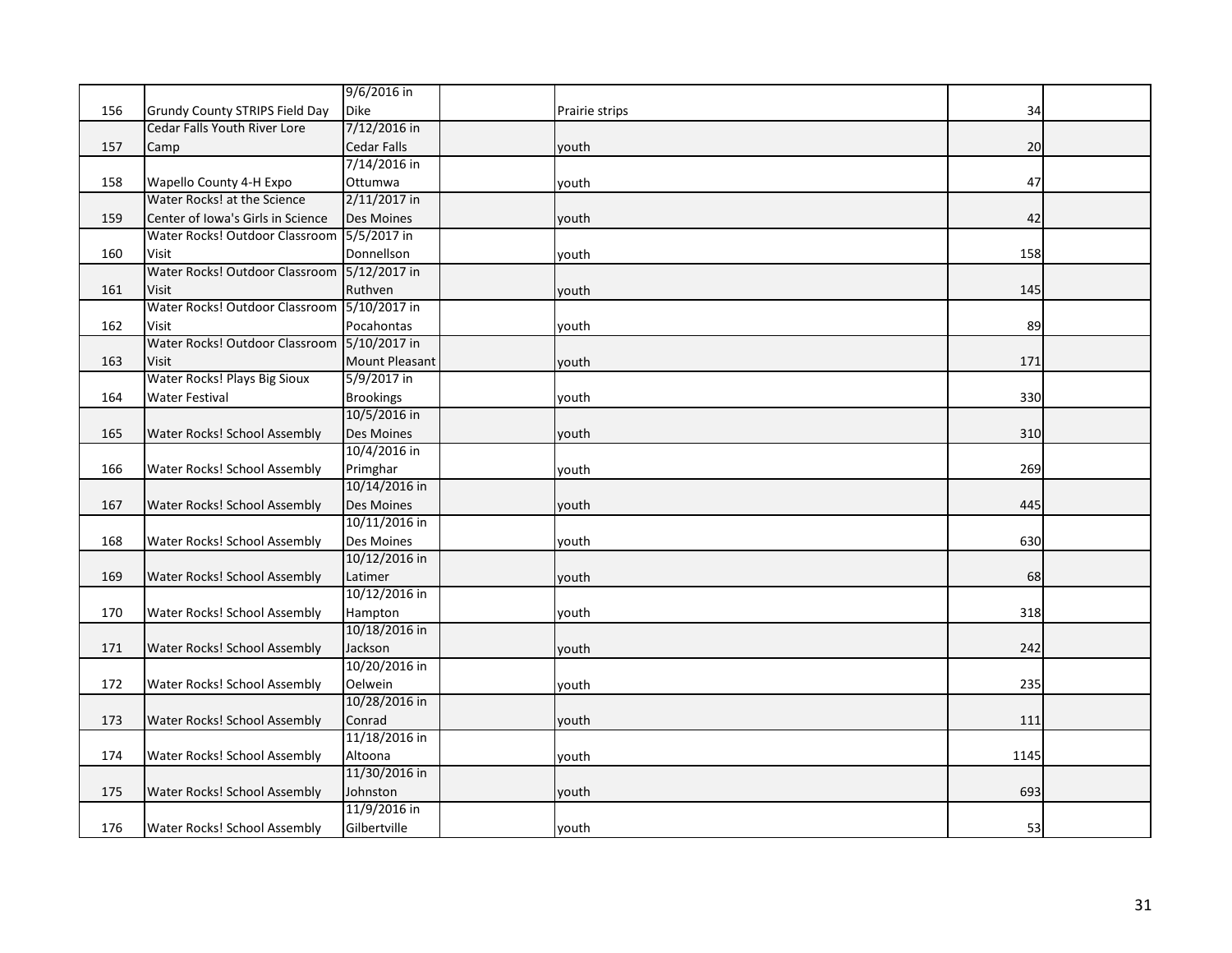|     |                              | 11/11/2016 in       |       |      |  |
|-----|------------------------------|---------------------|-------|------|--|
| 177 | Water Rocks! School Assembly | Johnston            | youth | 222  |  |
|     |                              | 12/6/2016 in        |       |      |  |
| 178 | Water Rocks! School Assembly | Alleman             | youth | 603  |  |
|     |                              | 12/2/2016 in        |       |      |  |
| 179 | Water Rocks! School Assembly | Ankeny              | youth | 420  |  |
|     |                              | 12/8/2016 in        |       |      |  |
| 180 | Water Rocks! School Assembly | Urbandale           | youth | 210  |  |
|     |                              | 12/9/2016 in        |       |      |  |
| 181 | Water Rocks! School Assembly | Marion              | youth | 480  |  |
|     |                              | 12/13/2016 in       |       |      |  |
| 182 | Water Rocks! School Assembly | Le Mars             | youth | 349  |  |
|     |                              | 12/16/2016 in       |       |      |  |
| 183 | Water Rocks! School Assembly | Des Moines          | youth | 435  |  |
|     |                              | $1/17/2017$ in      |       |      |  |
| 184 | Water Rocks! School Assembly | Ankeny              | youth | 100  |  |
|     |                              | 1/10/2017 in        |       |      |  |
| 185 | Water Rocks! School Assembly | Andrew              | youth | 42   |  |
|     |                              | 2/2/2017 in         |       |      |  |
| 186 | Water Rocks! School Assembly | <b>West Point</b>   | youth | 169  |  |
|     |                              | 2/10/2017 in        |       |      |  |
| 187 | Water Rocks! School Assembly | Des Moines          | youth | 189  |  |
|     |                              | 2/17/2017 in        |       |      |  |
| 188 | Water Rocks! School Assembly | <b>Charles City</b> | youth | 250  |  |
|     |                              | 2/23/2017 in        |       |      |  |
| 189 | Water Rocks! School Assembly | Rockford            | youth | 228  |  |
|     |                              | 2/15/2017 in        |       |      |  |
| 190 | Water Rocks! School Assembly | Gilbert             | youth | 190  |  |
|     |                              | 3/6/2017 in         |       |      |  |
| 191 | Water Rocks! School Assembly | Altoona             | youth | 380  |  |
|     |                              | 3/27/2017 in        |       |      |  |
| 192 | Water Rocks! School Assembly | Cedar Rapids        | youth | 365  |  |
|     |                              | 4/5/2017 in         |       |      |  |
| 193 | Water Rocks! School Assembly | <b>Boone</b>        | youth | 30   |  |
|     |                              | 4/28/2017 in        |       |      |  |
| 194 | Water Rocks! School Assembly | Milford             | youth | 164  |  |
|     |                              | 4/25/2017 in        |       |      |  |
| 195 | Water Rocks! School Assembly | Mallard and         | youth | 320  |  |
|     |                              | 5/5/2017 in         |       |      |  |
| 196 | Water Rocks! School Assembly | Johnston            | youth | 1157 |  |
|     |                              | $6/1/2016$ in       |       |      |  |
| 197 | Water Rocks! School Visit    | Denver              | youth | 131  |  |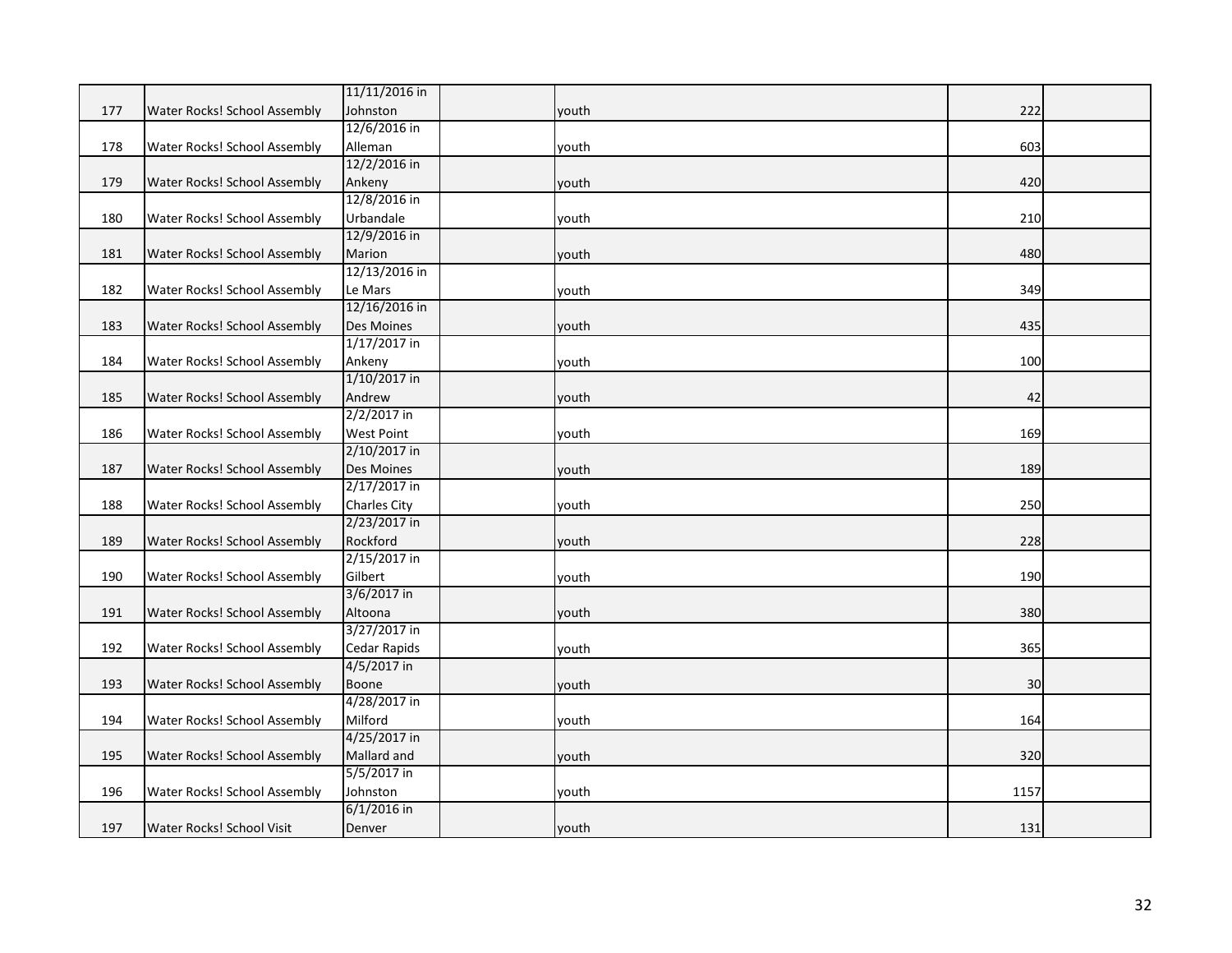|     |                           | 6/2/2016 in           |       |     |  |
|-----|---------------------------|-----------------------|-------|-----|--|
| 198 | Water Rocks! School Visit | <b>Council Bluffs</b> | vouth | 70  |  |
|     |                           | 9/9/2016 in           |       |     |  |
| 199 | Water Rocks! School Visit | Woodbine              | youth | 67  |  |
|     |                           | 9/15/2016 in          |       |     |  |
| 200 | Water Rocks! School Visit | Mount Ayr             | youth | 112 |  |
|     |                           | 9/16/2016 in          |       |     |  |
| 201 | Water Rocks! School Visit | Dow City              | youth | 43  |  |
|     |                           | 9/20/2016 in          |       |     |  |
| 202 | Water Rocks! School Visit | Oelwein               | youth | 95  |  |
|     |                           | 9/21/2016 in          |       |     |  |
| 203 | Water Rocks! School Visit | <b>Mason City</b>     | youth | 101 |  |
|     |                           | 9/22/2016 in          |       |     |  |
| 204 | Water Rocks! School Visit | Carroll               | youth | 150 |  |
|     |                           | 9/27/2016 in          |       |     |  |
| 205 | Water Rocks! School Visit | Earlham               | youth | 58  |  |
|     |                           | 9/28/2016 in          |       |     |  |
| 206 | Water Rocks! School Visit | Ottumwa               | youth | 45  |  |
|     |                           | 9/29/2016 in          |       |     |  |
| 207 | Water Rocks! School Visit | <b>Bennett</b>        | youth | 72  |  |
|     |                           | 10/3/2016 in          |       |     |  |
| 208 | Water Rocks! School Visit | Plainfield            | youth | 91  |  |
|     |                           | 10/7/2016 in          |       |     |  |
| 209 | Water Rocks! School Visit | Panora                | youth | 54  |  |
|     |                           | 10/6/2016 in          |       |     |  |
| 210 | Water Rocks! School Visit | Estherville           | youth | 107 |  |
|     |                           | 10/14/2016 in         |       |     |  |
| 211 | Water Rocks! School Visit | Aplington             | youth | 105 |  |
|     |                           | 10/13/2016 in         |       |     |  |
| 212 | Water Rocks! School Visit | Pocahontas            | youth | 47  |  |
|     |                           | 10/21/2016 in         |       |     |  |
| 213 | Water Rocks! School Visit | Kalona                | youth | 160 |  |
|     |                           | 10/19/2016 in         |       |     |  |
| 214 | Water Rocks! School Visit | Osage                 | youth | 79  |  |
|     |                           | 10/18/2016 in         |       |     |  |
| 215 | Water Rocks! School Visit | Oskaloosa             | youth | 173 |  |
|     |                           | 10/20/2016 in         |       |     |  |
| 216 | Water Rocks! School Visit | New Albin             | youth | 74  |  |
|     |                           | 10/28/2016 in         |       |     |  |
| 217 | Water Rocks! School Visit | Spirit Lake           | youth | 91  |  |
|     |                           | 10/27/2016 in         |       |     |  |
| 218 | Water Rocks! School Visit | <b>Buffalo Center</b> | youth | 124 |  |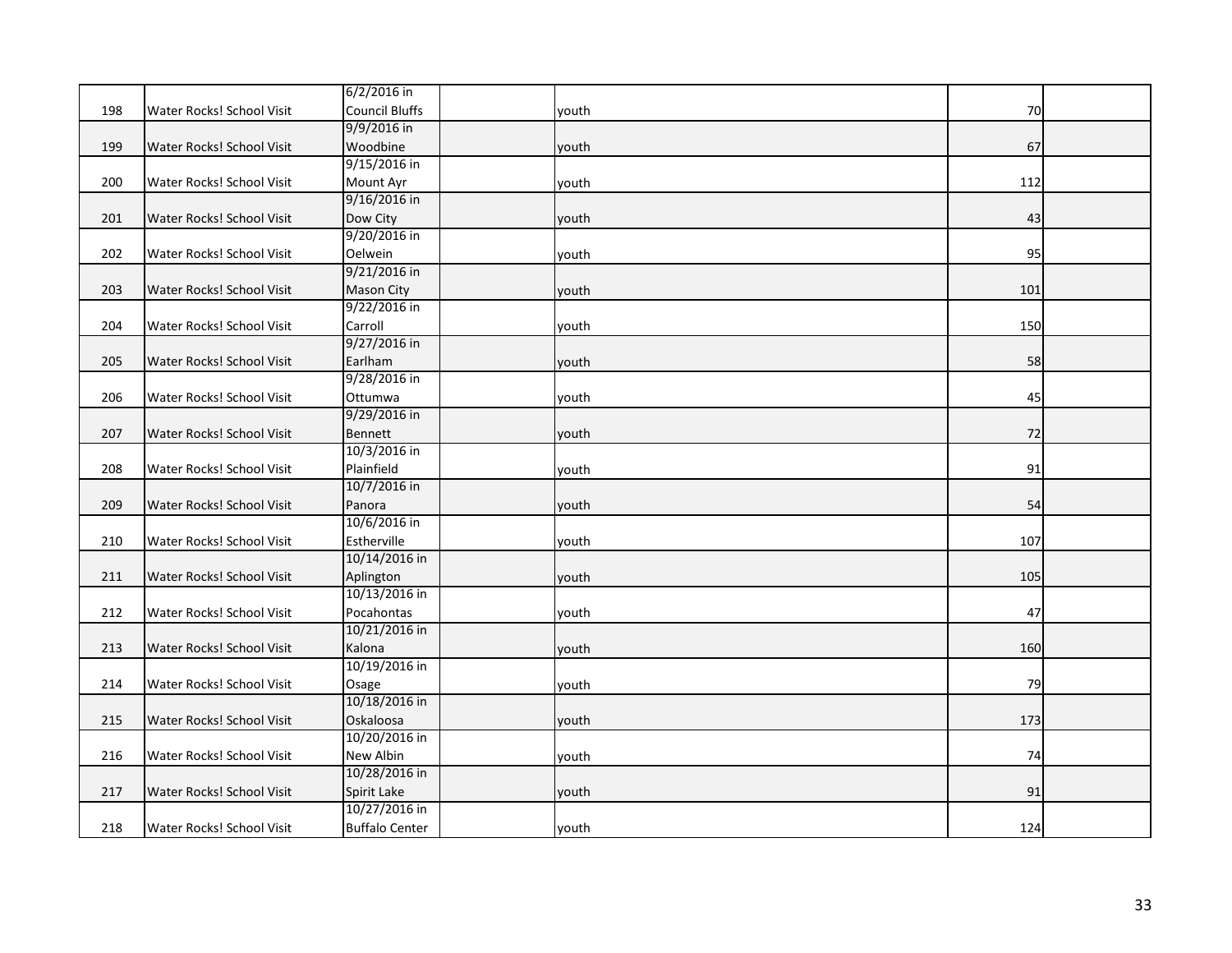|     |                           | 10/26/2016 in      |       |     |  |
|-----|---------------------------|--------------------|-------|-----|--|
| 219 | Water Rocks! School Visit | Alden              | youth | 39  |  |
|     |                           | 10/25/2016 in      |       |     |  |
| 220 | Water Rocks! School Visit | Donahue            | youth | 42  |  |
|     |                           | 10/12/2016 in      |       |     |  |
| 221 | Water Rocks! School Visit | Missouri Valley    | youth | 58  |  |
|     |                           | 11/8/2016 in       |       |     |  |
| 222 | Water Rocks! School Visit | Sully              | youth | 81  |  |
|     |                           | 11/9/2016 in       |       |     |  |
| 223 | Water Rocks! School Visit | <b>Baxter</b>      | youth | 110 |  |
|     |                           | 11/15/2016 in      |       |     |  |
| 224 | Water Rocks! School Visit | Moravia            | youth | 82  |  |
|     |                           | 11/16/2016 in      |       |     |  |
| 225 | Water Rocks! School Visit | Onawa              | youth | 55  |  |
|     |                           | 11/18/2016 in      |       |     |  |
| 226 | Water Rocks! School Visit | Garner             | youth | 83  |  |
|     |                           | 11/22/2016 in      |       |     |  |
| 227 | Water Rocks! School Visit | Burlington         | youth | 150 |  |
|     |                           | $1/13/2017$ in     |       |     |  |
| 228 | Water Rocks! School Visit | Ackley             | youth | 96  |  |
|     |                           | 1/19/2017 in       |       |     |  |
| 229 | Water Rocks! School Visit | Fort Dodge         | youth | 21  |  |
|     |                           | 1/20/2017 in       |       |     |  |
| 230 | Water Rocks! School Visit | Norway             | youth | 100 |  |
|     |                           | 1/25/2017 in       |       |     |  |
| 231 | Water Rocks! School Visit | <b>Cedar Falls</b> | youth | 32  |  |
|     |                           | 1/26/2017 in       |       |     |  |
| 232 | Water Rocks! School Visit | Dubuque            | youth | 103 |  |
|     |                           | 1/12/2017 in       |       |     |  |
| 233 | Water Rocks! School Visit | Des Moines         | youth | 62  |  |
|     |                           | $2/1/2017$ in      |       |     |  |
| 234 | Water Rocks! School Visit | Boone              | youth | 34  |  |
|     |                           | 2/3/2017 in        |       |     |  |
| 235 | Water Rocks! School Visit | Sibley             | youth | 54  |  |
|     |                           | 2/8/2017 in        |       |     |  |
| 236 | Water Rocks! School Visit | Kalona             | youth | 104 |  |
|     |                           | 2/15/2017 in       |       |     |  |
| 237 | Water Rocks! School Visit | Hinton             | youth | 57  |  |
|     |                           | 2/17/2017 in       |       |     |  |
| 238 | Water Rocks! School Visit | Davenport          | youth | 47  |  |
|     |                           | 2/21/2017 in       |       |     |  |
| 239 | Water Rocks! School Visit | <b>Cedar Falls</b> | youth | 78  |  |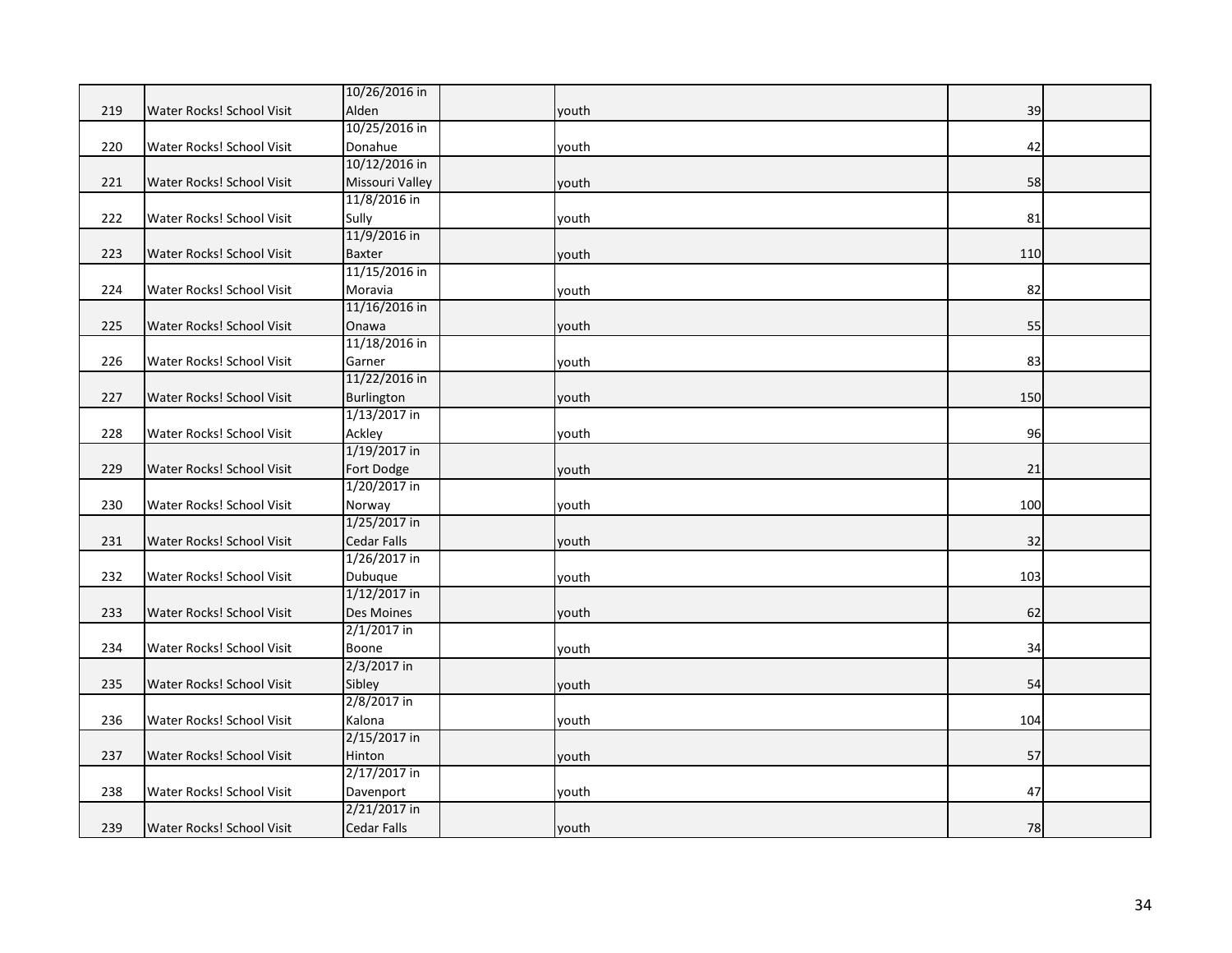|     |                           | 3/8/2017 in  |       |     |  |
|-----|---------------------------|--------------|-------|-----|--|
| 240 | Water Rocks! School Visit | Vinton       | youth | 87  |  |
|     |                           | 3/8/2017 in  |       |     |  |
| 241 | Water Rocks! School Visit | Shellsburg   | youth | 26  |  |
|     |                           | 3/10/2017 in |       |     |  |
| 242 | Water Rocks! School Visit | Decorah      | youth | 119 |  |
|     |                           | 3/14/2017 in |       |     |  |
| 243 | Water Rocks! School Visit | Donnellson   | youth | 173 |  |
|     |                           | 3/16/2017 in |       |     |  |
| 244 | Water Rocks! School Visit | Burlington   | youth | 109 |  |
|     |                           | 3/16/2017 in |       |     |  |
| 245 | Water Rocks! School Visit | Lawton       | youth | 96  |  |
|     |                           | 3/21/2017 in |       |     |  |
| 246 | Water Rocks! School Visit | Des Moines   | youth | 91  |  |
|     |                           | 3/22/2017 in |       |     |  |
| 247 | Water Rocks! School Visit | Waterloo     | youth | 79  |  |
|     |                           | 3/23/2017 in |       |     |  |
| 248 | Water Rocks! School Visit | Churdan      | youth | 55  |  |
|     |                           | 3/28/2017 in |       |     |  |
| 249 | Water Rocks! School Visit | Keokuk       | youth | 77  |  |
|     |                           | 3/29/2017 in |       |     |  |
| 250 | Water Rocks! School Visit | Jewell       | youth | 79  |  |
|     |                           | 3/31/2017 in |       |     |  |
| 251 | Water Rocks! School Visit | Parkersburg  | youth | 96  |  |
|     |                           | 3/30/2017 in |       |     |  |
| 252 | Water Rocks! School Visit | Dubuque      | youth | 75  |  |
|     |                           | 4/4/2017 in  |       |     |  |
| 253 | Water Rocks! School Visit | Epworth      | youth | 86  |  |
|     |                           | 4/6/2017 in  |       |     |  |
| 254 | Water Rocks! School Visit | Fort Dodge   | youth | 42  |  |
|     |                           | 4/5/2017 in  |       |     |  |
| 255 | Water Rocks! School Visit | Schaller     | youth | 55  |  |
|     |                           | 4/11/2017 in |       |     |  |
| 256 | Water Rocks! School Visit | Marengo      | youth | 103 |  |
|     |                           | 4/12/2017 in |       |     |  |
| 257 | Water Rocks! School Visit | Marengo      | youth | 108 |  |
|     |                           | 4/12/2017 in |       |     |  |
| 258 | Water Rocks! School Visit | Ottumwa      | youth | 46  |  |
|     |                           | 4/18/2017 in |       |     |  |
| 259 | Water Rocks! School Visit | Albia        | youth | 89  |  |
|     |                           | 4/21/2017 in |       |     |  |
| 260 | Water Rocks! School Visit | Sioux Center | youth | 96  |  |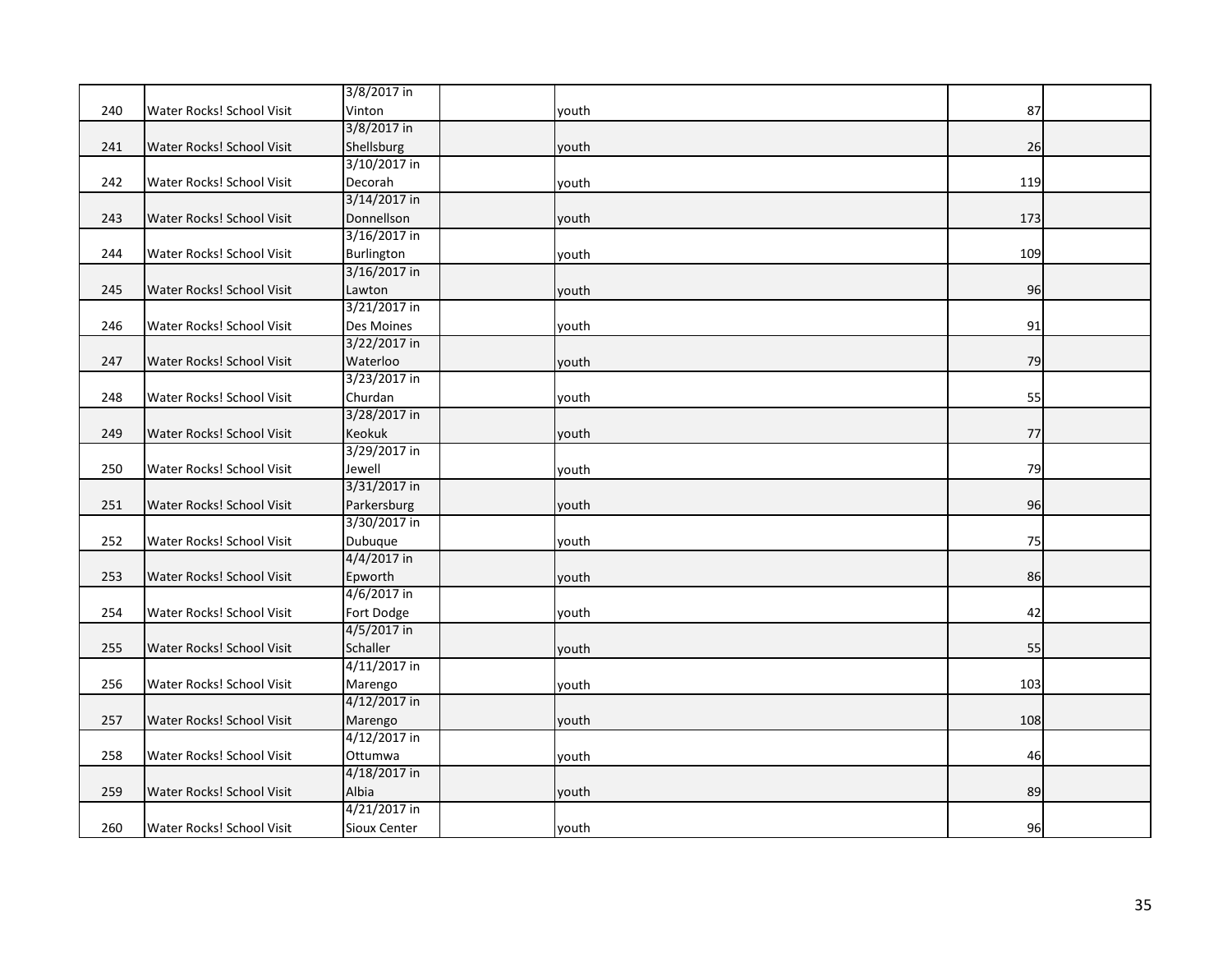|     |                                           | 4/19/2017 in          |       |     |  |
|-----|-------------------------------------------|-----------------------|-------|-----|--|
| 261 | Water Rocks! School Visit                 | Spencer               | youth | 65  |  |
|     |                                           | 4/20/2017 in          |       |     |  |
| 262 | Water Rocks! School Visit                 | Westside              | youth | 29  |  |
|     |                                           | 4/21/2017 in          |       |     |  |
| 263 | Water Rocks! School Visit                 | Terril                | youth | 55  |  |
|     |                                           | 4/28/2017 in          |       |     |  |
| 264 | Water Rocks! School Visit                 | Tripoli               | youth | 32  |  |
|     |                                           | 4/26/2017 in          |       |     |  |
| 265 | Water Rocks! School Visit                 | Van Meter             | youth | 51  |  |
|     |                                           | 4/25/2017 in          |       |     |  |
| 266 | Water Rocks! School Visit                 | Indianola             | youth | 74  |  |
|     |                                           | 4/27/2017 in          |       |     |  |
| 267 | Water Rocks! School Visit                 | <b>Central City</b>   | youth | 72  |  |
|     |                                           | 5/2/2017 in           |       |     |  |
| 268 | Water Rocks! School Visit                 | North English         | youth | 100 |  |
|     |                                           | 5/4/2017 in           |       |     |  |
| 269 | Water Rocks! School Visit                 | Early                 | youth | 146 |  |
|     |                                           | 5/18/2017 in          |       |     |  |
| 270 | Water Rocks! School Visit                 | Galva                 | youth | 70  |  |
|     |                                           | 5/19/2017 in          |       |     |  |
| 271 | Water Rocks! School Visit                 | Reinbeck              | youth | 69  |  |
|     |                                           | 5/23/2017 in          |       |     |  |
| 272 | Water Rocks! School Visit                 | Ankeny                | youth | 99  |  |
|     |                                           | 5/26/2017 in          |       |     |  |
| 273 | Water Rocks! School Visit                 | <b>Council Bluffs</b> | youth | 220 |  |
|     |                                           | 5/25/2017 in          |       |     |  |
| 274 | Water Rocks! School Visit                 | Cedar Rapids          | youth | 41  |  |
|     |                                           | 6/28/2016 in          |       |     |  |
| 275 | Water Rocks! Summer Camp Visit Des Moines |                       | youth |     |  |
|     | Water Rocks! Summer Visit to              | 6/29/2016 in          |       |     |  |
| 276 | Lake City Public Library                  | Lake City             | youth | 26  |  |
|     |                                           | 6/22/2016 in          |       |     |  |
| 277 | Water Rocks! Teacher Summit               | Ames                  | youth | 48  |  |
|     | Water Rocks! visits Ellsworth             | 7/21/2016 in          |       |     |  |
| 278 | <b>Public Library</b>                     | Ellsworth             | youth | 12  |  |
|     |                                           | 6/22/2016 in          |       |     |  |
| 279 | <b>Watery Wonders Day Camp</b>            | Sac City              | youth | 23  |  |
|     | Wonders of Water Girl Scout               | 6/20/2016 in          |       |     |  |
| 280 | Camp                                      | Ames                  | youth | 77  |  |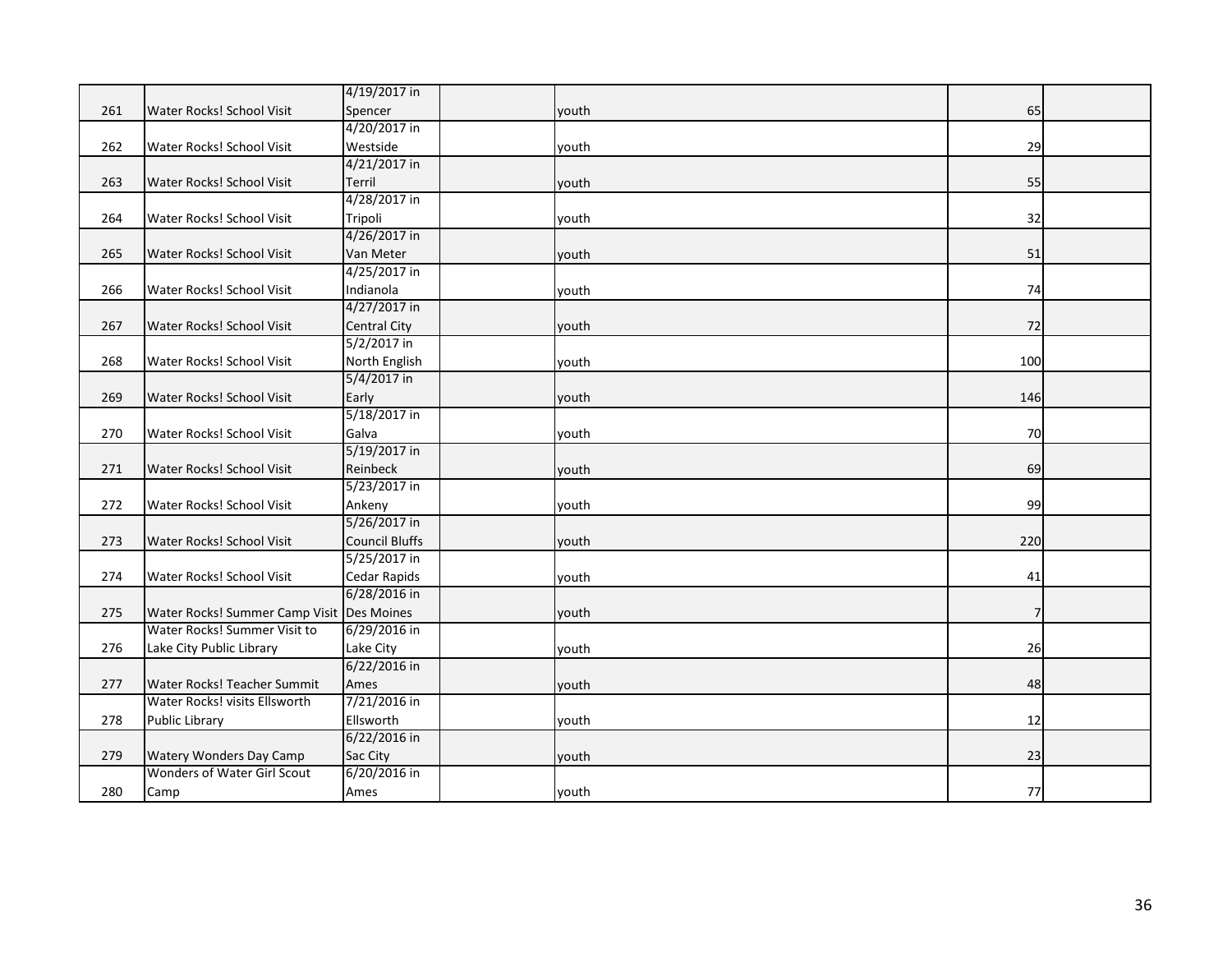|       | I Commercial and private manure |         | <b>192 Communities</b> | Manure and |  |  |      |  |
|-------|---------------------------------|---------|------------------------|------------|--|--|------|--|
| Plus: | Tapplicator training            | vairies | <sup>73</sup> Counties | nutrient   |  |  | 9932 |  |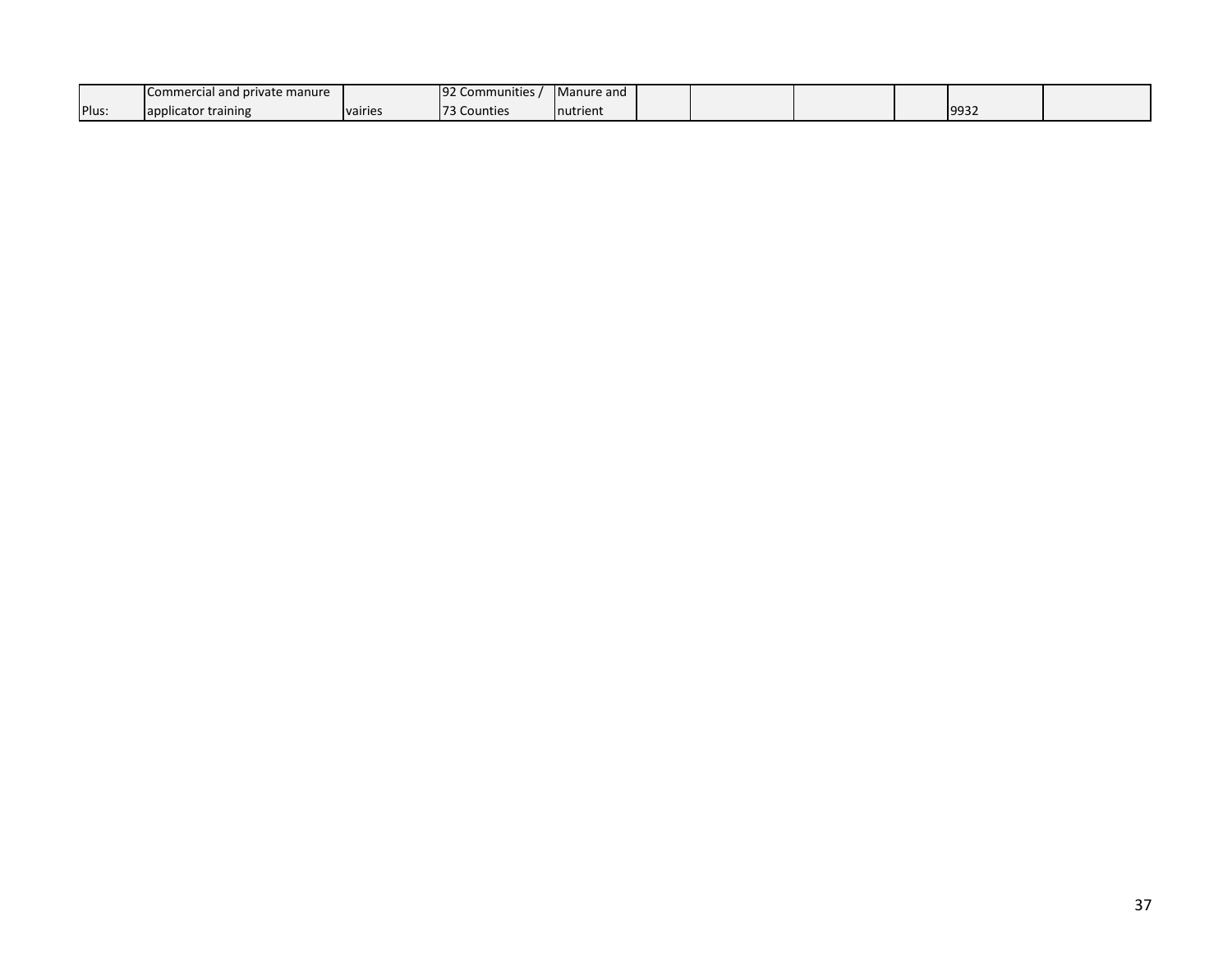### Iowa State University College of Agriculture and Life Sciences NRS REPORTING June 1, 2016 to May 31, 2017 ELEMENT 4 - WATER

| <b>Spatial Scale of Monitoring</b>                                       | <b>Monitoring Location</b> |
|--------------------------------------------------------------------------|----------------------------|
| Edge-of-field http://agwatermgmt.ae.iastate.edu/content/research-program |                            |
| sub-watershed-ILF Conservation Learning Labs                             | Story and Floyd Co.        |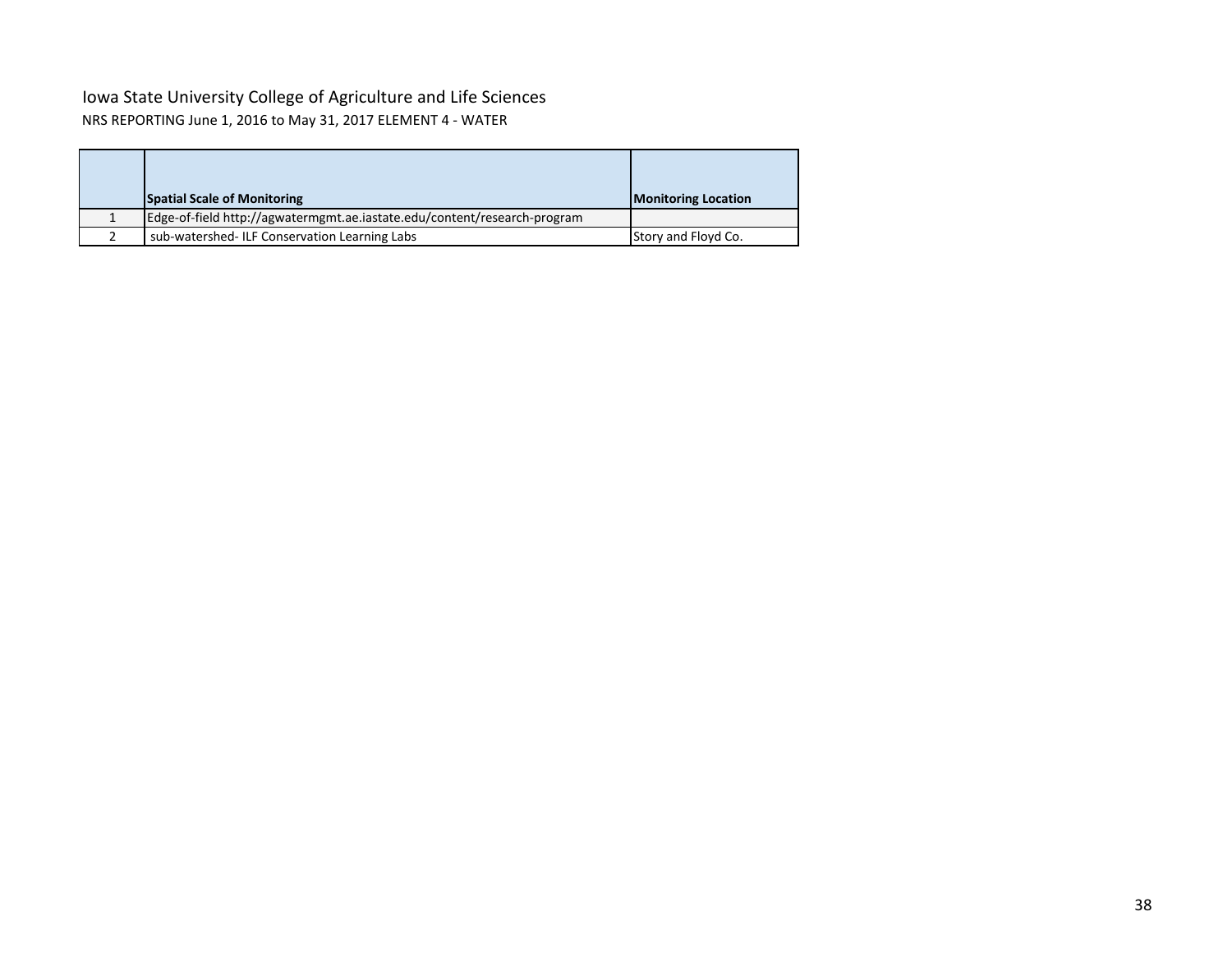### Natural Resource Conservation Service

| Staff resources for implementing the NRS and/or water quality<br>improvement |             |  |  |  |  |  |  |  |  |
|------------------------------------------------------------------------------|-------------|--|--|--|--|--|--|--|--|
|                                                                              | <b>FTEs</b> |  |  |  |  |  |  |  |  |
| Infrastructure staff (e.g. administrative support)                           | 55          |  |  |  |  |  |  |  |  |
| <b>Research Staff</b>                                                        |             |  |  |  |  |  |  |  |  |
| On-the-ground implementation staff                                           | 337         |  |  |  |  |  |  |  |  |
| Other                                                                        | n           |  |  |  |  |  |  |  |  |

|                | Funding sources appropriated by or for your organization, related to soil conservation, water quality, or Nutrient Reduction Strategy efforts |                                                               |                                           |                                         |                                                                           |                                                                                                                                                           |                                                                                                      |                                                                                            |  |  |  |  |  |  |
|----------------|-----------------------------------------------------------------------------------------------------------------------------------------------|---------------------------------------------------------------|-------------------------------------------|-----------------------------------------|---------------------------------------------------------------------------|-----------------------------------------------------------------------------------------------------------------------------------------------------------|------------------------------------------------------------------------------------------------------|--------------------------------------------------------------------------------------------|--|--|--|--|--|--|
|                | <b>Program Name or</b><br><b>Description</b>                                                                                                  | <b>Funding Amount</b><br>for your<br>organization<br>(S/year) | <b>Total Project</b><br>Funding (\$/year) | <b>Primary Funding</b><br><b>Source</b> | How would you<br>(Please use one of<br>the classifications<br>shownbelow) | <b>How many years will</b><br>this funding be<br>classify this funding?   predictably available<br>in the future?<br>(Excluding this<br>reporting period) | How many years has<br>this funding been<br>available so far?<br>(Excluding this<br>reporting period) | <b>Primary Product of</b><br><b>Funding (Please use one of</b><br>the options shown below) |  |  |  |  |  |  |
|                | Conservation<br>Technical                                                                                                                     |                                                               |                                           |                                         | Annual                                                                    |                                                                                                                                                           |                                                                                                      | Other - Conservation<br>planning and other                                                 |  |  |  |  |  |  |
| 1              | Assistance                                                                                                                                    | 16203184                                                      |                                           | 16203184 Federal Agency                 | Appropriations                                                            |                                                                                                                                                           |                                                                                                      | 2 technical assistance                                                                     |  |  |  |  |  |  |
| $\overline{2}$ | Environmental<br>Quality Incentives<br>Program                                                                                                | 22453895                                                      |                                           | 22453895 Federal Agency                 | Annual<br>Appropriations                                                  |                                                                                                                                                           |                                                                                                      | On-the-ground<br>2 implementation                                                          |  |  |  |  |  |  |
| $\overline{2}$ | Conservation<br>Stewardship<br>Program                                                                                                        | \$37,219,000                                                  |                                           | \$37,219,000 Federal Agency             | Annual<br>Appropriations                                                  |                                                                                                                                                           |                                                                                                      | On-the-ground<br>2 implementation                                                          |  |  |  |  |  |  |
| 3              | Agricultural<br>Conservation<br>Easement<br>Program                                                                                           | 14274278                                                      |                                           | 14274278 Federal Agency                 | Annual<br>Appropriations                                                  |                                                                                                                                                           |                                                                                                      | Other - Conservation<br>2 easements and restoration                                        |  |  |  |  |  |  |
|                | Grassland reserve<br>Program                                                                                                                  | 215860                                                        |                                           | \$215,860 Federal Agency                | Annual<br>Appropriations                                                  |                                                                                                                                                           |                                                                                                      | 10 Grazing land protection                                                                 |  |  |  |  |  |  |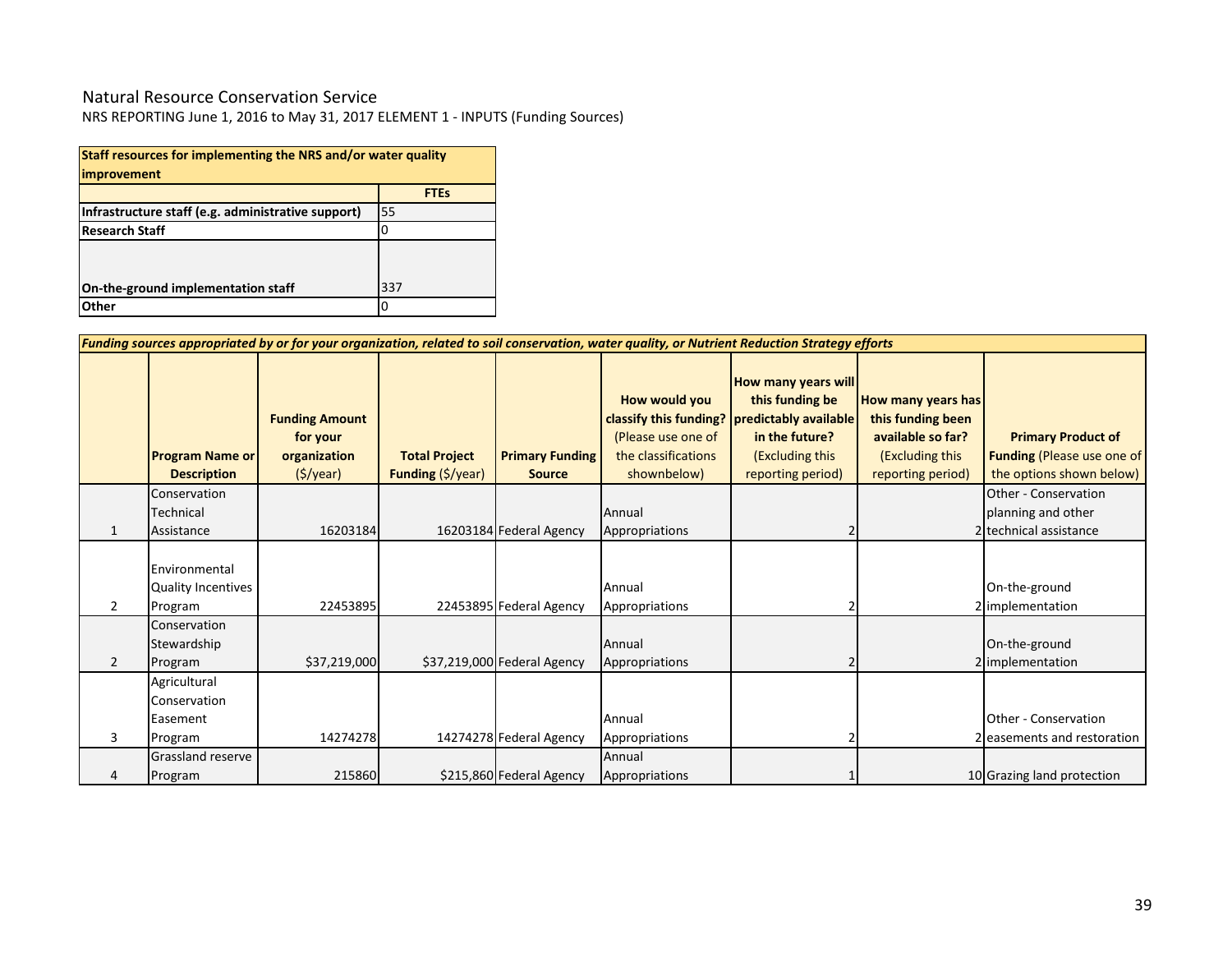### Natural Resource Conservation Service

**College** 

NRS REPORTING June 1, 2016 to May 31, 2017 ELEMENT 2 - HUMAN (Outreach and Education Efforts)

|       | Number of media pieces, created by your organization, that pertain to each topic and are released through each outlet. |                                            |       |                   |       |       |  |  |  |  |
|-------|------------------------------------------------------------------------------------------------------------------------|--------------------------------------------|-------|-------------------|-------|-------|--|--|--|--|
|       |                                                                                                                        | <b>Outlet</b>                              |       |                   |       |       |  |  |  |  |
|       |                                                                                                                        | Online<br>(Newsletter,<br>Blog Post, etc.) | Print | <b>Television</b> | Radio | Other |  |  |  |  |
|       | <b>Water Quality</b>                                                                                                   |                                            | 6     |                   |       |       |  |  |  |  |
|       | <b>Soil Health</b>                                                                                                     |                                            |       |                   |       |       |  |  |  |  |
| Topic | <b>Practices recommended by NRS</b>                                                                                    |                                            | 5     |                   |       | 93    |  |  |  |  |
|       | <b>Conservation Funding</b>                                                                                            |                                            |       |                   |       |       |  |  |  |  |
|       | <b>Opportunities</b>                                                                                                   |                                            | 19    |                   |       |       |  |  |  |  |
|       | <b>Other</b>                                                                                                           |                                            | 10    |                   |       |       |  |  |  |  |

| Education and outreach events that your organization hosted between June 1, 2015, and May 31, 2016. |                             |                                         |                  |                |                                                                                                                                                                          |                                                               |       |                   |                                        |  |  |
|-----------------------------------------------------------------------------------------------------|-----------------------------|-----------------------------------------|------------------|----------------|--------------------------------------------------------------------------------------------------------------------------------------------------------------------------|---------------------------------------------------------------|-------|-------------------|----------------------------------------|--|--|
| <b>Type of Event</b>                                                                                | <b>Date</b><br>(mm/dd/yyyy) | <b>Location (Town</b><br>and/or County) | Water<br>Quality | Soil<br>Health | Topics Covered (List any of the topics below that accounted for at  <br>least 25% of the material covered at the event)<br><b>Practices</b><br>recommended<br>by the NRS | Conservation<br><b>Fundina</b><br><i><b>Opportunities</b></i> | Other | <b>Attendance</b> | <b>Partner</b><br><b>Organizations</b> |  |  |
| <b>Field Day</b>                                                                                    |                             | 42605 Poweshiek Co.                     |                  |                |                                                                                                                                                                          |                                                               |       |                   | <b>Poweshiek SWCD</b>                  |  |  |

 $\overline{\phantom{0}}$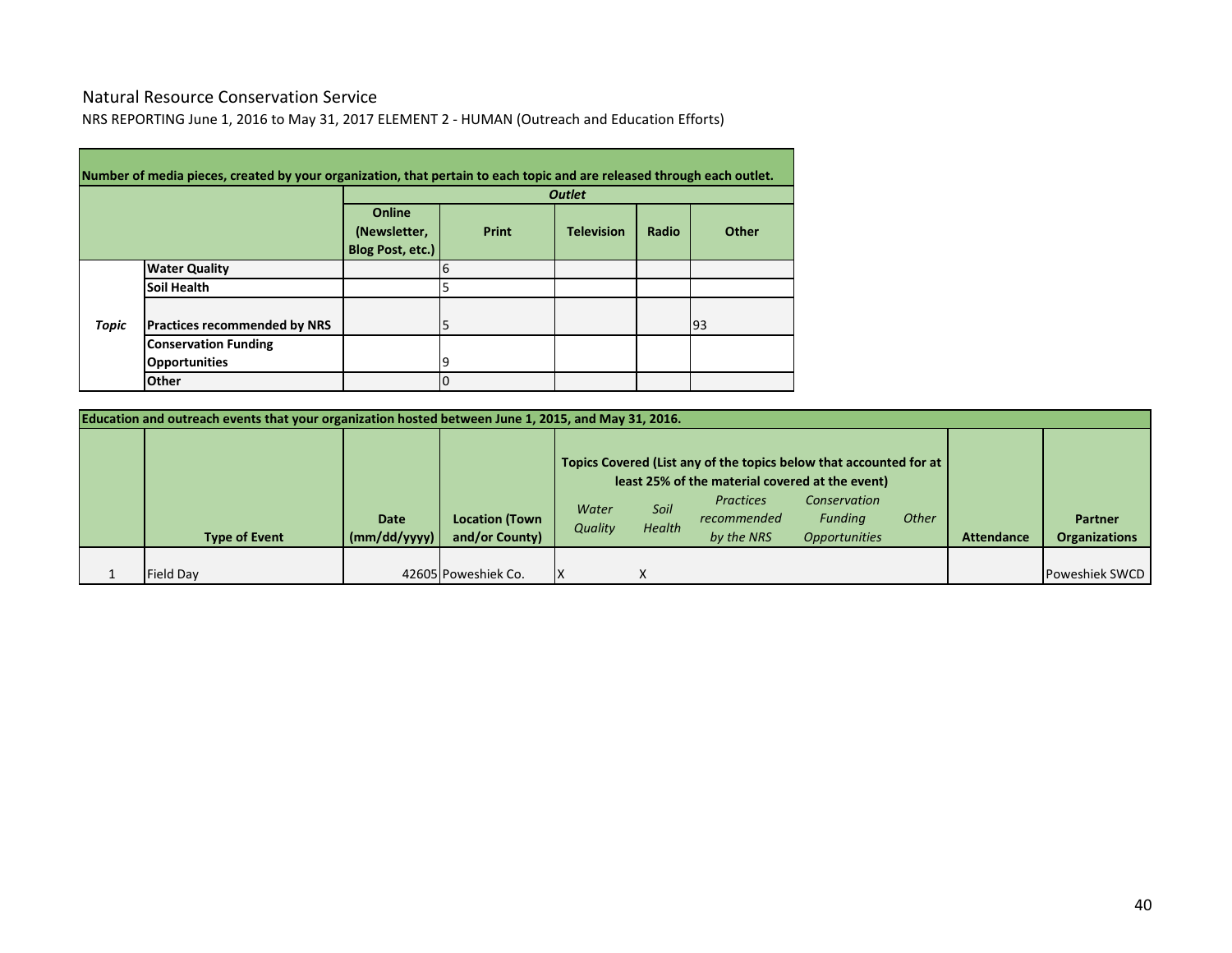# Natural Resource Conservation Service

NRS REPORTING June 1, 2016 to May 31, 2017 ELEMENT 3 - LAND

|   | Was your organization involved in the construction of any of the following structural practices?<br>Bioreactors, saturated buffers, or water quality treatment wetlands (i.e. CREP-style wetlands) |                                                                                                                                   |                                         |                                                                                                                                                                                                                   |                                                                                                     |                                                                                                                                                         |
|---|----------------------------------------------------------------------------------------------------------------------------------------------------------------------------------------------------|-----------------------------------------------------------------------------------------------------------------------------------|-----------------------------------------|-------------------------------------------------------------------------------------------------------------------------------------------------------------------------------------------------------------------|-----------------------------------------------------------------------------------------------------|---------------------------------------------------------------------------------------------------------------------------------------------------------|
|   | Please indicate each constructed<br>practice (highlight the cell and use<br>the dropdown arrow)                                                                                                    | <b>Approximate location</b><br>of practice<br>(the HUC12 watershed<br>code is preferred, but<br>HUC8 or county will also<br>work) | Year<br>installed<br>(calendar<br>year) | Was state or federal cost-share<br>funding used to install this<br>practice?<br>This item is very important, as we<br>are hoping to understand the<br>extent of practices installed<br>without cost-share funding | If cost-share was NOT used<br>for this practice:<br>How many acres are treated<br>by this practice? | Were any other<br>organizations actively<br>involved in the construction<br>of this practice?<br>(This item will help us check<br>for double-reporting) |
|   | Bioreactor                                                                                                                                                                                         | Polk 07100008                                                                                                                     | 2016 ves                                |                                                                                                                                                                                                                   |                                                                                                     |                                                                                                                                                         |
|   | <b>Bioreactor</b>                                                                                                                                                                                  | Polk 07100008                                                                                                                     | 2017 yes                                |                                                                                                                                                                                                                   |                                                                                                     |                                                                                                                                                         |
|   | Bioreactor                                                                                                                                                                                         | Polk 07100008                                                                                                                     | $2016$ no                               |                                                                                                                                                                                                                   |                                                                                                     | City of Des Moines                                                                                                                                      |
| 4 | Bioreactor                                                                                                                                                                                         | Wapello                                                                                                                           | 2017 yes                                |                                                                                                                                                                                                                   |                                                                                                     |                                                                                                                                                         |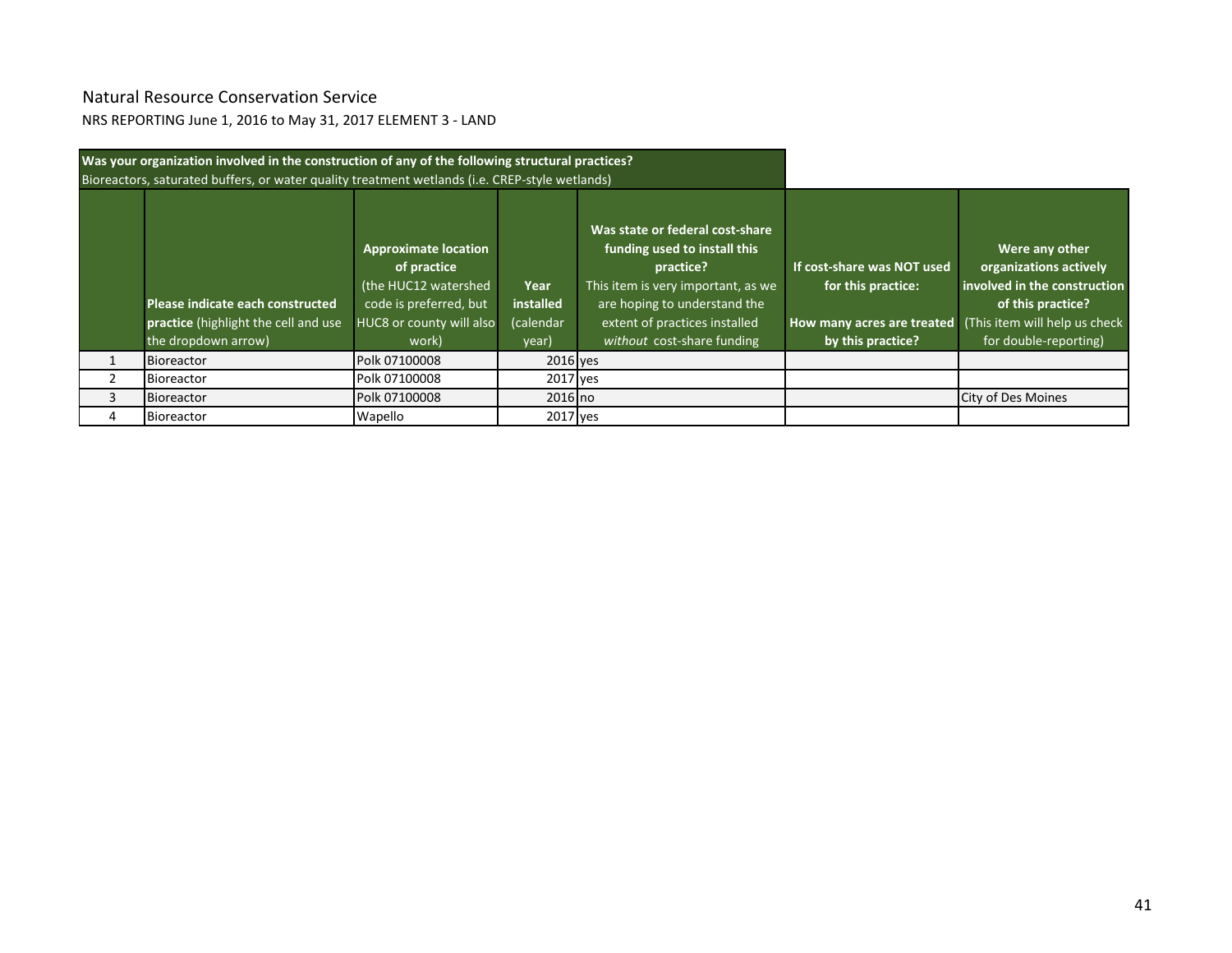### United States Environmental Protection Agency

|                                                    | Staff resources for implementing the NRS and/or water quality |  |  |  |  |  |  |  |
|----------------------------------------------------|---------------------------------------------------------------|--|--|--|--|--|--|--|
| <i>improvement</i>                                 |                                                               |  |  |  |  |  |  |  |
|                                                    | <b>FTEs</b>                                                   |  |  |  |  |  |  |  |
| Infrastructure staff (e.g. administrative support) | 12                                                            |  |  |  |  |  |  |  |
| <b>Research Staff</b>                              |                                                               |  |  |  |  |  |  |  |
| On-the-ground implementation staff                 |                                                               |  |  |  |  |  |  |  |
| Other                                              |                                                               |  |  |  |  |  |  |  |

|                | Funding sources appropriated by or for your organization, related to soil conservation, water quality, or Nutrient Reduction Strategy efforts |                                                                              |                                                            |                                         |                                                                                                     |                                                                                                                                  |                                                                                                      |                                                                                                |  |  |  |  |  |  |
|----------------|-----------------------------------------------------------------------------------------------------------------------------------------------|------------------------------------------------------------------------------|------------------------------------------------------------|-----------------------------------------|-----------------------------------------------------------------------------------------------------|----------------------------------------------------------------------------------------------------------------------------------|------------------------------------------------------------------------------------------------------|------------------------------------------------------------------------------------------------|--|--|--|--|--|--|
|                | <b>Program Name</b><br>or Description                                                                                                         | <b>Funding Amount</b><br>for your<br>organization<br>$(\frac{1}{2})\sqrt{2}$ | <b>Total Project</b><br><b>Funding</b> $(\frac{5}{y}$ ear) | <b>Primary Funding</b><br><b>Source</b> | How would you<br>classify this funding?<br>(Please use one of<br>the classifications<br>shownbelow) | <b>How many years will</b><br>this funding be<br>predictably available<br>in the future?<br>(Excluding this<br>reporting period) | How many years has<br>this funding been<br>available so far?<br>(Excluding this<br>reporting period) | <b>Primary Product of</b><br><b>Funding (Please use one)</b><br>of the options shown<br>below) |  |  |  |  |  |  |
| 1              | EPA 319 Grant -<br><b>Nonpoint Source</b><br><b>Activities</b>                                                                                | 3679000                                                                      |                                                            | 3679000 Federal Agency                  | Grant-based funding                                                                                 | Annual program<br>grant. President's<br>Budget has proposed<br>elimination                                                       |                                                                                                      | On-the-ground<br>27 implementation                                                             |  |  |  |  |  |  |
| $\overline{2}$ | <b>Water Quality</b><br>Planning - 604b                                                                                                       | 104310                                                                       |                                                            | 104310 Federal Agency                   | Grant-based funding                                                                                 | Annual program<br>grant. Nothing to<br>indicate elimination<br>in the near future                                                |                                                                                                      | NRS Infrastructure (e.g.<br>19 administrative support)                                         |  |  |  |  |  |  |
| 3              | <b>NPDES - 106</b><br>Grant -<br>Wastewater<br>Program<br>Management                                                                          | \$2,966,000                                                                  |                                                            | \$2,966,000 Federal Agency              | Grant-based funding                                                                                 | Annual program<br>grant. President's<br>Budget has proposed<br>a 30% reduction                                                   |                                                                                                      | NRS Infrastructure (e.g.<br>41 administrative support)                                         |  |  |  |  |  |  |
| 4              | Iowa Source<br><b>Water Protection</b><br><b>EPA Contractor</b><br>Assistance                                                                 | 124000                                                                       |                                                            | 124000 Federal Agency                   | One-time                                                                                            | None - This is one<br>time funding                                                                                               |                                                                                                      | On-the-ground<br>0 implementation                                                              |  |  |  |  |  |  |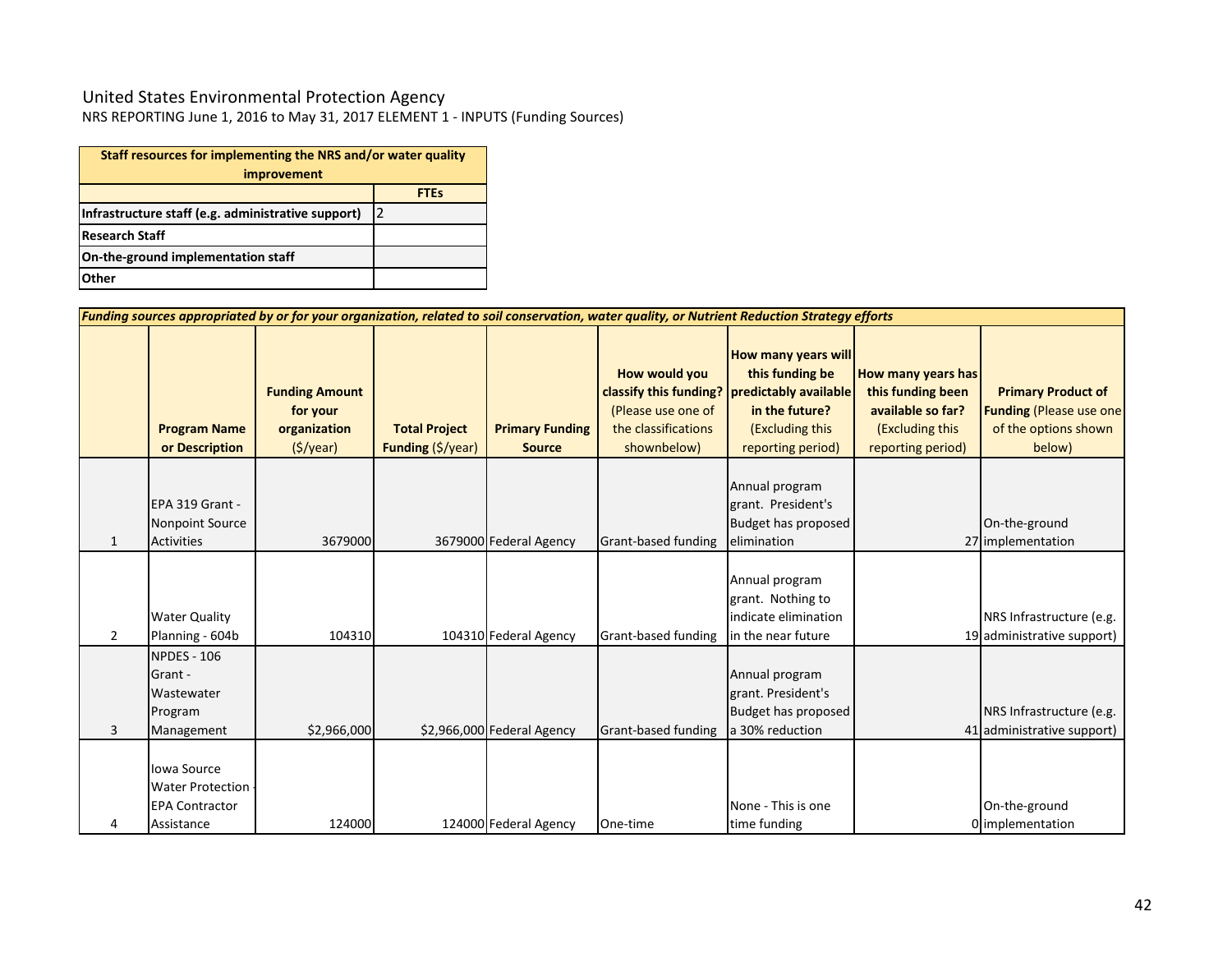# United States Environmental Protection Agency

NRS REPORTING June 1, 2016 to May 31, 2017 ELEMENT 2 - HUMAN (Outreach and Education Efforts)

|                | Education and outreach events that your organization hosted between June 1, 2015, and May 31, 2016. |                             |                                         |                  |                |                                                                                                  |                                                                                                                       |       |                                            |                                                         |  |  |  |  |
|----------------|-----------------------------------------------------------------------------------------------------|-----------------------------|-----------------------------------------|------------------|----------------|--------------------------------------------------------------------------------------------------|-----------------------------------------------------------------------------------------------------------------------|-------|--------------------------------------------|---------------------------------------------------------|--|--|--|--|
|                | <b>Type of Event</b>                                                                                | <b>Date</b><br>(mm/dd/yyyy) | <b>Location (Town</b><br>and/or County) | Water<br>Quality | Soil<br>Health | least 25% of the material covered at the event)<br><b>Practices</b><br>recommended<br>by the NRS | Topics Covered (List any of the topics below that accounted for at<br>Conservation<br>Funding<br><b>Opportunities</b> | Other | <b>Attendance</b>                          | <b>Partner</b><br><b>Organizations</b>                  |  |  |  |  |
| 1              | <b>HABs Blooms Sources &amp;</b><br><b>Movements</b>                                                |                             | 42544 Webcast                           | Water<br>Quality |                |                                                                                                  |                                                                                                                       |       | Unk                                        | <b>Great Lakes HABs</b><br>Collaboratory                |  |  |  |  |
| $\overline{2}$ | <b>HABs Blooms Monitoring &amp;</b><br>Forecasting                                                  |                             | 42614 Webcast                           | Water<br>Quality |                |                                                                                                  |                                                                                                                       |       | Unk                                        | <b>Great Lakes HABs</b><br>Collaboratory                |  |  |  |  |
| 3              | <b>EPA Region 7 and State Discussion</b><br>on HABS                                                 |                             | 42632 Webcast                           | Water<br>Quality |                |                                                                                                  |                                                                                                                       |       |                                            | 20 EPA, 4-states                                        |  |  |  |  |
| 4              | EPA Region 7 Virtual Harmful<br>Algal Blooms Workshop                                               |                             | 42769 Lenexa, KS                        | Water<br>Quality |                |                                                                                                  |                                                                                                                       |       |                                            | 80 EPA HQ                                               |  |  |  |  |
| 5              | EPA REGION 7 HARMFUL ALGAL<br><b>BLOOM WORKSHOP</b>                                                 | 02/15-16/2017               | Lenexa                                  | Water<br>Quality |                |                                                                                                  |                                                                                                                       |       |                                            | EPA HQ, 4-states,<br>NOAA, USGS, OH<br>125 EPA, U of NC |  |  |  |  |
| 6              | <b>Success Stories of HABs</b><br>Prevention, Control and<br><b>Management Techniques</b>           |                             | 42878 Webcast                           | Water<br>Quality |                |                                                                                                  |                                                                                                                       |       |                                            | 50 EPA HQ                                               |  |  |  |  |
| 7              | <b>WRCC Meetings</b>                                                                                | 06/01/2016-<br>05/31/17     | <b>Meeting</b>                          |                  |                |                                                                                                  |                                                                                                                       |       | 40+/EPA<br>attended all but<br>one meeting |                                                         |  |  |  |  |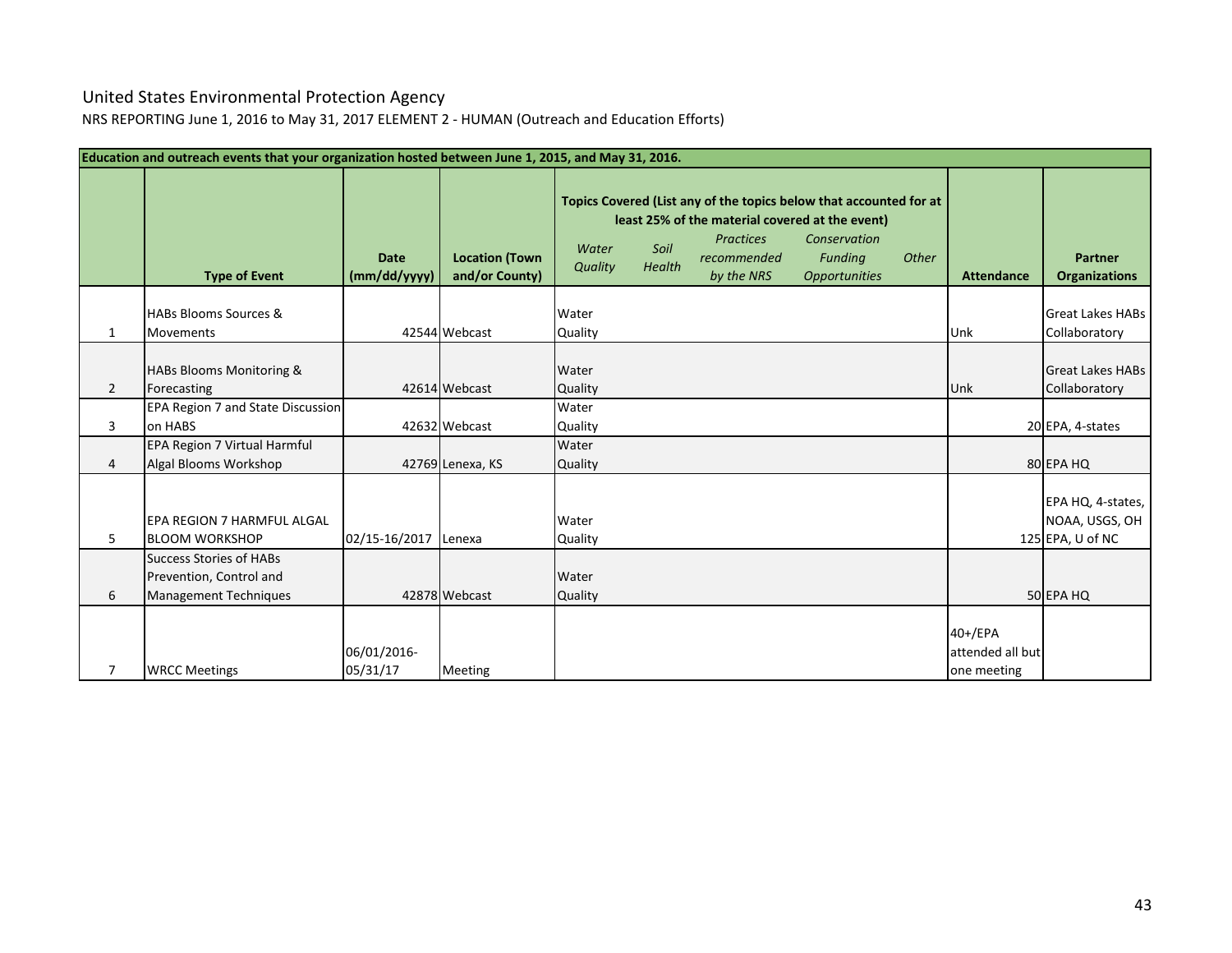### United States Geological Survey NRS REPORTING June 1, 2016 to May 31, 2017 ELEMENT 2 - HUMAN (Outreach and Education Efforts)

| Education and outreach events that your organization hosted between June 1, 2015, and May 31, 2016. |                             |                                         |                  |                |                                                                                                                                                                        |                                                        |              |                   |                                        |
|-----------------------------------------------------------------------------------------------------|-----------------------------|-----------------------------------------|------------------|----------------|------------------------------------------------------------------------------------------------------------------------------------------------------------------------|--------------------------------------------------------|--------------|-------------------|----------------------------------------|
| <b>Type of Event</b>                                                                                | <b>Date</b><br>(mm/dd/yyyy) | <b>Location (Town</b><br>and/or County) | Water<br>Quality | Soil<br>Health | Topics Covered (List any of the topics below that accounted for at<br>least 25% of the material covered at the event)<br><b>Practices</b><br>recommended<br>by the NRS | Conservation<br><b>Funding</b><br><b>Opportunities</b> | <b>Other</b> | <b>Attendance</b> | <b>Partner</b><br><b>Organizations</b> |
|                                                                                                     | 6/21/2016 to                |                                         |                  |                | Water Quality, streaflow monitoring, groundwater investigations                                                                                                        |                                                        |              |                   |                                        |
| <b>Other (Science Exchange)</b>                                                                     | 6/22/2016                   | Ames, Iowa                              |                  |                | being conducted by multiple groups in lowa                                                                                                                             |                                                        |              | $^{\sim}50$       | Multiple                               |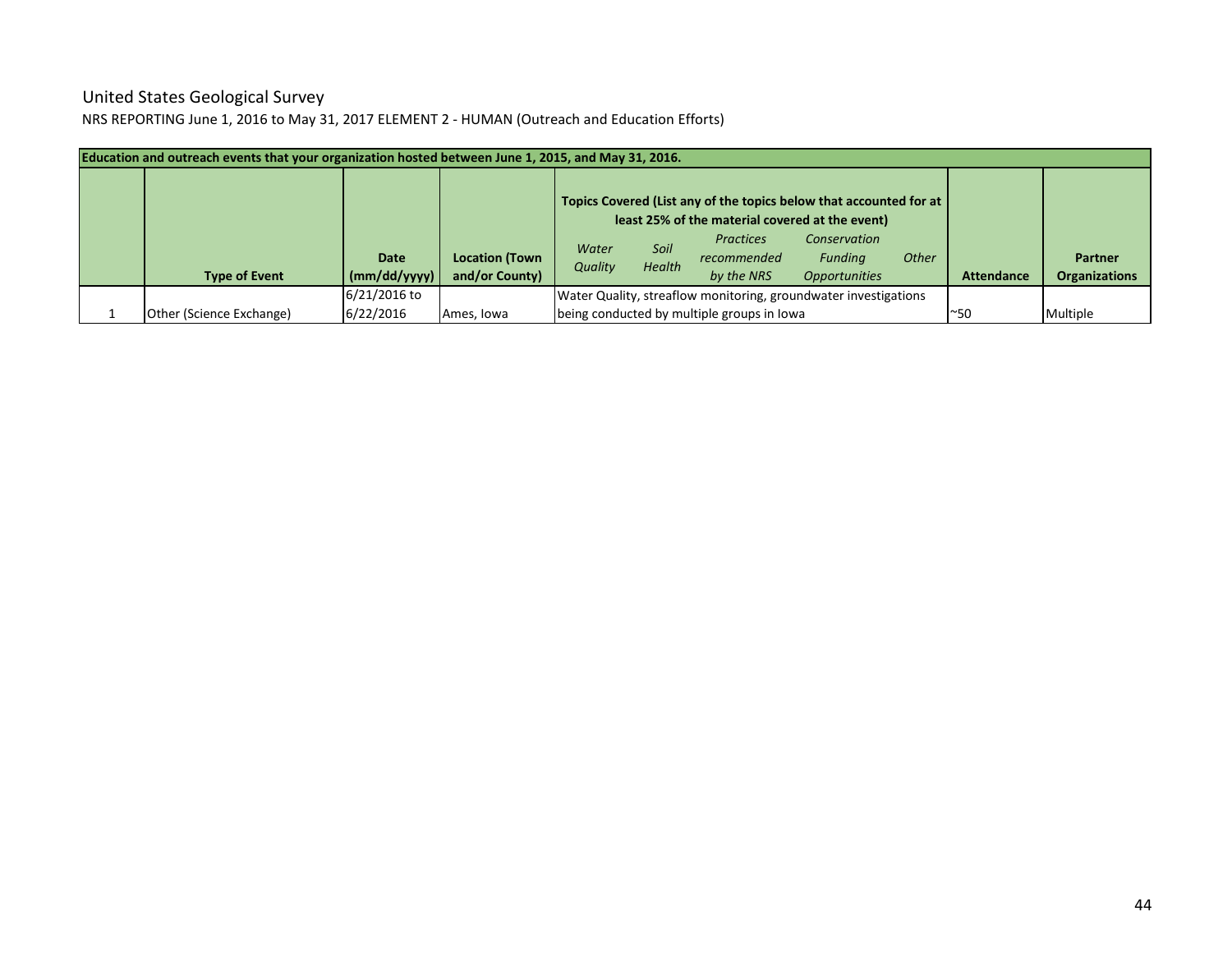### United States Geological Survey NRS REPORTING June 1, 2016 to May 31, 2017 ELEMENT 4 - WATER

|                                    |                            |                                                | <b>Parameters Measured (Please list any of the parameters shown below)</b>      |         |            |            |            |            |            |      |
|------------------------------------|----------------------------|------------------------------------------------|---------------------------------------------------------------------------------|---------|------------|------------|------------|------------|------------|------|
|                                    |                            | $NO2-N$                                        | $NO3-N$                                                                         | $NH4-N$ | <b>TKN</b> | Diss PO4-P | <b>TSS</b> | <b>TDS</b> | <b>VSS</b> | Flow |
| <b>Spatial Scale of Monitoring</b> | <b>Monitoring Location</b> |                                                |                                                                                 |         |            |            |            |            |            |      |
| <b>Varies</b>                      | https://goo.gl/cTibXc      |                                                | Parameters include at least one nutrient result, additonal parameters vary      |         |            |            |            |            |            |      |
| Sub-Watershed to >HUC8             | https://goo.gl/WByk7t      | Nitrate, turbidity, additioanl parameters vary |                                                                                 |         |            |            |            |            |            |      |
| Varies                             | https://goo.gl/qLRMQw      |                                                | Streamflow (used to compute water-quality loads by the USGS and other agencies) |         |            |            |            |            |            |      |

Continued:

|                                                                       |                                                                            | Is data<br>collection            |                                 | How frequently does monitoring occur? (Please indicate<br>one of the options shown below) |
|-----------------------------------------------------------------------|----------------------------------------------------------------------------|----------------------------------|---------------------------------|-------------------------------------------------------------------------------------------|
| In what year did this project begin<br>collecting water quality data? | How many years has data<br>been collected since the<br>project start date? | still<br>ongoing? (Y<br>or $N$ ) | Partner<br><b>Organizations</b> | Other<br>Bi-<br>(Please<br>Monthly<br>Real-Time<br>Annually<br>Annually<br>describe)      |
| 1906                                                                  |                                                                            |                                  | <b>Varies</b>                   | Discrete samples, frequency varies                                                        |
| 2008                                                                  |                                                                            |                                  | Varies                          | Real-Time: 5-15 minute intervals                                                          |
| pre 1900                                                              |                                                                            |                                  | <b>Varies</b>                   | Real-Time: 5-15 minute intervals                                                          |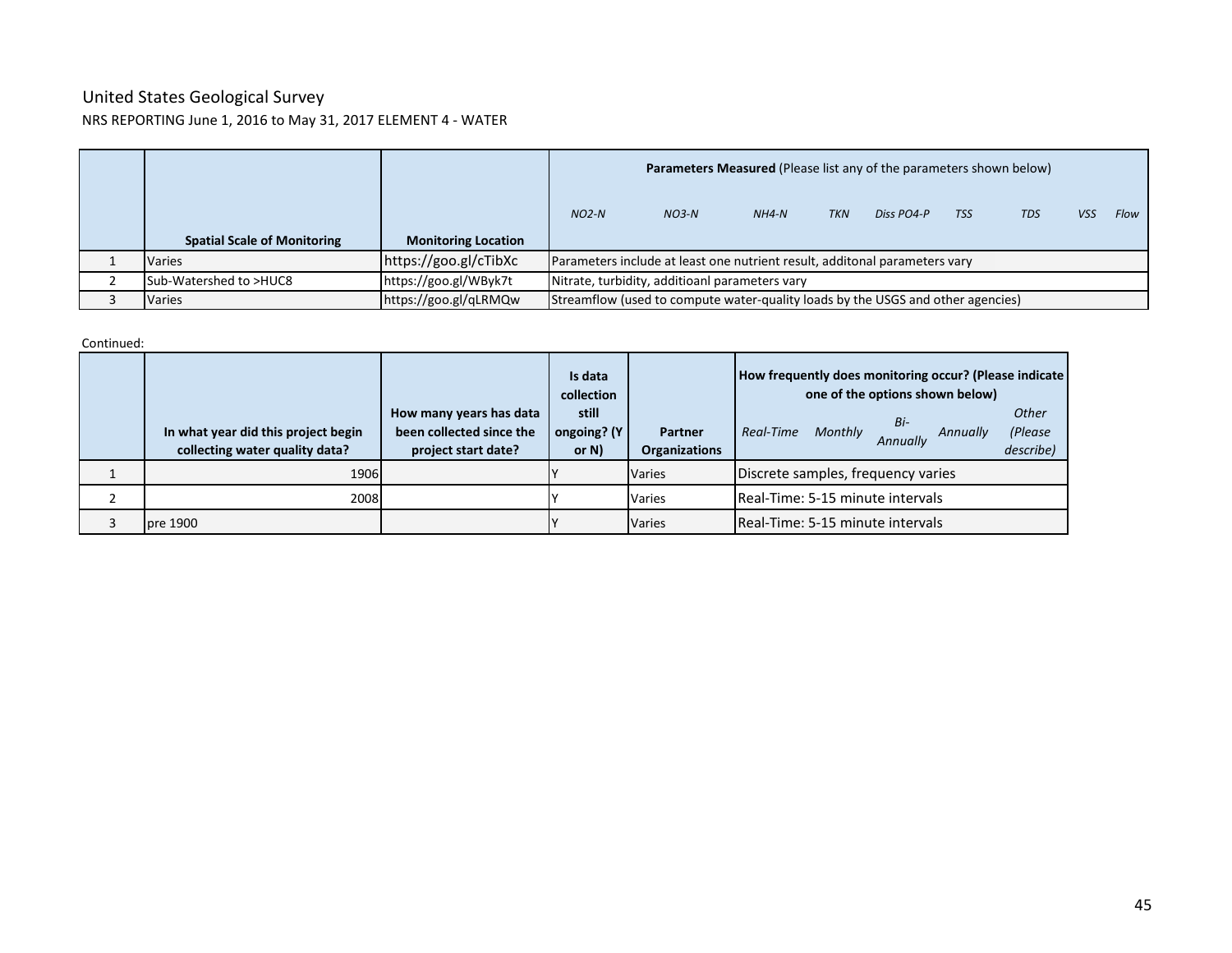### University of Iowa College of Engineering

| Staff resources for implementing the NRS and/or water quality |              |
|---------------------------------------------------------------|--------------|
| improvement                                                   |              |
|                                                               | <b>FTEs</b>  |
| Infrastructure staff (e.g. administrative support)            | $\mathbf{1}$ |
| <b>Research Staff</b>                                         | 6            |
|                                                               |              |
|                                                               |              |
| On-the-ground implementation staff                            | 3            |
| Other                                                         | 5            |

|                                                                             |                    |                                    |                        | Funding sources appropriated by or for your organization, related to soil conservation, water quality, or Nutrient Reduction Strategy efforts |                                                                                                                   |                                                                     |                                   |  |
|-----------------------------------------------------------------------------|--------------------|------------------------------------|------------------------|-----------------------------------------------------------------------------------------------------------------------------------------------|-------------------------------------------------------------------------------------------------------------------|---------------------------------------------------------------------|-----------------------------------|--|
| <b>Funding Amount</b><br>for your<br>organization<br><b>Program Name or</b> |                    |                                    |                        | How would you<br>(Please use one of                                                                                                           | <b>How many years will</b><br>this funding be<br>classify this funding?   predictably available<br>in the future? | <b>How many years has</b><br>this funding been<br>available so far? | <b>Primary Product of Funding</b> |  |
|                                                                             |                    | <b>Total Project</b>               | <b>Primary Funding</b> | the classifications                                                                                                                           | (Excluding this                                                                                                   | (Excluding this                                                     | (Please use one of the options    |  |
| <b>Description</b>                                                          | $(\frac{5}{year})$ | <b>Funding</b> $(\frac{5}{y}$ ear) | <b>Source</b>          | shownbelow)                                                                                                                                   | reporting period)                                                                                                 | reporting period)                                                   | shown below)                      |  |
| lowa Watershed                                                              |                    |                                    |                        |                                                                                                                                               |                                                                                                                   |                                                                     | on the ground                     |  |
| Approach                                                                    | \$7,589,013.00     | 96887177 Federal                   |                        | Grant-based funding                                                                                                                           |                                                                                                                   |                                                                     | 1 implementation                  |  |
| <b>Iowa Nutrient</b>                                                        |                    |                                    |                        |                                                                                                                                               |                                                                                                                   |                                                                     |                                   |  |
| <b>Research Center</b>                                                      | \$467,000.00       |                                    | State                  |                                                                                                                                               |                                                                                                                   |                                                                     | research                          |  |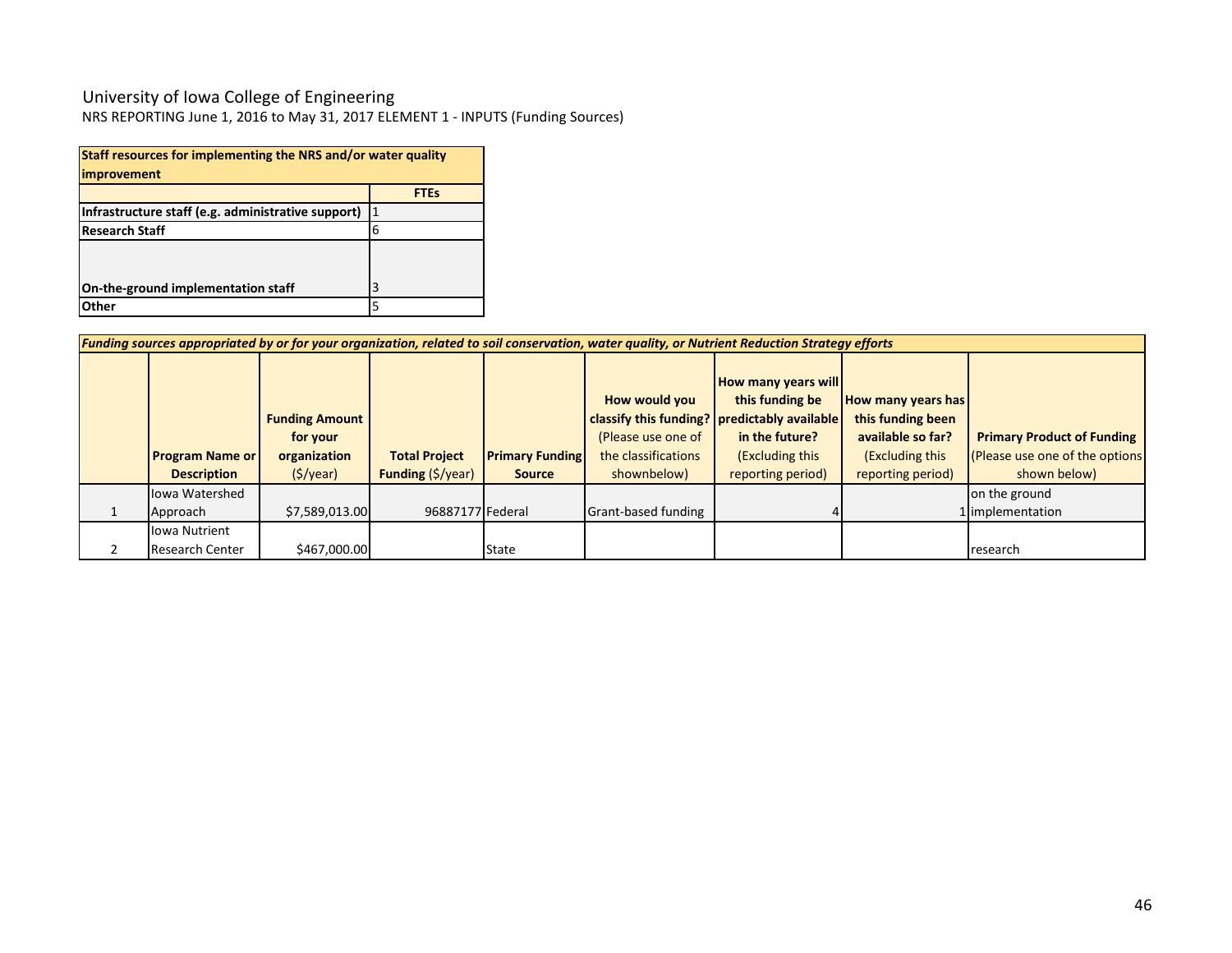# University of Iowa College of Engineering

NRS REPORTING June 1, 2016 to May 31, 2017 ELEMENT 2 - HUMAN (Outreach and Education Efforts)

|       | Number of media pieces, created by your organization, that pertain to each topic and are released through each outlet. |                                            |       |                   |       |       |  |  |  |  |
|-------|------------------------------------------------------------------------------------------------------------------------|--------------------------------------------|-------|-------------------|-------|-------|--|--|--|--|
|       |                                                                                                                        | <b>Outlet</b>                              |       |                   |       |       |  |  |  |  |
|       |                                                                                                                        | Online<br>(Newsletter,<br>Blog Post, etc.) | Print | <b>Television</b> | Radio | Other |  |  |  |  |
|       | <b>Water Quality</b>                                                                                                   | 10                                         | 5     |                   |       |       |  |  |  |  |
|       | Soil Health                                                                                                            |                                            |       |                   |       |       |  |  |  |  |
| Topic | <b>Practices recommended by NRS</b>                                                                                    |                                            |       |                   |       |       |  |  |  |  |
|       | <b>Conservation Funding</b>                                                                                            |                                            |       |                   |       |       |  |  |  |  |
|       | <b>Opportunities</b>                                                                                                   | 5                                          | 18    |                   |       |       |  |  |  |  |
|       | Other                                                                                                                  |                                            |       |                   |       |       |  |  |  |  |

|                | Education and outreach events that your organization hosted between June 1, 2015, and May 31, 2016. |                      |                                         |                  |                |                                                                                                                                                                        |                   |                                        |     |                      |  |  |
|----------------|-----------------------------------------------------------------------------------------------------|----------------------|-----------------------------------------|------------------|----------------|------------------------------------------------------------------------------------------------------------------------------------------------------------------------|-------------------|----------------------------------------|-----|----------------------|--|--|
|                | <b>Type of Event</b>                                                                                | Date<br>(mm/dd/yyyy) | <b>Location (Town</b><br>and/or County) | Water<br>Quality | Soil<br>Health | Topics Covered (List any of the topics below that accounted for at<br>least 25% of the material covered at the event)<br><b>Practices</b><br>recommended<br>by the NRS | <b>Attendance</b> | <b>Partner</b><br><b>Organizations</b> |     |                      |  |  |
| 1              | <b>Iowa State Fair</b>                                                                              |                      | 42594 Des Moines                        |                  |                |                                                                                                                                                                        |                   | flooding                               |     | 300 IGS, UI, IFC     |  |  |
| $\overline{2}$ | Okoboji Blue Water Festival                                                                         |                      | 42595 Arnolds Park                      |                  |                |                                                                                                                                                                        |                   |                                        | 300 |                      |  |  |
| 3              | Mississippi River Commission                                                                        |                      | 42592 Muscatine                         | X                |                |                                                                                                                                                                        |                   | flooding                               |     | 75 USACE, IDALS, IFC |  |  |
| 4              | <b>IFC Open House</b>                                                                               |                      | 42628 Iowa City                         |                  |                |                                                                                                                                                                        |                   | flooding                               |     | 100 UI, IFC          |  |  |
| 5              | <b>Iowa Environmental Council</b><br>Conference                                                     |                      | 42649 Ankeny                            |                  |                |                                                                                                                                                                        |                   | flooding                               |     | 300 IFC              |  |  |
| 6              | Cedar Valley STEM Festival                                                                          |                      | 42684 Waterloo                          |                  |                |                                                                                                                                                                        |                   | flooding                               |     | 300 IFC              |  |  |
| $\overline{7}$ | Upper Cedar RCPP Kickoff Event                                                                      |                      | 42752 Mitchell County                   | X                | IX             | X                                                                                                                                                                      |                   | flooding                               |     | 75 IFC               |  |  |
| 8              | North Raccoon River Watershed<br>Conference                                                         | 42798 Perry          |                                         |                  |                |                                                                                                                                                                        | X                 |                                        | 100 |                      |  |  |
| 9              | <b>INRC Legislative Breakfast</b>                                                                   |                      | 42803 Des Moines                        | X                |                |                                                                                                                                                                        |                   |                                        |     | 100 UNI, ISU         |  |  |

 $\overline{\phantom{0}}$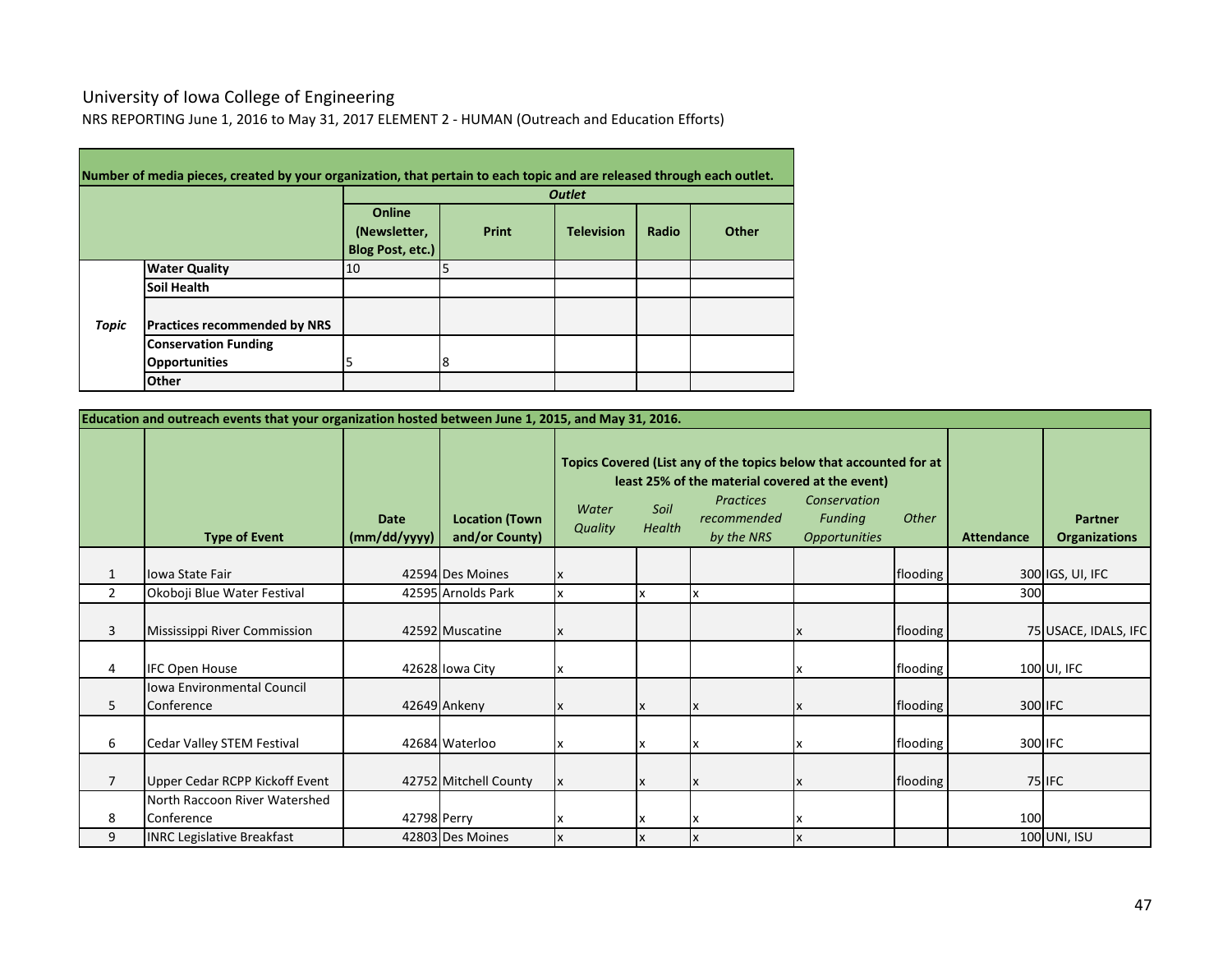| 10 | <b>Prairie Preview</b>                 |                | 42803 Iowa City   |  |    |    | flooding |        | 350 IFC             |
|----|----------------------------------------|----------------|-------------------|--|----|----|----------|--------|---------------------|
|    |                                        | $03/22/2017 -$ |                   |  |    |    |          |        |                     |
| 11 | <b>Iowa Water Conference</b>           | 03/23/2017     | Ames              |  | X  |    | flooding |        | 400 IFC, IGS        |
| 12 | Hawkeye Caucus                         |                | 42829 Des Moines  |  |    |    |          |        | 200 IGS, IFC        |
|    | Iowa City Parks & Rec Teacher          |                |                   |  |    |    |          |        |                     |
| 13 | <b>Training</b>                        |                | 42833 Iowa City   |  | ΙX | ΙX | flooding |        | 200 UI, IFC         |
| 14 | Water for All Fundraiser               |                |                   |  |    |    |          |        |                     |
|    | Iowa Center for Agriculture Safety     |                |                   |  |    |    |          |        |                     |
| 15 | and Health                             |                | 42871 Iowa City   |  |    |    |          |        | 50 UI               |
|    |                                        |                |                   |  |    |    |          |        |                     |
| 16 | Iowa Academy of Sciences               |                | 42846 Cedar Falls |  |    |    | flooding |        | 200 UI, UNI         |
| 17 | Iowa Department of Public Health       |                | 42835 Des Moines  |  |    |    |          |        | 100 UI, UNI         |
| 18 | <b>Cedar River Watershed Coalition</b> |                | 42825 Osage       |  |    |    |          |        | 100 UI, DNR         |
| 19 | <b>Mitchell County Conservation</b>    |                | 42776 Osage       |  |    |    |          |        | $20$ Ui             |
| 20 | Supervisors                            |                | 42705 Des Moines  |  |    |    |          | 100 UI |                     |
| 21 | Management Symposium                   |                | 42774 Dubuque     |  |    |    |          |        | 200 City of Dubuque |
| 22 | Iowa Groundwater Association           |                | 42649 Dubuque     |  |    |    |          |        | 150 IGWA            |
| 23 | Clear Creek Technical Team             |                | 42635 Coralville  |  |    |    |          |        | $20$ UI             |
| 24 | Symposium                              |                | 42614 Minneapolis |  |    |    |          |        | 250 U of MN         |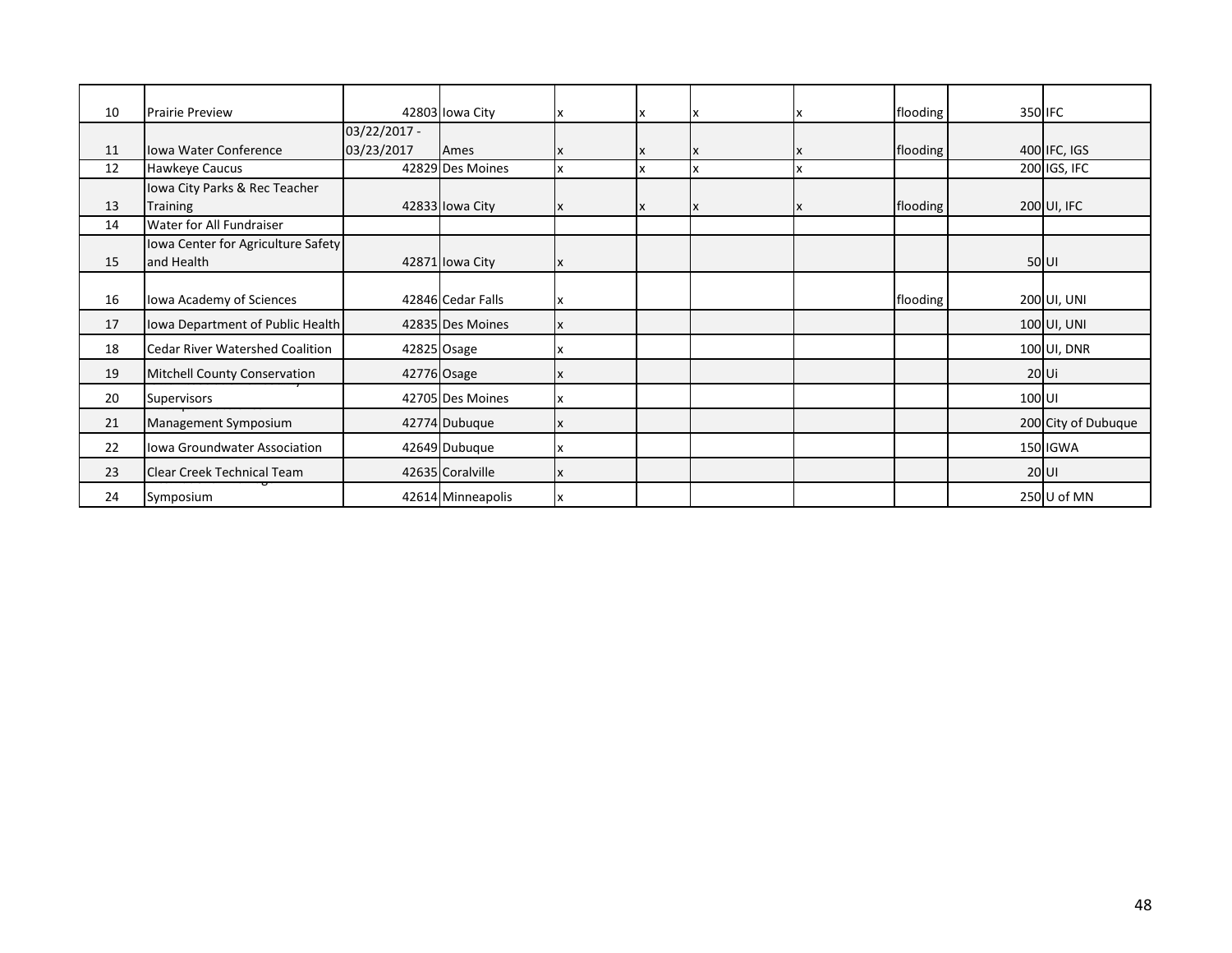### University of Iowa College of Engineering NRS REPORTING June 1, 2016 to May 31, 2017 ELEMENT 4 - WATER

|                                       |                            |         | Parameters Measured (Please list any of the parameters shown below) |         |            |           |            |            |            |      |
|---------------------------------------|----------------------------|---------|---------------------------------------------------------------------|---------|------------|-----------|------------|------------|------------|------|
|                                       |                            | $NO2-N$ | $NO3-N$                                                             | $NH4-N$ | <b>TKN</b> | Diss PO4- | <b>TSS</b> | <b>TDS</b> | <b>VSS</b> | Flow |
| <b>Spatial Scale of Monitoring</b>    | <b>Monitoring Location</b> |         |                                                                     |         |            |           |            |            |            |      |
| http://iwqis.iowawis.org/network.html |                            |         |                                                                     |         |            |           |            |            |            |      |

Continued:

|                                                                                                                 | How many years has           | Is data<br>collection |                                 | How frequently does monitoring occur? (Please indicate<br>one of the options shown below) |         |                 |          |                                      |
|-----------------------------------------------------------------------------------------------------------------|------------------------------|-----------------------|---------------------------------|-------------------------------------------------------------------------------------------|---------|-----------------|----------|--------------------------------------|
| In what year did this project begin collecting   since the project start   ongoing? (Y  <br>water quality data? | data been collected<br>date? | still<br>or $N$ )     | Partner<br><b>Organizations</b> | Real-Time                                                                                 | Monthly | Bi-<br>Annually | Annually | <b>Other</b><br>(Please<br>describe) |
|                                                                                                                 |                              |                       |                                 |                                                                                           |         |                 |          |                                      |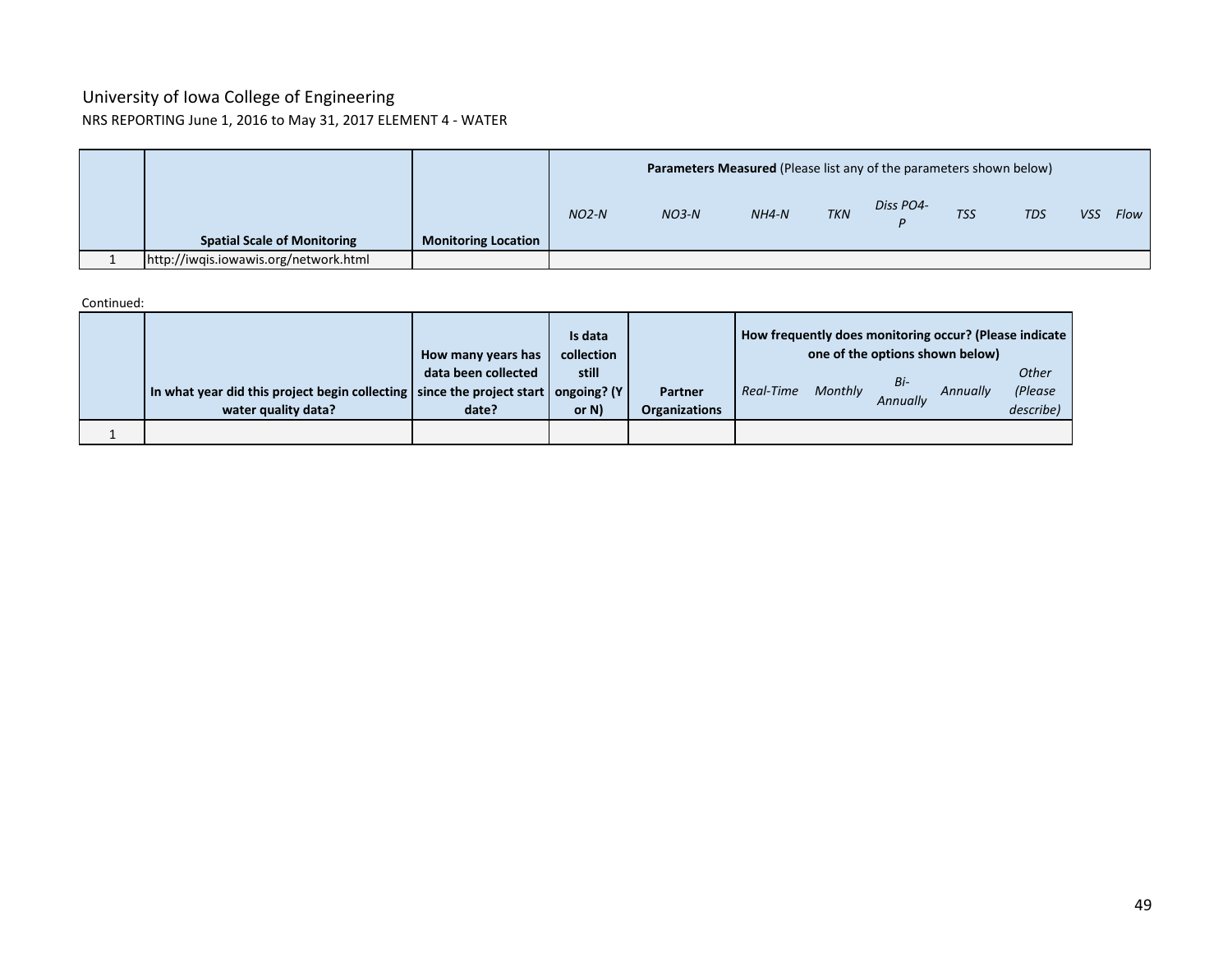### Agriculture's Clean Water Alliance

| Funding sources appropriated by or for your organization, related to soil conservation, water quality, or Nutrient Reduction Strategy efforts |                                                                           |                                           |                                         |                                                                           |                                                                                                                                                         |                                                                                                      |                                                                                                |  |  |  |  |  |
|-----------------------------------------------------------------------------------------------------------------------------------------------|---------------------------------------------------------------------------|-------------------------------------------|-----------------------------------------|---------------------------------------------------------------------------|---------------------------------------------------------------------------------------------------------------------------------------------------------|------------------------------------------------------------------------------------------------------|------------------------------------------------------------------------------------------------|--|--|--|--|--|
| <b>Program Name or</b><br><b>Description</b>                                                                                                  | <b>Funding Amount for</b><br>your organization<br>$(\frac{1}{2})\sqrt{2}$ | <b>Total Project</b><br>Funding (\$/year) | <b>Primary Funding</b><br><b>Source</b> | How would you<br>(Please use one of<br>the classifications<br>shownbelow) | <b>How many years will</b><br>this funding be<br>classify this funding? predictably available<br>in the future?<br>(Excluding this<br>reporting period) | How many years has<br>this funding been<br>available so far?<br>(Excluding this<br>reporting period) | <b>Primary Product of</b><br><b>Funding (Please use one)</b><br>of the options shown<br>below) |  |  |  |  |  |
| Agriculture's Clean                                                                                                                           |                                                                           |                                           |                                         |                                                                           |                                                                                                                                                         |                                                                                                      |                                                                                                |  |  |  |  |  |
| <b>Water Alliance</b>                                                                                                                         |                                                                           |                                           |                                         |                                                                           |                                                                                                                                                         |                                                                                                      |                                                                                                |  |  |  |  |  |
| (ACWA) water                                                                                                                                  |                                                                           |                                           |                                         |                                                                           |                                                                                                                                                         |                                                                                                      |                                                                                                |  |  |  |  |  |
| monitoring,                                                                                                                                   |                                                                           |                                           |                                         |                                                                           |                                                                                                                                                         |                                                                                                      |                                                                                                |  |  |  |  |  |
| communications,                                                                                                                               |                                                                           |                                           |                                         |                                                                           |                                                                                                                                                         |                                                                                                      | Water monitoring;                                                                              |  |  |  |  |  |
| program                                                                                                                                       |                                                                           |                                           |                                         | Annual                                                                    |                                                                                                                                                         |                                                                                                      | communications/outrea                                                                          |  |  |  |  |  |
| management                                                                                                                                    | \$260,000.00                                                              |                                           | \$260,000.00 Private Grant              | Appropriations                                                            |                                                                                                                                                         |                                                                                                      | 16 ch; program mgmt.                                                                           |  |  |  |  |  |
|                                                                                                                                               |                                                                           |                                           |                                         |                                                                           |                                                                                                                                                         |                                                                                                      | On-the-ground                                                                                  |  |  |  |  |  |
| WQI - Elk Run                                                                                                                                 |                                                                           |                                           |                                         |                                                                           |                                                                                                                                                         |                                                                                                      | implementation                                                                                 |  |  |  |  |  |
| Watershed (contract                                                                                                                           |                                                                           |                                           |                                         |                                                                           |                                                                                                                                                         |                                                                                                      | (practices); water                                                                             |  |  |  |  |  |
| with ISA)                                                                                                                                     | \$128,000.00                                                              |                                           | <b>State Agency</b>                     | Grant-based funding                                                       |                                                                                                                                                         |                                                                                                      | 2 monitoring                                                                                   |  |  |  |  |  |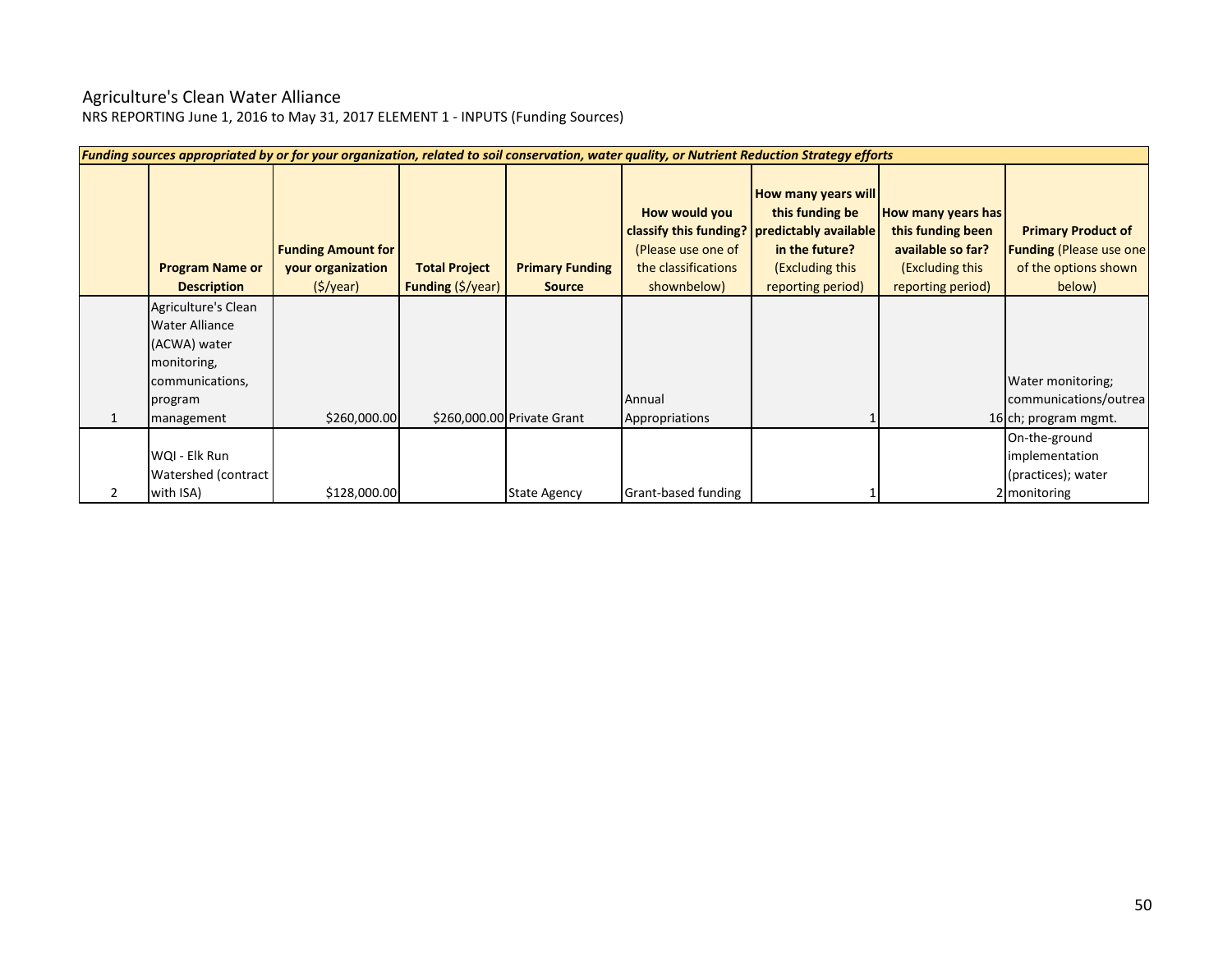# Agriculture's Clean Water Alliance

NRS REPORTING June 1, 2016 to May 31, 2017 ELEMENT 2 - HUMAN (Outreach and Education Efforts)

|       | Number of media pieces, created by your organization, that pertain to each topic and are released through each outlet. |                                            |       |                   |       |       |  |  |  |  |  |  |
|-------|------------------------------------------------------------------------------------------------------------------------|--------------------------------------------|-------|-------------------|-------|-------|--|--|--|--|--|--|
|       |                                                                                                                        |                                            |       | <b>Outlet</b>     |       |       |  |  |  |  |  |  |
|       |                                                                                                                        | Online<br>(Newsletter,<br>Blog Post, etc.) | Print | <b>Television</b> | Radio | Other |  |  |  |  |  |  |
|       | <b>Water Quality</b>                                                                                                   |                                            |       |                   |       |       |  |  |  |  |  |  |
|       | <b>Soil Health</b>                                                                                                     |                                            |       |                   |       |       |  |  |  |  |  |  |
| Topic | <b>Practices recommended by NRS</b>                                                                                    | I2                                         | 14    |                   | 12    |       |  |  |  |  |  |  |
|       | <b>Conservation Funding</b>                                                                                            |                                            |       |                   |       |       |  |  |  |  |  |  |
|       | <b>Opportunities</b>                                                                                                   |                                            |       | U                 |       |       |  |  |  |  |  |  |
|       | Other                                                                                                                  |                                            | 0     | O                 |       |       |  |  |  |  |  |  |

|                | Education and outreach events that your organization hosted between June 1, 2015, and May 31, 2016. |                             |                                         |                                                                                        |                                                                   |                   |                                        |   |  |                                                         |
|----------------|-----------------------------------------------------------------------------------------------------|-----------------------------|-----------------------------------------|----------------------------------------------------------------------------------------|-------------------------------------------------------------------|-------------------|----------------------------------------|---|--|---------------------------------------------------------|
|                | <b>Type of Event</b>                                                                                | <b>Date</b><br>(mm/dd/yyyy) | <b>Location (Town</b><br>and/or County) | Topics Covered (List any of the topics below that accounted for at<br>Water<br>Quality | least 25% of the material covered at the event)<br>Soil<br>Health | <b>Attendance</b> | <b>Partner</b><br><b>Organizations</b> |   |  |                                                         |
|                |                                                                                                     |                             |                                         |                                                                                        |                                                                   |                   |                                        |   |  | <b>Carroll County</b>                                   |
|                |                                                                                                     |                             |                                         |                                                                                        |                                                                   |                   |                                        |   |  | Cattlemen; Iowa                                         |
|                |                                                                                                     |                             |                                         |                                                                                        |                                                                   |                   |                                        |   |  | Soybean                                                 |
| 1              | <b>Year End Celebration</b>                                                                         | 42762 Breda                 |                                         |                                                                                        | X                                                                 | X                 | X                                      |   |  | 20 Association;                                         |
| $\overline{2}$ | Urban Ag Conservation Tour                                                                          |                             | 42522 Carroll                           |                                                                                        |                                                                   | x                 | x                                      |   |  | Iowa Corn District<br>4; Iowa Soybean<br>15 Association |
|                |                                                                                                     |                             |                                         |                                                                                        |                                                                   |                   |                                        |   |  | Capital                                                 |
|                |                                                                                                     |                             |                                         |                                                                                        |                                                                   |                   |                                        |   |  | Crossroads; Iowa                                        |
|                |                                                                                                     |                             |                                         |                                                                                        |                                                                   |                   |                                        |   |  | Soybean                                                 |
| 3              |                                                                                                     |                             | 42803 Roelyn                            |                                                                                        |                                                                   | X                 |                                        | X |  | 30 Association;                                         |
|                |                                                                                                     |                             |                                         |                                                                                        |                                                                   |                   |                                        |   |  | Capital                                                 |
|                |                                                                                                     | 42850 Clive                 |                                         | х                                                                                      |                                                                   | x                 |                                        | х |  | 30 Crossroads                                           |

 $\overline{\phantom{0}}$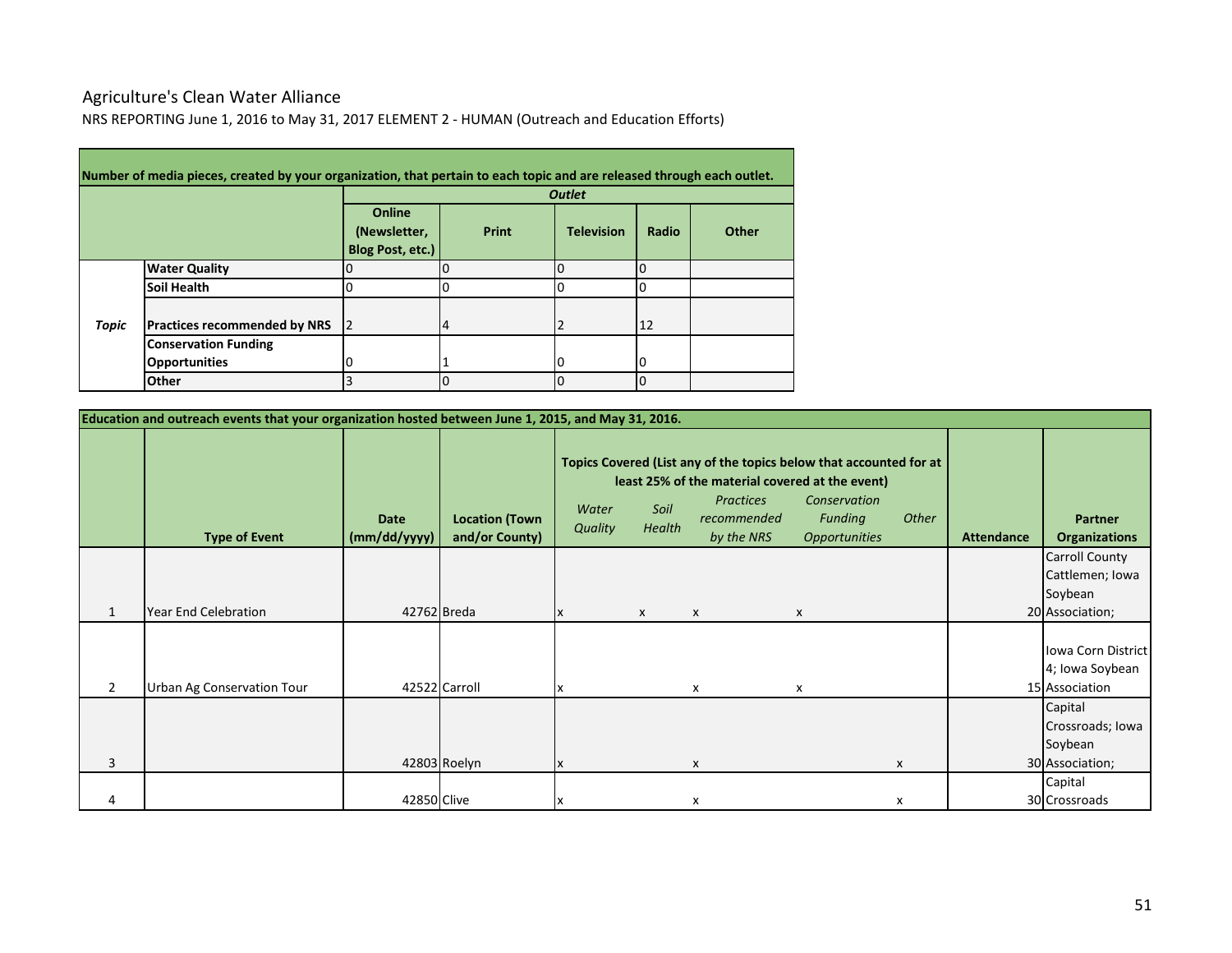|                |                                    |             |                        |  |  |    | Iowa Corn               |
|----------------|------------------------------------|-------------|------------------------|--|--|----|-------------------------|
|                |                                    |             |                        |  |  |    | <b>Growers District</b> |
|                |                                    |             |                        |  |  |    | 4, Iowa Soybean         |
|                |                                    |             |                        |  |  |    | Association, CPS,       |
| 5              | Urban Conservation Field Day       |             | 42522 Carroll, Elk Run |  |  |    | 25 ACWA                 |
|                |                                    |             |                        |  |  |    | ACWA, Landus,           |
| 6              | <b>ACWA Bioreactor Field Day</b>   |             | 42545 Carroll, Elk Run |  |  |    | 20 CPS                  |
| $\overline{7}$ | Carroll Rotary Speaking Event      |             | 42611 Carroll          |  |  | 25 |                         |
|                | Carroll County Conservation        |             |                        |  |  |    |                         |
| 8              | Conference                         |             | 42663 Carroll          |  |  |    | <b>25 ISA</b>           |
|                | <b>CSIF Manure Management</b>      |             |                        |  |  |    | <b>Carroll County</b>   |
| 9              | Workshop                           |             | 42703 Carroll          |  |  |    | 75 Cattlemen            |
|                |                                    |             |                        |  |  |    | NRCS, ISU Ext.,         |
| 10             | Black Hawk Lake Field Day          |             | 42607 Lake View        |  |  |    | 35 ISA                  |
|                |                                    |             |                        |  |  |    |                         |
|                |                                    |             |                        |  |  |    | <b>Carroll County</b>   |
|                | On Year Celebration/               |             |                        |  |  |    | Cattlemen, IAWA,        |
| 11             | <b>Opportunities Presentations</b> | 42762 Breda |                        |  |  |    | 50 ISA, Agsolver        |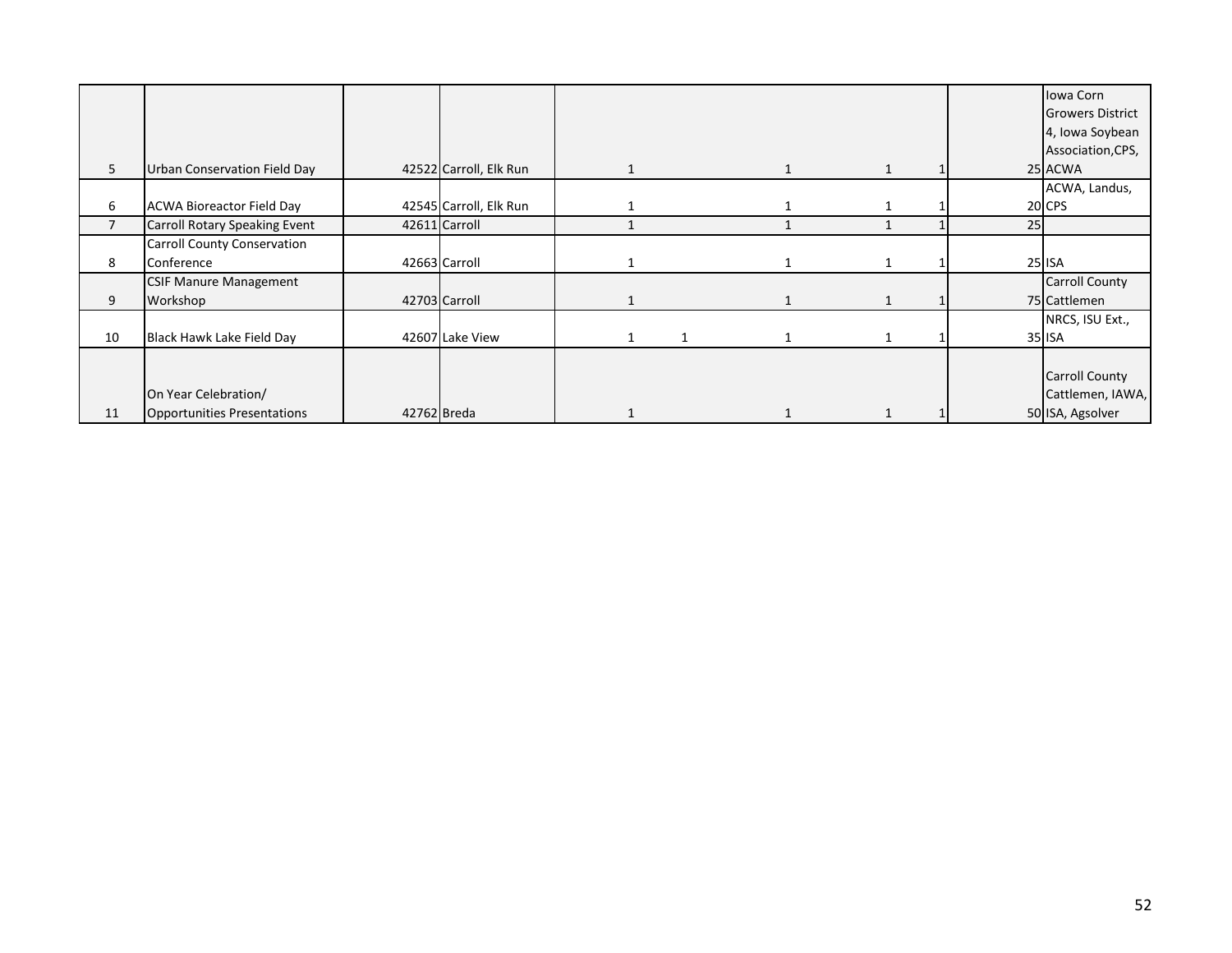# Agriculture's Clean Water Alliance

NRS REPORTING June 1, 2016 to May 31, 2017 ELEMENT 3 - LAND

|   | Was your organization involved in the construction of any of the following structural practices?<br>Bioreactors, saturated buffers, or water quality treatment wetlands (i.e. CREP-style wetlands) |                                                                                                                                   |                                         |                                                                                                                                                                                                                   |                                                                                                                                   |                                                                                                                        |
|---|----------------------------------------------------------------------------------------------------------------------------------------------------------------------------------------------------|-----------------------------------------------------------------------------------------------------------------------------------|-----------------------------------------|-------------------------------------------------------------------------------------------------------------------------------------------------------------------------------------------------------------------|-----------------------------------------------------------------------------------------------------------------------------------|------------------------------------------------------------------------------------------------------------------------|
|   | Please indicate each constructed<br>practice (highlight the cell and use<br>the dropdown arrow)                                                                                                    | <b>Approximate location</b><br>of practice<br>(the HUC12 watershed<br>code is preferred, but<br>HUC8 or county will also<br>work) | Year<br>installed<br>(calendar<br>year) | Was state or federal cost-share<br>funding used to install this<br>practice?<br>This item is very important, as we<br>are hoping to understand the<br>extent of practices installed<br>without cost-share funding | If cost-share was NOT used<br>for this practice:<br>How many acres are treated (This item will help us check<br>by this practice? | Were any other<br>organizations actively<br>involved in the construction<br>of this practice?<br>for double-reporting) |
|   | <b>Bioreactor</b>                                                                                                                                                                                  | 71000060804                                                                                                                       |                                         | 2016 50% WQI cost share                                                                                                                                                                                           | 21 acres                                                                                                                          | IAWA 50% cost Share                                                                                                    |
|   | <b>Bioreactor</b>                                                                                                                                                                                  | 71000060804                                                                                                                       |                                         | 2016 50% WQI cost share                                                                                                                                                                                           | 30 acres                                                                                                                          | IAWA 50% cost Share                                                                                                    |
| 3 | Saturated buffer                                                                                                                                                                                   | 71000060804                                                                                                                       |                                         | 2016 50% WQI cost share                                                                                                                                                                                           | 8.1 acres                                                                                                                         | IAWA 50% cost Share                                                                                                    |
| 4 | Saturated buffer                                                                                                                                                                                   | 71000060804                                                                                                                       |                                         | 2016 50% WQI cost share                                                                                                                                                                                           | 56.8 acres                                                                                                                        | IAWA 50% cost Share                                                                                                    |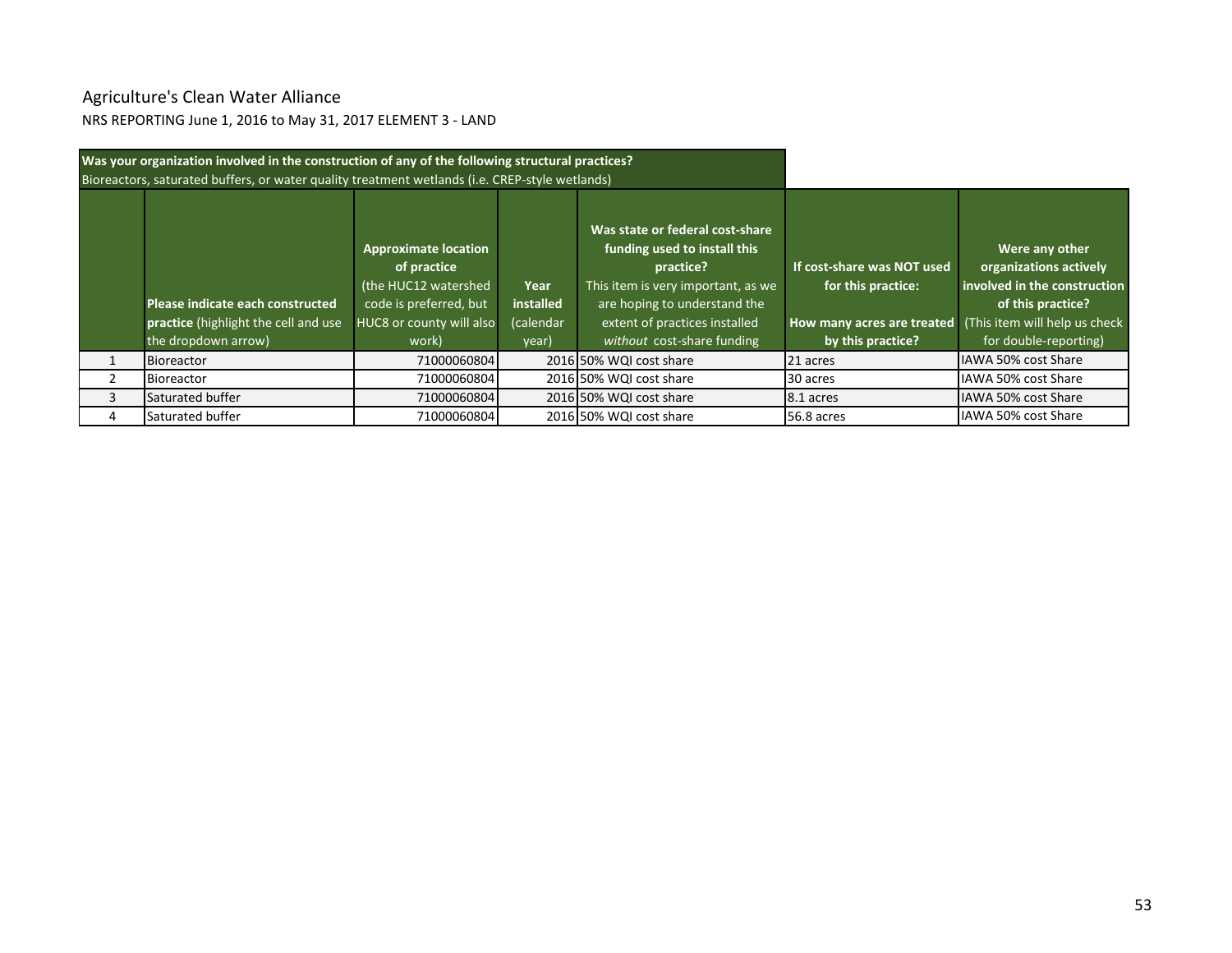Agriculture's Clean Water Alliance NRS REPORTING June 1, 2016 to May 31, 2017 ELEMENT 4 - WATER

**For the sake of brevity, this part of the report was excluded from this document. For more information on the reported sites, view the Excel version of this report at www.nutrientstrategy.iastate.edu .**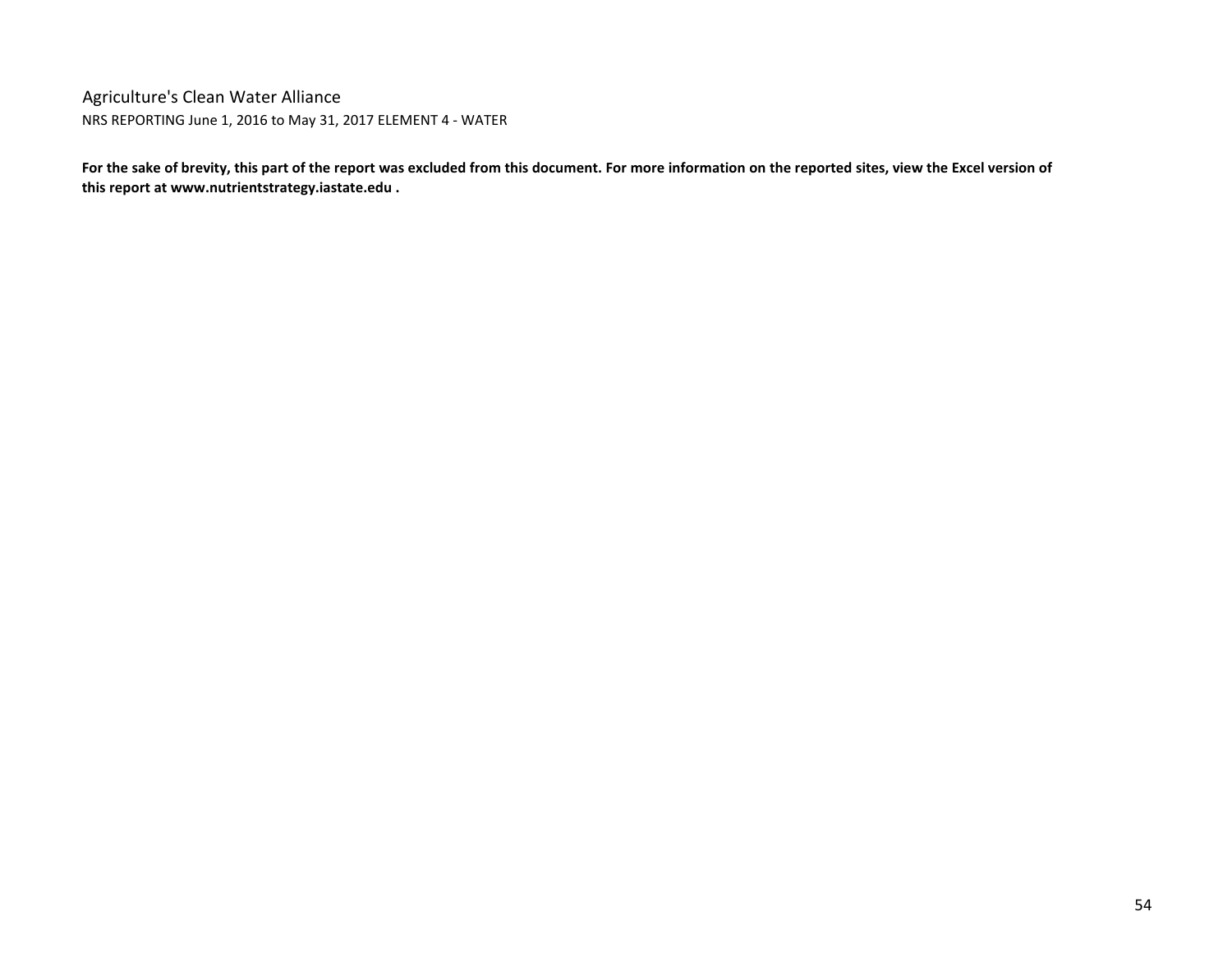# Conservation Districts of Iowa

| Staff resources for implementing the NRS and/or water quality |             |  |  |  |  |  |  |  |  |
|---------------------------------------------------------------|-------------|--|--|--|--|--|--|--|--|
| improvement                                                   |             |  |  |  |  |  |  |  |  |
|                                                               | <b>FTEs</b> |  |  |  |  |  |  |  |  |
| Infrastructure staff (e.g. administrative support)<br>2       |             |  |  |  |  |  |  |  |  |
| <b>Research Staff</b>                                         |             |  |  |  |  |  |  |  |  |
|                                                               |             |  |  |  |  |  |  |  |  |
|                                                               |             |  |  |  |  |  |  |  |  |
| 8<br>On-the-ground implementation staff                       |             |  |  |  |  |  |  |  |  |
| Other                                                         |             |  |  |  |  |  |  |  |  |

| Funding sources appropriated by or for your organization, related to soil conservation, water quality, or Nutrient Reduction Strategy efforts |                                                                      |                                                  |                                         |                                                                                                                               |                                                                                                         |                                                                                                             |                                                                                                |  |  |  |  |
|-----------------------------------------------------------------------------------------------------------------------------------------------|----------------------------------------------------------------------|--------------------------------------------------|-----------------------------------------|-------------------------------------------------------------------------------------------------------------------------------|---------------------------------------------------------------------------------------------------------|-------------------------------------------------------------------------------------------------------------|------------------------------------------------------------------------------------------------|--|--|--|--|
| <b>Program Name or</b><br><b>Description</b>                                                                                                  | <b>Funding Amount</b><br>for your<br>organization<br>$($ \$/year $)$ | <b>Total Project</b><br><b>Funding (\$/year)</b> | <b>Primary Funding</b><br><b>Source</b> | How would you<br>classify this funding?   predictably available  <br>(Please use one of<br>the classifications<br>shownbelow) | <b>How many years will</b><br>this funding be<br>in the future?<br>(Excluding this<br>reporting period) | <b>How many years has</b><br>this funding been<br>available so far?<br>(Excluding this<br>reporting period) | <b>Primary Product of</b><br><b>Funding (Please use one)</b><br>of the options shown<br>below) |  |  |  |  |
| <b>Champion Cover</b><br><b>Crop Commissioner</b>                                                                                             | 8000                                                                 |                                                  | 8000 Private Grant                      | Grant-based funding                                                                                                           |                                                                                                         |                                                                                                             | 3 Other                                                                                        |  |  |  |  |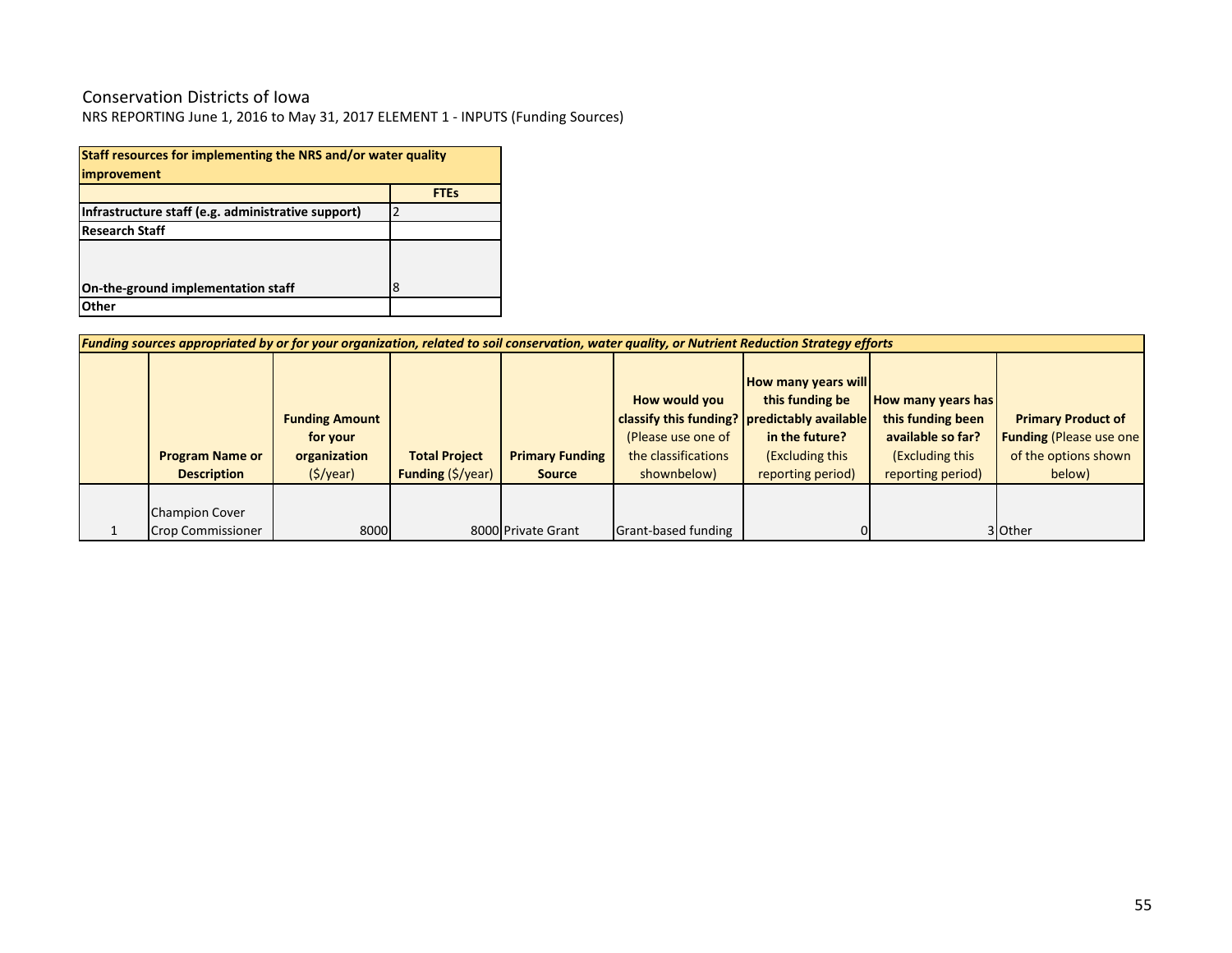# Conservation Districts of Iowa

**Contract Contract Contract** 

NRS REPORTING June 1, 2016 to May 31, 2017 ELEMENT 2 - HUMAN (Outreach and Education Efforts)

|       | Number of media pieces, created by your organization, that pertain to each topic and are released through each outlet. |                                            |       |                   |       |       |  |  |  |  |  |  |  |
|-------|------------------------------------------------------------------------------------------------------------------------|--------------------------------------------|-------|-------------------|-------|-------|--|--|--|--|--|--|--|
|       |                                                                                                                        |                                            |       | <b>Outlet</b>     |       |       |  |  |  |  |  |  |  |
|       |                                                                                                                        | Online<br>(Newsletter,<br>Blog Post, etc.) | Print | <b>Television</b> | Radio | Other |  |  |  |  |  |  |  |
|       | <b>Water Quality</b>                                                                                                   | 20                                         |       |                   |       |       |  |  |  |  |  |  |  |
|       | <b>Soil Health</b>                                                                                                     | 20                                         |       |                   |       |       |  |  |  |  |  |  |  |
| Topic | <b>Practices recommended by NRS</b>                                                                                    | 20                                         |       |                   |       |       |  |  |  |  |  |  |  |
|       | <b>Conservation Funding</b>                                                                                            |                                            |       |                   |       |       |  |  |  |  |  |  |  |
|       | <b>Opportunities</b>                                                                                                   | 20                                         |       |                   |       |       |  |  |  |  |  |  |  |
|       | Other                                                                                                                  |                                            |       |                   |       |       |  |  |  |  |  |  |  |

|                | Education and outreach events that your organization hosted between June 1, 2015, and May 31, 2016. |                             |                                                                                      |                  |                       |                                                                                                  |                                                                                                                                     |              |                   |                                                            |
|----------------|-----------------------------------------------------------------------------------------------------|-----------------------------|--------------------------------------------------------------------------------------|------------------|-----------------------|--------------------------------------------------------------------------------------------------|-------------------------------------------------------------------------------------------------------------------------------------|--------------|-------------------|------------------------------------------------------------|
|                | <b>Type of Event</b>                                                                                | <b>Date</b><br>(mm/dd/yyyy) | <b>Location (Town</b><br>and/or County)                                              | Water<br>Quality | Soil<br><b>Health</b> | least 25% of the material covered at the event)<br><b>Practices</b><br>recommended<br>by the NRS | Topics Covered (List any of the topics below that accounted for at<br>Conservation<br><b>Funding</b><br><i><b>Opportunities</b></i> | <b>Other</b> | <b>Attendance</b> | <b>Partner</b><br><b>Organizations</b>                     |
|                |                                                                                                     | 8/30/2016-                  |                                                                                      |                  |                       |                                                                                                  | Water Quality, Soil Health, Practices Recommended by the NRS,                                                                       |              |                   | Districts, IDALS,                                          |
|                | Conference                                                                                          | 8/31/2016                   | Altoona/Polk                                                                         |                  |                       | Conservation Funding Opportunities, Other                                                        |                                                                                                                                     |              |                   | 335 SSCC, NRCS                                             |
| $\overline{2}$ | Other                                                                                               |                             | 1/17/2017 Des Moines/Polk                                                            |                  |                       | Conservation Funding Opportunities, Other                                                        | Water Quality, Soil Health, Practices Recommended by the NRS,                                                                       |              |                   | Districts, IDALS,<br>SSCC, NRCS, DNR,<br>40 ILF, LICA, WMA |
| 3              | Other                                                                                               | $3/7/2017$ -<br>3/16/2017   | Shelby, Davis,<br>lowa, Greene,<br>Fayette, Worth,<br>Palo Alto, Lyon,<br>Montgomery |                  |                       | Conservation Funding Opportunities, Other                                                        | Water Quality, Soil Health, Practices Recommended by the NRS,                                                                       |              |                   | Districts, IDALS,<br>307 SSCC, NRCS, DNR                   |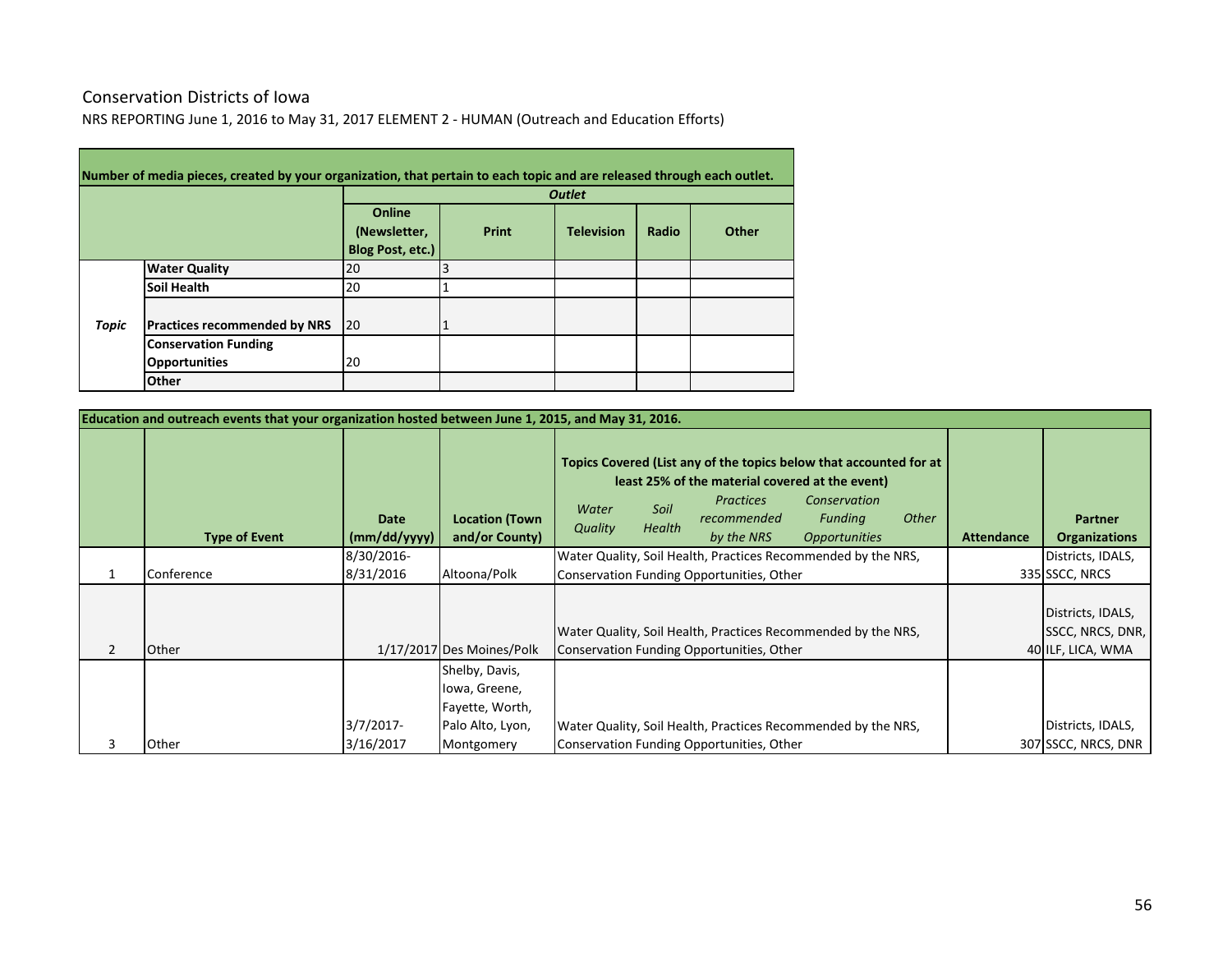### Conservation Districts of Iowa NRS REPORTING June 1, 2016 to May 31, 2017 ELEMENT 4 - WATER

|                                    |                            |         | <b>Parameters Measured (Please list any of the parameters shown below)</b> |         |            |           |            |            |            |      |
|------------------------------------|----------------------------|---------|----------------------------------------------------------------------------|---------|------------|-----------|------------|------------|------------|------|
|                                    |                            | $NO2-N$ | $NO3-N$                                                                    | $NH4-N$ | <b>TKN</b> | Diss PO4- | <b>TSS</b> | <b>TDS</b> | <b>VSS</b> | Flow |
| <b>Spatial Scale of Monitoring</b> | <b>Monitoring Location</b> |         |                                                                            |         |            |           |            |            |            |      |
|                                    | 785 retaiN kits given out  |         |                                                                            |         |            |           |            |            |            |      |
| Edge-of-Field                      | throughout lowa            |         | $\sqrt{ }$                                                                 |         |            |           |            |            |            |      |

### Continued:

|                                                                       |                                                                            | Is data<br>collection            |                                           | How frequently does monitoring occur? (Please indicate                             | one of the options shown below) |          |                                      |
|-----------------------------------------------------------------------|----------------------------------------------------------------------------|----------------------------------|-------------------------------------------|------------------------------------------------------------------------------------|---------------------------------|----------|--------------------------------------|
| In what year did this project begin<br>collecting water quality data? | How many years has data<br>been collected since the<br>project start date? | still<br>ongoing? (Y<br>or $N$ ) | Partner<br><b>Organizations</b>           | Real-Time<br>Monthly                                                               | Bi-<br>Annually                 | Annually | <b>Other</b><br>(Please<br>describe) |
| 2015                                                                  | 2 I Y                                                                      |                                  | <b>IDALS, SSCC, ISU</b><br><b>E&amp;O</b> | Other: kits contain 25 test strips and can test tile lines at<br>their convenience |                                 |          |                                      |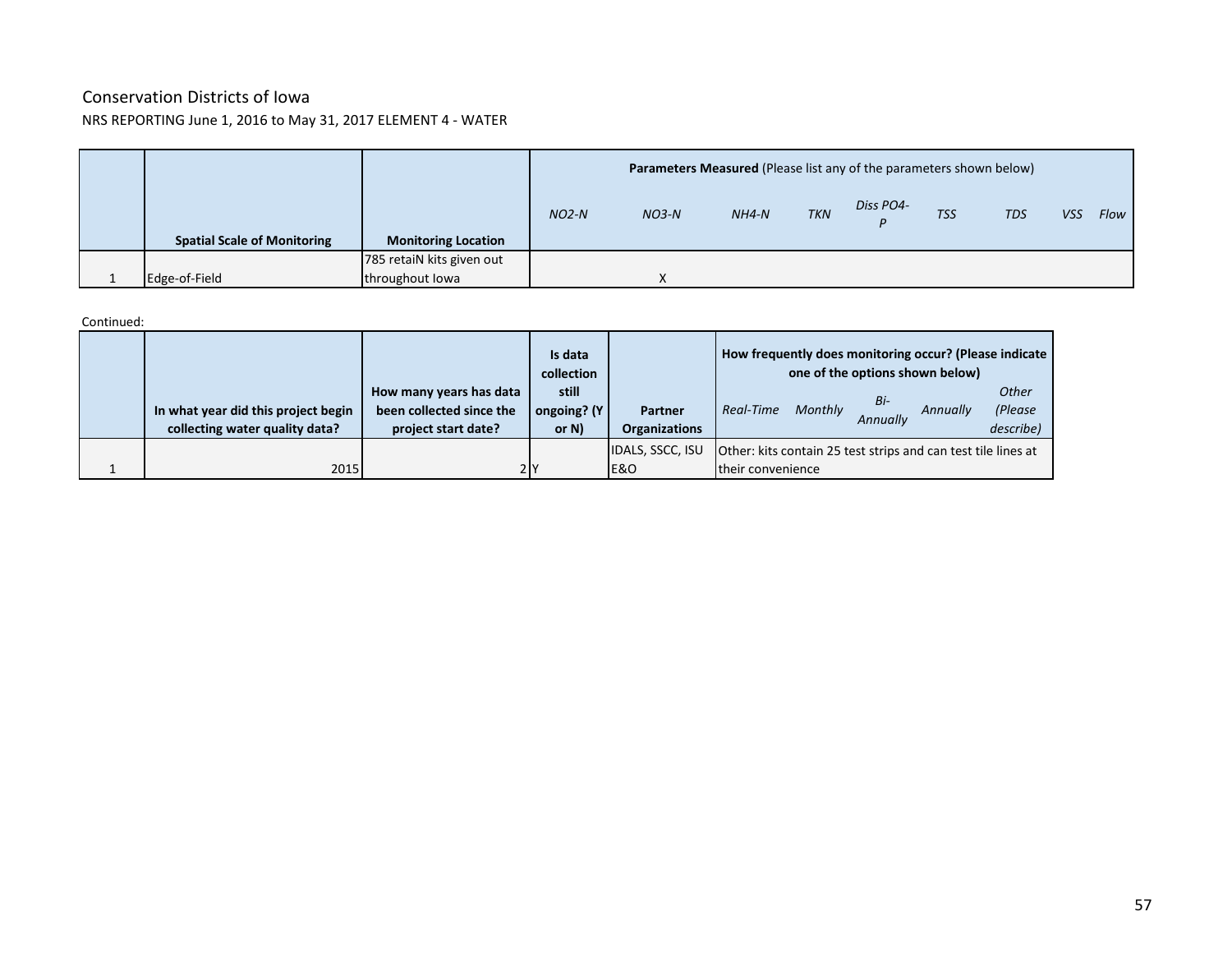### Iowa Corn Growers Association

| Staff resources for implementing the NRS and/or water quality<br>improvement |             |  |  |  |  |  |  |  |  |
|------------------------------------------------------------------------------|-------------|--|--|--|--|--|--|--|--|
|                                                                              | <b>FTEs</b> |  |  |  |  |  |  |  |  |
| Infrastructure staff (e.g. administrative support)                           | 0.6         |  |  |  |  |  |  |  |  |
| <b>Research Staff</b>                                                        | 0.25        |  |  |  |  |  |  |  |  |
|                                                                              |             |  |  |  |  |  |  |  |  |
| On-the-ground implementation staff                                           | 2.5         |  |  |  |  |  |  |  |  |
| Other                                                                        | 2           |  |  |  |  |  |  |  |  |

|                | Funding sources appropriated by or for your organization, related to soil conservation, water quality, or Nutrient Reduction Strategy efforts |                                                                              |                                                         |                                         |                                                                                                     |                                                                                                                                  |                                                                                                      |                                                                                                |  |  |  |  |
|----------------|-----------------------------------------------------------------------------------------------------------------------------------------------|------------------------------------------------------------------------------|---------------------------------------------------------|-----------------------------------------|-----------------------------------------------------------------------------------------------------|----------------------------------------------------------------------------------------------------------------------------------|------------------------------------------------------------------------------------------------------|------------------------------------------------------------------------------------------------|--|--|--|--|
|                | <b>Program Name or</b><br><b>Description</b>                                                                                                  | <b>Funding Amount</b><br>for your<br>organization<br>$(\frac{1}{2})\sqrt{2}$ | <b>Total Project Funding</b><br>$(\frac{1}{2})\sqrt{2}$ | <b>Primary Funding</b><br><b>Source</b> | How would you<br>classify this funding?<br>(Please use one of<br>the classifications<br>shownbelow) | <b>How many years will</b><br>this funding be<br>predictably available<br>in the future?<br>(Excluding this<br>reporting period) | How many years has<br>this funding been<br>available so far?<br>(Excluding this<br>reporting period) | <b>Primary Product of</b><br><b>Funding (Please use one)</b><br>of the options shown<br>below) |  |  |  |  |
| 1              | lowa Ag Water<br>Alliance                                                                                                                     | \$250,000.00                                                                 |                                                         | Checkoff                                | Long term                                                                                           | Indefinitely                                                                                                                     |                                                                                                      | 3 Implementation                                                                               |  |  |  |  |
| $\overline{2}$ | <b>Iowa Nutrient</b><br>Research &<br><b>Education Council</b>                                                                                | \$85,000.00                                                                  |                                                         | Checkoff                                | Long term                                                                                           | Indefinitely                                                                                                                     |                                                                                                      | Implementation,<br>2 research                                                                  |  |  |  |  |
| 2              | Soil Health<br>Partnership                                                                                                                    | \$68,000.00                                                                  |                                                         | Checkoff                                | Long term                                                                                           | Indefinitely                                                                                                                     |                                                                                                      | Implementation,<br>1 research                                                                  |  |  |  |  |
| 3              | Iowa Corn water<br>quality<br>communications                                                                                                  | \$175,000.00                                                                 |                                                         | Checkoff                                | Long term                                                                                           | Indefinitely                                                                                                                     |                                                                                                      | 1 Implementation                                                                               |  |  |  |  |
| 4              | Nitrate test kits                                                                                                                             | \$10,000.00                                                                  |                                                         | Checkoff                                | Annual<br>appropriations                                                                            |                                                                                                                                  |                                                                                                      | 0 Implementation                                                                               |  |  |  |  |
| 5              | <b>Grants to</b><br>watershed<br>projects                                                                                                     | \$10,000.00                                                                  |                                                         | Checkoff                                | Long term                                                                                           | Indefinitely                                                                                                                     |                                                                                                      | 4 Infrastructure                                                                               |  |  |  |  |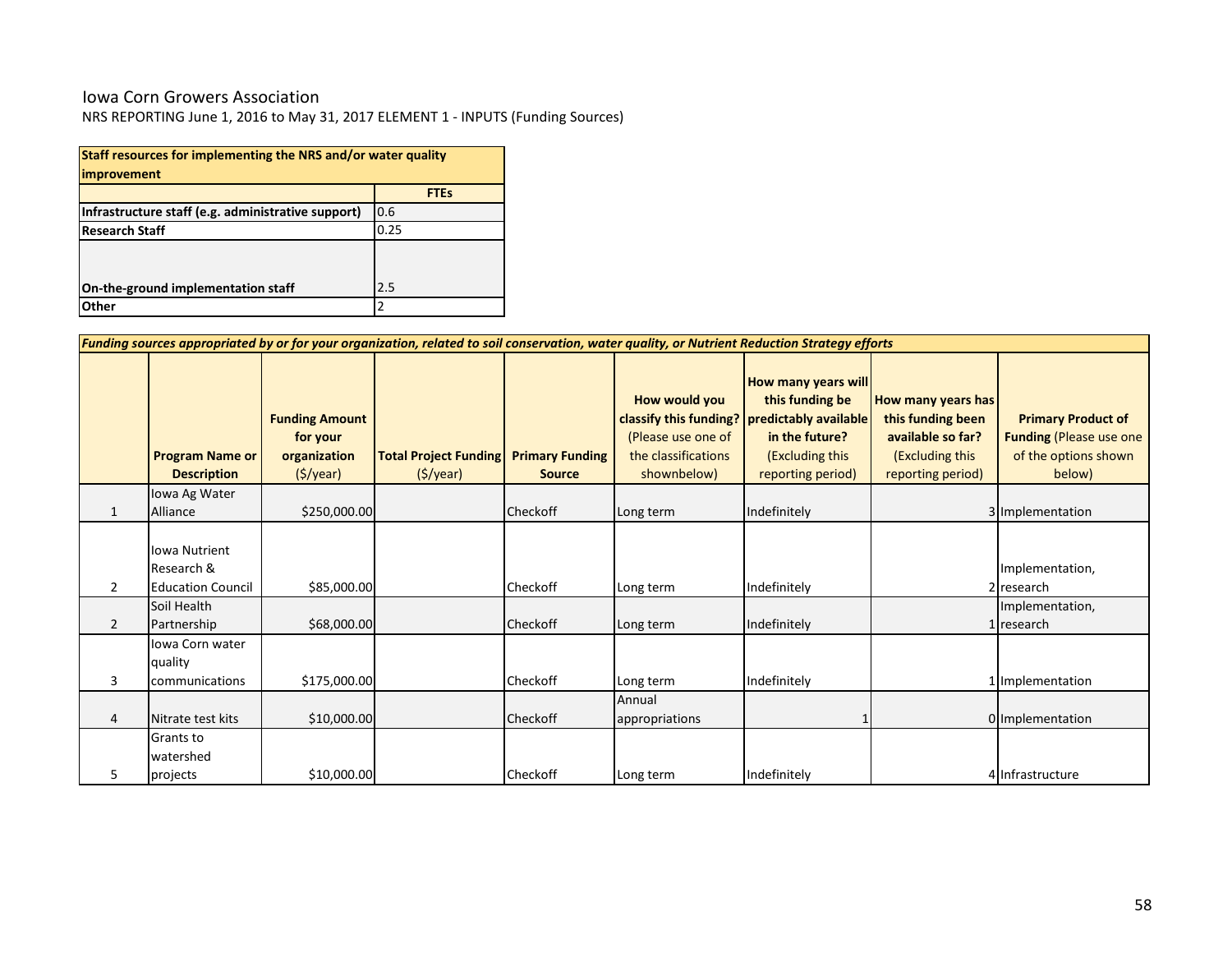### Iowa Corn Growers Association

and the control of the control of the control of the control of the control of the control of

NRS REPORTING June 1, 2016 to May 31, 2017 ELEMENT 2 - HUMAN (Outreach and Education Efforts)

|       | Number of media pieces, created by your organization, that pertain to each topic and are released through each outlet. |                                            |       |                   |       |       |  |  |  |  |
|-------|------------------------------------------------------------------------------------------------------------------------|--------------------------------------------|-------|-------------------|-------|-------|--|--|--|--|
|       |                                                                                                                        | <b>Outlet</b>                              |       |                   |       |       |  |  |  |  |
|       |                                                                                                                        | Online<br>(Newsletter,<br>Blog Post, etc.) | Print | <b>Television</b> | Radio | Other |  |  |  |  |
|       | <b>Water Quality</b>                                                                                                   | 17                                         |       |                   |       |       |  |  |  |  |
|       | <b>Soil Health</b>                                                                                                     | 13                                         |       |                   |       |       |  |  |  |  |
| Topic | <b>Practices recommended by NRS</b>                                                                                    | 16                                         | 10    |                   |       |       |  |  |  |  |
|       | <b>Conservation Funding</b>                                                                                            |                                            |       |                   |       |       |  |  |  |  |
|       | <b>Opportunities</b>                                                                                                   | 8                                          |       |                   |       |       |  |  |  |  |
|       | Other                                                                                                                  |                                            |       |                   |       |       |  |  |  |  |

|                | Education and outreach events that your organization hosted between June 1, 2015, and May 31, 2016. |                             |                                         |                         |                                                                                                                                                                                                                                                             |                                        |                                                 |  |    |                                        |
|----------------|-----------------------------------------------------------------------------------------------------|-----------------------------|-----------------------------------------|-------------------------|-------------------------------------------------------------------------------------------------------------------------------------------------------------------------------------------------------------------------------------------------------------|----------------------------------------|-------------------------------------------------|--|----|----------------------------------------|
|                | <b>Type of Event</b>                                                                                | <b>Date</b><br>(mm/dd/yyyy) | <b>Location (Town</b><br>and/or County) | Water<br><b>Quality</b> | Topics Covered (List any of the topics below that accounted for at<br>least 25% of the material covered at the event)<br>Conservation<br><b>Practices</b><br>Soil<br>Funding<br>Other<br>recommended<br>Health<br>by the NRS<br><i><b>Opportunities</b></i> |                                        |                                                 |  |    | <b>Partner</b><br><b>Organizations</b> |
| $\mathbf{1}$   | Field day                                                                                           |                             | 42524 Melbourne                         | Water<br>Quality        |                                                                                                                                                                                                                                                             | Practices<br>recommended<br>by the NRS | Conservation<br><b>Funding</b><br>Opportunities |  | 50 |                                        |
| $\overline{2}$ | Field day                                                                                           |                             | 42544 Sibley                            | Water<br>Quality        |                                                                                                                                                                                                                                                             | Practices<br>recommended<br>by the NRS |                                                 |  |    | 100 Timewell                           |
| $\overline{3}$ | Field day                                                                                           |                             | 42549 La Porte City                     | Water<br><b>Quality</b> | Soil<br>Health                                                                                                                                                                                                                                              | Practices<br>recommended<br>by the NRS | Conservation<br><b>Funding</b><br>Opportunities |  |    | 50 Miller Creek WQI                    |
| 4              | Field day                                                                                           |                             | 42572 Sioux Rapids                      |                         | Soil<br>Health                                                                                                                                                                                                                                              | Practices<br>recommended<br>by the NRS |                                                 |  |    | Soil Health<br>30 Partnership          |
| 5              | Field day                                                                                           |                             | 42574 Boone county                      | Water<br>Quality        |                                                                                                                                                                                                                                                             | Practices<br>recommended<br>by the NRS | Conservation<br><b>Funding</b><br>Opportunities |  |    | 50 Squaw Creek                         |

and the control of the control of the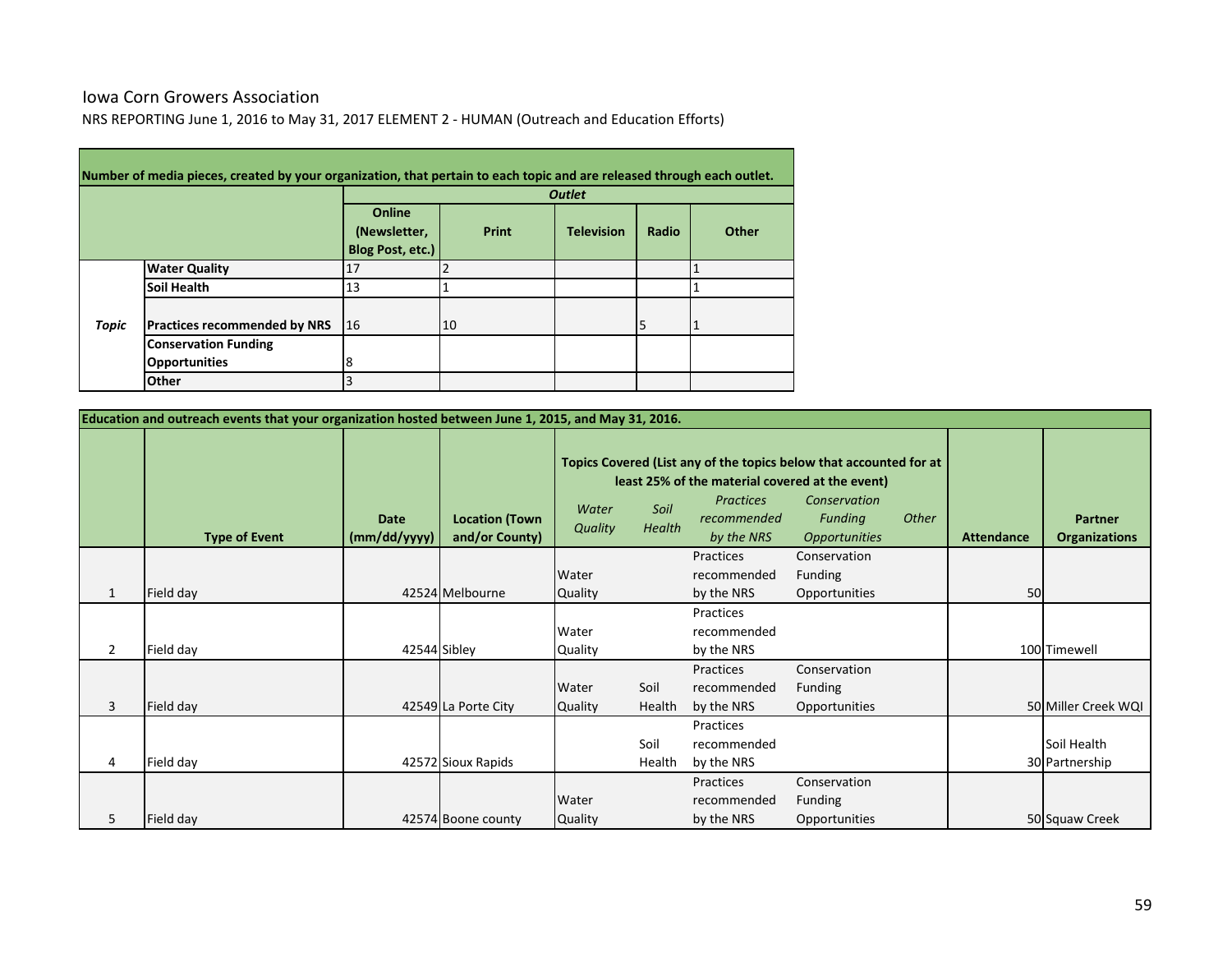|                |                    |                     |         |        | Practices   |     |                |
|----------------|--------------------|---------------------|---------|--------|-------------|-----|----------------|
|                |                    |                     |         | Soil   | recommended |     | Soil Health    |
| 6              | Field day          | 42577 Postville     |         | Health | by the NRS  |     | 50 Partnership |
|                |                    |                     |         |        | Practices   |     |                |
|                |                    |                     |         | Soil   | recommended |     | Soil Health    |
| $\overline{7}$ | Field day          | 42584 Washington    |         | Health | by the NRS  |     | 75 Partnership |
|                |                    |                     |         |        | Practices   |     |                |
|                |                    |                     |         | Soil   | recommended |     | Soil Health    |
| 8              | Field day          | 42598 Gilman        |         | Health | by the NRS  |     | 30 Partnership |
|                |                    |                     |         |        | Practices   |     |                |
|                |                    |                     |         | Soil   | recommended |     | Soil Health    |
| 9              | Field day          | 42600 Algona        |         | Health | by the NRS  |     | 30 Partnership |
|                |                    |                     |         |        | Practices   |     |                |
|                |                    |                     |         | Soil   | recommended |     | Soil Health    |
|                |                    |                     |         |        |             |     |                |
| 10             | Field day          | 42605 Rock Valley   |         | Health | by the NRS  |     | 30 Partnership |
|                |                    |                     |         |        | Practices   |     |                |
|                |                    |                     |         | Soil   | recommended |     | Soil Health    |
| 11             | Field day          | 42607 Eagle Grove   |         | Health | by the NRS  |     | 40 Partnership |
|                |                    |                     |         |        | Practices   |     |                |
|                |                    |                     | Water   | Soil   | recommended |     |                |
| 12             | Conference         | 42608 Cedar Rapids  | Quality | Health | by the NRS  | 200 |                |
|                |                    |                     |         |        | Practices   |     |                |
|                |                    |                     |         | Soil   | recommended |     | Soil Health    |
| 13             | Field day          | 42611 West Liberty  |         | Health | by the NRS  |     | 25 Partnership |
|                |                    |                     |         |        | Practices   |     |                |
|                |                    |                     | Water   | Soil   | recommended |     |                |
| 14             | Farm Progress Show | 42612 Boone         | Quality | Health | by the NRS  | 60  |                |
|                |                    |                     |         |        | Practices   |     |                |
|                |                    |                     | Water   | Soil   | recommended |     |                |
| 15             | Farm Progress Show | 42613 Boone         | Quality | Health | by the NRS  | 40  |                |
|                |                    |                     |         |        | Practices   |     |                |
|                |                    |                     | Water   | Soil   | recommended |     |                |
| 16             | Farm Progress Show | 42614 Boone         | Quality | Health | by the NRS  | 40  |                |
|                |                    |                     |         |        | Practices   |     |                |
|                |                    |                     |         | Soil   | recommended |     | Soil Health    |
| 17             | Field day          | 42615 Corning       |         | Health | by the NRS  |     | 30 Partnership |
|                |                    |                     |         |        | Practices   |     |                |
|                |                    |                     |         | Soil   | recommended |     | Soil Health    |
| 18             | Field day          | 42626 Hastingss     |         | Health | by the NRS  |     | 30 Partnership |
|                |                    |                     |         |        | Practices   |     |                |
|                |                    |                     | Water   |        | recommended |     | Southfork      |
| 19             | Field day          | 42672 Hardin county | Quality |        | by the NRS  |     | 40 watershed   |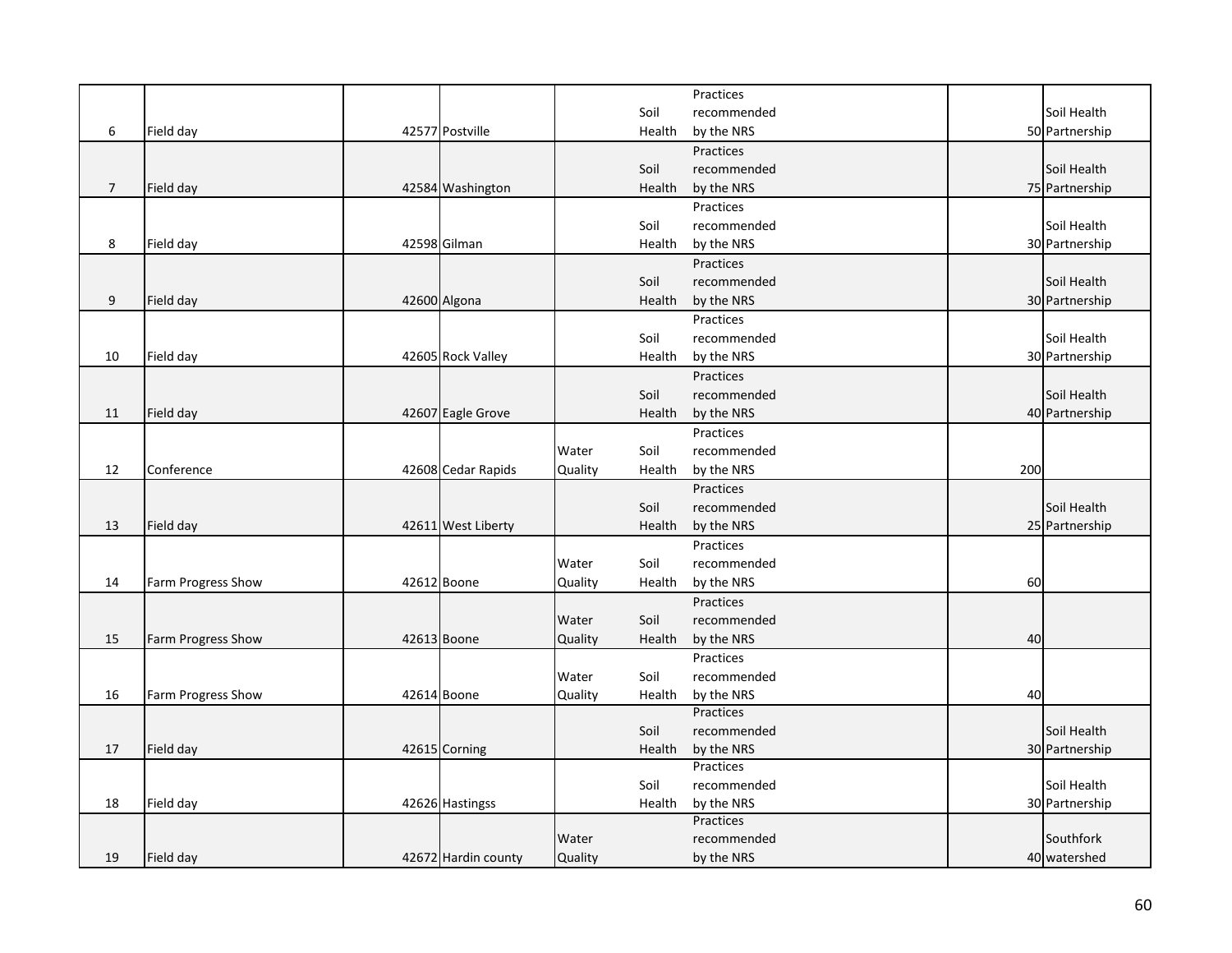|    |                    |       |                       |         |        | Practices               |     |                 |
|----|--------------------|-------|-----------------------|---------|--------|-------------------------|-----|-----------------|
|    |                    |       |                       |         |        | recommended             |     |                 |
| 20 | Field day          |       | 42682 Jasper county   |         |        | by the NRS              |     | 50 NRCS         |
|    |                    |       |                       |         |        | Practices               |     |                 |
|    |                    |       |                       |         | Soil   | recommended             |     | Soil Health     |
| 21 | Field day          |       | 42703 Grinnell        |         | Health | by the NRS              |     | 50 Partnership  |
|    |                    |       |                       |         |        | Practices               |     |                 |
|    |                    |       |                       |         | Soil   | recommended             |     | Soil Health     |
| 22 | Field day          |       | 42710 Lake Mills      |         | Health | by the NRS              |     | 25 Partnership  |
|    |                    |       |                       |         |        | Practices               |     |                 |
|    |                    |       |                       |         | Soil   | recommended             |     | Soil Health     |
| 23 | Webinar            | 42719 |                       |         | Health | by the NRS              |     | 50 Partnership  |
|    |                    |       |                       |         |        | Practices               |     |                 |
|    |                    |       |                       |         |        | recommended             |     |                 |
| 24 | Crop fair          |       | 42753 Arlington       |         |        | by the NRS              | 50  |                 |
|    |                    |       |                       |         |        | Practices               |     |                 |
|    |                    |       |                       |         | Soil   | recommended             |     | Soil Health     |
| 25 | Conference         |       | 42755 Des Moines      |         | Health | by the NRS              |     | 200 Partnership |
|    |                    |       |                       |         |        | Practices               |     |                 |
|    |                    |       |                       |         |        | recommended             |     |                 |
| 26 | Crop fair          |       | 42761 Rock Rapids     |         |        | by the NRS              | 100 |                 |
|    |                    |       |                       |         |        | Practices               |     |                 |
|    |                    |       |                       | Water   |        | recommended             |     |                 |
|    |                    |       |                       |         |        |                         |     |                 |
| 27 | Workshop           |       | 42761 Pocahontas      | Quality |        | by the NRS<br>Practices |     | 20 ISU          |
|    |                    |       |                       |         |        |                         |     |                 |
|    |                    |       |                       |         | Soil   | recommended             |     |                 |
| 28 | Crop fair          |       | 42766 Greene          |         | Health | by the NRS<br>Practices | 40  |                 |
|    |                    |       |                       |         |        |                         |     |                 |
|    |                    |       |                       | Water   | Soil   | recommended             |     |                 |
| 29 | Power Farming Show |       | 42766 Des Moines      | Quality | Health | by the NRS              | 60  |                 |
|    |                    |       |                       |         |        | Practices               |     |                 |
|    |                    |       |                       | Water   | Soil   | recommended             |     |                 |
| 30 | Power Farming Show |       | 42767 Des Moines      | Quality | Health | by the NRS              | 50  |                 |
|    |                    |       |                       |         |        |                         |     |                 |
|    |                    |       |                       | Water   | Soil   |                         |     |                 |
| 31 | Crop fair          |       | 42769 Missouri Valley | Quality | Health |                         | 75  |                 |
|    |                    |       |                       |         |        | Practices               |     |                 |
|    |                    |       |                       |         | Soil   | recommended             |     |                 |
| 32 | Crop fair          |       | 42773 Paullina        |         | Health | by the NRS              | 50  |                 |
|    |                    |       |                       |         |        | Practices               |     |                 |
|    |                    |       |                       | Water   | Soil   | recommended             |     |                 |
| 33 | Crop fair          |       | 42774 DeWitt          | Quality | Health | by the NRS              | 30  |                 |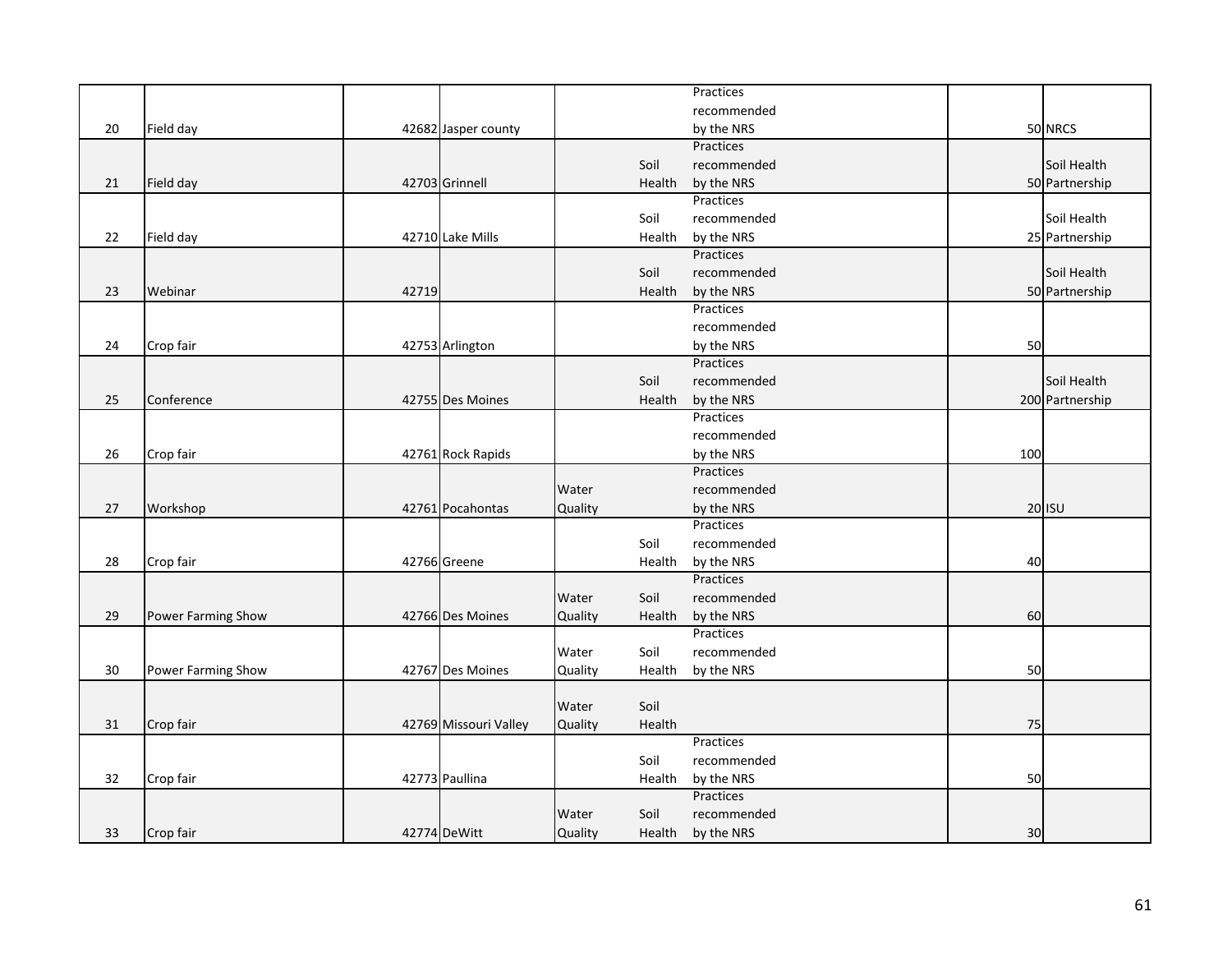|    |           |            |                       |                |        | Practices   | Conservation  |    |                    |
|----|-----------|------------|-----------------------|----------------|--------|-------------|---------------|----|--------------------|
|    |           |            |                       |                | Soil   | recommended | Funding       |    |                    |
| 34 | Workshop  |            | 42780 Monticello      |                | Health | by the NRS  | Opportunities |    | 30 NRCS            |
|    |           |            |                       |                |        | Practices   |               |    |                    |
|    |           |            |                       | Water          | Soil   | recommended |               |    |                    |
| 35 | Crop fair |            | 42787 Grinnell        | Quality        | Health | by the NRS  |               | 40 |                    |
|    |           |            |                       |                |        | Practices   |               |    |                    |
|    |           |            |                       | Water          | Soil   | recommended |               |    |                    |
| 36 | Crop fair |            | 42789 Oskaloosa       | Quality        | Health | by the NRS  |               | 50 |                    |
|    |           |            |                       |                |        | Practices   | Conservation  |    |                    |
|    |           |            |                       | Water          |        | recommended | Funding       |    |                    |
| 37 | Workshop  |            | 42794 Windsor Heights | <b>Quality</b> |        | by the NRS  | Opportunities |    | 50 Walnut Creek    |
|    |           |            |                       |                |        | Practices   |               |    |                    |
|    |           |            |                       |                | Soil   | recommended |               |    | Soil Health        |
| 38 | Field day |            | 42804 Laurens         |                | Health | by the NRS  |               |    | 40 Partnership     |
|    |           |            |                       |                |        | Practices   |               |    |                    |
|    |           |            |                       | Water          |        | recommended |               |    |                    |
| 39 | Crop fair |            | 42808 Coon Rapids     | Quality        |        | by the NRS  |               | 75 |                    |
|    |           |            |                       |                |        | Practices   |               |    |                    |
|    |           |            |                       | Water          | Soil   | recommended |               |    |                    |
| 40 | Crop fair | 42816 Palo |                       | Quality        | Health | by the NRS  |               | 30 |                    |
|    |           |            |                       |                |        | Practices   |               |    | <b>Cedar River</b> |
|    |           |            |                       | Water          |        | recommended |               |    | Watershed          |
| 41 | Workshop  |            | 42825 Osage           | Quality        |        | by the NRS  |               |    | 50 Coalition       |
|    |           |            |                       |                |        | Practices   |               |    |                    |
|    |           |            |                       |                | Soil   | recommended |               |    | Soil Health        |
| 42 | Field day |            | 42831 Scott county    |                | Health | by the NRS  |               |    | 40 Partnership     |
|    |           |            |                       |                |        | Practices   | Conservation  |    |                    |
|    |           |            |                       | Water          |        | recommended | Funding       |    | Southfork          |
| 43 | Workshop  |            | 42836 Iowa Falls      | Quality        |        | by the NRS  | Opportunities |    | 25 watershed       |
|    |           |            |                       |                |        | Practices   | Conservation  |    |                    |
|    |           |            |                       | Water          |        | recommended | Funding       |    |                    |
| 44 | Field day |            | 42846 Melbourne       | Quality        |        | by the NRS  | Opportunities | 40 |                    |
|    |           |            |                       |                |        |             |               |    |                    |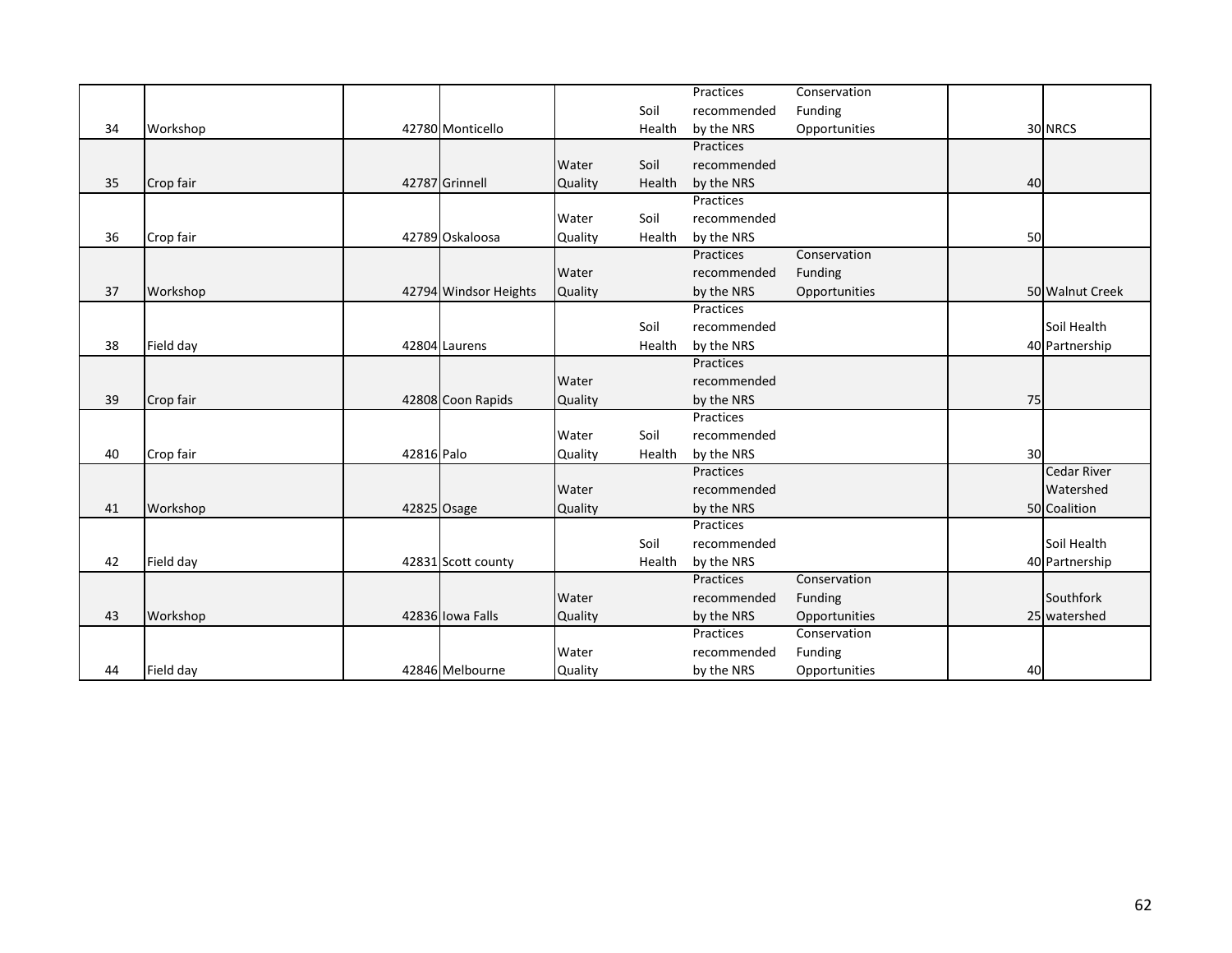# Iowa Farm Bureau Federation

| Funding sources appropriated by or for your organization, related to soil conservation, water quality, or Nutrient Reduction Strategy efforts |                                                               |                                                         |                                         |                                                                                                                           |                                                                                                         |                                                                                                      |                                                                                                |  |  |  |  |  |
|-----------------------------------------------------------------------------------------------------------------------------------------------|---------------------------------------------------------------|---------------------------------------------------------|-----------------------------------------|---------------------------------------------------------------------------------------------------------------------------|---------------------------------------------------------------------------------------------------------|------------------------------------------------------------------------------------------------------|------------------------------------------------------------------------------------------------|--|--|--|--|--|
| <b>Program Name</b><br>or Description                                                                                                         | <b>Funding Amount</b><br>for your<br>organization<br>(S/year) | <b>Total Project Funding</b><br>$(\frac{1}{2})\sqrt{2}$ | <b>Primary Funding</b><br><b>Source</b> | How would you<br>classify this funding? predictably available<br>(Please use one of<br>the classifications<br>shownbelow) | <b>How many years will</b><br>this funding be<br>in the future?<br>(Excluding this<br>reporting period) | How many years has<br>this funding been<br>available so far?<br>(Excluding this<br>reporting period) | <b>Primary Product of</b><br><b>Funding (Please use one)</b><br>of the options shown<br>below) |  |  |  |  |  |
| 2017 IFBF Share<br><b>Fund</b>                                                                                                                | 111341                                                        |                                                         | <b>IFBF Funds</b>                       | 18 2017 Grants from<br>the IFBF to 23 County<br>Farm Bureaus                                                              | Annual                                                                                                  |                                                                                                      | Information, Education,<br>Outreach, Practice<br>3 Implementation                              |  |  |  |  |  |
| 2016 IFBF Share<br>Fund                                                                                                                       | 63335                                                         |                                                         | <b>IFBF Funds to Local</b><br>Projects  | Implementation of 6<br>2016 Grants by 10<br>County Farm Bureaus Annual                                                    |                                                                                                         |                                                                                                      | Information, Education,<br>Outreach, Practice<br>3 Implementation                              |  |  |  |  |  |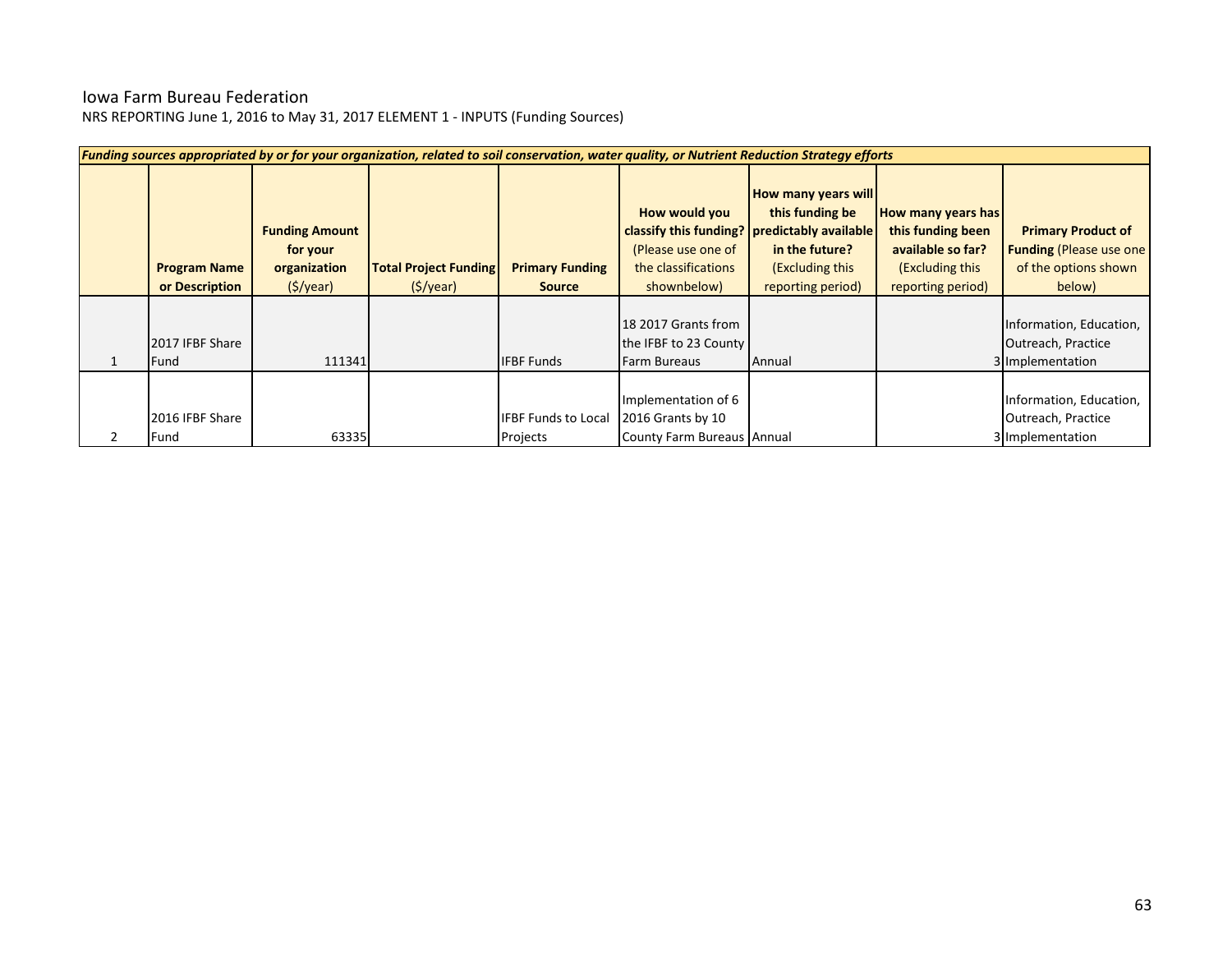### Iowa Farm Bureau Federation

**Contract** 

NRS REPORTING June 1, 2016 to May 31, 2017 ELEMENT 2 - HUMAN (Outreach and Education Efforts)

|              | Number of media pieces, created by your organization, that pertain to each topic and are released through each outlet. |                                            |       |                   |       |                |
|--------------|------------------------------------------------------------------------------------------------------------------------|--------------------------------------------|-------|-------------------|-------|----------------|
|              |                                                                                                                        |                                            |       | <b>Outlet</b>     |       |                |
|              |                                                                                                                        | Online<br>(Newsletter,<br>Blog Post, etc.) | Print | <b>Television</b> | Radio | Other          |
|              | <b>Water Quality</b>                                                                                                   |                                            |       |                   |       |                |
|              | <b>Soil Health</b>                                                                                                     |                                            |       |                   |       |                |
| <b>Topic</b> | <b>Practices recommended by NRS</b>                                                                                    |                                            |       |                   |       |                |
|              | <b>Conservation Funding</b>                                                                                            |                                            |       |                   |       |                |
|              | <b>Opportunities</b>                                                                                                   |                                            |       |                   |       |                |
|              |                                                                                                                        |                                            |       |                   |       | 666 posts (2.6 |
|              | Other                                                                                                                  | 12 Newsletters                             | 105   | 5                 |       | million reach) |

|   | Education and outreach events that your organization hosted between June 1, 2015, and May 31, 2016. |                             |                                         |                                                                                                                                                                                                                                                                                                                    |                                        |  |  |  |  |  |  |  |  |
|---|-----------------------------------------------------------------------------------------------------|-----------------------------|-----------------------------------------|--------------------------------------------------------------------------------------------------------------------------------------------------------------------------------------------------------------------------------------------------------------------------------------------------------------------|----------------------------------------|--|--|--|--|--|--|--|--|
|   | <b>Type of Event</b>                                                                                | <b>Date</b><br>(mm/dd/yyyy) | <b>Location (Town</b><br>and/or County) | Topics Covered (List any of the topics below that accounted for at<br>least 25% of the material covered at the event)<br>Conservation<br><b>Practices</b><br>Soil<br>Water<br><b>Other</b><br>recommended<br><b>Funding</b><br>Health<br>Quality<br>by the NRS<br><i><b>Opportunities</b></i><br><b>Attendance</b> | <b>Partner</b><br><b>Organizations</b> |  |  |  |  |  |  |  |  |
|   | 46 County Farm Bureau Field                                                                         |                             |                                         | Water Quality, Soil Health, Recommended Practices, Funding                                                                                                                                                                                                                                                         |                                        |  |  |  |  |  |  |  |  |
| 1 | Days, Conferences, Tours                                                                            | Various                     | 31 Counties                             | Opportunities                                                                                                                                                                                                                                                                                                      | 3135 Various                           |  |  |  |  |  |  |  |  |
|   | County Farm Bureaus in WQI                                                                          |                             |                                         | Water Quality, Soil Health, Recommended Practices, Funding                                                                                                                                                                                                                                                         |                                        |  |  |  |  |  |  |  |  |
| 2 | Projects                                                                                            | <b>Various</b>              |                                         | 6 Opportunities                                                                                                                                                                                                                                                                                                    | Varoius                                |  |  |  |  |  |  |  |  |
|   | Farm Bureau Park - Iowa State                                                                       |                             |                                         |                                                                                                                                                                                                                                                                                                                    | Iowa Learning                          |  |  |  |  |  |  |  |  |
| 3 | Fair                                                                                                | 42583 Polk                  |                                         | Water Quality, Recommended Practices                                                                                                                                                                                                                                                                               | 20000 Farms                            |  |  |  |  |  |  |  |  |
|   |                                                                                                     |                             |                                         |                                                                                                                                                                                                                                                                                                                    | University of                          |  |  |  |  |  |  |  |  |
| 4 | Iowa Hawkeye ANF Game                                                                               |                             | 42979 Johnson                           | <b>Water Quality</b>                                                                                                                                                                                                                                                                                               | 70000 lowa                             |  |  |  |  |  |  |  |  |
| 5 | 2017 FFA Leadership Conference                                                                      | 42832 Polk                  |                                         | <b>Water Quality</b>                                                                                                                                                                                                                                                                                               | 2000 FFA                               |  |  |  |  |  |  |  |  |
|   | ISU Farm Strong Big 12                                                                              |                             |                                         |                                                                                                                                                                                                                                                                                                                    |                                        |  |  |  |  |  |  |  |  |
| 6 | Conference Tournament                                                                               |                             | 42795 Various                           | <b>Water Quality</b>                                                                                                                                                                                                                                                                                               | 14306 Big 12                           |  |  |  |  |  |  |  |  |
|   | <b>Co-Sponsor Conservation Farmer</b>                                                               |                             |                                         |                                                                                                                                                                                                                                                                                                                    | IDALS, NRCS, Soil                      |  |  |  |  |  |  |  |  |
|   | of the Year Award                                                                                   | 42611 Polk                  |                                         | Water Quality, Recommended Practices                                                                                                                                                                                                                                                                               | 300 Districts                          |  |  |  |  |  |  |  |  |

and the control of the control of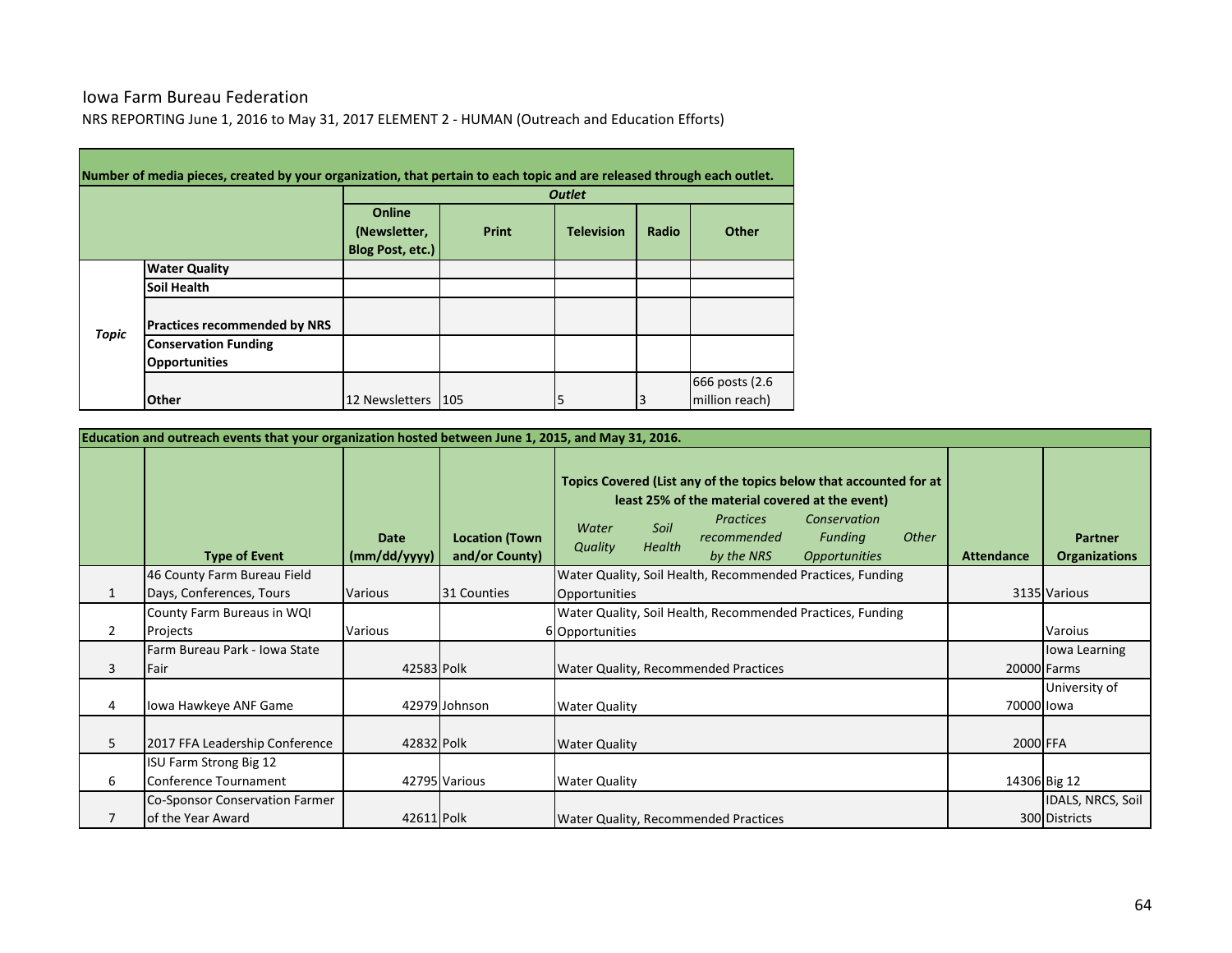# Iowa Pork Producers Association

|                | Funding sources appropriated by or for your organization, related to soil conservation, water quality, or Nutrient Reduction Strategy efforts |                                                               |                                           |                                             |                                                                           |                                                                                                                                                  |                                                                                                      |                                                                                               |  |  |  |  |
|----------------|-----------------------------------------------------------------------------------------------------------------------------------------------|---------------------------------------------------------------|-------------------------------------------|---------------------------------------------|---------------------------------------------------------------------------|--------------------------------------------------------------------------------------------------------------------------------------------------|------------------------------------------------------------------------------------------------------|-----------------------------------------------------------------------------------------------|--|--|--|--|
|                | <b>Program Name or</b><br><b>Description</b>                                                                                                  | <b>Funding Amount</b><br>for your<br>organization<br>(5/year) | <b>Total Project</b><br>Funding (\$/year) | <b>Primary Funding</b><br><b>Source</b>     | How would you<br>(Please use one of<br>the classifications<br>shownbelow) | How many years will<br>this funding be<br>classify this funding? predictably available<br>in the future?<br>(Excluding this<br>reporting period) | How many years has<br>this funding been<br>available so far?<br>(Excluding this<br>reporting period) | <b>Primary Product of</b><br><b>Funding (Please use one</b><br>of the options shown<br>below) |  |  |  |  |
| 1              | Iowa Agriculture<br><b>Water Alliance</b>                                                                                                     | 250000                                                        |                                           | <b>IPPA Association</b><br>payment to IAWA  | Annual Approp.                                                            | based on BOD<br>approval                                                                                                                         |                                                                                                      | NRS Infrastructure,<br>coordination support,<br>2 other                                       |  |  |  |  |
| 2              | Cover Crop Research<br>- ISU                                                                                                                  | 57955                                                         |                                           | <b>Research Grant to</b><br><b>ISU</b>      | <b>Grant Based funding</b>                                                |                                                                                                                                                  |                                                                                                      | 1 Research                                                                                    |  |  |  |  |
| 3              | <b>Iowa Nutrient</b><br>Research &<br><b>Education Council</b>                                                                                | \$25,000                                                      |                                           | <b>IPPA Association</b><br>payment to INREC | Annual Approp.                                                            | based on BOD<br>approval                                                                                                                         |                                                                                                      | NRS Infrastructure,<br>monitoring, coordination<br>2 support, research, other                 |  |  |  |  |
| 4              | <b>Big Creek Watershed</b><br>Appreciation                                                                                                    | 346.26                                                        |                                           | Event support grant<br>from IPPA            | <b>Grant Based funding</b>                                                | based on committee<br>approval                                                                                                                   |                                                                                                      | 4 Other (outreach support)                                                                    |  |  |  |  |
| 5              | Conservation<br>Districts of Iowa<br>Sponsorship                                                                                              | 1000                                                          |                                           | Event support grant<br>from IPPA            | <b>Grant Based funding</b>                                                | based on committee<br>approval                                                                                                                   |                                                                                                      | 0 Other (outreach support)                                                                    |  |  |  |  |
| 6              | Page Co. SWCD field<br>day lunch<br>sponsorship                                                                                               | \$272                                                         |                                           | Event support grant<br>from IPPA            | <b>Grant Based funding</b>                                                | based on committee<br>approval                                                                                                                   |                                                                                                      | 0 Other (outreach support)                                                                    |  |  |  |  |
| $\overline{7}$ | IAWA - Field Day<br>lunch sponsorship                                                                                                         | \$403                                                         |                                           | Event support grant<br>from IPPA            | <b>Grant Based funding</b>                                                | based on committee<br>approval                                                                                                                   |                                                                                                      | 0 Other (outreach support)                                                                    |  |  |  |  |
| 8              |                                                                                                                                               | Note - \$ all<br>allocated FROM<br><b>IPPA</b>                |                                           |                                             |                                                                           |                                                                                                                                                  |                                                                                                      |                                                                                               |  |  |  |  |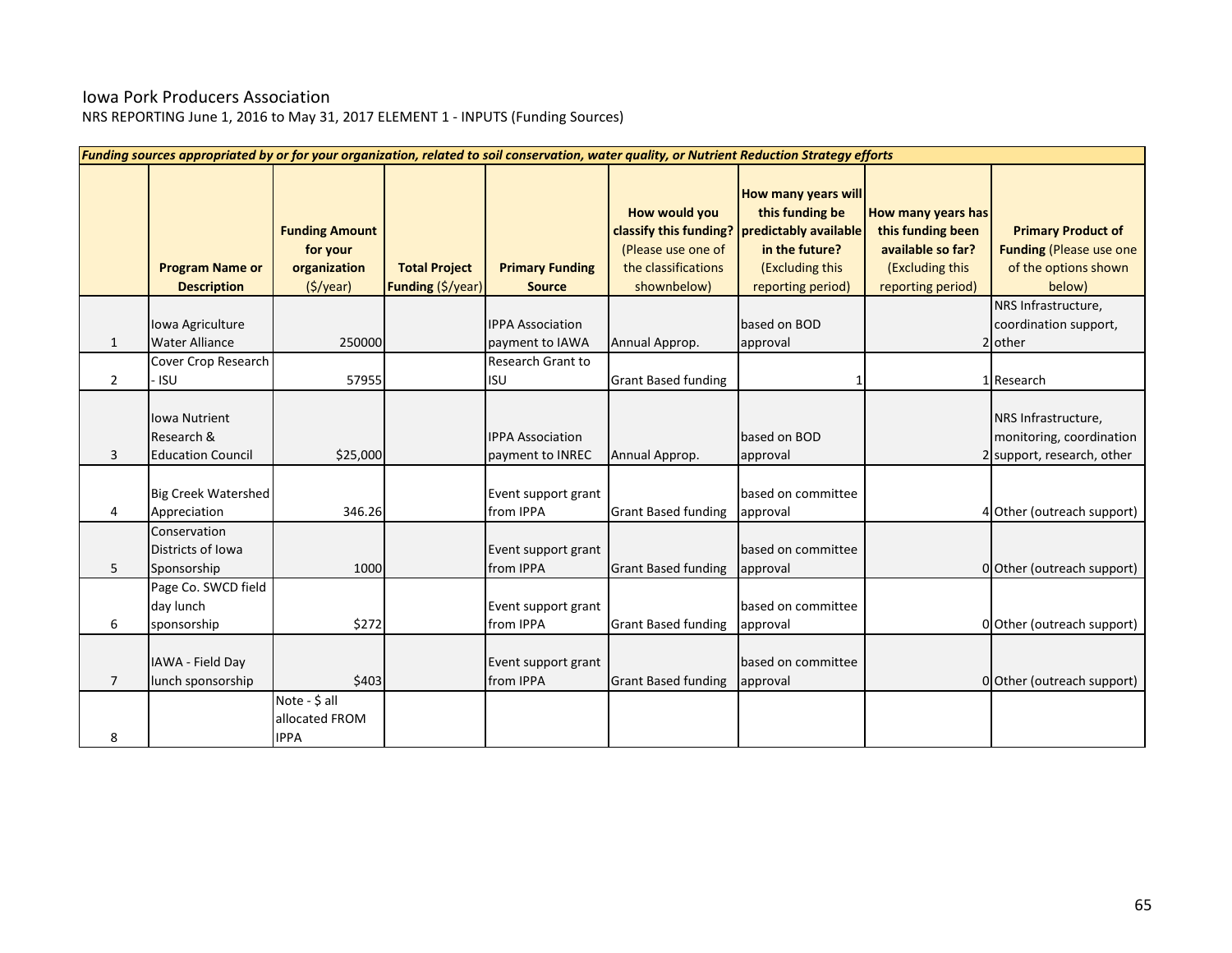# Iowa Pork Producers Association

**Contract** 

NRS REPORTING June 1, 2016 to May 31, 2017 ELEMENT 2 - HUMAN (Outreach and Education Efforts)

|       | Number of media pieces, created by your organization, that pertain to each topic and are released through each outlet. |                                            |          |                   |       |       |  |  |  |  |  |  |
|-------|------------------------------------------------------------------------------------------------------------------------|--------------------------------------------|----------|-------------------|-------|-------|--|--|--|--|--|--|
|       |                                                                                                                        | <b>Outlet</b>                              |          |                   |       |       |  |  |  |  |  |  |
|       |                                                                                                                        | Online<br>(Newsletter,<br>Blog Post, etc.) | Print    | <b>Television</b> | Radio | Other |  |  |  |  |  |  |
|       | <b>Water Quality</b>                                                                                                   | 20                                         | <b>g</b> |                   |       |       |  |  |  |  |  |  |
|       | Soil Health                                                                                                            | 11                                         |          |                   |       |       |  |  |  |  |  |  |
| Topic | <b>Practices recommended by NRS</b>                                                                                    | 19                                         | 18       |                   |       |       |  |  |  |  |  |  |
|       | <b>Conservation Funding</b>                                                                                            |                                            |          |                   |       |       |  |  |  |  |  |  |
|       | <b>Opportunities</b>                                                                                                   | 5                                          | 3        |                   |       |       |  |  |  |  |  |  |
|       | <b>Other</b>                                                                                                           |                                            |          |                   |       |       |  |  |  |  |  |  |

| Education and outreach events that your organization hosted between June 1, 2015, and May 31, 2016. |                                                   |                             |                                         |                                                                                                                                                                             |  |  |  |   |           |  |  |
|-----------------------------------------------------------------------------------------------------|---------------------------------------------------|-----------------------------|-----------------------------------------|-----------------------------------------------------------------------------------------------------------------------------------------------------------------------------|--|--|--|---|-----------|--|--|
|                                                                                                     |                                                   |                             |                                         | Topics Covered (List any of the topics below that accounted for at<br>least 25% of the material covered at the event)                                                       |  |  |  |   |           |  |  |
|                                                                                                     | <b>Type of Event</b>                              | <b>Date</b><br>(mm/dd/yyyy) | <b>Location (Town</b><br>and/or County) | Conservation<br><b>Practices</b><br>Soil<br>Water<br><b>Other</b><br>Funding<br>recommended<br>Health<br>Quality<br>by the NRS<br><b>Opportunities</b><br><b>Attendance</b> |  |  |  |   |           |  |  |
|                                                                                                     | Iowa Pork Congress Seminar -                      |                             |                                         |                                                                                                                                                                             |  |  |  |   |           |  |  |
|                                                                                                     | 'Manure, Nutrient Utilization &<br>Water Quality" |                             | 42760 Des Moines, Polk                  |                                                                                                                                                                             |  |  |  | x | <b>60</b> |  |  |

and the control of the control of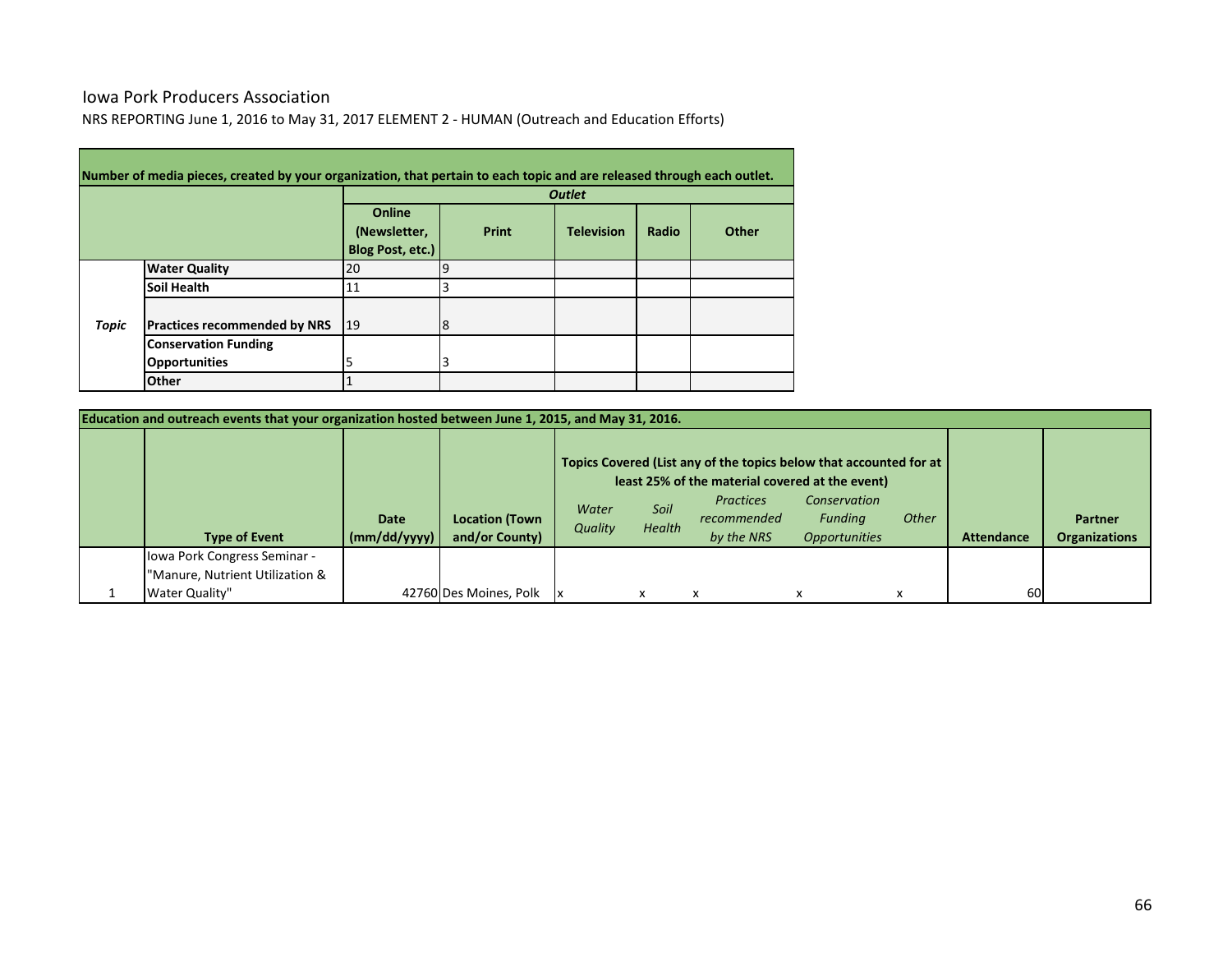### Iowa Soybean Association

| Staff resources for implementing the NRS and/or water quality |     |  |  |  |  |  |  |  |  |  |
|---------------------------------------------------------------|-----|--|--|--|--|--|--|--|--|--|
| improvement<br><b>FTEs</b>                                    |     |  |  |  |  |  |  |  |  |  |
| Infrastructure staff (e.g. administrative                     | 2.5 |  |  |  |  |  |  |  |  |  |
| 6.5<br><b>Research Staff</b>                                  |     |  |  |  |  |  |  |  |  |  |
|                                                               |     |  |  |  |  |  |  |  |  |  |
|                                                               |     |  |  |  |  |  |  |  |  |  |
| On-the-ground implementation staff                            | 4.5 |  |  |  |  |  |  |  |  |  |
| Other                                                         |     |  |  |  |  |  |  |  |  |  |

|   | Funding sources appropriated by or for your organization, related to soil conservation, water quality, or Nutrient Reduction Strategy efforts |                                                               |                                                          |                        |                                                                           |                                                                                                                                                    |                                                                                                      |                                                                                               |  |  |  |  |
|---|-----------------------------------------------------------------------------------------------------------------------------------------------|---------------------------------------------------------------|----------------------------------------------------------|------------------------|---------------------------------------------------------------------------|----------------------------------------------------------------------------------------------------------------------------------------------------|------------------------------------------------------------------------------------------------------|-----------------------------------------------------------------------------------------------|--|--|--|--|
|   | <b>Program Name</b><br>or Description                                                                                                         | <b>Funding Amount</b><br>for your<br>organization<br>(5/year) | <b>Total Project Funding Primary Funding</b><br>(S/year) | <b>Source</b>          | How would you<br>(Please use one of<br>the classifications<br>shownbelow) | How many years will<br>this funding be<br>classify this funding?   predictably available<br>in the future?<br>(Excluding this<br>reporting period) | How many years has<br>this funding been<br>available so far?<br>(Excluding this<br>reporting period) | <b>Primary Product of</b><br><b>Funding (Please use one</b><br>of the options shown<br>below) |  |  |  |  |
| 1 | <b>Headwaters of</b><br>North Raccoon<br><b>WQI</b>                                                                                           | 7500                                                          |                                                          | <b>State Agency</b>    | Grant-based funding                                                       |                                                                                                                                                    |                                                                                                      | On-the-ground<br>implementation<br>0 (watershed planning)                                     |  |  |  |  |
| 2 | National Fish &<br>Wildlife<br>Foundation (via<br>IAWA) for<br>conservation<br>planning                                                       | 45571                                                         |                                                          | Other                  | Grant-based funding                                                       |                                                                                                                                                    |                                                                                                      | On-the-ground<br>implementation<br>0 (conservation planning)                                  |  |  |  |  |
| 3 | Lyons<br>Creek/Boone<br><b>River water</b><br>monitoring<br>(TNC)                                                                             | \$10,353                                                      |                                                          | \$10,353 Private Grant | Grant-based funding                                                       |                                                                                                                                                    |                                                                                                      | 11 Water monitoring                                                                           |  |  |  |  |
| 4 | <b>APSIM</b><br>modeling<br>project                                                                                                           | 25000                                                         |                                                          | 50000 State Agency     | Grant-based funding                                                       |                                                                                                                                                    |                                                                                                      | 2 Research                                                                                    |  |  |  |  |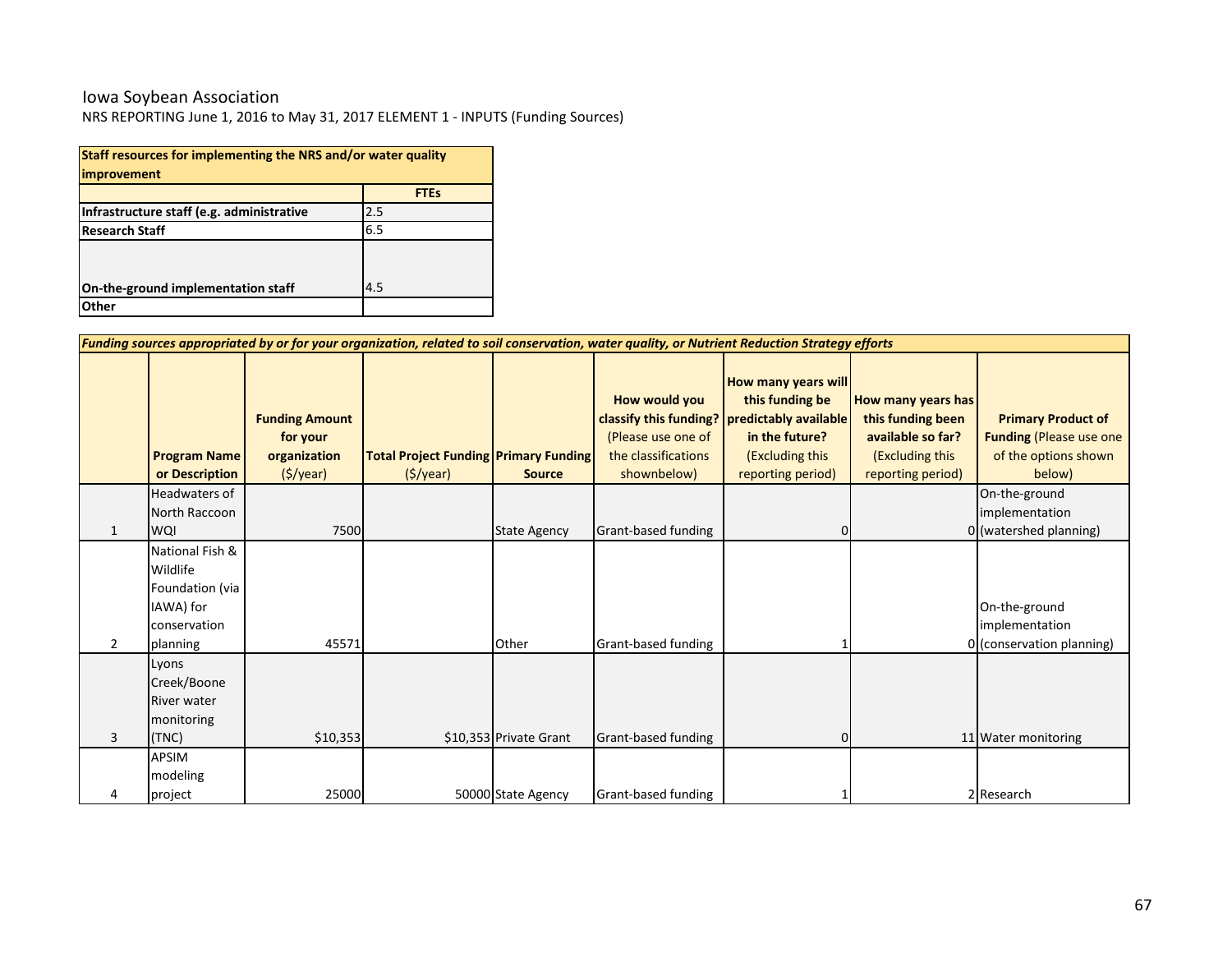|                | ISU Agronomy -                 |          |             |                                     |                               |                |                                       |
|----------------|--------------------------------|----------|-------------|-------------------------------------|-------------------------------|----------------|---------------------------------------|
|                | soil, tile                     |          |             |                                     |                               |                |                                       |
|                | drainage,                      |          |             |                                     |                               |                |                                       |
| 5              | modeling                       | 32250    |             | \$43,000 State University           | Grant-based funding           | 1              | 1 Research                            |
|                | WQI - Boone                    |          |             |                                     |                               |                |                                       |
|                | River                          |          |             |                                     |                               |                |                                       |
| 6              | Watershed                      | \$52,350 |             | <b>State Agency</b>                 | Grant-based funding           | 1              | 3 Water monitoring; Other             |
|                | WQI - Miller                   |          |             |                                     |                               |                |                                       |
|                | Creek                          |          |             |                                     |                               |                |                                       |
| $\overline{7}$ | Watershed                      | \$21,666 |             | <b>State Agency</b>                 | Grant-based funding           | $\mathbf{1}$   | 3 Water monitoring                    |
|                | WQI - Van                      |          |             |                                     |                               |                |                                       |
|                | Zante                          |          |             |                                     |                               |                |                                       |
| 8              | Watershed                      | \$24,170 |             | <b>State Agency</b>                 | Grant-based funding           | 1              | 3 Water monitoring                    |
|                | WQI - Crooked                  |          |             |                                     |                               |                |                                       |
|                | 9 Creek                        | 20698    |             | <b>State Agency</b>                 | Grant-based funding           | $\mathbf{1}$   | 3 Water monitoring                    |
|                | $\overline{\text{CSP}}$        |          |             |                                     |                               |                | On-the-ground                         |
|                | 10 Conservation                | 45000    |             | 176591 Federal Agency               | Grant-based funding           | 1              | 2 implementation                      |
|                | Oxbow water                    |          |             |                                     |                               |                |                                       |
|                | 11 monitoring                  | 12685    |             | 28375 Private Grant                 | Grant-based funding           | $\mathbf{1}$   | 2 Water monitoring                    |
|                | Turkey River -                 |          |             |                                     |                               |                | On-the-ground                         |
|                | 12 AgSolver/Profit             | 28000    |             | 35000 State Agency                  | Grant-based funding           | 1              | 1 implementation                      |
|                | WQI - Rock                     |          |             |                                     |                               |                | On-the-ground                         |
|                | 13 Creek                       | 58260    |             | 275190 State Agency                 | Grant-based funding           | $\mathbf{1}$   | 2 implementation                      |
|                | WQI - Benton                   |          |             |                                     |                               |                |                                       |
|                | 14 County                      | 11962    |             | <b>State Agency</b>                 | Grant-based funding           | 1              | 3 Water monitoring                    |
|                | WQI - Lower                    |          |             |                                     |                               |                |                                       |
|                | 15 Skunk River                 | 7854     |             | <b>State Agency</b>                 | Grant-based funding           | $\mathbf{1}$   | 2 Water monitoring                    |
|                | <b>RCPP Middle</b>             |          |             |                                     |                               |                | NRS infrastructure; on-               |
|                | 16 Cedar/Cedar                 | 25000    | 125000 City |                                     | Long term funding             | 4              | 1 the-ground                          |
|                | Watershed                      |          |             |                                     |                               |                | On-the-ground                         |
|                | 17 Planning                    | 70892    |             | 150000 Private Grant                | Grant-based funding           | $\mathbf{1}$   | 2 implementation                      |
|                | <b>Iowa Nutrient</b>           |          |             |                                     |                               |                |                                       |
|                | 18 Research                    | 16000    |             | 33244 State University<br>Commodity | Grant-based funding<br>Annual | 1              | 2 Research<br>NRS infrastructure; on- |
|                | Iowa Soybean<br>19 Association | 822622   |             | 822622 Checkoff                     |                               | $\mathbf{1}$   | 15 the-ground                         |
|                | Audubon SWCD                   |          |             |                                     | appropriations                |                |                                       |
|                | 20 - Crabapple                 | 1500     |             | 1500 State Agency                   | Grant-based funding           | $\mathbf{1}$   | 2 Water monitoring                    |
|                | Conservation                   |          |             |                                     |                               |                | On-the-ground                         |
|                | 21 Planning (NRCS)             | 30000    |             | 100000 Federal Agency               | Grant-based funding           | $\mathbf{1}$   | 3 implementation                      |
|                | <b>IDALS-SSCC -</b>            |          |             |                                     |                               |                | Water and soil                        |
|                | 22 low cost water              | 20000    |             | 44326 State Agency                  | Grant-based funding           | 1              | 2 monitoring; research                |
|                | On-Farm The                    |          |             |                                     |                               |                | Research; Other (Strip-               |
|                | 23 Climate                     | 25000    |             | 25000 Private Grant                 | Grant-based funding           | $\overline{0}$ | 0 trials)                             |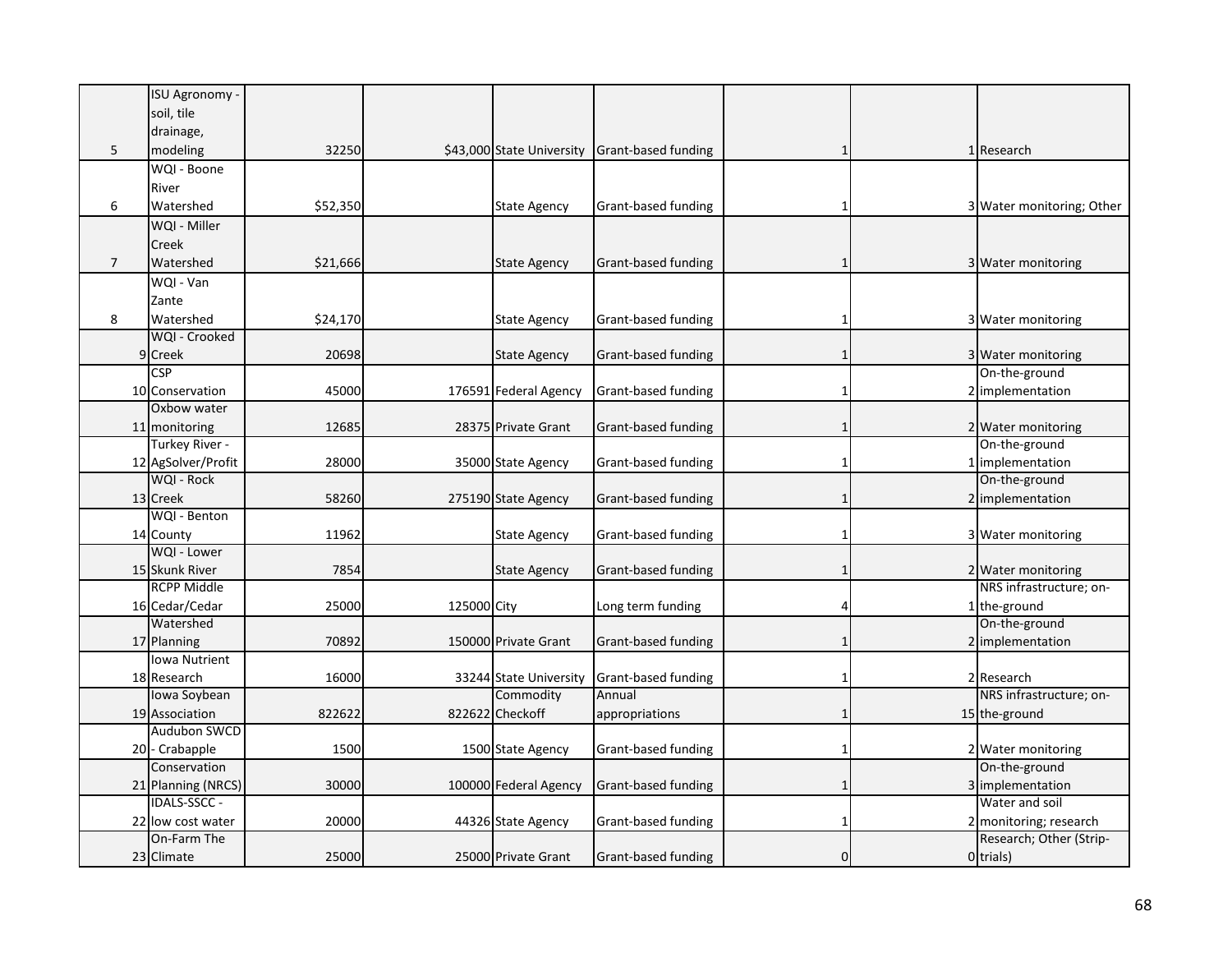| On-Farm EDF        |        |                     |                            |  | Research; Other (Strip- |
|--------------------|--------|---------------------|----------------------------|--|-------------------------|
| 24 Nitrogen Trials | 5400   | 5400 Private Grant  | <b>Grant-based funding</b> |  | Oltrials)               |
| On-Farm La         |        |                     |                            |  | Research; Other (Strip- |
| 25 Crosse Seed     | 10000  | 10000 Private Grant | Grant-based funding        |  | Otrials)                |
| Integrated Farm    |        |                     | Annual                     |  | Research; Other (Strip- |
| 26 and Livestock   | 400000 | 400000 State Agency | appropriations             |  | 11 trials, guided stalk |
| Iowa Soybean       |        | Commodity           | Annual                     |  | NRS infrastructure; on- |
| 27 Association     | 421000 | 421000 Checkoff     | appropriations             |  | 15 the-ground           |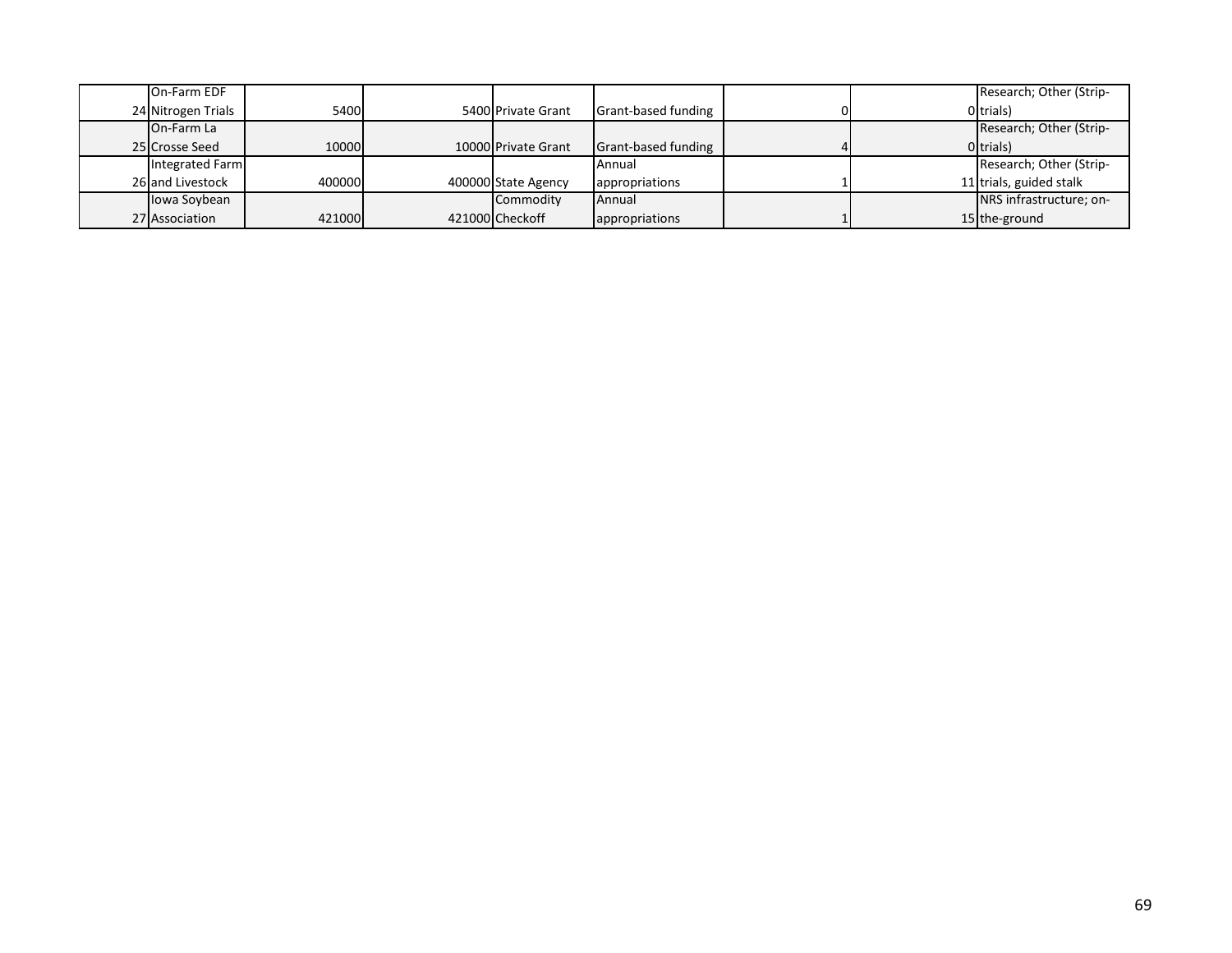### NRS REPORTING June 1, 2016 to May 31, 2017 ELEMENT 2 - HUMAN (Outreach and Education Efforts) Iowa Soybean Association

|       |                                     | <b>Outlet</b>                              |          |                   |       |       |  |  |  |
|-------|-------------------------------------|--------------------------------------------|----------|-------------------|-------|-------|--|--|--|
|       |                                     | Online<br>(Newsletter,<br>Blog Post, etc.) | Print    | <b>Television</b> | Radio | Other |  |  |  |
|       | <b>Water Quality</b>                | 13                                         | 8        |                   |       |       |  |  |  |
| Topic | Soil Health                         |                                            |          |                   |       |       |  |  |  |
|       | <b>Practices recommended by NRS</b> | 28                                         | <u>g</u> | 0                 |       |       |  |  |  |
|       | <b>Conservation Funding</b>         |                                            |          |                   |       |       |  |  |  |
|       | <b>Opportunities</b>                |                                            | '2       | 0                 |       |       |  |  |  |
|       | Other                               | 19                                         | 14       |                   | 15    |       |  |  |  |

| Education and outreach events that your organization hosted between June 1, 2015, and May 31, 2016. |                                                       |                             |                                         |                             |                |                                                                                                  |                                                                                                                                     |       |                   |                                        |
|-----------------------------------------------------------------------------------------------------|-------------------------------------------------------|-----------------------------|-----------------------------------------|-----------------------------|----------------|--------------------------------------------------------------------------------------------------|-------------------------------------------------------------------------------------------------------------------------------------|-------|-------------------|----------------------------------------|
|                                                                                                     | <b>Type of Event</b>                                  | <b>Date</b><br>(mm/dd/yyyy) | <b>Location (Town</b><br>and/or County) | Water<br>Quality            | Soil<br>Health | least 25% of the material covered at the event)<br><b>Practices</b><br>recommended<br>by the NRS | Topics Covered (List any of the topics below that accounted for at<br>Conservation<br><b>Funding</b><br><i><b>Opportunities</b></i> | Other | <b>Attendance</b> | <b>Partner</b><br><b>Organizations</b> |
|                                                                                                     |                                                       |                             |                                         |                             |                | Practices                                                                                        | Conservation                                                                                                                        |       |                   |                                        |
|                                                                                                     |                                                       |                             |                                         | Water                       |                | recommended                                                                                      | <b>Funding</b>                                                                                                                      |       |                   |                                        |
| $\mathbf{1}$                                                                                        | Saturated Buffer Install                              | 42608 Perry                 |                                         | Quality                     |                | by the NRS                                                                                       | Opportunities                                                                                                                       |       |                   | 40 IAWA                                |
|                                                                                                     |                                                       |                             |                                         |                             |                | Practices                                                                                        | Conservation                                                                                                                        |       |                   |                                        |
|                                                                                                     | Gov. Branstad WQ Tour Sac                             |                             |                                         | Water                       |                | recommended                                                                                      | Funding                                                                                                                             |       |                   |                                        |
| $\overline{2}$                                                                                      | County                                                |                             | 42613 Sac County                        | Quality                     |                | by the NRS                                                                                       | Opportunities                                                                                                                       |       |                   | 40 Sac SWCD, NRCS                      |
| 3                                                                                                   | Miller Creek Water Mointoring<br><b>Group Meeting</b> |                             | 42628 Black Hawk County                 | Water<br><b>Quality</b>     | Soil<br>Health | Practices<br>recommended<br>by the NRS                                                           | Conservation<br><b>Funding</b><br>Opportunities                                                                                     |       |                   | 12 Miller Creek WQI                    |
|                                                                                                     |                                                       |                             |                                         |                             |                | Practices                                                                                        | Conservation                                                                                                                        |       |                   |                                        |
|                                                                                                     | Mark Jackson Farm Tour with                           |                             |                                         | Water                       | Soil           | recommended                                                                                      | <b>Funding</b>                                                                                                                      |       |                   |                                        |
| 4                                                                                                   | <b>Drake University</b>                               |                             | 42643 Rose Hill                         | Quality                     | Health         | by the NRS                                                                                       | Opportunities                                                                                                                       |       |                   | 65 Drake University                    |
|                                                                                                     |                                                       |                             |                                         |                             |                | Practices                                                                                        | Conservation                                                                                                                        |       |                   |                                        |
|                                                                                                     |                                                       |                             |                                         | Water                       | Soil           | recommended                                                                                      | <b>Funding</b>                                                                                                                      |       |                   |                                        |
| 5                                                                                                   | <b>EPC Tour of Wright County</b>                      |                             | 42688 Wright County                     | Quality                     | Health         | by the NRS                                                                                       | Opportunities                                                                                                                       |       |                   | 10 DNR                                 |
|                                                                                                     | Farm visits for conservation                          |                             |                                         |                             |                |                                                                                                  | Water Quality, Soil Health, Practices recommended by the NRS,                                                                       |       |                   |                                        |
| 6                                                                                                   | planning                                              | Throughout                  | Statewide                               | <b>Conservation Funding</b> |                |                                                                                                  |                                                                                                                                     |       |                   | 26 NRCS, IAWA                          |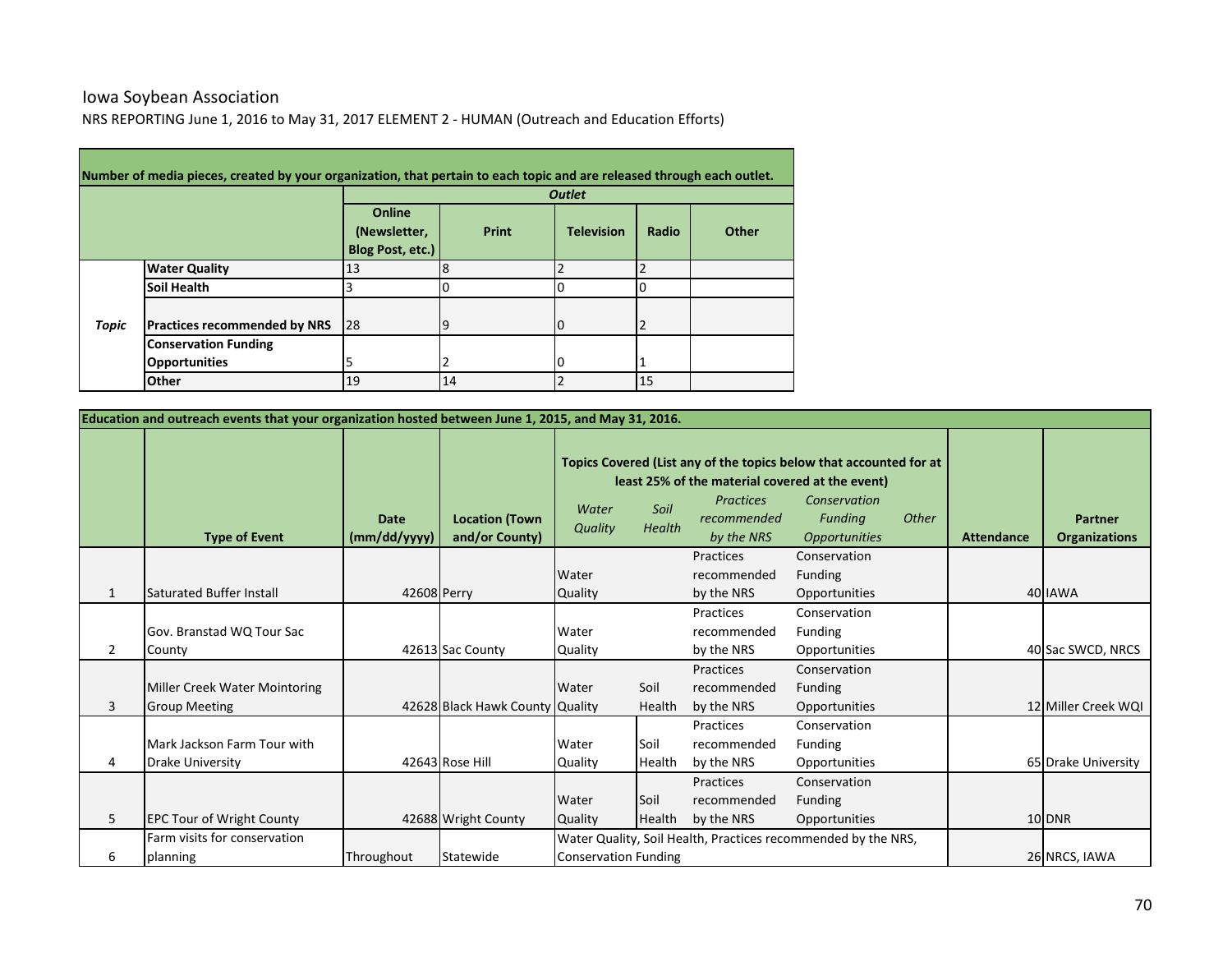| <b>Conservation Planning</b><br>8<br>outreach/communication<br>42809 Statewide<br>Conservation funding opportunity<br>5,000 recipients<br>2/7/2017<br>Iowa Soybean Assoc. Research<br>Water Quality, Soil Health, Practices recommended by the NRS,<br>2/8/2017<br>9<br>Conference<br>Conservation Funding, other<br>Des Moines<br>435 Numerous<br><b>Guided Stalk Sampling Review</b><br>X<br>42788 Storm Lake, IA<br>X<br>30<br>10<br>Meeting<br>X<br><b>Guided Stalk Sampling Review</b><br>$\mathsf X$<br>X<br>15<br>11<br>Meeting<br>42788 Remsen, IA<br>х<br><b>Guided Stalk Sampling Review</b><br>$\mathsf{X}$<br>42758 Waterloo, IA<br>X<br>10<br>12<br>Meeting<br>X<br><b>Guided Stalk Sampling Review</b><br>$\mathsf X$<br>30<br>13<br>Meeting<br>42758 La Porte City, IA<br>X<br>X<br>Watershed meeting, North of<br>14<br>42720 St. Ansgar<br>18 Mitchell SWCD<br>Nine<br>X<br>$\pmb{\chi}$<br>X<br>Watershed meeting, Upper Cedar<br><b>RCPP</b><br>15<br>42 Mitchell SWCD<br>42752 Osage, IA<br>$\boldsymbol{\mathsf{x}}$<br>$\boldsymbol{\mathsf{x}}$<br>$\boldsymbol{\mathsf{x}}$<br>Field Day, Soil and Water<br><b>Conservation Week</b><br>16<br>42859 Madrid, IA<br>X<br>30 idals<br>x<br><b>Bremer County Bioreactor Field</b><br>20 ISU Ext.<br>17<br>42626 Bremer County<br>Day<br>$\pmb{\mathsf{X}}$<br>$\pmb{\mathsf{X}}$<br>$\pmb{\mathsf{x}}$<br>X<br>30 IAWA/IDALS<br>18<br>Tom Vincent Field Day<br>42608 Perry, IA<br>$\pmb{\mathsf{x}}$<br>X<br>19<br>Illinois Farm Bureau<br>50 SWCD<br>42591 Benton County<br>$\pmb{\chi}$<br>x<br>$\boldsymbol{\mathsf{x}}$<br>X<br>Benton/Tama Saturated Buffer<br>30 IDALS<br>$20\,$<br>Field Day<br>42529 Tama County<br>$\pmb{\mathsf{x}}$<br>x<br>Iowa Agriculture<br>21<br>42570 Laurens<br>15 Water Alliance,<br><b>Watershed Plan Meeting</b><br>Water Quality, Soil Health, Practices recommended by the NRS<br>Iowa Agriculture<br>22<br>Water Quality, Soil Health, Practices recommended by the NRS<br>13 Water Alliance,<br><b>Watershed Plan Meeting</b><br>43715 Laurens<br><b>Black Hawk</b><br>Water Quality, Practices recommended by the NRS, Conservation<br>15 SWCD, NRCS<br>23<br>Water Monitoring Workshop<br>42628 La Porte City<br><b>Funding Opportunities</b><br>Iowa Agriculture<br>24<br>Water Quality, Soil Health, Practices recommended by the NRS<br>14 Water Alliance,<br><b>Watershed Plan Meeting</b><br>42710 Laurens<br>Water Quality, Soil Health, Practices recommended by the NRS,<br>Iowa Agriculture<br>25<br>27 Water Alliance,<br>Watershed Open House<br>42717 Laurens<br><b>Conservation Funding Opportunities</b><br>Water Quality, Practices recommended by the NRS, Conservation<br>Henry SWCD,<br>10 NRCS, Chem-Gro<br>26<br>42768 Houghton<br>Water Monitoring Workshop<br><b>Funding Opportunities</b> | $\overline{7}$ | Latham Seeds Field Day | 42601 Scott County | Soil Health, Cover Crops | 50 Latham Seeds |
|---------------------------------------------------------------------------------------------------------------------------------------------------------------------------------------------------------------------------------------------------------------------------------------------------------------------------------------------------------------------------------------------------------------------------------------------------------------------------------------------------------------------------------------------------------------------------------------------------------------------------------------------------------------------------------------------------------------------------------------------------------------------------------------------------------------------------------------------------------------------------------------------------------------------------------------------------------------------------------------------------------------------------------------------------------------------------------------------------------------------------------------------------------------------------------------------------------------------------------------------------------------------------------------------------------------------------------------------------------------------------------------------------------------------------------------------------------------------------------------------------------------------------------------------------------------------------------------------------------------------------------------------------------------------------------------------------------------------------------------------------------------------------------------------------------------------------------------------------------------------------------------------------------------------------------------------------------------------------------------------------------------------------------------------------------------------------------------------------------------------------------------------------------------------------------------------------------------------------------------------------------------------------------------------------------------------------------------------------------------------------------------------------------------------------------------------------------------------------------------------------------------------------------------------------------------------------------------------------------------------------------------------------------------------------------------------------------------------------------------------------------------------------------------------------------------------------------|----------------|------------------------|--------------------|--------------------------|-----------------|
|                                                                                                                                                                                                                                                                                                                                                                                                                                                                                                                                                                                                                                                                                                                                                                                                                                                                                                                                                                                                                                                                                                                                                                                                                                                                                                                                                                                                                                                                                                                                                                                                                                                                                                                                                                                                                                                                                                                                                                                                                                                                                                                                                                                                                                                                                                                                                                                                                                                                                                                                                                                                                                                                                                                                                                                                                                 |                |                        |                    |                          |                 |
|                                                                                                                                                                                                                                                                                                                                                                                                                                                                                                                                                                                                                                                                                                                                                                                                                                                                                                                                                                                                                                                                                                                                                                                                                                                                                                                                                                                                                                                                                                                                                                                                                                                                                                                                                                                                                                                                                                                                                                                                                                                                                                                                                                                                                                                                                                                                                                                                                                                                                                                                                                                                                                                                                                                                                                                                                                 |                |                        |                    |                          |                 |
|                                                                                                                                                                                                                                                                                                                                                                                                                                                                                                                                                                                                                                                                                                                                                                                                                                                                                                                                                                                                                                                                                                                                                                                                                                                                                                                                                                                                                                                                                                                                                                                                                                                                                                                                                                                                                                                                                                                                                                                                                                                                                                                                                                                                                                                                                                                                                                                                                                                                                                                                                                                                                                                                                                                                                                                                                                 |                |                        |                    |                          |                 |
|                                                                                                                                                                                                                                                                                                                                                                                                                                                                                                                                                                                                                                                                                                                                                                                                                                                                                                                                                                                                                                                                                                                                                                                                                                                                                                                                                                                                                                                                                                                                                                                                                                                                                                                                                                                                                                                                                                                                                                                                                                                                                                                                                                                                                                                                                                                                                                                                                                                                                                                                                                                                                                                                                                                                                                                                                                 |                |                        |                    |                          |                 |
|                                                                                                                                                                                                                                                                                                                                                                                                                                                                                                                                                                                                                                                                                                                                                                                                                                                                                                                                                                                                                                                                                                                                                                                                                                                                                                                                                                                                                                                                                                                                                                                                                                                                                                                                                                                                                                                                                                                                                                                                                                                                                                                                                                                                                                                                                                                                                                                                                                                                                                                                                                                                                                                                                                                                                                                                                                 |                |                        |                    |                          |                 |
|                                                                                                                                                                                                                                                                                                                                                                                                                                                                                                                                                                                                                                                                                                                                                                                                                                                                                                                                                                                                                                                                                                                                                                                                                                                                                                                                                                                                                                                                                                                                                                                                                                                                                                                                                                                                                                                                                                                                                                                                                                                                                                                                                                                                                                                                                                                                                                                                                                                                                                                                                                                                                                                                                                                                                                                                                                 |                |                        |                    |                          |                 |
|                                                                                                                                                                                                                                                                                                                                                                                                                                                                                                                                                                                                                                                                                                                                                                                                                                                                                                                                                                                                                                                                                                                                                                                                                                                                                                                                                                                                                                                                                                                                                                                                                                                                                                                                                                                                                                                                                                                                                                                                                                                                                                                                                                                                                                                                                                                                                                                                                                                                                                                                                                                                                                                                                                                                                                                                                                 |                |                        |                    |                          |                 |
| FB, IDALS, Benton                                                                                                                                                                                                                                                                                                                                                                                                                                                                                                                                                                                                                                                                                                                                                                                                                                                                                                                                                                                                                                                                                                                                                                                                                                                                                                                                                                                                                                                                                                                                                                                                                                                                                                                                                                                                                                                                                                                                                                                                                                                                                                                                                                                                                                                                                                                                                                                                                                                                                                                                                                                                                                                                                                                                                                                                               |                |                        |                    |                          |                 |
|                                                                                                                                                                                                                                                                                                                                                                                                                                                                                                                                                                                                                                                                                                                                                                                                                                                                                                                                                                                                                                                                                                                                                                                                                                                                                                                                                                                                                                                                                                                                                                                                                                                                                                                                                                                                                                                                                                                                                                                                                                                                                                                                                                                                                                                                                                                                                                                                                                                                                                                                                                                                                                                                                                                                                                                                                                 |                |                        |                    |                          |                 |
|                                                                                                                                                                                                                                                                                                                                                                                                                                                                                                                                                                                                                                                                                                                                                                                                                                                                                                                                                                                                                                                                                                                                                                                                                                                                                                                                                                                                                                                                                                                                                                                                                                                                                                                                                                                                                                                                                                                                                                                                                                                                                                                                                                                                                                                                                                                                                                                                                                                                                                                                                                                                                                                                                                                                                                                                                                 |                |                        |                    |                          |                 |
|                                                                                                                                                                                                                                                                                                                                                                                                                                                                                                                                                                                                                                                                                                                                                                                                                                                                                                                                                                                                                                                                                                                                                                                                                                                                                                                                                                                                                                                                                                                                                                                                                                                                                                                                                                                                                                                                                                                                                                                                                                                                                                                                                                                                                                                                                                                                                                                                                                                                                                                                                                                                                                                                                                                                                                                                                                 |                |                        |                    |                          |                 |
|                                                                                                                                                                                                                                                                                                                                                                                                                                                                                                                                                                                                                                                                                                                                                                                                                                                                                                                                                                                                                                                                                                                                                                                                                                                                                                                                                                                                                                                                                                                                                                                                                                                                                                                                                                                                                                                                                                                                                                                                                                                                                                                                                                                                                                                                                                                                                                                                                                                                                                                                                                                                                                                                                                                                                                                                                                 |                |                        |                    |                          |                 |
|                                                                                                                                                                                                                                                                                                                                                                                                                                                                                                                                                                                                                                                                                                                                                                                                                                                                                                                                                                                                                                                                                                                                                                                                                                                                                                                                                                                                                                                                                                                                                                                                                                                                                                                                                                                                                                                                                                                                                                                                                                                                                                                                                                                                                                                                                                                                                                                                                                                                                                                                                                                                                                                                                                                                                                                                                                 |                |                        |                    |                          |                 |
|                                                                                                                                                                                                                                                                                                                                                                                                                                                                                                                                                                                                                                                                                                                                                                                                                                                                                                                                                                                                                                                                                                                                                                                                                                                                                                                                                                                                                                                                                                                                                                                                                                                                                                                                                                                                                                                                                                                                                                                                                                                                                                                                                                                                                                                                                                                                                                                                                                                                                                                                                                                                                                                                                                                                                                                                                                 |                |                        |                    |                          |                 |
|                                                                                                                                                                                                                                                                                                                                                                                                                                                                                                                                                                                                                                                                                                                                                                                                                                                                                                                                                                                                                                                                                                                                                                                                                                                                                                                                                                                                                                                                                                                                                                                                                                                                                                                                                                                                                                                                                                                                                                                                                                                                                                                                                                                                                                                                                                                                                                                                                                                                                                                                                                                                                                                                                                                                                                                                                                 |                |                        |                    |                          |                 |
|                                                                                                                                                                                                                                                                                                                                                                                                                                                                                                                                                                                                                                                                                                                                                                                                                                                                                                                                                                                                                                                                                                                                                                                                                                                                                                                                                                                                                                                                                                                                                                                                                                                                                                                                                                                                                                                                                                                                                                                                                                                                                                                                                                                                                                                                                                                                                                                                                                                                                                                                                                                                                                                                                                                                                                                                                                 |                |                        |                    |                          |                 |
|                                                                                                                                                                                                                                                                                                                                                                                                                                                                                                                                                                                                                                                                                                                                                                                                                                                                                                                                                                                                                                                                                                                                                                                                                                                                                                                                                                                                                                                                                                                                                                                                                                                                                                                                                                                                                                                                                                                                                                                                                                                                                                                                                                                                                                                                                                                                                                                                                                                                                                                                                                                                                                                                                                                                                                                                                                 |                |                        |                    |                          |                 |
|                                                                                                                                                                                                                                                                                                                                                                                                                                                                                                                                                                                                                                                                                                                                                                                                                                                                                                                                                                                                                                                                                                                                                                                                                                                                                                                                                                                                                                                                                                                                                                                                                                                                                                                                                                                                                                                                                                                                                                                                                                                                                                                                                                                                                                                                                                                                                                                                                                                                                                                                                                                                                                                                                                                                                                                                                                 |                |                        |                    |                          |                 |
|                                                                                                                                                                                                                                                                                                                                                                                                                                                                                                                                                                                                                                                                                                                                                                                                                                                                                                                                                                                                                                                                                                                                                                                                                                                                                                                                                                                                                                                                                                                                                                                                                                                                                                                                                                                                                                                                                                                                                                                                                                                                                                                                                                                                                                                                                                                                                                                                                                                                                                                                                                                                                                                                                                                                                                                                                                 |                |                        |                    |                          |                 |
|                                                                                                                                                                                                                                                                                                                                                                                                                                                                                                                                                                                                                                                                                                                                                                                                                                                                                                                                                                                                                                                                                                                                                                                                                                                                                                                                                                                                                                                                                                                                                                                                                                                                                                                                                                                                                                                                                                                                                                                                                                                                                                                                                                                                                                                                                                                                                                                                                                                                                                                                                                                                                                                                                                                                                                                                                                 |                |                        |                    |                          |                 |
|                                                                                                                                                                                                                                                                                                                                                                                                                                                                                                                                                                                                                                                                                                                                                                                                                                                                                                                                                                                                                                                                                                                                                                                                                                                                                                                                                                                                                                                                                                                                                                                                                                                                                                                                                                                                                                                                                                                                                                                                                                                                                                                                                                                                                                                                                                                                                                                                                                                                                                                                                                                                                                                                                                                                                                                                                                 |                |                        |                    |                          |                 |
|                                                                                                                                                                                                                                                                                                                                                                                                                                                                                                                                                                                                                                                                                                                                                                                                                                                                                                                                                                                                                                                                                                                                                                                                                                                                                                                                                                                                                                                                                                                                                                                                                                                                                                                                                                                                                                                                                                                                                                                                                                                                                                                                                                                                                                                                                                                                                                                                                                                                                                                                                                                                                                                                                                                                                                                                                                 |                |                        |                    |                          |                 |
|                                                                                                                                                                                                                                                                                                                                                                                                                                                                                                                                                                                                                                                                                                                                                                                                                                                                                                                                                                                                                                                                                                                                                                                                                                                                                                                                                                                                                                                                                                                                                                                                                                                                                                                                                                                                                                                                                                                                                                                                                                                                                                                                                                                                                                                                                                                                                                                                                                                                                                                                                                                                                                                                                                                                                                                                                                 |                |                        |                    |                          |                 |
|                                                                                                                                                                                                                                                                                                                                                                                                                                                                                                                                                                                                                                                                                                                                                                                                                                                                                                                                                                                                                                                                                                                                                                                                                                                                                                                                                                                                                                                                                                                                                                                                                                                                                                                                                                                                                                                                                                                                                                                                                                                                                                                                                                                                                                                                                                                                                                                                                                                                                                                                                                                                                                                                                                                                                                                                                                 |                |                        |                    |                          |                 |
|                                                                                                                                                                                                                                                                                                                                                                                                                                                                                                                                                                                                                                                                                                                                                                                                                                                                                                                                                                                                                                                                                                                                                                                                                                                                                                                                                                                                                                                                                                                                                                                                                                                                                                                                                                                                                                                                                                                                                                                                                                                                                                                                                                                                                                                                                                                                                                                                                                                                                                                                                                                                                                                                                                                                                                                                                                 |                |                        |                    |                          |                 |
|                                                                                                                                                                                                                                                                                                                                                                                                                                                                                                                                                                                                                                                                                                                                                                                                                                                                                                                                                                                                                                                                                                                                                                                                                                                                                                                                                                                                                                                                                                                                                                                                                                                                                                                                                                                                                                                                                                                                                                                                                                                                                                                                                                                                                                                                                                                                                                                                                                                                                                                                                                                                                                                                                                                                                                                                                                 |                |                        |                    |                          |                 |
|                                                                                                                                                                                                                                                                                                                                                                                                                                                                                                                                                                                                                                                                                                                                                                                                                                                                                                                                                                                                                                                                                                                                                                                                                                                                                                                                                                                                                                                                                                                                                                                                                                                                                                                                                                                                                                                                                                                                                                                                                                                                                                                                                                                                                                                                                                                                                                                                                                                                                                                                                                                                                                                                                                                                                                                                                                 |                |                        |                    |                          |                 |
|                                                                                                                                                                                                                                                                                                                                                                                                                                                                                                                                                                                                                                                                                                                                                                                                                                                                                                                                                                                                                                                                                                                                                                                                                                                                                                                                                                                                                                                                                                                                                                                                                                                                                                                                                                                                                                                                                                                                                                                                                                                                                                                                                                                                                                                                                                                                                                                                                                                                                                                                                                                                                                                                                                                                                                                                                                 |                |                        |                    |                          |                 |
|                                                                                                                                                                                                                                                                                                                                                                                                                                                                                                                                                                                                                                                                                                                                                                                                                                                                                                                                                                                                                                                                                                                                                                                                                                                                                                                                                                                                                                                                                                                                                                                                                                                                                                                                                                                                                                                                                                                                                                                                                                                                                                                                                                                                                                                                                                                                                                                                                                                                                                                                                                                                                                                                                                                                                                                                                                 |                |                        |                    |                          |                 |
|                                                                                                                                                                                                                                                                                                                                                                                                                                                                                                                                                                                                                                                                                                                                                                                                                                                                                                                                                                                                                                                                                                                                                                                                                                                                                                                                                                                                                                                                                                                                                                                                                                                                                                                                                                                                                                                                                                                                                                                                                                                                                                                                                                                                                                                                                                                                                                                                                                                                                                                                                                                                                                                                                                                                                                                                                                 |                |                        |                    |                          |                 |
|                                                                                                                                                                                                                                                                                                                                                                                                                                                                                                                                                                                                                                                                                                                                                                                                                                                                                                                                                                                                                                                                                                                                                                                                                                                                                                                                                                                                                                                                                                                                                                                                                                                                                                                                                                                                                                                                                                                                                                                                                                                                                                                                                                                                                                                                                                                                                                                                                                                                                                                                                                                                                                                                                                                                                                                                                                 |                |                        |                    |                          |                 |
|                                                                                                                                                                                                                                                                                                                                                                                                                                                                                                                                                                                                                                                                                                                                                                                                                                                                                                                                                                                                                                                                                                                                                                                                                                                                                                                                                                                                                                                                                                                                                                                                                                                                                                                                                                                                                                                                                                                                                                                                                                                                                                                                                                                                                                                                                                                                                                                                                                                                                                                                                                                                                                                                                                                                                                                                                                 |                |                        |                    |                          |                 |
|                                                                                                                                                                                                                                                                                                                                                                                                                                                                                                                                                                                                                                                                                                                                                                                                                                                                                                                                                                                                                                                                                                                                                                                                                                                                                                                                                                                                                                                                                                                                                                                                                                                                                                                                                                                                                                                                                                                                                                                                                                                                                                                                                                                                                                                                                                                                                                                                                                                                                                                                                                                                                                                                                                                                                                                                                                 |                |                        |                    |                          |                 |
|                                                                                                                                                                                                                                                                                                                                                                                                                                                                                                                                                                                                                                                                                                                                                                                                                                                                                                                                                                                                                                                                                                                                                                                                                                                                                                                                                                                                                                                                                                                                                                                                                                                                                                                                                                                                                                                                                                                                                                                                                                                                                                                                                                                                                                                                                                                                                                                                                                                                                                                                                                                                                                                                                                                                                                                                                                 |                |                        |                    |                          |                 |
|                                                                                                                                                                                                                                                                                                                                                                                                                                                                                                                                                                                                                                                                                                                                                                                                                                                                                                                                                                                                                                                                                                                                                                                                                                                                                                                                                                                                                                                                                                                                                                                                                                                                                                                                                                                                                                                                                                                                                                                                                                                                                                                                                                                                                                                                                                                                                                                                                                                                                                                                                                                                                                                                                                                                                                                                                                 |                |                        |                    |                          |                 |
|                                                                                                                                                                                                                                                                                                                                                                                                                                                                                                                                                                                                                                                                                                                                                                                                                                                                                                                                                                                                                                                                                                                                                                                                                                                                                                                                                                                                                                                                                                                                                                                                                                                                                                                                                                                                                                                                                                                                                                                                                                                                                                                                                                                                                                                                                                                                                                                                                                                                                                                                                                                                                                                                                                                                                                                                                                 |                |                        |                    |                          |                 |
|                                                                                                                                                                                                                                                                                                                                                                                                                                                                                                                                                                                                                                                                                                                                                                                                                                                                                                                                                                                                                                                                                                                                                                                                                                                                                                                                                                                                                                                                                                                                                                                                                                                                                                                                                                                                                                                                                                                                                                                                                                                                                                                                                                                                                                                                                                                                                                                                                                                                                                                                                                                                                                                                                                                                                                                                                                 |                |                        |                    |                          |                 |
|                                                                                                                                                                                                                                                                                                                                                                                                                                                                                                                                                                                                                                                                                                                                                                                                                                                                                                                                                                                                                                                                                                                                                                                                                                                                                                                                                                                                                                                                                                                                                                                                                                                                                                                                                                                                                                                                                                                                                                                                                                                                                                                                                                                                                                                                                                                                                                                                                                                                                                                                                                                                                                                                                                                                                                                                                                 |                |                        |                    |                          | Northeast Iowa  |
| 27<br>42790 West Union<br>10 RC&D, AgSolver<br>Profitability Workshop<br>Conservation Funding Opportunities, Other                                                                                                                                                                                                                                                                                                                                                                                                                                                                                                                                                                                                                                                                                                                                                                                                                                                                                                                                                                                                                                                                                                                                                                                                                                                                                                                                                                                                                                                                                                                                                                                                                                                                                                                                                                                                                                                                                                                                                                                                                                                                                                                                                                                                                                                                                                                                                                                                                                                                                                                                                                                                                                                                                                              |                |                        |                    |                          |                 |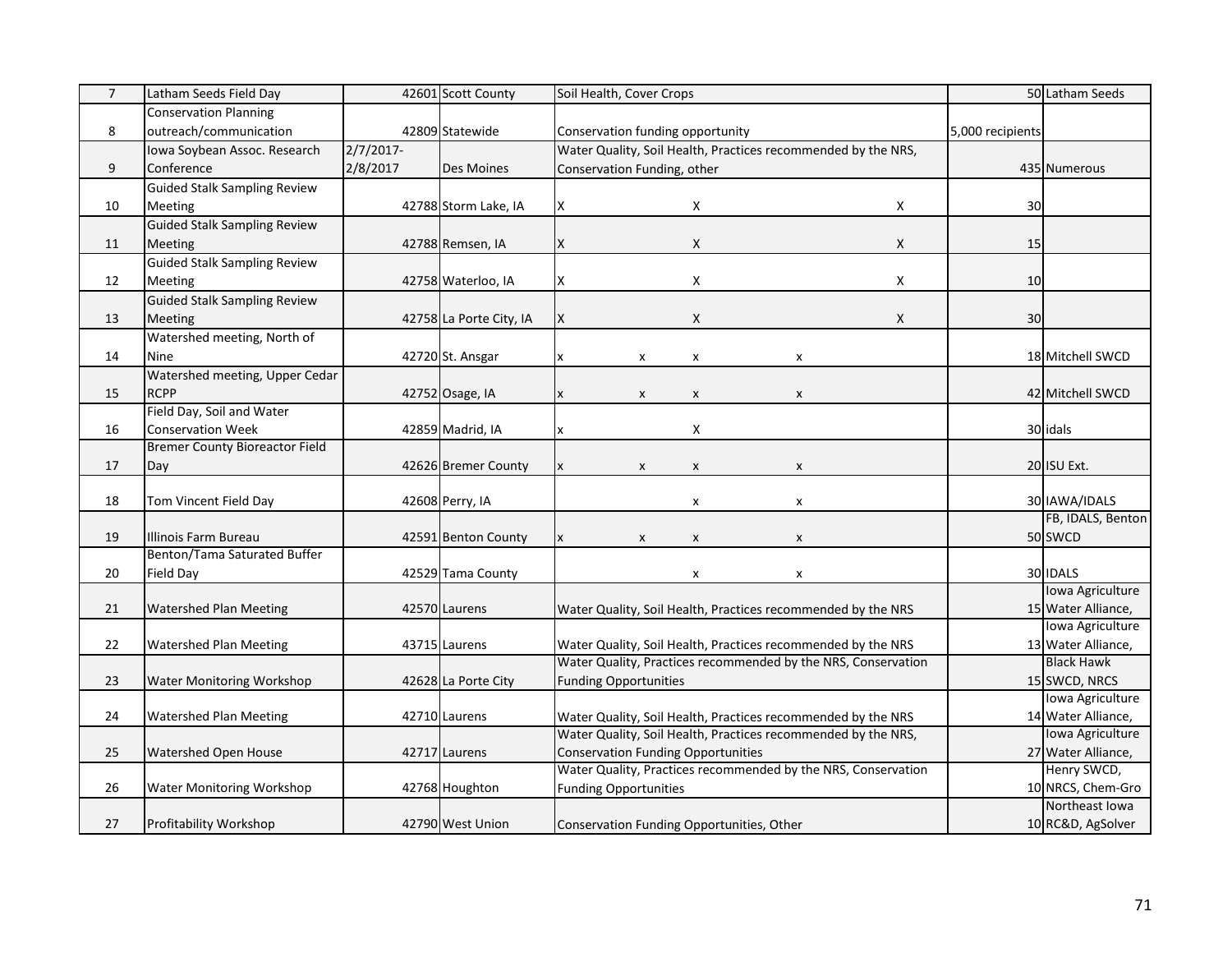|    |                               |               |                                                              | Wright SWCD,    |
|----|-------------------------------|---------------|--------------------------------------------------------------|-----------------|
| 28 | <b>Watershed Plan Meeting</b> | 42821 Clarion | Water Quality, Soil Health, Practices recommended by the NRS | 10 The Nature   |
|    |                               |               |                                                              | Kossuth &       |
| 29 | <b>Watershed Plan Meeting</b> | 42821 Renwick | Water Quality, Soil Health, Practices recommended by the NRS | 13 Humboldt     |
|    |                               |               |                                                              | IDALS, IDNR,    |
| 30 | <b>Watershed Meeting</b>      | 42824 Goodell | <b>Water Quality</b>                                         | 16 Hancock SWCD |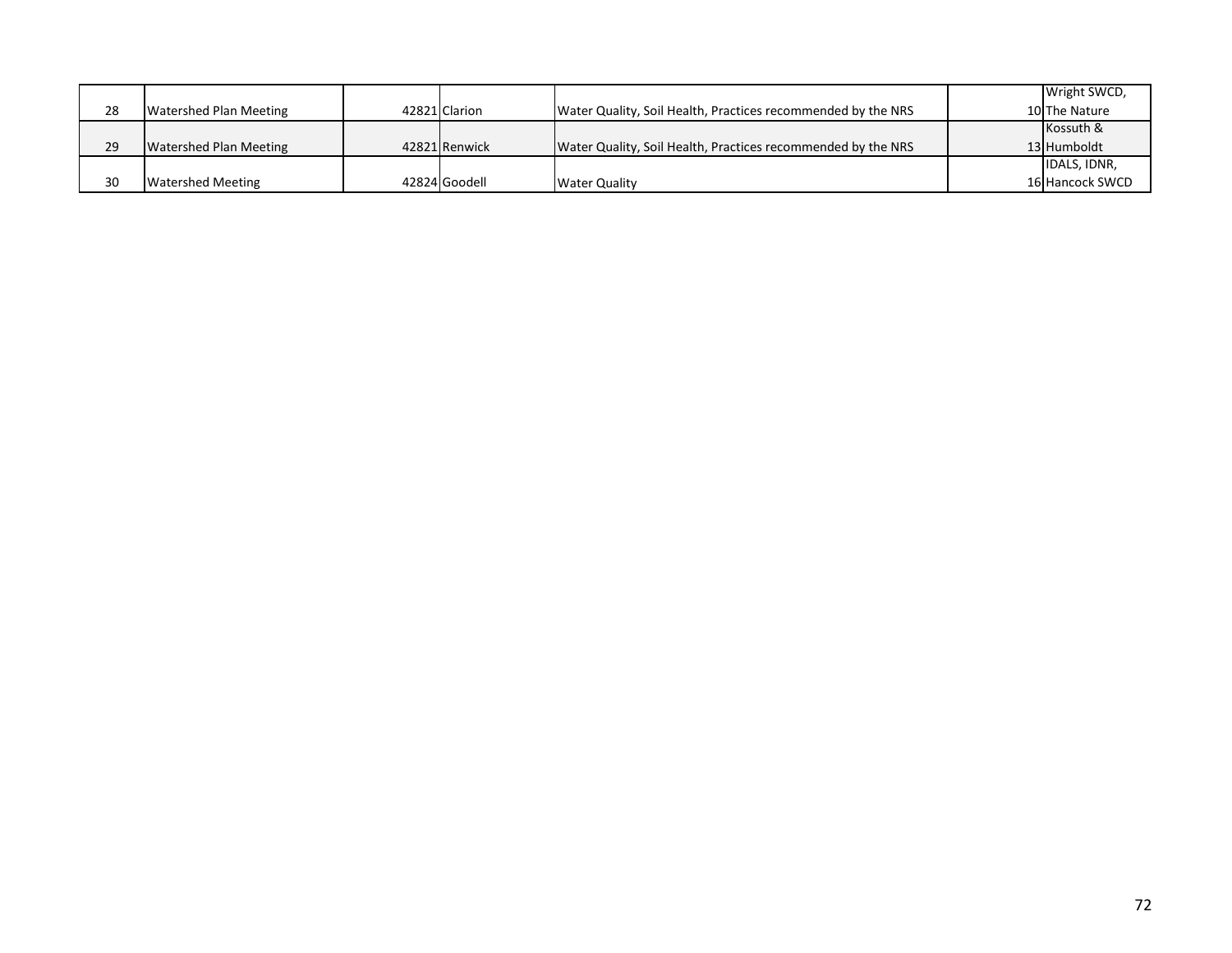# Iowa Soybean Association

NRS REPORTING June 1, 2016 to May 31, 2017 ELEMENT 3 - LAND

| Was your organization involved in the construction of any of the following structural practices? |                                                                                                                                   |                                         |                                                                                                                                                                                                                   |                                                                                                     |                                                                                                                                                         |
|--------------------------------------------------------------------------------------------------|-----------------------------------------------------------------------------------------------------------------------------------|-----------------------------------------|-------------------------------------------------------------------------------------------------------------------------------------------------------------------------------------------------------------------|-----------------------------------------------------------------------------------------------------|---------------------------------------------------------------------------------------------------------------------------------------------------------|
| Bioreactors, saturated buffers, or water quality treatment wetlands (i.e. CREP-style wetlands)   |                                                                                                                                   |                                         |                                                                                                                                                                                                                   |                                                                                                     |                                                                                                                                                         |
| Please indicate each constructed<br>practice (highlight the cell and use<br>the dropdown arrow)  | <b>Approximate location</b><br>of practice<br>(the HUC12 watershed<br>code is preferred, but<br>HUC8 or county will also<br>work) | Year<br>installed<br>(calendar<br>year) | Was state or federal cost-share<br>funding used to install this<br>practice?<br>This item is very important, as we<br>are hoping to understand the<br>extent of practices installed<br>without cost-share funding | If cost-share was NOT used<br>for this practice:<br>How many acres are treated<br>by this practice? | Were any other<br>organizations actively<br>involved in the construction<br>of this practice?<br>(This item will help us check<br>for double-reporting) |
|                                                                                                  | Rock Creek, Mitchell                                                                                                              |                                         |                                                                                                                                                                                                                   |                                                                                                     |                                                                                                                                                         |
| <b>Bioreactor</b>                                                                                | County                                                                                                                            |                                         | 2016 State                                                                                                                                                                                                        |                                                                                                     | <b>IAWA</b>                                                                                                                                             |
| Saturated buffer                                                                                 | Dallas County                                                                                                                     |                                         | 2016 State                                                                                                                                                                                                        |                                                                                                     | <b>IAWA</b>                                                                                                                                             |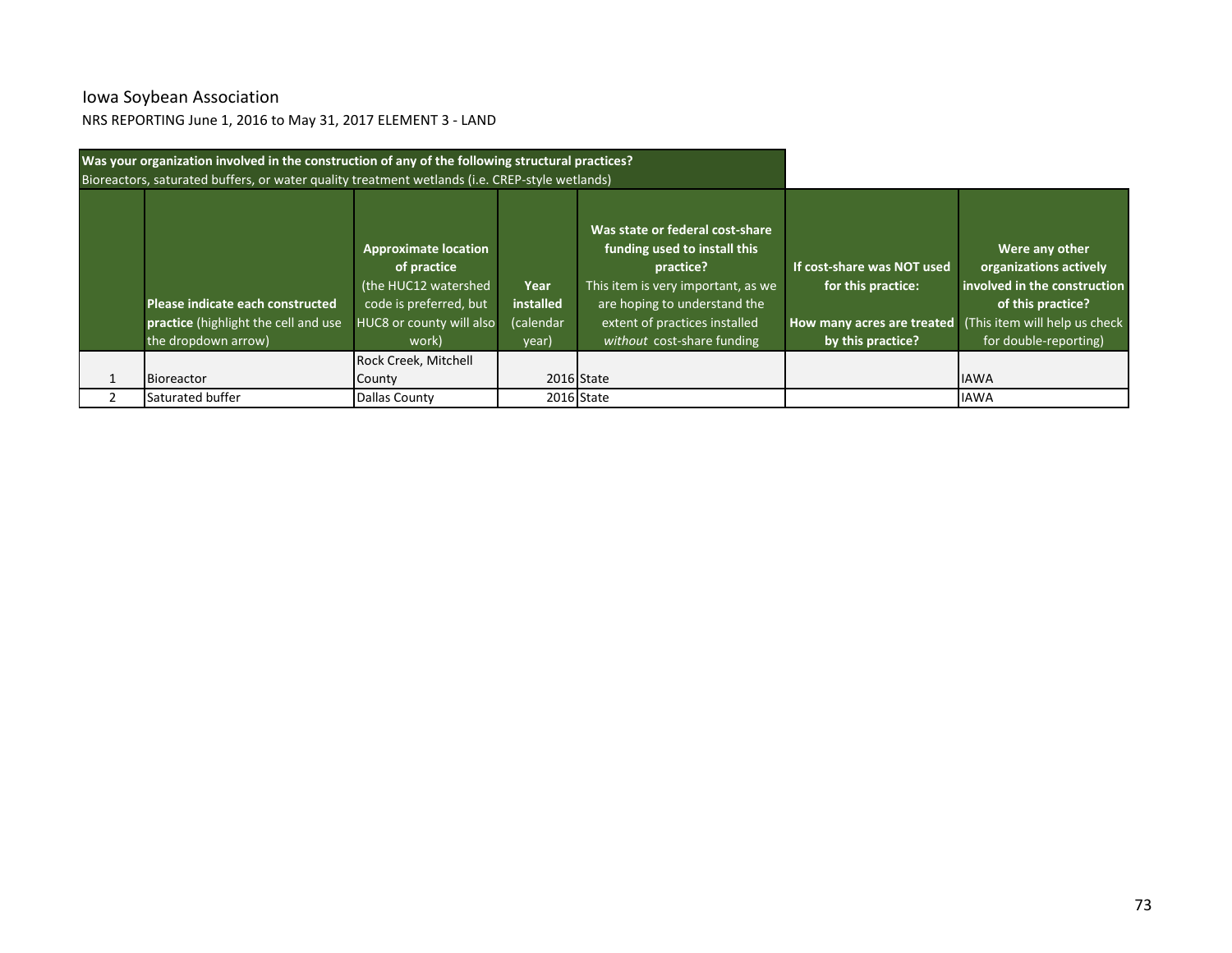Iowa Soybean Association NRS REPORTING June 1, 2016 to May 31, 2017 ELEMENT 4 - WATER

**For the sake of brevity, this part of the report was excluded from this document. For more information on the reported sites, view the Excel version of this report at www.nutrientstrategy.iastate.edu .**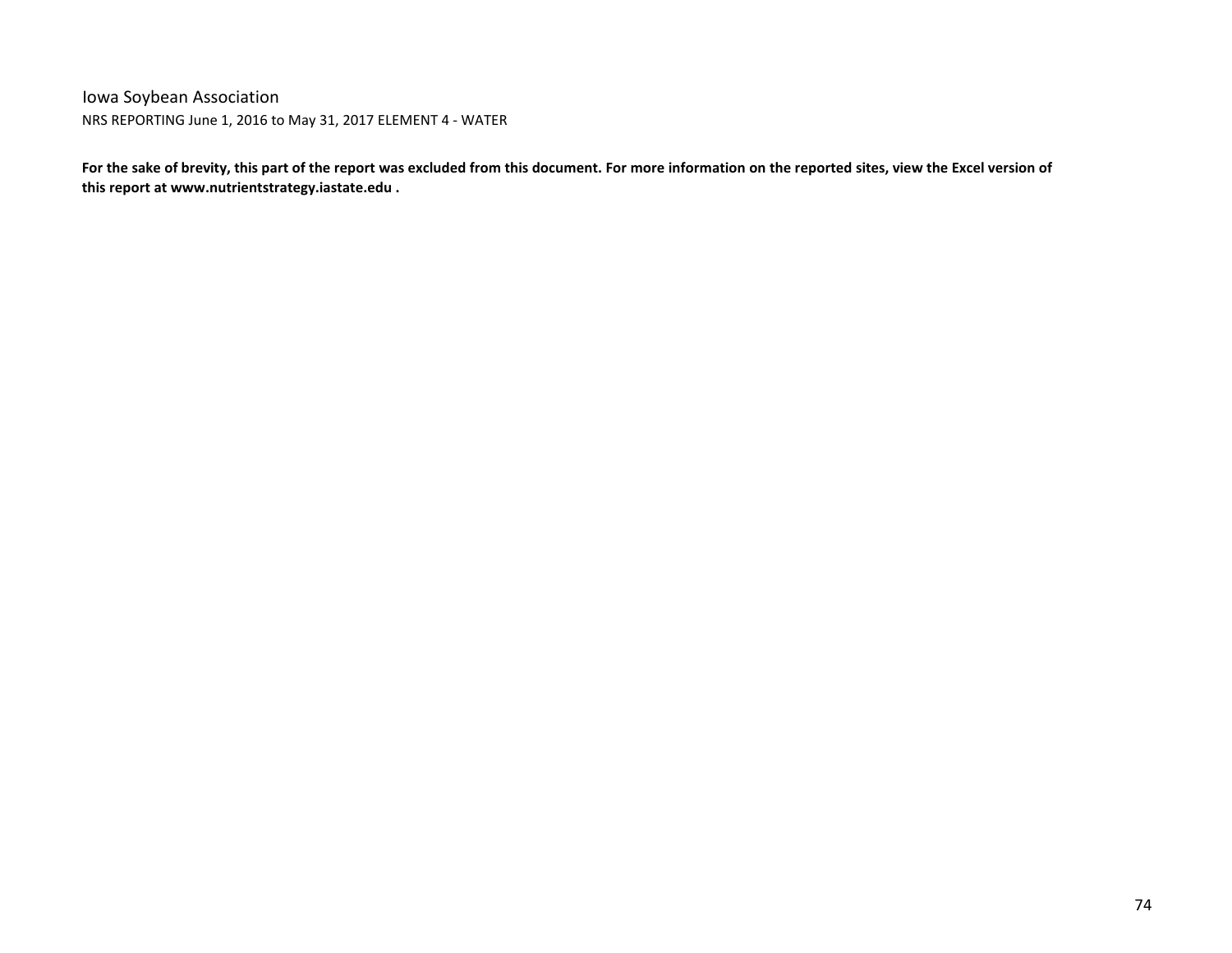#### Iowa Agriculture Water Alliance

NRS REPORTING June 1, 2016 to May 31, 2017 ELEMENT 1 - INPUTS (Funding Sources)

| Staff resources for implementing the NRS and/or water quality<br>improvement |             |  |  |  |  |  |  |  |  |
|------------------------------------------------------------------------------|-------------|--|--|--|--|--|--|--|--|
|                                                                              | <b>FTEs</b> |  |  |  |  |  |  |  |  |
| Infrastructure staff (e.g. administrative support)                           | 0.4         |  |  |  |  |  |  |  |  |
| <b>Research Staff</b>                                                        |             |  |  |  |  |  |  |  |  |
| On-the-ground implementation staff                                           | 3.2         |  |  |  |  |  |  |  |  |
| Other                                                                        |             |  |  |  |  |  |  |  |  |

| Funding sources appropriated by or for your organization, related to soil conservation, water quality, or Nutrient Reduction Strategy efforts |                                              |                                                               |                                                          |                        |                                                                           |                                                                                                                                                    |                                                                                                      |                                                                                                |  |
|-----------------------------------------------------------------------------------------------------------------------------------------------|----------------------------------------------|---------------------------------------------------------------|----------------------------------------------------------|------------------------|---------------------------------------------------------------------------|----------------------------------------------------------------------------------------------------------------------------------------------------|------------------------------------------------------------------------------------------------------|------------------------------------------------------------------------------------------------|--|
|                                                                                                                                               | <b>Program Name or</b><br><b>Description</b> | <b>Funding Amount</b><br>for your<br>organization<br>(S/year) | <b>Total Project Funding Primary Funding</b><br>(S/year) | <b>Source</b>          | How would you<br>(Please use one of<br>the classifications<br>shownbelow) | How many years will<br>this funding be<br>classify this funding?   predictably available<br>in the future?<br>(Excluding this<br>reporting period) | How many years has<br>this funding been<br>available so far?<br>(Excluding this<br>reporting period) | <b>Primary Product of</b><br><b>Funding (Please use one)</b><br>of the options shown<br>below) |  |
|                                                                                                                                               | <b>Iowa Corn Growers</b><br>Association      | \$250,000.00                                                  |                                                          | Commodity<br>Check-Off | <b>Sustained Funding</b>                                                  |                                                                                                                                                    |                                                                                                      | 3 Other                                                                                        |  |
| $\overline{2}$                                                                                                                                | Iowa Pork<br>Producers<br>Association        | \$250,000.00                                                  |                                                          | Other                  | <b>Sustained Funding</b>                                                  |                                                                                                                                                    |                                                                                                      | 3 Other                                                                                        |  |
| 3                                                                                                                                             | Iowa Soybean<br>Association                  | \$250,000.00                                                  |                                                          | Commodity<br>Check-Off | <b>Sustained Funding</b>                                                  |                                                                                                                                                    |                                                                                                      | 3 Other                                                                                        |  |
| 4                                                                                                                                             | <b>NFWF</b>                                  |                                                               | 174,000/2 years                                          | <b>Federal Agency</b>  | Grant-based funding                                                       |                                                                                                                                                    |                                                                                                      | On-the-ground<br>2 implementation                                                              |  |
| 5                                                                                                                                             | McKnight<br>Foundation                       |                                                               | \$60,000.00 60,000/2 years                               | <b>Private Grant</b>   | Grant-based funding                                                       |                                                                                                                                                    |                                                                                                      | 1 Other                                                                                        |  |
| 6                                                                                                                                             | <b>Business Council</b>                      |                                                               | 170,000/3 years                                          | Other                  | <b>Sustained Funding</b>                                                  |                                                                                                                                                    |                                                                                                      | 2 Other                                                                                        |  |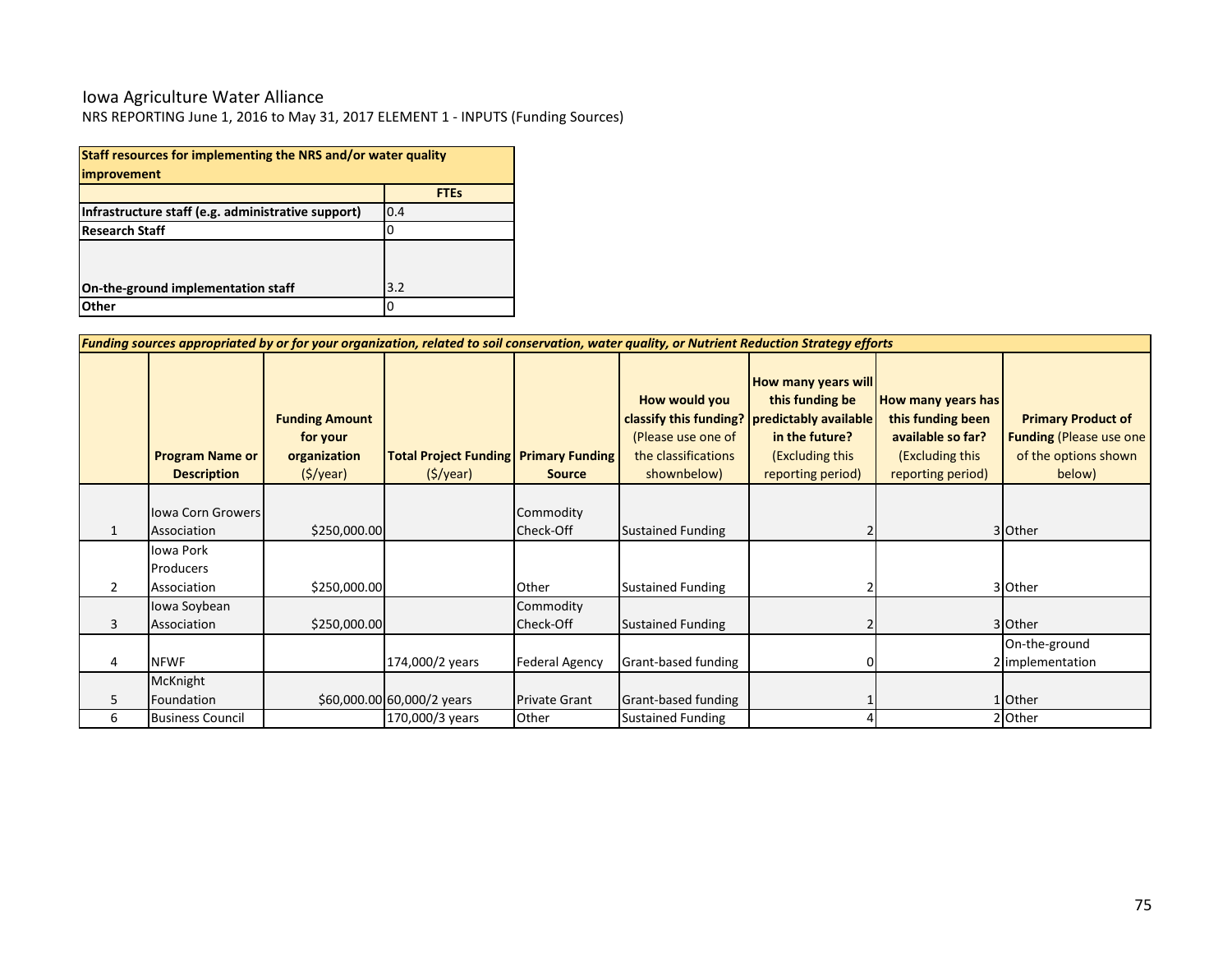### Iowa Agriculture Water Alliance NRS REPORTING June 1, 2016 to May 31, 2017 ELEMENT 2 - HUMAN (Outreach and Education Efforts)

|       |                                                     |                                            |       | <b>Outlet</b>     |       |                       |
|-------|-----------------------------------------------------|--------------------------------------------|-------|-------------------|-------|-----------------------|
|       |                                                     | Online<br>(Newsletter,<br>Blog Post, etc.) | Print | <b>Television</b> | Radio | Other                 |
|       | <b>Water Quality</b>                                | 1062                                       | 14    |                   |       | 1 (Website<br>Revamp) |
|       | <b>Soil Health</b>                                  | 63                                         |       |                   |       | 1 (YouTube<br>Video)  |
| Topic | <b>Practices recommended by NRS</b>                 | 263                                        | 24    |                   |       | 1 (YouTube<br>Video)  |
|       | <b>Conservation Funding</b><br><b>Opportunities</b> | 37                                         |       |                   |       |                       |
|       | Other                                               | 52                                         |       |                   |       |                       |

|                | Education and outreach events that your organization hosted between June 1, 2015, and May 31, 2016. |                             |                                         |                         |                |                                                                                                                                                                        |                                                 |       |                   |                                        |
|----------------|-----------------------------------------------------------------------------------------------------|-----------------------------|-----------------------------------------|-------------------------|----------------|------------------------------------------------------------------------------------------------------------------------------------------------------------------------|-------------------------------------------------|-------|-------------------|----------------------------------------|
|                | <b>Type of Event</b>                                                                                | <b>Date</b><br>(mm/dd/yyyy) | <b>Location (Town</b><br>and/or County) | Water<br><b>Quality</b> | Soil<br>Health | Topics Covered (List any of the topics below that accounted for at<br>least 25% of the material covered at the event)<br><b>Practices</b><br>recommended<br>by the NRS | Conservation<br>Funding<br><b>Opportunities</b> | Other | <b>Attendance</b> | <b>Partner</b><br><b>Organizations</b> |
|                |                                                                                                     |                             |                                         |                         |                |                                                                                                                                                                        | Conservation                                    |       |                   |                                        |
|                |                                                                                                     |                             |                                         | Water                   |                |                                                                                                                                                                        | Funding                                         |       |                   |                                        |
| $\mathbf{1}$   | IAWA Board Meeting (Other)                                                                          |                             | 42527 Johnston, IA                      | <b>Quality</b>          |                |                                                                                                                                                                        | Opportunities                                   | Other |                   | 15 ISA, IPPA, ICGA                     |
|                | One Water Summit Iowa                                                                               |                             |                                         | Water                   |                |                                                                                                                                                                        |                                                 |       |                   | ISA, US Water                          |
| $\overline{2}$ | Delegation (Conference)                                                                             | 6/8--6/10/2016 Atlanta, GA  |                                         | <b>Quality</b>          |                |                                                                                                                                                                        |                                                 | Other | $350+$            | Alliance                               |
| 3              | PZM Training - NFWF Project<br>(Workshop)                                                           |                             | 42538 Ankeny, IA                        | Water<br><b>Quality</b> | Soil<br>Health | Practices<br>recommended<br>by the NRS                                                                                                                                 |                                                 | Other |                   | 15 NFWF, ISA                           |
|                |                                                                                                     |                             |                                         |                         |                | Practices                                                                                                                                                              | Conservation                                    |       |                   |                                        |
|                | RSET-FTM-RCPP-Winfield                                                                              |                             |                                         | Water                   | Soil           | recommended                                                                                                                                                            | Funding                                         |       |                   | FTM, Winfield,                         |
| 4              | Meeting (Other)                                                                                     |                             | 42545 Ankeny, IA                        | Quality                 | Health         | by the NRS                                                                                                                                                             | Opportunities                                   | Other |                   | 7 ISU                                  |
|                |                                                                                                     |                             |                                         |                         |                | Practices                                                                                                                                                              | Conservation                                    |       |                   |                                        |
|                |                                                                                                     |                             |                                         | Water                   | Soil           | recommended                                                                                                                                                            | Funding                                         |       |                   |                                        |
| 5              | <b>RCPP All Partners Meeting (Other)</b>                                                            |                             | 42548 Ankeny, IA                        | Quality                 | Health         | by the NRS                                                                                                                                                             | Opportunities                                   |       |                   | 40 IDALS                               |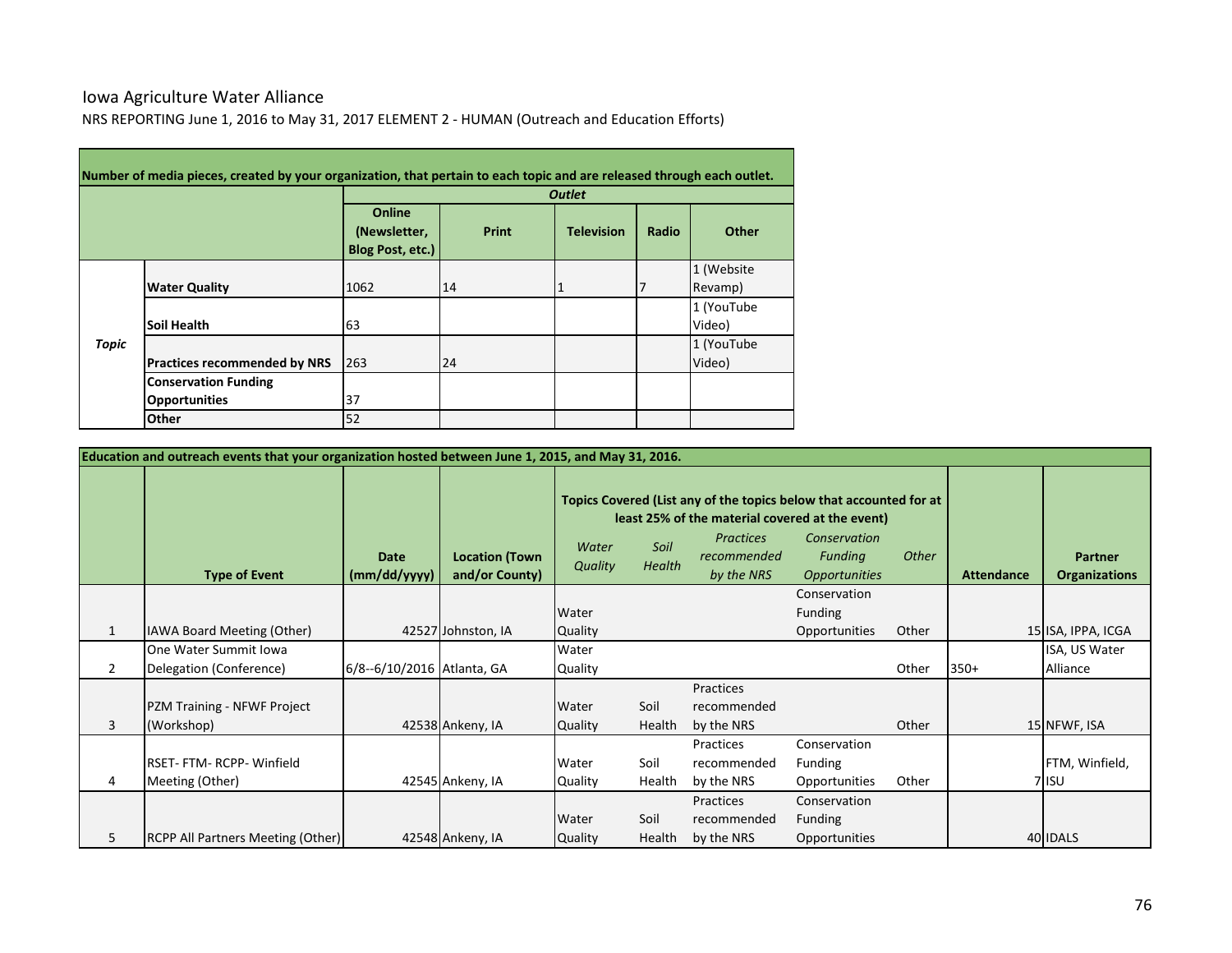|                |                                      |                     |         |        | Practices   | Conservation  |       |    |                    |
|----------------|--------------------------------------|---------------------|---------|--------|-------------|---------------|-------|----|--------------------|
|                | <b>IAWA Management Team</b>          |                     | Water   |        | recommended | Funding       |       |    |                    |
| 6              | Meeting (Other)                      | 42548 Ankeny, IA    | Quality |        | by the NRS  | Opportunities | Other |    | 8 ISA, IPPA, ICGA  |
|                |                                      |                     |         |        | Practices   | Conservation  |       |    |                    |
|                | <b>RCPP Cover Crops Initiative</b>   |                     | Water   | Soil   | recommended | Funding       |       |    |                    |
| $\overline{7}$ | (Other)                              | 42548 Ankeny, IA    | Quality | Health | by the NRS  | Opportunities |       |    | 8 IDALS            |
|                |                                      |                     |         |        | Practices   | Conservation  |       |    |                    |
|                | <b>IAWA Business Council Call</b>    |                     | Water   |        | recommended | Funding       |       |    |                    |
| 8              | (Other)                              | 42549 Ankeny, IA    | Quality |        | by the NRS  | Opportunities | Other | 12 |                    |
|                |                                      |                     |         |        | Practices   |               |       |    |                    |
|                | <b>RCPP External Partners</b>        |                     | Water   |        | recommended |               |       |    |                    |
| 9              | <b>Conservation Planning (Other)</b> | 42571 Ankeny, IA    | Quality |        | by the NRS  |               | Other |    | 30 NRCS            |
|                |                                      |                     |         |        |             | Conservation  |       |    |                    |
|                | IAWA Management Team                 |                     | Water   |        |             | Funding       |       |    |                    |
| 10             | Meeting (Other)                      | 42576 Ankeny, IA    | Quality |        |             | Opportunities | Other |    | 8 ISA, IPPA, ICGA  |
|                | Remote Sensing and Water             |                     |         |        | Practices   |               |       |    |                    |
|                | Quality Opportunities in Iowa        |                     | Water   |        | recommended |               |       |    |                    |
| 11             | (Other)                              | 42577 Ankeny, IA    | Quality |        | by the NRS  |               | Other | 10 |                    |
|                |                                      |                     |         |        | Practices   | Conservation  |       |    | Pocahontas/        |
|                | Headwaters of N. Raccoon RCPP        |                     |         | Soil   |             |               |       |    |                    |
|                |                                      |                     | Water   |        | recommended | Funding       |       |    | <b>Buena Vista</b> |
| 12             | Launch Planning (Other)              | 42585 Ankeny, IA    | Quality | Health | by the NRS  | Opportunities | Other |    | 10 SWCDs           |
|                | Prairie Strips Meeting with Amvac    |                     | Water   | Soil   |             |               |       |    |                    |
| 13             | (Other)                              | 42598 Ankeny, IA    | Quality | Health |             |               | Other |    | 8 ISU, Amvac       |
|                |                                      |                     |         |        | Practices   | Conservation  |       |    |                    |
|                | Headwaters of N. Raccoon             |                     | Water   |        | recommended | Funding       |       |    |                    |
| 14             | Update (Other)                       | 42600 Ankeny, IA    | Quality |        | by the NRS  | Opportunities | Other |    | 10 IDALS           |
|                |                                      |                     |         |        | Practices   | Conservation  |       |    |                    |
|                | <b>NFWF Grant and AgSolver</b>       |                     | Water   | Soil   | recommended | Funding       |       |    |                    |
| 15             | Meeting (Other)                      | 42601 Ankeny, IA    | Quality | Health | by the NRS  | Opportunities |       |    | 5 NFWF, AgSolver   |
|                |                                      |                     |         |        | Practices   | Conservation  |       |    |                    |
|                | <b>IAWA Advisory Council Meeting</b> |                     | Water   |        | recommended | Funding       |       |    |                    |
| 16             | (Other)                              | 42605 Ankeny, IA    | Quality |        | by the NRS  | Opportunities | Other | 28 |                    |
|                |                                      |                     |         |        | Practices   | Conservation  |       |    |                    |
|                | IAWA Management Team                 |                     | Water   |        | recommended | Funding       |       |    |                    |
|                | 17 Meeting (Other)                   | 42607 Ankeny, IA    | Quality |        | by the NRS  | Opportunities | Other |    | 8 ISA, IPPA, ICGA  |
|                |                                      |                     |         |        | Practices   | Conservation  |       |    |                    |
|                | Farm Progress Press Conference       |                     | Water   |        | recommended | Funding       |       |    | IDALS, ISA, ICGA,  |
|                | 18 (Other)                           | 42612 Boone, IA     | Quality |        | by the NRS  | Opportunities | Other |    | 30 IPPA            |
|                |                                      |                     |         |        | Practices   |               |       |    | IDALS, ISA, ICGA,  |
|                | Headwaters of N. Raccoon             |                     | Water   | Soil   | recommended |               |       |    | IPPA, Farm         |
|                | 19 Launch Party (Other)              | 42621 Rembrandt, IA | Quality | Health | by the NRS  |               | Other |    | 75 Nutrients       |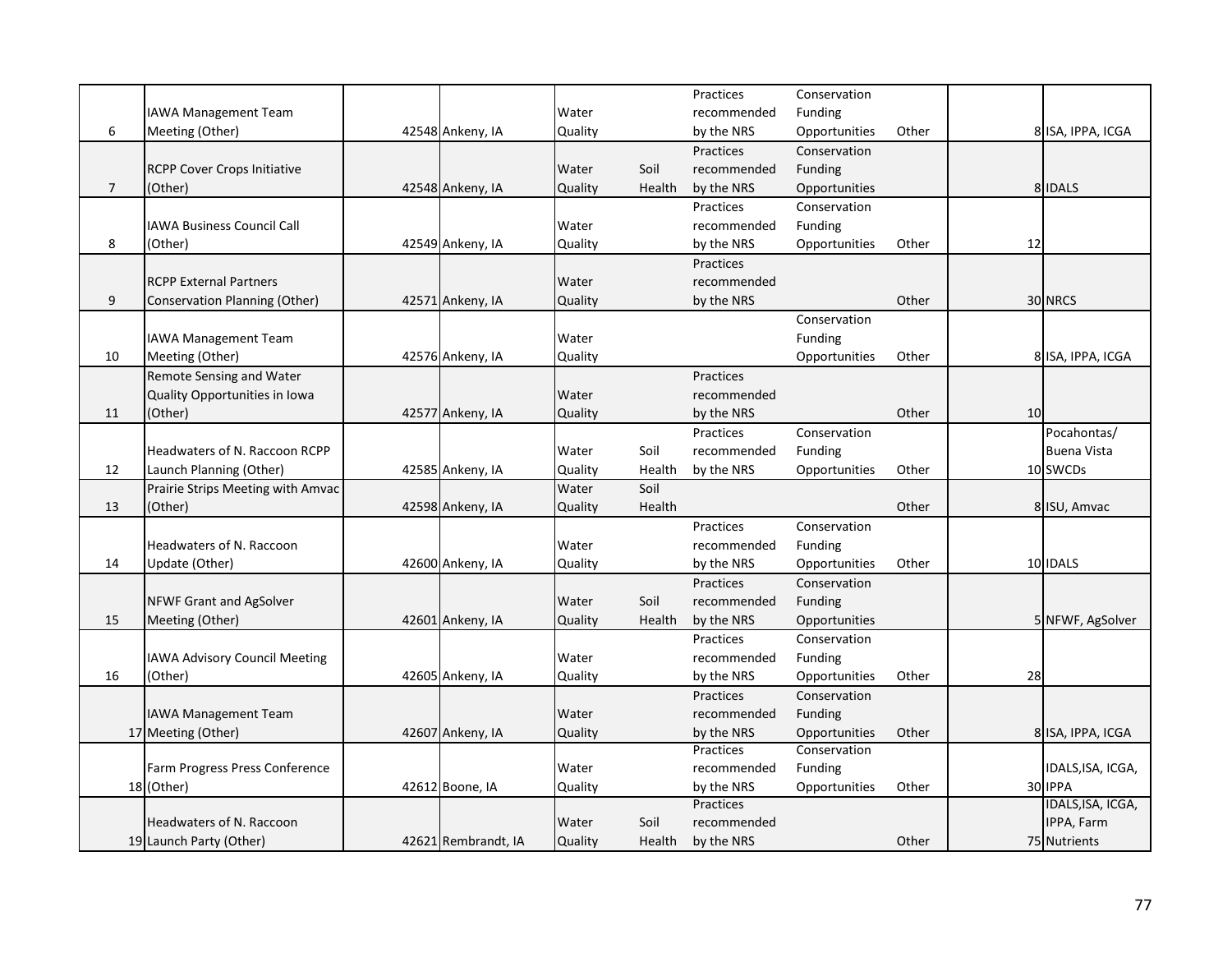|                                       |                      |         |        | Practices   | Conservation  |       |                |                    |
|---------------------------------------|----------------------|---------|--------|-------------|---------------|-------|----------------|--------------------|
| Soil Health Discussion with           |                      | Water   | Soil   | recommended | Funding       |       |                |                    |
| 20 AgSpectrum and ISA (Other)         | 42622 Ankeny, IA     | Quality | Health | by the NRS  | Opportunities |       |                | 9 AgSpectrum, ISA  |
|                                       |                      |         |        | Practices   | Conservation  |       |                |                    |
| Bioreactors in CRP; Bioreactor        |                      | Water   | Soil   | recommended | Funding       |       |                |                    |
| 21 Funding Meeting (Other)            | 42632 Ankeny, IA     | Quality | Health | by the NRS  | Opportunities |       |                | 7 ISA              |
|                                       |                      |         |        | Practices   | Conservation  |       |                |                    |
|                                       |                      | Water   | Soil   | recommended | Funding       |       |                |                    |
| 22 RCPP Update (Other)                | 42633 Des Moines, IA | Quality | Health | by the NRS  | Opportunities |       |                | 16 IDALS           |
|                                       |                      |         |        | Practices   | Conservation  |       |                |                    |
| <b>IAWA Management Team</b>           |                      | Water   | Soil   | recommended | Funding       |       |                |                    |
| 23 Meeting (Other)                    | 42634 Ankeny, IA     | Quality | Health | by the NRS  | Opportunities |       |                | 8 ISA, IPPA, ICGA  |
|                                       |                      |         |        | Practices   | Conservation  |       |                |                    |
| <b>RCPP Conservation Planning for</b> |                      | Water   | Soil   | recommended | Funding       |       |                |                    |
| 24 Partners (Other)                   | 42635 Johnston, IA   | Quality | Health | by the NRS  | Opportunities |       |                | 18 IDALS           |
|                                       |                      |         |        | Practices   | Conservation  |       |                |                    |
|                                       |                      | Water   |        | recommended | Funding       |       |                |                    |
| 25 IAWA Board Meeting (Other)         | 42636 Clive, IA      | Quality |        | by the NRS  | Opportunities | Other |                | 14 ISA, IPPA, ICGA |
|                                       |                      |         |        |             |               |       |                |                    |
| One Water Working Group               |                      | Water   |        |             |               |       |                | ISA, US Water      |
| 26 Meeting (Other)                    | 42648 Ankeny, IA     | Quality |        |             |               | Other |                | 7 Alliance         |
|                                       |                      |         |        |             |               |       |                |                    |
| One Water Listening Session           |                      | Water   |        |             |               |       |                | ISA, US Water      |
| 27 (Other)                            | 42663 Ankeny, IA     | Quality |        |             |               | Other |                | 65 Alliance        |
|                                       |                      |         |        | Practices   | Conservation  |       |                |                    |
| IAWA Management Team                  |                      | Water   |        | recommended | Funding       |       |                |                    |
| 28 Meeting (Other)                    | 42674 Ankeny, IA     | Quality |        | by the NRS  | Opportunities | Other |                | 8 ISA, IPPA, ICGA  |
|                                       |                      |         |        | Practices   | Conservation  |       |                |                    |
| <b>NFWF Subfield Profitability</b>    |                      | Water   | Soil   | recommended | Funding       |       |                |                    |
| 29 (Other)                            | 42678 Ankeny, IA     | Quality | Health | by the NRS  | Opportunities |       |                | 18 NFWF            |
|                                       |                      |         |        | Practices   |               |       |                |                    |
| <b>IAWA Management Team</b>           |                      | Water   | Soil   | recommended |               |       |                |                    |
| 30 Meeting (Other)                    | 42688 Ankeny, IA     | Quality | Health | by the NRS  |               | Other |                | 8 ISA, IPPA, ICGA  |
|                                       |                      |         |        | Practices   | Conservation  |       |                |                    |
| IAWA Advisory Council/Business        |                      | Water   |        | recommended | Funding       |       |                |                    |
| 31 Council Meeting (Other)            | 42695 Ankeny, IA     | Quality |        | by the NRS  | Opportunities | Other |                | 68 IDALS           |
|                                       |                      |         |        |             | Conservation  |       |                |                    |
|                                       |                      | Water   |        |             | Funding       |       |                |                    |
| 32 IAWA Board Meeting (Other)         | 42696 Ankeny, IA     | Quality |        |             | Opportunities | Other |                | 13 ISA, IPPA, ICGA |
|                                       |                      |         |        |             |               |       |                |                    |
|                                       |                      | Water   |        |             |               |       |                |                    |
| 33 OB Radio Interview (Other)         | 42702 Ankeny, IA     | Quality |        |             |               | Other | $\overline{4}$ |                    |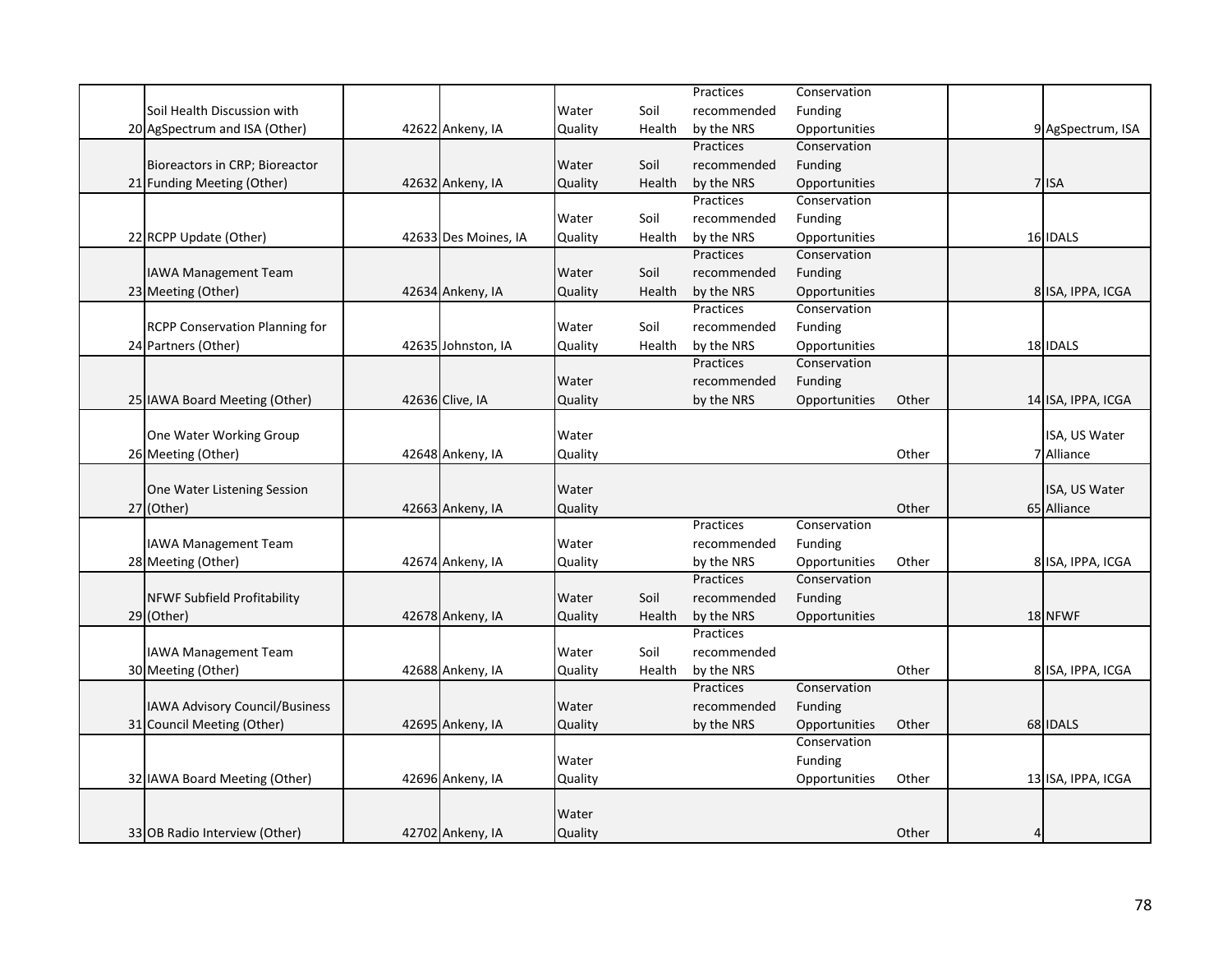|                                     |                      |         |        |             | Conservation   |       |            |                     |
|-------------------------------------|----------------------|---------|--------|-------------|----------------|-------|------------|---------------------|
|                                     |                      | Water   |        |             | Funding        |       |            |                     |
| 34 Polk SWCD Funding Discussion     | 42702 Ankeny, IA     | Quality |        |             | Opportunities  | Other |            | 3 Polk SWCD         |
|                                     |                      |         |        | Practices   | Conservation   |       |            |                     |
| Chesapeake Bay Conservancy          |                      | Water   | Soil   | recommended | <b>Funding</b> |       |            |                     |
| 35 Meeting (Other)                  | 42717 Ankeny, IA     | Quality | Health | by the NRS  | Opportunities  | Other |            | 8 CBC               |
|                                     |                      |         |        | Practices   | Conservation   |       |            |                     |
| Field To Market Fieldprint Update   |                      | Water   | Soil   | recommended | <b>Funding</b> |       |            |                     |
| 36 Webinar (Other)                  | 42718 Ankeny, IA     | Quality | Health | by the NRS  | Opportunities  |       |            | 25 FTM              |
|                                     |                      |         |        | Practices   | Conservation   |       |            |                     |
| IAWA/AAI Update and                 |                      | Water   |        | recommended | Funding        |       |            |                     |
| 37 Collaboration Meeting (Other)    | 42718 Ankeny, IA     | Quality |        | by the NRS  | Opportunities  | Other |            | 9 AAI               |
|                                     |                      |         |        | Practices   |                |       |            |                     |
| IAWA/Urban Conservation             |                      | Water   |        | recommended |                |       |            |                     |
| 38 Program Meeting (Other)          | 42724 Ankeny, IA     | Quality |        | by the NRS  |                | Other |            | 10 IDALS            |
|                                     |                      |         |        | Practices   |                |       |            |                     |
| IAWA Management Team                |                      | Water   | Soil   | recommended |                |       |            |                     |
| 39 Meeting (Other)                  | 42725 Ankeny, IA     | Quality | Health | by the NRS  |                | Other |            | 8 ISA, IPPA, ICGA   |
|                                     |                      |         |        | Practices   |                |       |            |                     |
|                                     |                      | Water   | Soil   | recommended |                |       |            |                     |
| 40 PZM Webinar (Other)              | 42725 Ankeny, IA     | Quality | Health | by the NRS  |                | Other |            | 16 NFWF, AgSolver   |
|                                     |                      |         |        | Practices   | Conservation   |       |            |                     |
| Watershed Meeting with Houston      |                      | Water   | Soil   | recommended | Funding        |       |            | Houston             |
| 41 Engineering (Other)              | 42726 Ankeny, IA     | Quality | Health | by the NRS  | Opportunities  |       |            | 8 Engineering       |
|                                     |                      |         |        | Practices   |                |       |            |                     |
| <b>Walnut Creek Launch Planning</b> |                      | Water   |        | recommended |                |       |            | <b>Walnut Creek</b> |
| 42 Meeting (Other)                  | 42740 Ankeny, IA     | Quality |        | by the NRS  |                | Other |            | 5 WMA, Polk SWCD    |
|                                     |                      |         |        | Practices   | Conservation   |       |            |                     |
| IAWA Management Team                |                      | Water   | Soil   | recommended | <b>Funding</b> |       |            |                     |
| 43 Meeting (Other)                  | 42751 Ankeny, IA     | Quality | Health | by the NRS  | Opportunities  |       |            | 8 ISA, IPPA, ICGA   |
|                                     |                      |         |        |             | Conservation   |       |            |                     |
| <b>IAWA Business Council Call</b>   |                      | Water   |        |             | Funding        |       |            |                     |
| 44 (Other)                          | 42753 Ankeny, IA     | Quality |        |             | Opportunities  | Other | 12         |                     |
|                                     |                      |         |        | Practices   | Conservation   |       |            |                     |
| Middle Cedar Watershed Planning     |                      | Water   | Soil   | recommended | Funding        |       |            |                     |
| 45 Project (Other)                  | 42759 Ankeny, IA     | Quality | Health | by the NRS  | Opportunities  |       |            | 15 HEI, TNC         |
|                                     |                      |         |        | Practices   |                |       |            |                     |
| ICGA Corn Twitter Takeover          |                      | Water   |        | recommended |                |       |            |                     |
| 46 (Other)                          | 42762 Ankeny, IA     | Quality |        | by the NRS  |                | Other | 10492 ICGA |                     |
|                                     |                      |         |        |             |                |       |            |                     |
| Walnut Creek Launch Planning        |                      | Water   |        |             |                |       |            | City of Clive, Des  |
| 47 Meeting (Other)                  | 42769 Des Moines, IA | Quality |        |             |                | Other |            | 6 Moines HBA        |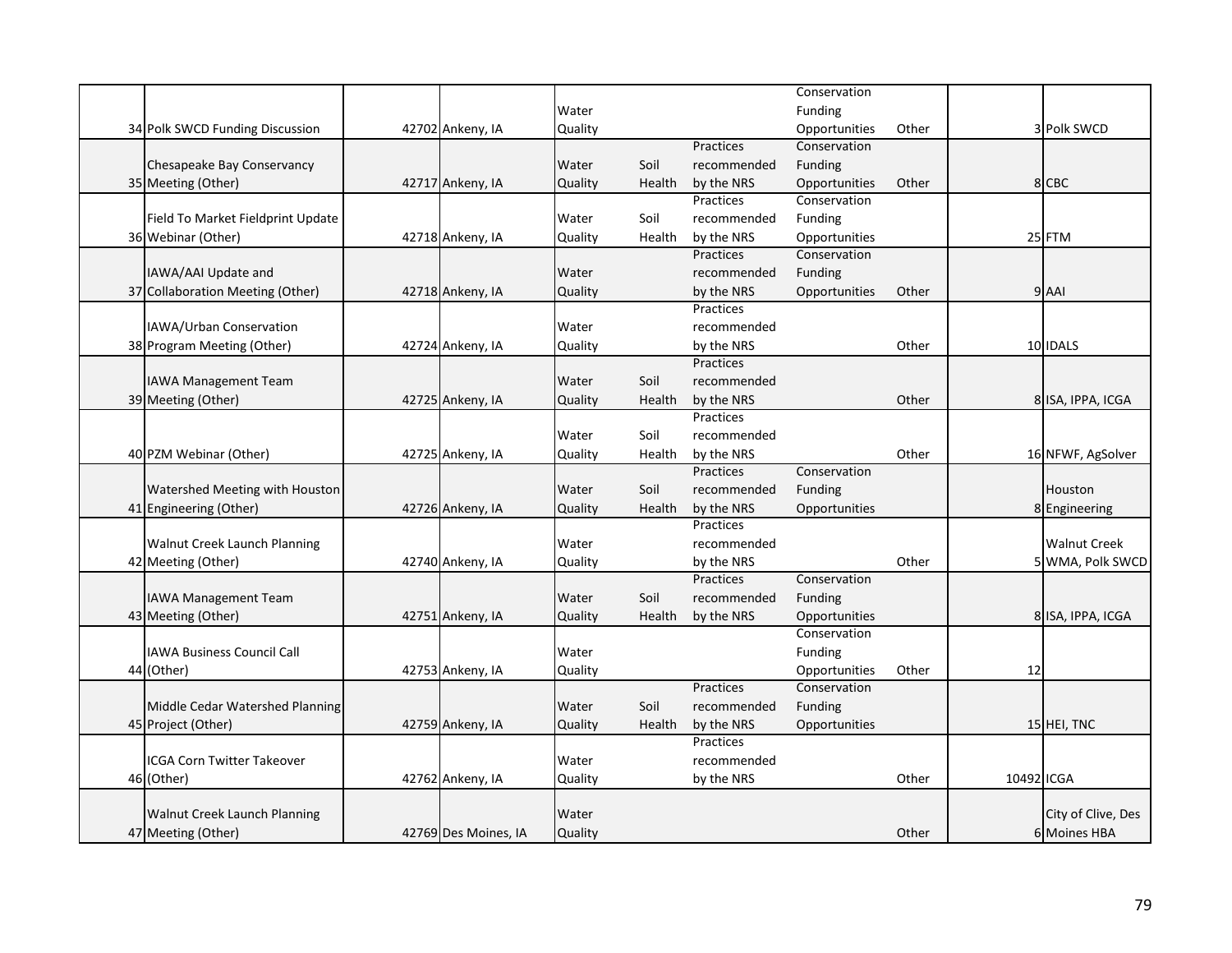|                                         |          |                      |         |        | Practices   |                |       |    |                    |
|-----------------------------------------|----------|----------------------|---------|--------|-------------|----------------|-------|----|--------------------|
| <b>Conservation Infrastructure Work</b> |          |                      | Water   |        | recommended |                |       |    |                    |
| 48 Session (Other)                      |          | 42776 Ankeny, IA     | Quality |        | by the NRS  |                | Other |    | 11 Context, IDALS  |
|                                         |          |                      |         |        |             |                |       |    | Des Moines MPO,    |
| Walnut Creek Launch Planning            |          |                      | Water   |        |             |                |       |    | GDMP,              |
| 49 Meeting (Other)                      |          | 42779 Ankeny, IA     | Quality |        |             |                | Other |    | 9 Homebuilders     |
|                                         |          |                      |         |        | Practices   | Conservation   |       |    |                    |
| <b>IAWA Management Team</b>             |          |                      | Water   | Soil   | recommended | Funding        |       |    |                    |
| 50 Meeting (Other)                      |          | 42779 Ankeny, IA     | Quality | Health | by the NRS  | Opportunities  | Other |    | 8 ISA, IPPA, ICGA  |
|                                         |          |                      |         |        | Practices   | Conservation   |       |    |                    |
| <b>Conservation Infrastructure</b>      |          |                      | Water   |        | recommended | Funding        |       |    |                    |
| 51 Leadership Work Session (Other)      |          | 42781 Des Moines, IA | Quality |        | by the NRS  | Opportunities  | Other |    | 17 IDALS, Context  |
|                                         |          |                      |         |        |             |                |       |    |                    |
| <b>RCPP Partners Planning Meeting</b>   |          |                      | Water   |        |             |                |       |    |                    |
| 52 (Other)                              |          | 42782 Ankeny, IA     | Quality |        |             |                | Other |    |                    |
|                                         |          |                      |         |        | Practices   | Conservation   |       |    |                    |
| <b>RCPP MAWQP- All Partners</b>         |          |                      | Water   | Soil   | recommended | <b>Funding</b> |       |    |                    |
| 53 Meeting (Other)                      |          | 42787 Ankeny, IA     | Quality | Health | by the NRS  | Opportunities  |       |    | 41 IDALS           |
|                                         |          |                      |         |        | Practices   | Conservation   |       |    |                    |
| <b>WQI RCPP Partner Meeting</b>         |          |                      | Water   | Soil   | recommended | Funding        |       |    |                    |
| 54 (Other)                              |          | 42788 Ankeny, IA     | Quality | Health | by the NRS  | Opportunities  |       |    | 75 IDALS           |
|                                         |          |                      |         |        | Practices   | Conservation   |       |    |                    |
| IAWA Advisory Council Meeting           |          |                      | Water   |        | recommended | Funding        |       |    |                    |
| 55 (Other)                              |          | 42789 Ankeny, IA     | Quality |        | by the NRS  | Opportunities  | Other | 28 |                    |
|                                         |          |                      |         |        |             | Conservation   |       |    |                    |
| <b>IAWA Business Council Meeting</b>    |          |                      | Water   |        |             | Funding        |       |    |                    |
| 56 (Other)                              |          | 42793 Ankeny, IA     | Quality |        |             | Opportunities  | Other | 17 |                    |
|                                         |          |                      |         |        | Practices   |                |       |    | Polk SWCD, City    |
| Walnut Creek Launch Event               |          | Windsor Heights,     | Water   | Soil   | recommended |                |       |    | of Clive, GDMP,    |
| 57 (Other)                              | 42794 IA |                      | Quality | Health | by the NRS  |                | Other |    | 62 Heartland Co-op |
|                                         |          |                      |         |        | Practices   | Conservation   |       |    |                    |
| IAWA Board Annual Meeting               |          |                      | Water   |        | recommended | Funding        |       |    |                    |
| 58 (Other)                              |          | 42801 Johnston, IA   | Quality |        | by the NRS  | Opportunities  | Other |    | 15 ISA, IPPA, ICGA |
|                                         |          |                      |         |        | Practices   | Conservation   |       |    |                    |
| Conservation Infrastructure             |          |                      | Water   |        | recommended | Funding        |       |    |                    |
| 59 Discussion (Other)                   |          | 42808 Ankeny, IA     | Quality |        | by the NRS  | Opportunities  | Other |    | 6 Context          |
|                                         |          |                      |         |        | Practices   | Conservation   |       |    |                    |
| Syngenta Connection and                 |          |                      | Water   |        | recommended | Funding        |       |    |                    |
| 60 Planning (Other)                     |          | 42810 Ankeny, IA     | Quality |        | by the NRS  | Opportunities  | Other |    | 6 Syngenta         |
| Conservation Infrastructure             |          |                      |         |        | Practices   |                |       |    |                    |
| <b>Working Group Co-Chairs</b>          |          |                      | Water   |        | recommended |                |       |    |                    |
| 61 Webinar (Other)                      |          | 42815 Ankeny, IA     | Quality |        | by the NRS  |                | Other |    | 13 Context         |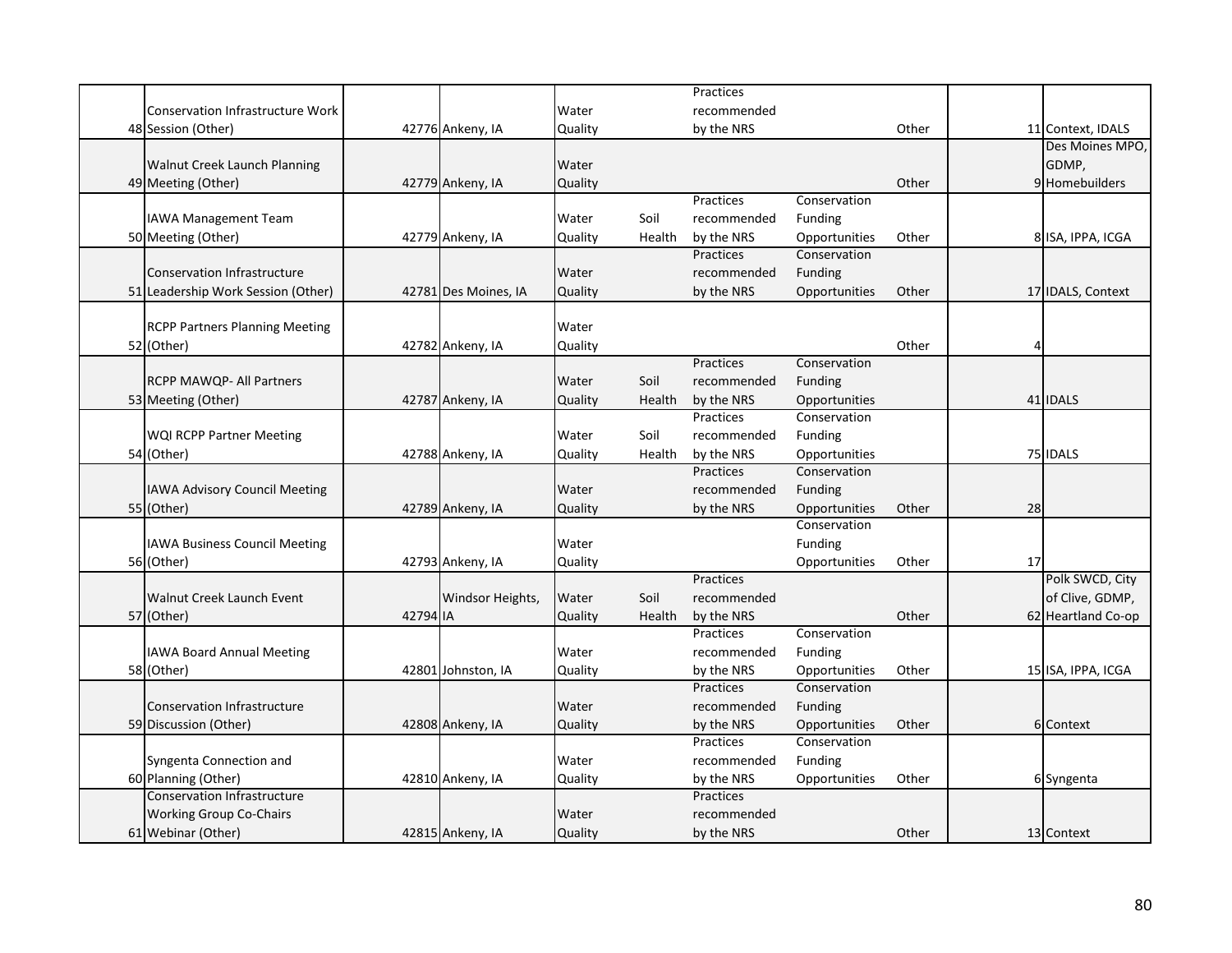| IAWA Management Team                  |                   | Water   |        |                  |               |       |                    |
|---------------------------------------|-------------------|---------|--------|------------------|---------------|-------|--------------------|
| 62 Meeting (Other)                    | 42818 Ankeny, IA  | Quality |        |                  |               | Other | 8 ISA, IPPA, ICGA  |
|                                       |                   |         |        | Practices        | Conservation  |       |                    |
|                                       |                   | Water   |        | recommended      | Funding       |       |                    |
| 63 Smithfield Meeting (Other)         | 42829 Ankeny, IA  | Quality |        | by the NRS       | Opportunities | Other |                    |
|                                       |                   |         |        | Practices        |               |       |                    |
| Fourmile Creek Discussion and         |                   | Water   |        | recommended      |               |       |                    |
| 64 Meeting (Other)                    | 42829 Ankeny, IA  | Quality |        | by the NRS       |               | Other | 6 Polk SWCD        |
| <b>Conservation Infrastructure</b>    |                   |         |        | Practices        |               |       |                    |
| <b>Working Group Co-Chairs</b>        |                   | Water   |        | recommended      |               |       |                    |
| 65 Webinar (Other)                    | 42836 Ankeny, IA  | Quality |        | by the NRS       |               | Other | 11 Context         |
|                                       |                   |         |        | Practices        |               |       |                    |
| Hagie Interseeder Opportunity         |                   | Water   |        | recommended      |               |       |                    |
| 66 (Other)                            | 42843 Clarion, IA | Quality |        | by the NRS       |               | Other | 8 Hagie            |
|                                       |                   |         |        | Practices        |               |       | <b>Squaw Creek</b> |
|                                       |                   | Water   |        | recommended      |               |       | WQI/Prairie        |
| 67 Squaw Creek Discussion (Other)     | 42850 Ankeny, IA  | Quality |        | by the NRS       |               | Other | 6 Rivers           |
|                                       |                   |         |        | Practices        | Conservation  |       |                    |
|                                       |                   | Water   |        | recommended      | Funding       |       | Houston            |
| 68 Conservation Delivery Discussion   | 42856 Ankeny, IA  | Quality |        | by the NRS       | Opportunities | Other | 5 Engineering      |
|                                       |                   |         |        |                  |               |       |                    |
| IAWA Advisory Council Strategy        |                   | Water   |        |                  |               |       |                    |
| 69 and Planning Session (Other)       | 42857 Ames, IA    | Quality |        |                  |               | Other | 6 ISU              |
|                                       |                   |         |        |                  |               |       |                    |
| <b>Communications Training-</b>       |                   | Water   |        |                  |               |       |                    |
| 70 Watershed Academy (Workshop)       | 42864 Ames, IA    | Quality |        |                  |               | Other | <b>28 ISU</b>      |
|                                       |                   |         |        | <b>Practices</b> |               |       |                    |
| <b>Conservation Drainage Session-</b> |                   | Water   |        | recommended      |               |       | ISU, ISA, IDALS,   |
| 71 Watershed Academy (Workshop)       | 42865 Ames, IA    | Quality |        | by the NRS       |               | Other | 48 Agri-Drain      |
|                                       |                   |         |        | Practices        | Conservation  |       |                    |
| <b>IAWA Management Team</b>           |                   | Water   |        | recommended      | Funding       |       |                    |
| 72 Meeting (Other)                    | 42866 Ankeny, IA  | Quality |        | by the NRS       | Opportunities | Other | 8 ISA, IPPA, ICGA  |
|                                       |                   |         |        | Practices        | Conservation  |       | ISA, AgSolver,     |
| NFWF-PZM Project Team Meeting         |                   | Water   | Soil   | recommended      | Funding       |       | Pheasants          |
| 73 (Other)                            | 42867 Ankeny, IA  | Quality | Health | by the NRS       | Opportunities | Other | 14 Forever         |
|                                       |                   |         |        | Practices        | Conservation  |       |                    |
|                                       |                   | Water   | Soil   | recommended      | Funding       |       | Arizona State      |
| 74 Agglomeration Webinar (Other)      | 42870 Ankeny, IA  | Quality | Health | by the NRS       | Opportunities |       | 6 University       |
| Conservation Infrastructure           |                   |         |        | Practices        |               |       |                    |
| <b>Working Group Co-Chairs</b>        |                   | Water   |        | recommended      |               |       | Context, IDALS,    |
| 75 Webinar (Other)                    | 42871 Ankeny, IA  | Quality |        | by the NRS       |               | Other | 10 ISA, IEDA       |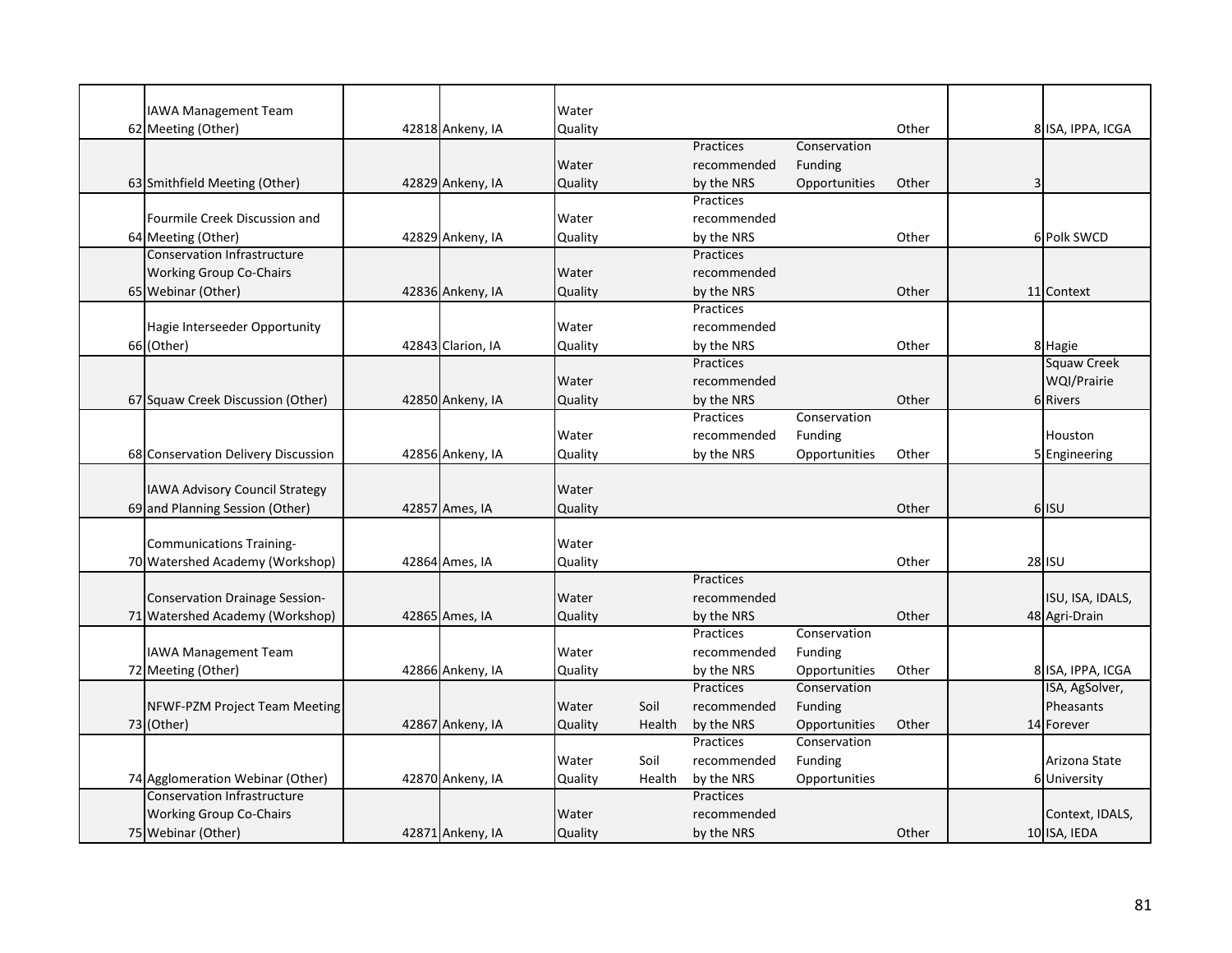|                                      |                         |                |        | Practices   | Conservation  |       |        |                    |
|--------------------------------------|-------------------------|----------------|--------|-------------|---------------|-------|--------|--------------------|
| <b>IAWA Joint Board and Business</b> |                         | Water          |        | recommended | Funding       |       |        |                    |
| 76 Council Meeting (Other)           | 42872 Clive, IA         | Quality        |        | by the NRS  | Opportunities | Other |        | 28 IPPA, ISA, ICGA |
| Urban/Rural Conservation             |                         |                |        | Practices   | Conservation  |       |        |                    |
| Collaboration Presentation-EPA 7     |                         | Water          |        | recommended | Funding       |       |        |                    |
| 77 Conference                        | 42873 Overland Park, KS | <b>Quality</b> |        | by the NRS  | Opportunities | Other | $250+$ |                    |
|                                      |                         |                |        | Practices   | Conservation  |       |        | ISA, ACWA,         |
| CCA Ag Executives Focus Group        |                         | Water          | Soil   | recommended | Funding       |       |        | Verdesian, AAI,    |
| 78 (Other)                           | 42880 Ankeny, IA        | <b>Quality</b> | Health | by the NRS  | Opportunities | Other |        | 11 ISA, SUSTAIN    |
|                                      |                         |                |        | Practices   |               |       |        |                    |
| Hagie Project Conference Call        |                         | Water          | Soil   | recommended |               |       |        |                    |
| 79 (Other)                           | 42885 Ankeny, IA        | <b>Quality</b> | Health | by the NRS  |               | Other |        | 8 Hagie            |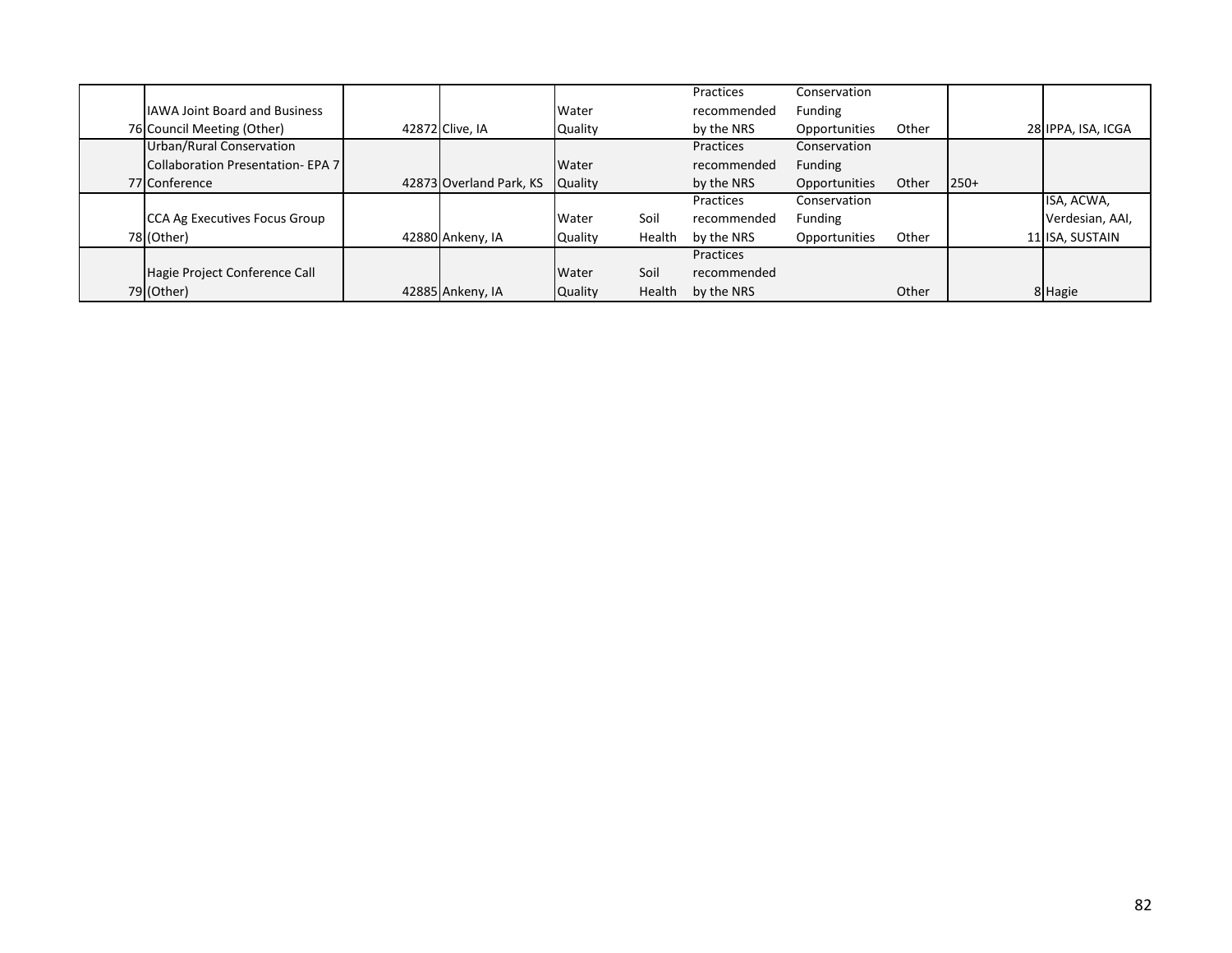#### The Nature Conservancy

NRS REPORTING June 1, 2016 to May 31, 2017 ELEMENT 1 - INPUTS (Funding Sources)

| Staff resources for implementing the NRS and/or water quality<br>improvement |             |  |  |  |  |  |  |  |
|------------------------------------------------------------------------------|-------------|--|--|--|--|--|--|--|
|                                                                              | <b>FTEs</b> |  |  |  |  |  |  |  |
| Infrastructure staff (e.g. administrative support)                           | 0.5         |  |  |  |  |  |  |  |
| <b>Research Staff</b>                                                        | 0.25        |  |  |  |  |  |  |  |
|                                                                              |             |  |  |  |  |  |  |  |
| On-the-ground implementation staff                                           | 4           |  |  |  |  |  |  |  |
| Other                                                                        | 3           |  |  |  |  |  |  |  |

|                | Funding sources appropriated by or for your organization, related to soil conservation, water quality, or Nutrient Reduction Strategy efforts |                                                               |                                                  |                                         |                                                                           |                                                                                                                                                             |                                                                                                      |                                                                                     |  |  |  |  |
|----------------|-----------------------------------------------------------------------------------------------------------------------------------------------|---------------------------------------------------------------|--------------------------------------------------|-----------------------------------------|---------------------------------------------------------------------------|-------------------------------------------------------------------------------------------------------------------------------------------------------------|------------------------------------------------------------------------------------------------------|-------------------------------------------------------------------------------------|--|--|--|--|
|                | <b>Program Name</b><br>or Description                                                                                                         | <b>Funding Amount</b><br>for your<br>organization<br>(S/year) | <b>Total Project</b><br><b>Funding (\$/year)</b> | <b>Primary Funding</b><br><b>Source</b> | How would you<br>(Please use one of<br>the classifications<br>shownbelow) | <b>How many years will</b><br>this funding be<br>classify this funding?   predictably available  <br>in the future?<br>(Excluding this<br>reporting period) | How many years has<br>this funding been<br>available so far?<br>(Excluding this<br>reporting period) | <b>Primary Product of Funding</b><br>(Please use one of the options<br>shown below) |  |  |  |  |
|                | <b>Boone River</b>                                                                                                                            |                                                               |                                                  | private and federal                     |                                                                           |                                                                                                                                                             |                                                                                                      | On-the-ground                                                                       |  |  |  |  |
|                | Watershed                                                                                                                                     |                                                               |                                                  | grants                                  | Grant-based funding                                                       |                                                                                                                                                             |                                                                                                      | 15 implementation                                                                   |  |  |  |  |
| 2              | Iowa 4R Plus                                                                                                                                  |                                                               |                                                  | Private                                 | Grant-based funding                                                       | $2(2017-18)$                                                                                                                                                | 1 (2016)                                                                                             | Other - Marketing and<br>outreach                                                   |  |  |  |  |
| $\overline{2}$ | Lower Cedar<br>Valley                                                                                                                         |                                                               |                                                  | <b>Private Grant</b>                    | Grant-based funding                                                       |                                                                                                                                                             |                                                                                                      | On-the-ground<br>17 implementation                                                  |  |  |  |  |
| 3              | <b>Cedar River</b><br>Watershed                                                                                                               |                                                               |                                                  | Private                                 | Grant-based funding                                                       |                                                                                                                                                             |                                                                                                      | On-the-ground<br>1 implementation                                                   |  |  |  |  |
| 4              | research                                                                                                                                      |                                                               |                                                  | private                                 | Grant-based funding                                                       |                                                                                                                                                             |                                                                                                      | 2 research                                                                          |  |  |  |  |
|                |                                                                                                                                               | \$1,000,000                                                   |                                                  |                                         |                                                                           |                                                                                                                                                             |                                                                                                      |                                                                                     |  |  |  |  |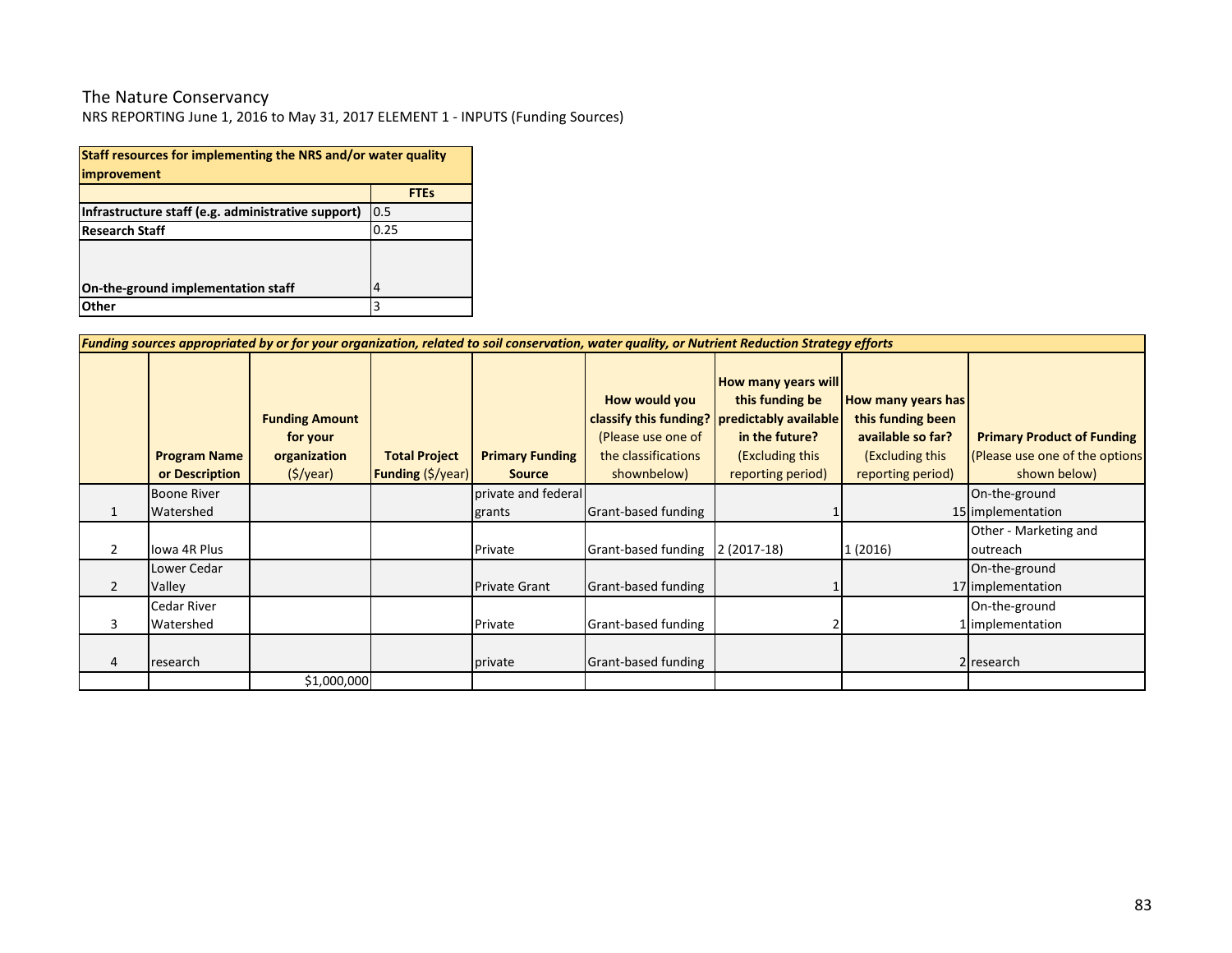### NRS REPORTING June 1, 2016 to May 31, 2017 ELEMENT 2 - HUMAN (Outreach and Education Efforts) The Nature Conservancy

|              | Number of media pieces, created by your organization, that pertain to each topic and are released through each outlet. |                                            |              |                   |       |       |                                                                                                               |
|--------------|------------------------------------------------------------------------------------------------------------------------|--------------------------------------------|--------------|-------------------|-------|-------|---------------------------------------------------------------------------------------------------------------|
|              |                                                                                                                        |                                            |              |                   |       |       |                                                                                                               |
|              |                                                                                                                        | Online<br>(Newsletter,<br>Blog Post, etc.) | <b>Print</b> | <b>Television</b> | Radio | Other |                                                                                                               |
|              | <b>Water Quality</b>                                                                                                   |                                            |              |                   |       |       | Lower Cedar, Boone                                                                                            |
|              | <b>Soil Health</b>                                                                                                     |                                            |              |                   |       |       | Middle Cedar                                                                                                  |
| <b>Topic</b> | <b>Practices recommended by NRS</b>                                                                                    |                                            |              |                   |       |       |                                                                                                               |
|              | <b>Conservation Funding</b>                                                                                            |                                            |              |                   |       |       |                                                                                                               |
|              | <b>Opportunities</b>                                                                                                   |                                            |              |                   |       |       |                                                                                                               |
|              | <b>Other</b>                                                                                                           |                                            |              |                   |       |       | Lower Cedar Alliance newsletter - includes all aspects: water,<br>soil, wildlife, conservation practices, etc |

| Education and outreach events that your organization hosted between June 1, 2015, and May 31, 2016. |                                    |                                          |                                         |                         |                           |                                                      |                                                                                                                                                                                          |                   |                                                                 |  |  |
|-----------------------------------------------------------------------------------------------------|------------------------------------|------------------------------------------|-----------------------------------------|-------------------------|---------------------------|------------------------------------------------------|------------------------------------------------------------------------------------------------------------------------------------------------------------------------------------------|-------------------|-----------------------------------------------------------------|--|--|
|                                                                                                     | <b>Type of Event</b>               | <b>Date</b><br>(mm/dd/yyyy)              | <b>Location (Town</b><br>and/or County) | Water<br><b>Quality</b> | Soil<br>Health            | <b>Practices</b><br><i>recommended</i><br>by the NRS | Topics Covered (List any of the topics below that accounted for at<br>least 25% of the material covered at the event)<br>Conservation<br>Other<br><b>Funding</b><br><b>Opportunities</b> | <b>Attendance</b> | <b>Partner</b><br><b>Organizations</b>                          |  |  |
| 1                                                                                                   | Field Day                          |                                          | 42621 Kanahwa                           |                         | X                         | X                                                    |                                                                                                                                                                                          |                   | 50 ISU, SWCD                                                    |  |  |
| 2                                                                                                   | Meeting                            | 42782 Ames                               |                                         |                         |                           | x                                                    |                                                                                                                                                                                          |                   | 20 Audubon                                                      |  |  |
| 3                                                                                                   | Field Day                          |                                          | 42835 Renwick                           |                         | $\boldsymbol{\mathsf{x}}$ | X                                                    | X                                                                                                                                                                                        |                   | 40 SWCD, ISA                                                    |  |  |
| 4                                                                                                   | 4R Plus Advisory team meetings     | July, August<br>September,<br>March, May | Des Moines area                         |                         | x                         | х                                                    |                                                                                                                                                                                          | $20 - 30$         | 20+ participants                                                |  |  |
| 5                                                                                                   | <b>AAI Showcase</b>                | February                                 | <b>Des Moines</b>                       |                         | X                         | $\boldsymbol{\mathsf{x}}$                            |                                                                                                                                                                                          |                   | <b>250 AAI</b>                                                  |  |  |
| 6                                                                                                   | Middle Cedar Geodesign<br>Workshop |                                          | 42683 Cedar Rapids                      |                         |                           | x                                                    | x                                                                                                                                                                                        |                   | TNC, Middle<br>Cedar Partnership<br>Project, Cedar<br>32 Rapids |  |  |
|                                                                                                     |                                    |                                          |                                         |                         |                           |                                                      |                                                                                                                                                                                          |                   | Soil Health                                                     |  |  |
|                                                                                                     | Soil Helath Summit Demo Exhibit    |                                          | 42755 Des Moines                        |                         |                           | X                                                    | X                                                                                                                                                                                        |                   | 100 Partnership                                                 |  |  |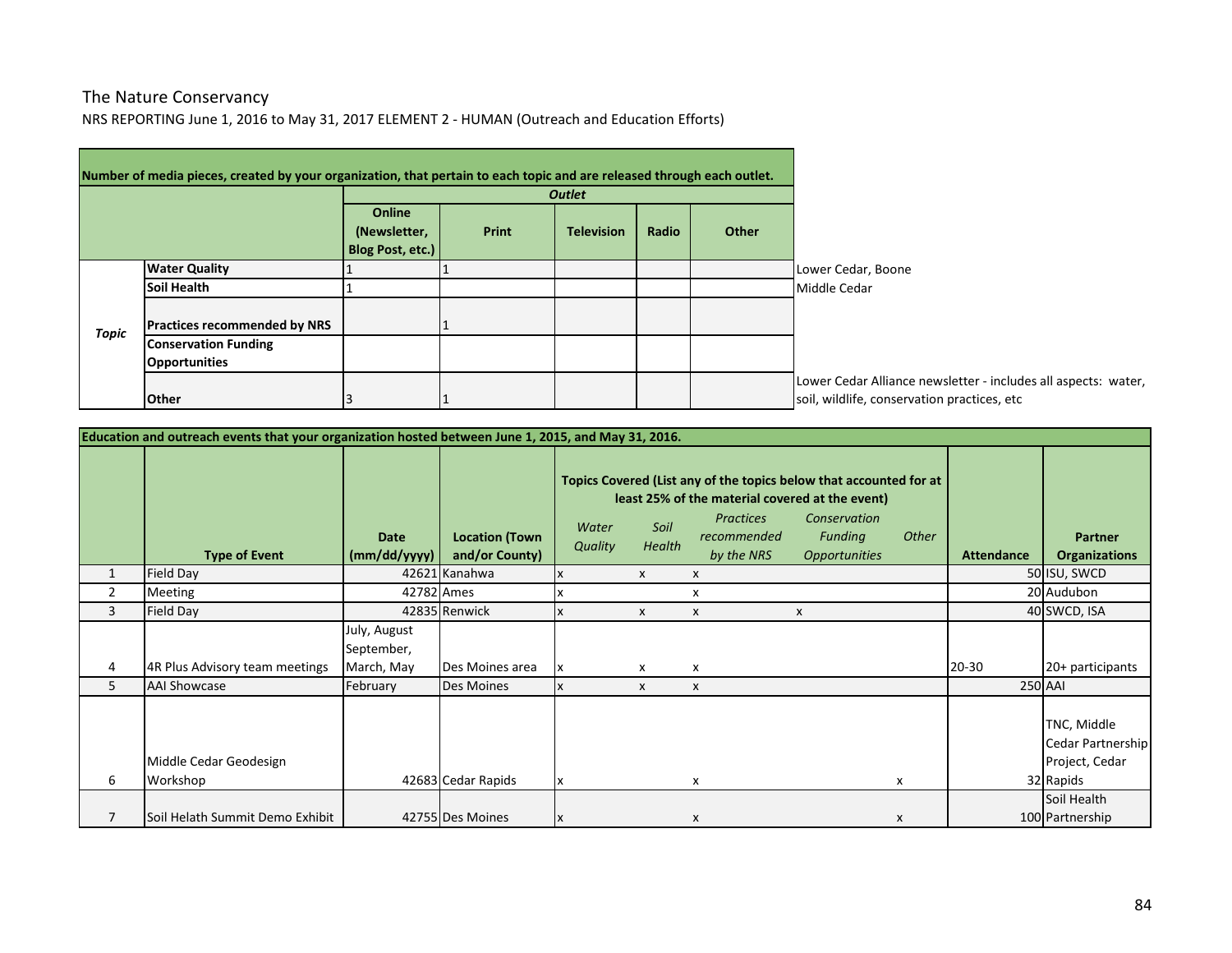|                           |             |  |  | Upper Cedar     |
|---------------------------|-------------|--|--|-----------------|
| Upper Cedar RCPP Kick off |             |  |  | RCPP, Mitchel   |
| meeting                   | 42752 Osage |  |  | 30 County, SWCD |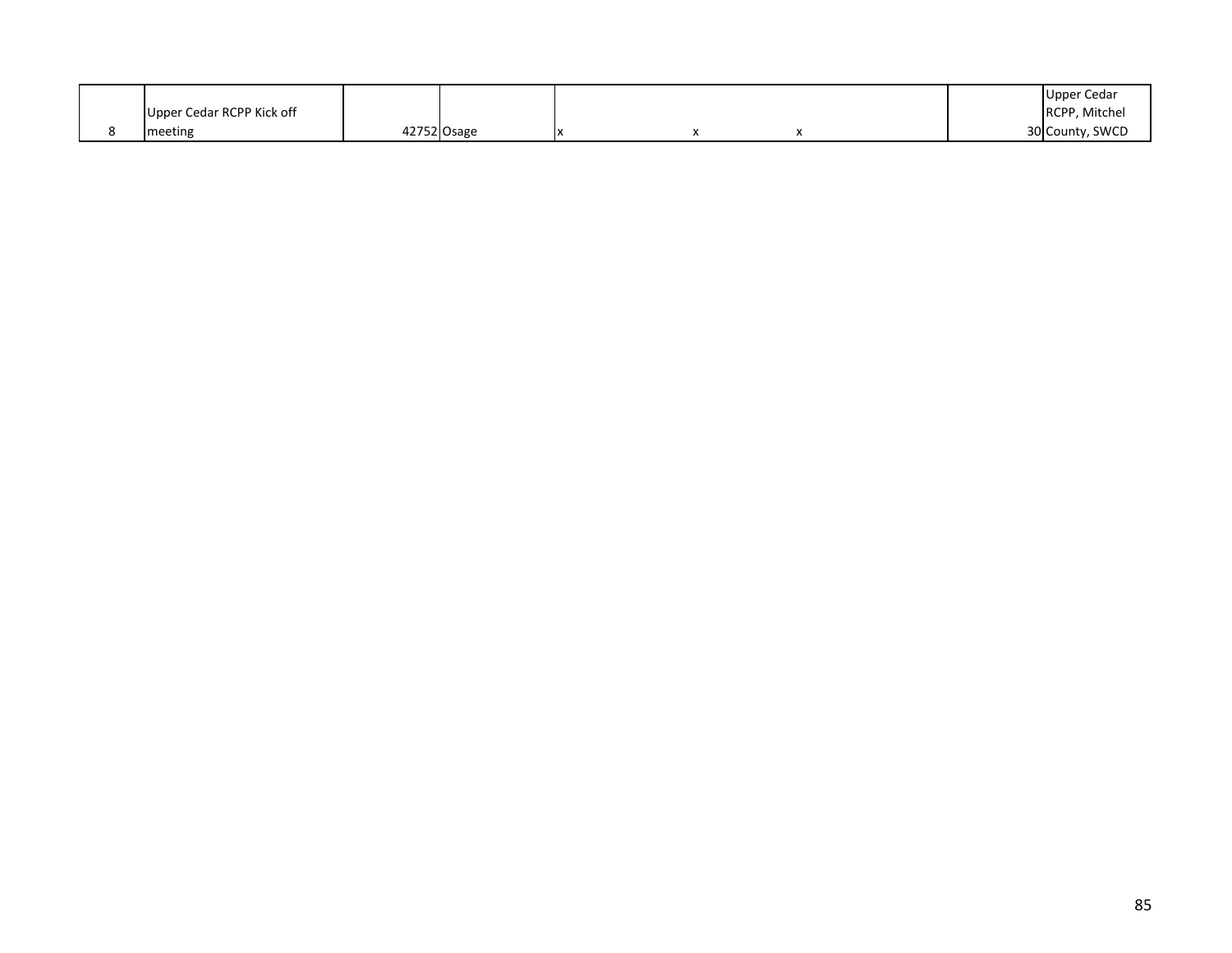# The Nature Conservancy

NRS REPORTING June 1, 2016 to May 31, 2017 ELEMENT 3 - LAND

|                | Was your organization involved in the construction of any of the following structural practices? |                                                                                                                                   |                                         |                                                                                                                                                                                                                   |                                                                                                     |                                                                                                                                                         |
|----------------|--------------------------------------------------------------------------------------------------|-----------------------------------------------------------------------------------------------------------------------------------|-----------------------------------------|-------------------------------------------------------------------------------------------------------------------------------------------------------------------------------------------------------------------|-----------------------------------------------------------------------------------------------------|---------------------------------------------------------------------------------------------------------------------------------------------------------|
|                | Bioreactors, saturated buffers, or water quality treatment wetlands (i.e. CREP-style wetlands)   |                                                                                                                                   |                                         |                                                                                                                                                                                                                   |                                                                                                     |                                                                                                                                                         |
|                | Please indicate each constructed<br>practice (highlight the cell and use<br>the dropdown arrow)  | <b>Approximate location</b><br>of practice<br>(the HUC12 watershed<br>code is preferred, but<br>HUC8 or county will also<br>work) | Year<br>installed<br>(calendar<br>year) | Was state or federal cost-share<br>funding used to install this<br>practice?<br>This item is very important, as we<br>are hoping to understand the<br>extent of practices installed<br>without cost-share funding | If cost-share was NOT used<br>for this practice:<br>How many acres are treated<br>by this practice? | Were any other<br>organizations actively<br>involved in the construction<br>of this practice?<br>(This item will help us check<br>for double-reporting) |
|                | Water quality treatment wetland                                                                  | Prairie<br>Creek:071000050103                                                                                                     |                                         | 2017 Federal                                                                                                                                                                                                      |                                                                                                     | <b>Fishers and Farmers</b><br>Partnership                                                                                                               |
| $\overline{2}$ | Water quality treatment wetland                                                                  | Prairie<br>Creek:071000050103                                                                                                     |                                         | 2017 Federal                                                                                                                                                                                                      |                                                                                                     | <b>Fishers and Farmers</b><br>Partnership                                                                                                               |
| 3              | Water quality treatment wetland                                                                  | Prairie<br>Creek:071000050103                                                                                                     |                                         | 2017 Private grant funding                                                                                                                                                                                        |                                                                                                     | <b>Fishers and Farmers</b><br>Partnership                                                                                                               |
| 4              | Water quality treatment wetland                                                                  | Eagle Creek:<br>071000050403                                                                                                      |                                         | 2017 Private grant funding                                                                                                                                                                                        |                                                                                                     | <b>Fishers and Farmers</b><br>Partnership                                                                                                               |
| 5              | Water quality treatment wetland                                                                  | Blue Creek Cedar River:<br>070802051506                                                                                           |                                         | 2016 Private grant funding                                                                                                                                                                                        |                                                                                                     | 6 Linn County and FWS                                                                                                                                   |
| 6              | Water quality treatment wetland                                                                  | Dry Run Cedar River:<br>0708020509                                                                                                |                                         | 2016 Private grant funding                                                                                                                                                                                        |                                                                                                     | 72.85 UNI and Black Hawk SWCD                                                                                                                           |
|                |                                                                                                  |                                                                                                                                   |                                         |                                                                                                                                                                                                                   |                                                                                                     |                                                                                                                                                         |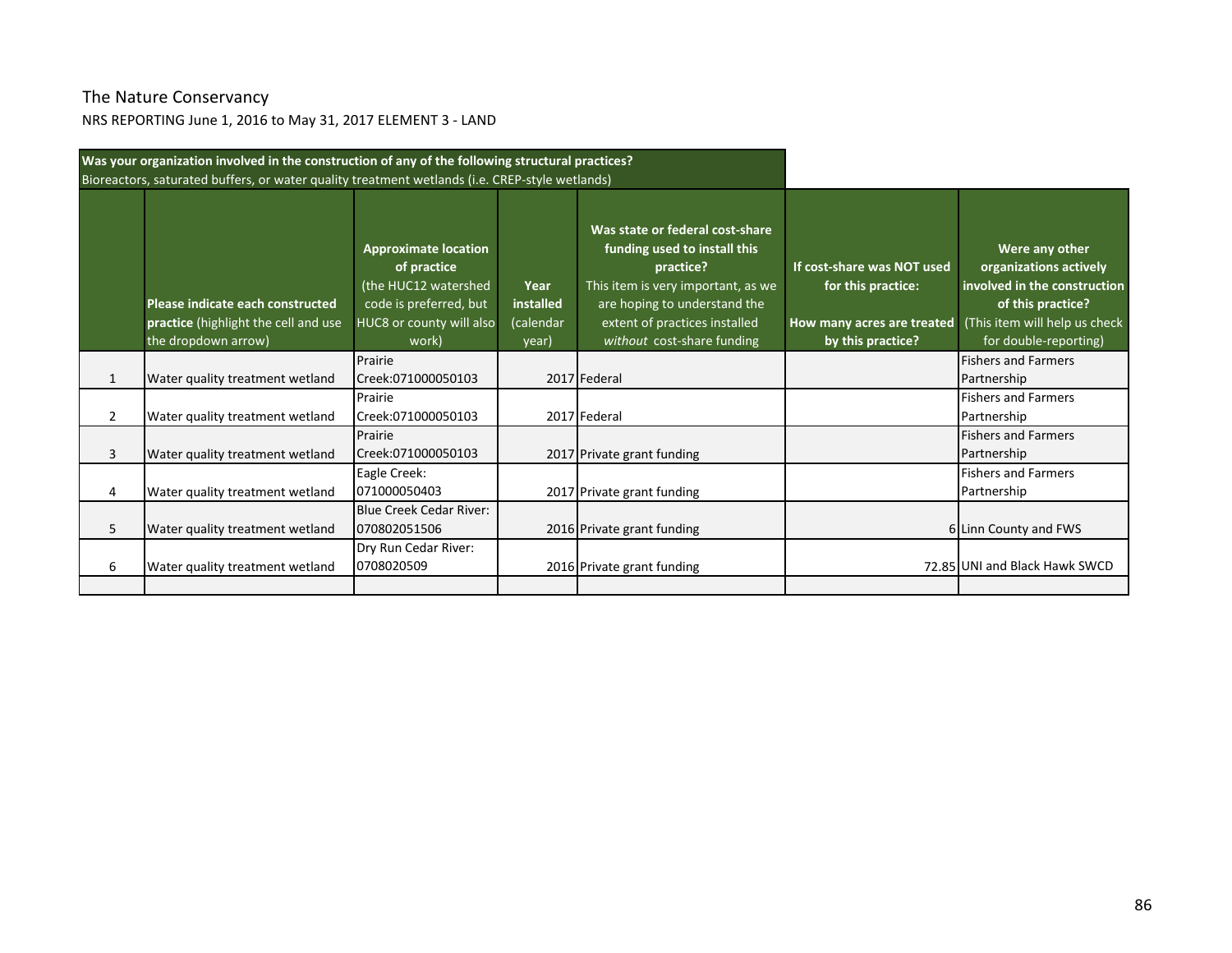## The Nature Conservancy NRS REPORTING June 1, 2016 to May 31, 2017 ELEMENT 4 - WATER

|                                    |                                                                      |         | Parameters Measured (Please list any of the parameters shown below) |         |            |                |            |     |     |      |
|------------------------------------|----------------------------------------------------------------------|---------|---------------------------------------------------------------------|---------|------------|----------------|------------|-----|-----|------|
| <b>Spatial Scale of Monitoring</b> | <b>Monitoring Location</b>                                           | $NO2-N$ | $NO3-N$                                                             | $NH4-N$ | <b>TKN</b> | Diss PO4-<br>P | <b>TSS</b> | TDS | VSS | Flow |
|                                    |                                                                      |         |                                                                     |         |            |                |            |     |     |      |
|                                    | 5 restored oxbow locations near<br>Webster City and Woolstock, Iowa: |         |                                                                     |         |            |                |            |     |     |      |
|                                    | 93*46'33.13"W 42*33'30.238"N;                                        |         |                                                                     |         |            |                |            |     |     |      |
|                                    | 93*45'24.988"W 42*35'47.361"N ;                                      |         |                                                                     |         |            |                |            |     |     |      |
|                                    | 93*45'28.402"W 42*35'46.229"N;                                       |         |                                                                     |         |            |                |            |     |     |      |
|                                    | 93*47'15.43"W 42*31'22.507"N ;                                       |         |                                                                     |         |            |                |            |     |     |      |
| Edge-of-Field                      | 93*45'16.086"W 42*28'40.557"N                                        | X       | X                                                                   |         |            | X              |            |     |     |      |
| Sub-Watershed                      | Lyon's Creek near Webster City                                       | x       | x                                                                   | x       |            |                |            |     |     |      |
|                                    | Outlets of all 30 HUC12                                              |         |                                                                     |         |            |                |            |     |     |      |
| HUC12                              | subwatersheds of Boone River                                         | x       | X                                                                   |         |            |                |            |     |     |      |

#### Continued:

|                | In what year did this project begin<br>collecting water quality data? | How many years has data been<br>collected since the project start<br>date? | Is data<br>collection<br>still<br>ongoing?<br>$(Y \text{ or } N)$ | <b>Partner</b><br><b>Organizations</b> | Real-<br><b>Time</b> | Monthly | Bi-<br>Annually | How frequently does monitoring occur? (Please<br>indicate one of the options shown below)<br>Annually | <b>Other</b><br>(Please<br>describe) |
|----------------|-----------------------------------------------------------------------|----------------------------------------------------------------------------|-------------------------------------------------------------------|----------------------------------------|----------------------|---------|-----------------|-------------------------------------------------------------------------------------------------------|--------------------------------------|
|                |                                                                       |                                                                            |                                                                   | Iowa Soybean                           |                      |         |                 |                                                                                                       |                                      |
|                |                                                                       |                                                                            |                                                                   | Association, Iowa                      |                      |         |                 |                                                                                                       |                                      |
|                | 2012                                                                  | 6 <sup>N</sup>                                                             |                                                                   | <b>Geological Survey</b>               |                      |         |                 |                                                                                                       |                                      |
|                |                                                                       |                                                                            |                                                                   | Iowa Soybean                           |                      |         |                 |                                                                                                       |                                      |
| $\overline{2}$ | 2008                                                                  |                                                                            | 9 N                                                               | Association                            |                      |         |                 |                                                                                                       |                                      |
|                |                                                                       |                                                                            |                                                                   | Iowa Soybean                           |                      |         |                 |                                                                                                       |                                      |
|                |                                                                       |                                                                            |                                                                   | Association,                           |                      |         |                 |                                                                                                       |                                      |
|                |                                                                       |                                                                            |                                                                   | Agricultures Clean                     |                      |         |                 |                                                                                                       |                                      |
| 3              | 2007                                                                  | 11                                                                         |                                                                   | <b>Water Alliance</b>                  |                      |         |                 |                                                                                                       |                                      |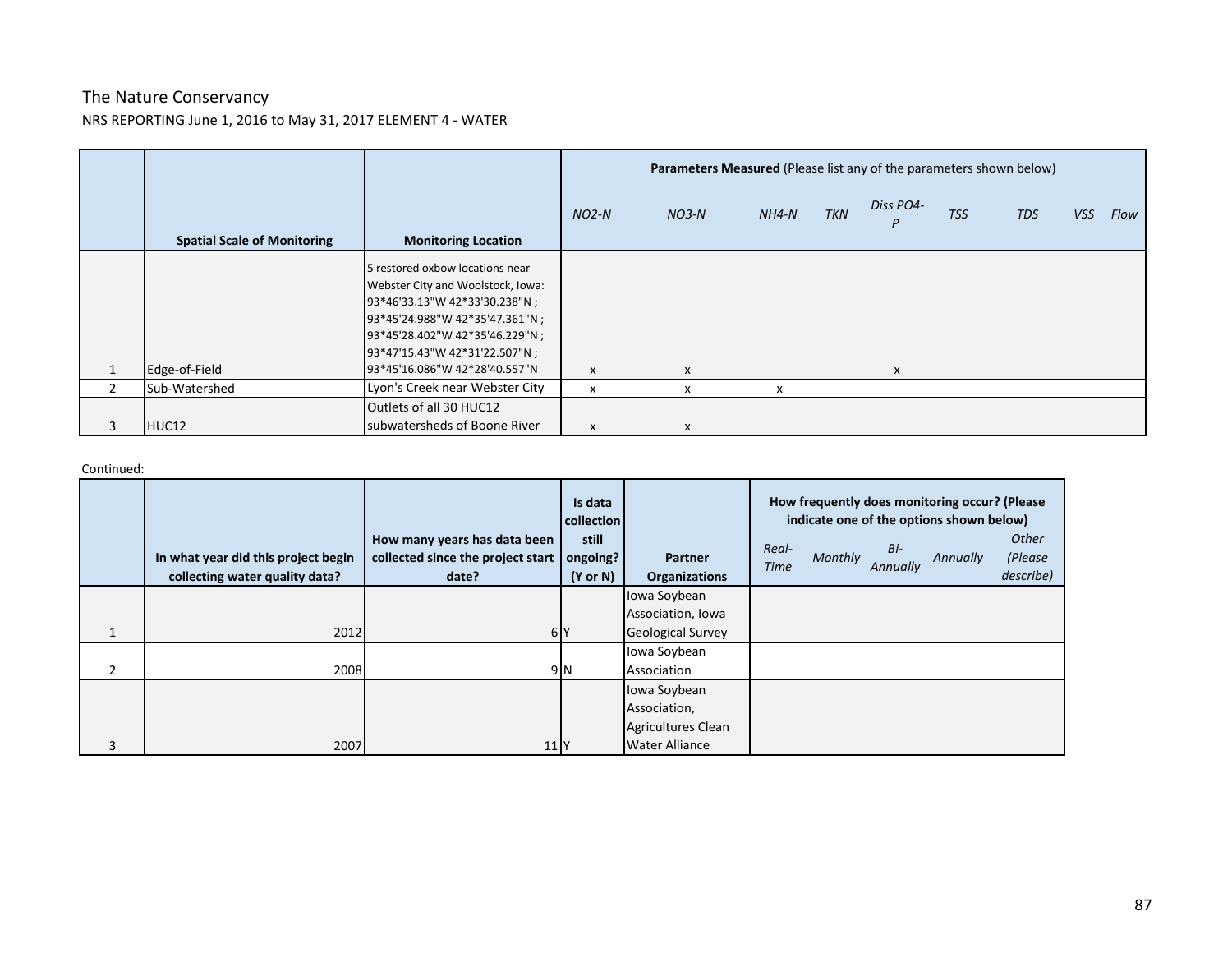## Trees Forever

NRS REPORTING June 1, 2016 to May 31, 2017 ELEMENT 1 - INPUTS (Funding Sources)

| Staff resources for implementing the NRS and/or water quality |             |  |  |  |  |  |  |  |  |
|---------------------------------------------------------------|-------------|--|--|--|--|--|--|--|--|
| improvement                                                   |             |  |  |  |  |  |  |  |  |
|                                                               | <b>FTEs</b> |  |  |  |  |  |  |  |  |
| Infrastructure staff (e.g. administrative support)            | 0.5         |  |  |  |  |  |  |  |  |
| <b>Research Staff</b>                                         |             |  |  |  |  |  |  |  |  |
|                                                               |             |  |  |  |  |  |  |  |  |
|                                                               |             |  |  |  |  |  |  |  |  |
| On-the-ground implementation staff                            |             |  |  |  |  |  |  |  |  |
| Other                                                         |             |  |  |  |  |  |  |  |  |

| Funding sources appropriated by or for your organization, related to soil conservation, water quality, or Nutrient Reduction Strategy efforts |                                                                              |                                                  |                                                           |                                                                                                                           |                                                                                                         |                                                                                                      |                                                                                               |  |  |  |  |
|-----------------------------------------------------------------------------------------------------------------------------------------------|------------------------------------------------------------------------------|--------------------------------------------------|-----------------------------------------------------------|---------------------------------------------------------------------------------------------------------------------------|---------------------------------------------------------------------------------------------------------|------------------------------------------------------------------------------------------------------|-----------------------------------------------------------------------------------------------|--|--|--|--|
| <b>Program Name or</b><br><b>Description</b>                                                                                                  | <b>Funding Amount</b><br>for your<br>organization<br>$(\frac{1}{2})\sqrt{2}$ | <b>Total Project</b><br><b>Funding (\$/year)</b> | <b>Primary Funding</b><br><b>Source</b>                   | How would you<br>classify this funding? predictably available<br>(Please use one of<br>the classifications<br>shownbelow) | <b>How many years will</b><br>this funding be<br>in the future?<br>(Excluding this<br>reporting period) | How many years has<br>this funding been<br>available so far?<br>(Excluding this<br>reporting period) | <b>Primary Product of</b><br><b>Funding (Please use one</b><br>of the options shown<br>below) |  |  |  |  |
| <b>Trees Forever</b><br>Working<br>Watersheds<br>Buffers & Beyond                                                                             | \$80,000.00                                                                  |                                                  | <b>Private Grant &amp;</b><br>\$80,000.00 Membership Dues | Grant-based funding                                                                                                       |                                                                                                         |                                                                                                      | On the ground<br>implementation and<br>20 education                                           |  |  |  |  |
| Iowa Pollinator<br>Program                                                                                                                    | \$41,188.00                                                                  |                                                  | <b>Private Grant &amp;</b><br>\$41,188.00 Membership Dues | Grant-based funding                                                                                                       |                                                                                                         |                                                                                                      | On the ground<br>implementation and<br>5 education                                            |  |  |  |  |